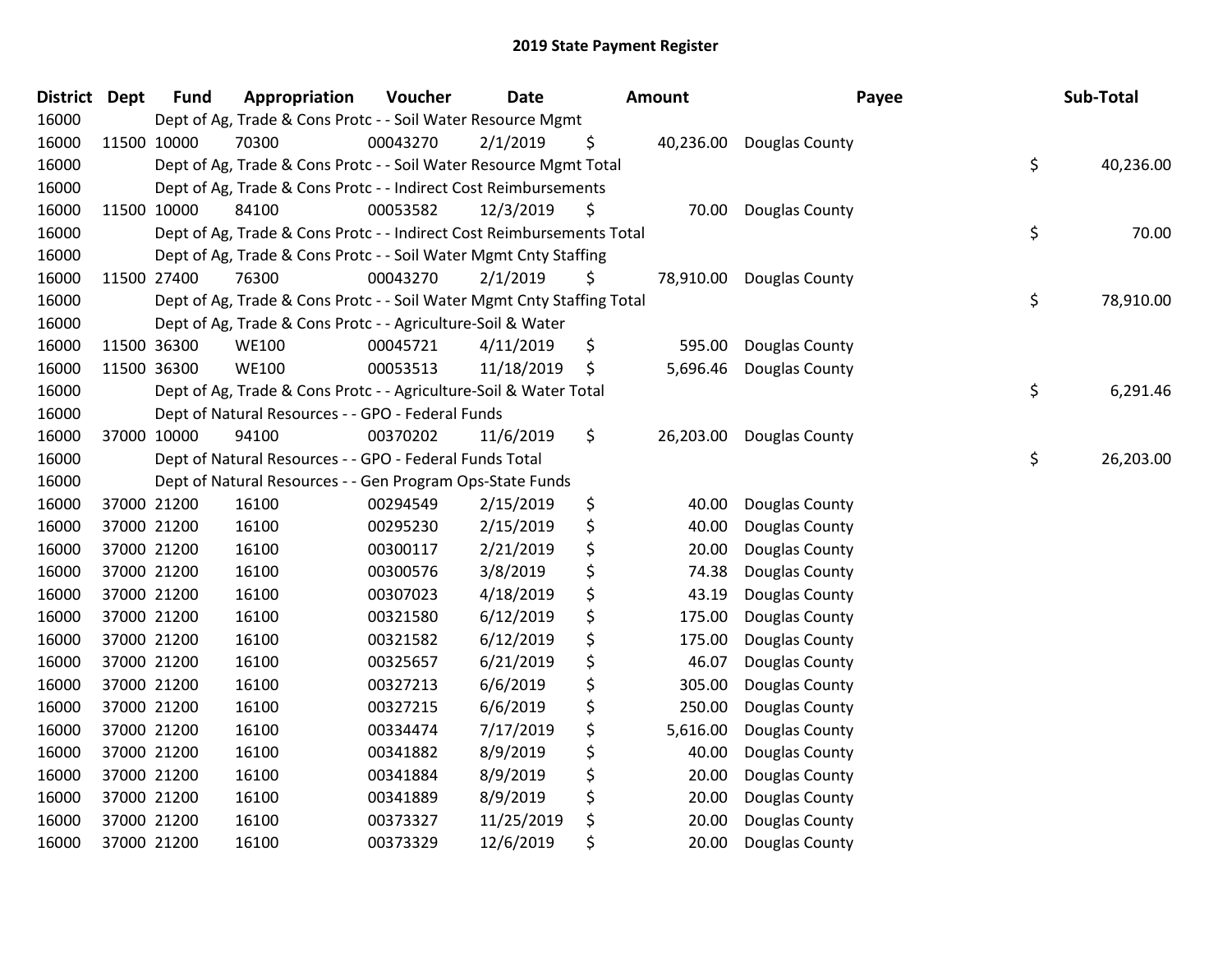| District Dept | <b>Fund</b> | Appropriation                                                      | Voucher  | <b>Date</b> | Amount           | Payee                    | Sub-Total        |
|---------------|-------------|--------------------------------------------------------------------|----------|-------------|------------------|--------------------------|------------------|
| 16000         |             | Dept of Natural Resources - - Gen Program Ops-State Funds Total    |          |             |                  |                          | \$<br>6,904.64   |
| 16000         |             | Dept of Natural Resources - - General Program Operations --        |          |             |                  |                          |                  |
| 16000         | 37000 21200 | 25400                                                              | 00287979 | 1/10/2019   | \$<br>30.00      | Douglas County           |                  |
| 16000         | 37000 21200 | 25400                                                              | 00294940 | 2/13/2019   | \$<br>195.00     | Douglas County           |                  |
| 16000         | 37000 21200 | 25400                                                              | 00296552 | 2/7/2019    | \$<br>21.98      | Douglas County           |                  |
| 16000         | 37000 21200 | 25400                                                              | 00300576 | 3/8/2019    | \$<br>74.39      | Douglas County           |                  |
| 16000         | 37000 21200 | 25400                                                              | 00307023 | 4/18/2019   | \$<br>43.18      | Douglas County           |                  |
| 16000         | 37000 21200 | 25400                                                              | 00318521 | 5/7/2019    | \$<br>360.00     | Douglas County           |                  |
| 16000         | 37000 21200 | 25400                                                              | 00320318 | 5/15/2019   | \$<br>30.00      | Douglas County           |                  |
| 16000         | 37000 21200 | 25400                                                              | 00321087 | 6/12/2019   | \$<br>50.00      | Douglas County           |                  |
| 16000         | 37000 21200 | 25400                                                              | 00325657 | 6/21/2019   | \$<br>47.32      | Douglas County           |                  |
| 16000         | 37000 21200 | 25400                                                              | 00343117 | 7/23/2019   | \$<br>150.00     | Douglas County           |                  |
| 16000         | 37000 21200 | 25400                                                              | 00352681 | 8/22/2019   | \$<br>300.00     | Douglas County           |                  |
| 16000         |             | Dept of Natural Resources - - General Program Operations -- Total  |          |             |                  |                          | \$<br>1,301.87   |
| 16000         |             | Dept of Natural Resources - - GPO -Federal Funds                   |          |             |                  |                          |                  |
| 16000         | 37000 21200 | 38100                                                              | 00307339 | 3/27/2019   | \$<br>8,356.60   | Douglas County           |                  |
| 16000         |             | Dept of Natural Resources - - GPO -Federal Funds Total             |          |             |                  |                          | \$<br>8,356.60   |
| 16000         |             | Dept of Natural Resources - - Ra- Utv Prj Aids, Gas Tax Pymt       |          |             |                  |                          |                  |
| 16000         | 37000 21200 | 54800                                                              | 00370223 | 11/6/2019   | \$               | 26,203.00 Douglas County |                  |
| 16000         |             | Dept of Natural Resources - - Ra- Utv Prj Aids, Gas Tax Pymt Total |          |             |                  |                          | \$<br>26,203.00  |
| 16000         |             | Dept of Natural Resources - - Venison Processing                   |          |             |                  |                          |                  |
| 16000         | 37000 21200 | 54900                                                              | 00304044 | 3/29/2019   | \$<br>670.00     | Douglas County           |                  |
| 16000         | 37000 21200 | 54900                                                              | 00372647 | 12/6/2019   | \$<br>150.00     | Douglas County           |                  |
| 16000         |             | Dept of Natural Resources - - Venison Processing Total             |          |             |                  |                          | \$<br>820.00     |
| 16000         |             | Dept of Natural Resources - - Enf A - Boating Enforcement          |          |             |                  |                          |                  |
| 16000         | 37000 21200 | 55000                                                              | 00307339 | 3/27/2019   | \$<br>15,736.76  | Douglas County           |                  |
| 16000         |             | Dept of Natural Resources - - Enf A - Boating Enforcement Total    |          |             |                  |                          | \$<br>15,736.76  |
| 16000         |             | Dept of Natural Resources - - Enf A - Atv & Utv Enforcement        |          |             |                  |                          |                  |
| 16000         | 37000 21200 | 55100                                                              | 00359085 | 9/19/2019   | \$<br>102,292.78 | Douglas County           |                  |
| 16000         |             | Dept of Natural Resources - - Enf A - Atv & Utv Enforcement Total  |          |             |                  |                          | \$<br>102,292.78 |
| 16000         |             | Dept of Natural Resources - - Enf A - Snow Enforcement             |          |             |                  |                          |                  |
| 16000         | 37000 21200 | 55200                                                              | 00359295 | 9/18/2019   | \$<br>22,346.51  | Douglas County           |                  |
| 16000         |             | Dept of Natural Resources - - Enf A - Snow Enforcement Total       |          |             |                  |                          | \$<br>22,346.51  |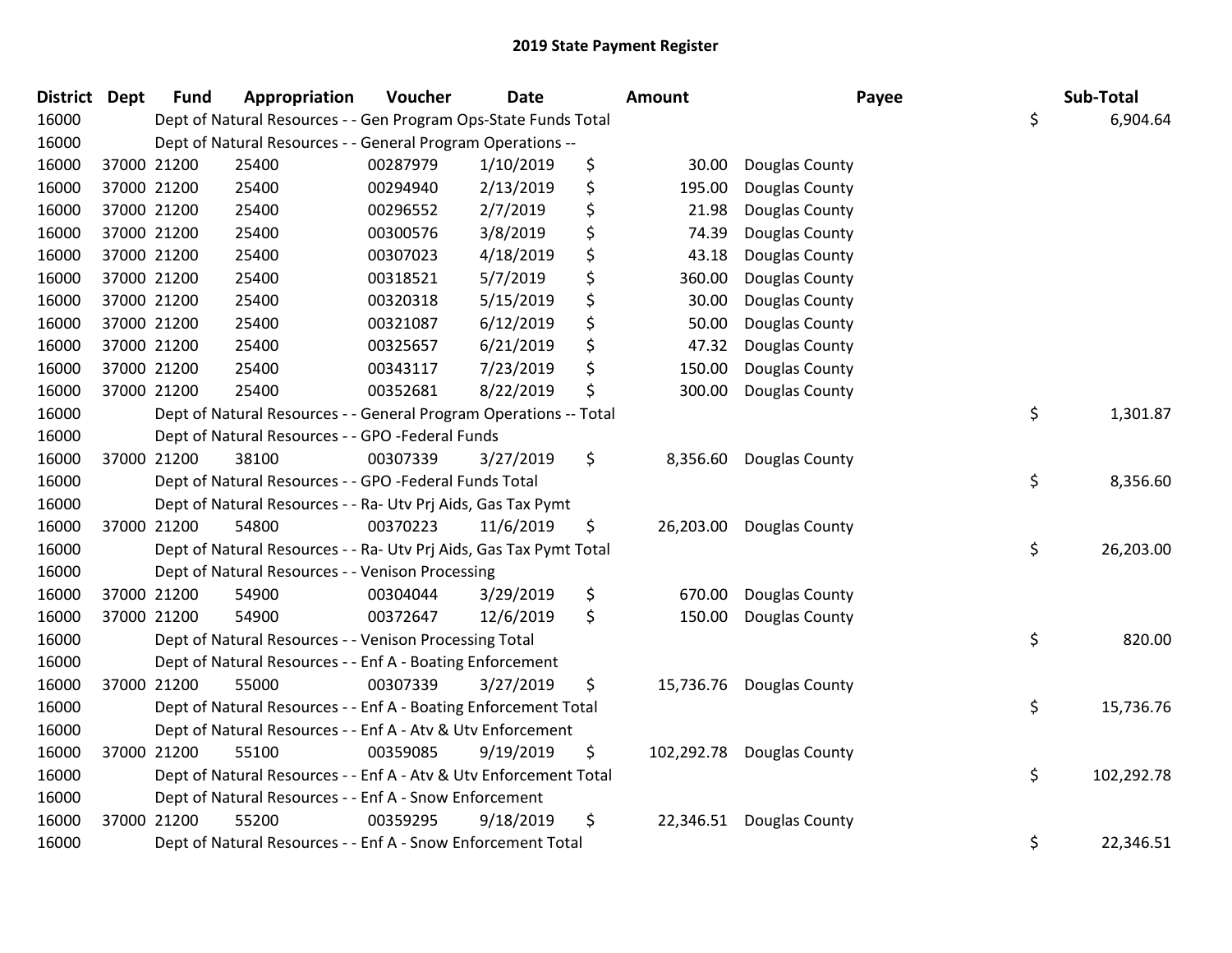| <b>District</b> | <b>Dept</b> | <b>Fund</b> | Appropriation                                                      | Voucher  | <b>Date</b> | Amount          | Payee          | Sub-Total        |
|-----------------|-------------|-------------|--------------------------------------------------------------------|----------|-------------|-----------------|----------------|------------------|
| 16000           |             |             | Dept of Natural Resources - - Wildlife Damage Claims & Abat        |          |             |                 |                |                  |
| 16000           |             | 37000 21200 | 55300                                                              | 00304044 | 3/29/2019   | \$<br>2,756.53  | Douglas County |                  |
| 16000           |             | 37000 21200 | 55300                                                              | 00329181 | 6/14/2019   | \$<br>5,872.13  | Douglas County |                  |
| 16000           |             | 37000 21200 | 55300                                                              | 00356094 | 9/25/2019   | \$<br>2,690.45  | Douglas County |                  |
| 16000           |             | 37000 21200 | 55300                                                              | 00372647 | 12/6/2019   | \$<br>5,245.01  | Douglas County |                  |
| 16000           |             |             | Dept of Natural Resources - - Wildlife Damage Claims & Abat Total  |          |             |                 |                | \$<br>16,564.12  |
| 16000           |             |             | Dept of Natural Resources - - Ra- Fish, WI & Forestry              |          |             |                 |                |                  |
| 16000           |             | 37000 21200 | 56400                                                              | 00301409 | 2/28/2019   | \$<br>13,118.33 | Douglas County |                  |
| 16000           |             |             | Dept of Natural Resources - - Ra- Fish, WI & Forestry Total        |          |             |                 |                | \$<br>13,118.33  |
| 16000           |             |             | Dept of Natural Resources - - Resaids - Forest CropInd & Mfl       |          |             |                 |                |                  |
| 16000           |             | 37000 21200 | 56600                                                              | 00359783 | 9/24/2019   | \$<br>42,688.82 | Douglas County |                  |
| 16000           |             |             | Dept of Natural Resources - - Resaids - Forest CropInd & Mfl Total |          |             |                 |                | \$<br>42,688.82  |
| 16000           |             |             | Dept of Natural Resources - - Resaids - Cnty Forst & Admin         |          |             |                 |                |                  |
| 16000           |             | 37000 21200 | 57200                                                              | 00301285 | 3/1/2019    | \$<br>65,275.00 | Douglas County |                  |
| 16000           |             |             | Dept of Natural Resources - - Resaids - Cnty Forst & Admin Total   |          |             |                 |                | \$<br>65,275.00  |
| 16000           |             |             | Dept of Natural Resources - - Ra- Cnty Snow Trail & Area Aid       |          |             |                 |                |                  |
| 16000           |             | 37000 21200 | 57400                                                              | 00346071 | 8/1/2019    | \$<br>45,375.00 | Douglas County |                  |
| 16000           |             | 37000 21200 | 57400                                                              | 00359528 | 9/20/2019   | \$<br>44,370.00 | Douglas County |                  |
| 16000           |             |             | Dept of Natural Resources - - Ra- Cnty Snow Trail & Area Aid Total |          |             |                 |                | \$<br>89,745.00  |
| 16000           |             |             | Dept of Natural Resources - - Ra- Snowmobile Trail Areas           |          |             |                 |                |                  |
| 16000           |             | 37000 21200 | 57500                                                              | 00360484 | 10/18/2019  | \$<br>26,743.08 | Douglas County |                  |
| 16000           |             | 37000 21200 | 57500                                                              | 00360494 | 10/16/2019  | \$<br>3,091.50  | Douglas County |                  |
| 16000           |             |             | Dept of Natural Resources - - Ra- Snowmobile Trail Areas Total     |          |             |                 |                | \$<br>29,834.58  |
| 16000           |             |             | Dept of Natural Resources - - Ra- Atv Prj Aids, Gas Tax Pymt       |          |             |                 |                |                  |
| 16000           |             | 37000 21200 | 57600                                                              | 00353226 | 8/23/2019   | \$<br>4,079.00  | Douglas County |                  |
| 16000           |             | 37000 21200 | 57600                                                              | 00359515 | 9/20/2019   | \$<br>15,625.00 | Douglas County |                  |
| 16000           |             | 37000 21200 | 57600                                                              | 00359626 | 9/25/2019   | \$<br>35,875.00 | Douglas County |                  |
| 16000           |             | 37000 21200 | 57600                                                              | 00364369 | 10/11/2019  | \$<br>35,875.00 | Douglas County |                  |
| 16000           |             | 37000 21200 | 57600                                                              | 00369269 | 11/1/2019   | \$<br>16,200.00 | Douglas County |                  |
| 16000           |             |             | Dept of Natural Resources - - Ra- Atv Prj Aids, Gas Tax Pymt Total |          |             |                 |                | \$<br>107,654.00 |
| 16000           |             |             | Dept of Natural Resources - - Ra- Atv Project Aids                 |          |             |                 |                |                  |
| 16000           |             | 37000 21200 | 57700                                                              | 00369269 | 11/1/2019   | \$<br>556.45    | Douglas County |                  |
| 16000           |             |             | Dept of Natural Resources - - Ra- Atv Project Aids Total           |          |             |                 |                | \$<br>556.45     |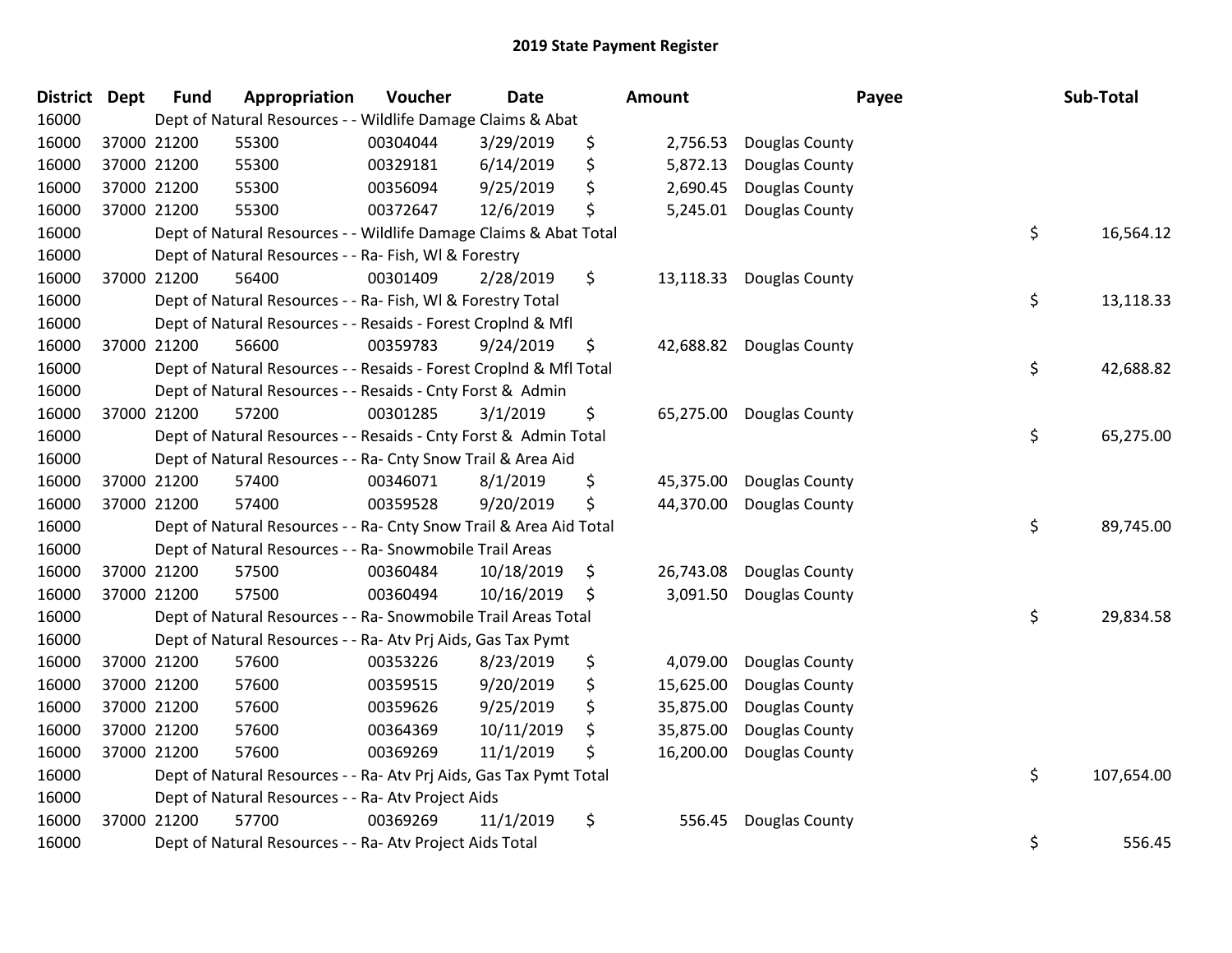| District Dept |             | <b>Fund</b> | Appropriation                                                      | Voucher  | <b>Date</b> | Amount           | Payee                    | Sub-Total        |
|---------------|-------------|-------------|--------------------------------------------------------------------|----------|-------------|------------------|--------------------------|------------------|
| 16000         |             |             | Dept of Natural Resources - - Resaids - Pymt In Lieu Tax Fed       |          |             |                  |                          |                  |
| 16000         |             | 37000 21200 | 58400                                                              | 00364660 | 10/16/2019  | \$               | 756.00 Douglas County    |                  |
| 16000         |             |             | Dept of Natural Resources - - Resaids - Pymt In Lieu Tax Fed Total |          |             |                  |                          | \$<br>756.00     |
| 16000         |             |             | Dept of Natural Resources - - Res Acq & Dev - Federal Funds        |          |             |                  |                          |                  |
| 16000         |             | 37000 21200 | 78200                                                              | 00353841 | 8/29/2019   | \$               | 22,883.60 Douglas County |                  |
| 16000         |             |             | Dept of Natural Resources - - Res Acq & Dev - Federal Funds Total  |          |             |                  |                          | \$<br>22,883.60  |
| 16000         |             |             | Dept of Natural Resources - - GPO--State Funds                     |          |             |                  |                          |                  |
| 16000         |             | 37000 21200 | 86100                                                              | 00306930 | 3/27/2019   | \$<br>3.00       | Douglas County           |                  |
| 16000         |             |             | Dept of Natural Resources - - GPO--State Funds Total               |          |             |                  |                          | \$<br>3.00       |
| 16000         |             |             | Dept of Natural Resources - - GPO-Environmental Fund               |          |             |                  |                          |                  |
| 16000         |             | 37000 27400 | 46100                                                              | 00359308 | 9/27/2019   | \$               | 30.00 Douglas County     |                  |
| 16000         |             |             | Dept of Natural Resources - - GPO-Environmental Fund Total         |          |             |                  |                          | \$<br>30.00      |
| 16000         |             |             | Dept of Natural Resources - - Fin Asst For Responsible Units       |          |             |                  |                          |                  |
| 16000         |             | 37000 27400 | 67000                                                              | 00323288 | 5/22/2019   | \$               | 51,357.85 Douglas County |                  |
| 16000         |             |             | Dept of Natural Resources - - Fin Asst For Responsible Units Total |          |             |                  |                          | \$<br>51,357.85  |
| 16000         |             |             | Dept of Natural Resources - - Recycling Consolidation Grants       |          |             |                  |                          |                  |
| 16000         |             | 37000 27400 | 67300                                                              | 00323288 | 5/22/2019   | \$<br>4,372.48   | Douglas County           |                  |
| 16000         |             |             | Dept of Natural Resources - - Recycling Consolidation Grants Total |          |             |                  |                          | \$<br>4,372.48   |
| 16000         |             |             | Dept of Natural Resources - - GPO - Sd Water Loan Prog, Fed        |          |             |                  |                          |                  |
| 16000         |             | 37000 57300 | 48200                                                              | 00299822 | 2/19/2019   | \$<br>9,681.00   | Douglas County           |                  |
| 16000         |             | 37000 57300 | 48200                                                              | 00310899 | 4/30/2019   | \$<br>6,760.50   | Douglas County           |                  |
| 16000         |             | 37000 57300 | 48200                                                              | 00330020 | 7/5/2019    | \$<br>6,760.50   | Douglas County           |                  |
| 16000         |             | 37000 57300 | 48200                                                              | 00373531 | 11/27/2019  | \$<br>6,760.50   | Douglas County           |                  |
| 16000         |             |             | Dept of Natural Resources - - GPO - Sd Water Loan Prog, Fed Total  |          |             |                  |                          | \$<br>29,962.50  |
| 16000         |             |             | WI Dept of Transportation - - Eldly&Disa Co/Aid Sf                 |          |             |                  |                          |                  |
| 16000         |             | 39500 21100 | 16800                                                              | 00353135 | 2/20/2019   | \$<br>120,505.00 | Douglas County           |                  |
| 16000         |             |             | WI Dept of Transportation - - Eldly&Disa Co/Aid Sf Total           |          |             |                  |                          | \$<br>120,505.00 |
| 16000         |             |             | WI Dept of Transportation - - County Forest Aids                   |          |             |                  |                          |                  |
| 16000         | 39500 21100 |             | 17000                                                              | 00357933 | 3/8/2019    | \$               | 29,810.42 Douglas County |                  |
| 16000         |             |             | WI Dept of Transportation - - County Forest Aids Total             |          |             |                  |                          | \$<br>29,810.42  |
| 16000         |             |             | WI Dept of Transportation - - Hwy Sfty Loc Aid Ffd                 |          |             |                  |                          |                  |
| 16000         |             | 39500 21100 | 18500                                                              | 00428769 | 9/3/2019    | \$<br>4,000.00   | Douglas County           |                  |
| 16000         |             |             | WI Dept of Transportation - - Hwy Sfty Loc Aid Ffd Total           |          |             |                  |                          | \$<br>4,000.00   |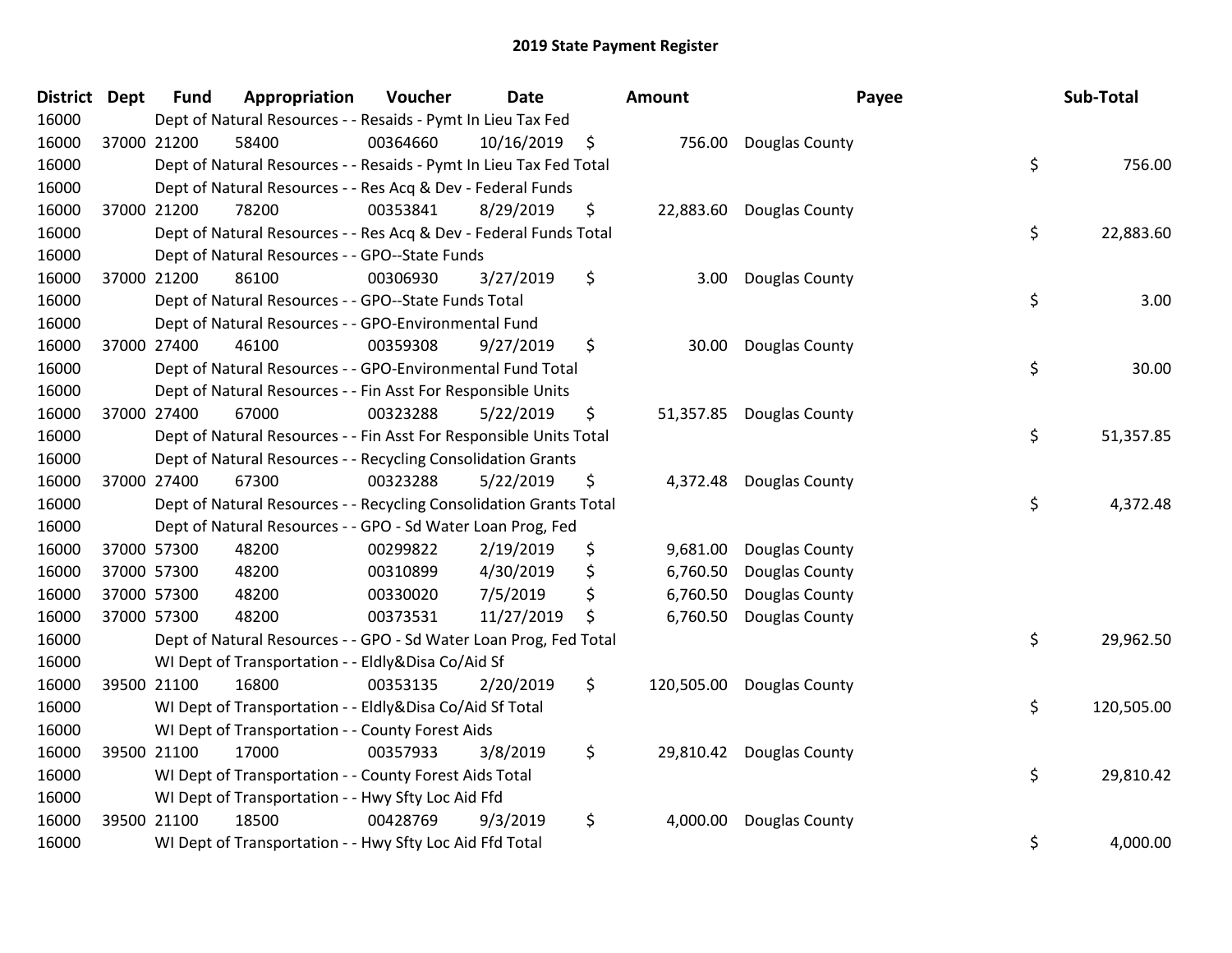| <b>District</b> | <b>Dept</b> | <b>Fund</b> | Appropriation                                            | Voucher  | Date       | Amount           | Payee          | Sub-Total          |
|-----------------|-------------|-------------|----------------------------------------------------------|----------|------------|------------------|----------------|--------------------|
| 16000           |             |             | WI Dept of Transportation - - Trans Aids To Co.-Sf       |          |            |                  |                |                    |
| 16000           |             | 39500 21100 | 19000                                                    | 00335788 | 1/7/2019   | \$<br>273,594.83 | Douglas County |                    |
| 16000           |             | 39500 21100 | 19000                                                    | 00401113 | 7/1/2019   | \$<br>547,189.66 | Douglas County |                    |
| 16000           |             | 39500 21100 | 19000                                                    | 00443931 | 10/7/2019  | \$<br>273,594.85 | Douglas County |                    |
| 16000           |             |             | WI Dept of Transportation - - Trans Aids To Co.-Sf Total |          |            |                  |                | \$<br>1,094,379.34 |
| 16000           |             |             | WI Dept of Transportation - - Loc Trns Facl Implfd       |          |            |                  |                |                    |
| 16000           |             | 39500 21100 | 27600                                                    | 00349744 | 2/21/2019  | \$<br>120.49     | Douglas County |                    |
| 16000           |             |             | WI Dept of Transportation - - Loc Trns Facl Implfd Total |          |            |                  |                | \$<br>120.49       |
| 16000           |             |             | WI Dept of Transportation - - Loc Rd Imp Prg St Fd       |          |            |                  |                |                    |
| 16000           |             | 39500 21100 | 27800                                                    | 00465069 | 11/29/2019 | \$<br>5,551.29   | Douglas County |                    |
| 16000           |             |             | WI Dept of Transportation - - Loc Rd Imp Prg St Fd Total |          |            |                  |                | \$<br>5,551.29     |
| 16000           |             |             | WI Dept of Transportation - - Loc Trns Facl Impffd       |          |            |                  |                |                    |
| 16000           |             | 39500 21100 | 28600                                                    | 00346707 | 1/29/2019  | \$<br>58,550.14  | Douglas County |                    |
| 16000           |             | 39500 21100 | 28600                                                    | 00346708 | 1/29/2019  | \$<br>6,319.94   | Douglas County |                    |
| 16000           |             | 39500 21100 | 28600                                                    | 00346709 | 1/29/2019  | \$<br>64,279.40  | Douglas County |                    |
| 16000           |             | 39500 21100 | 28600                                                    | 00346710 | 1/29/2019  | \$<br>21,761.32  | Douglas County |                    |
| 16000           |             | 39500 21100 | 28600                                                    | 00388518 | 5/30/2019  | \$<br>10,188.46  | Douglas County |                    |
| 16000           |             | 39500 21100 | 28600                                                    | 00388519 | 5/30/2019  | \$<br>47,535.64  | Douglas County |                    |
| 16000           |             | 39500 21100 | 28600                                                    | 00391548 | 6/10/2019  | \$<br>12,244.89  | Douglas County |                    |
| 16000           |             | 39500 21100 | 28600                                                    | 00391553 | 6/10/2019  | \$<br>13,716.77  | Douglas County |                    |
| 16000           |             | 39500 21100 | 28600                                                    | 00391712 | 6/10/2019  | \$<br>5,102.87   | Douglas County |                    |
| 16000           |             | 39500 21100 | 28600                                                    | 00391713 | 6/10/2019  | \$<br>70,617.27  | Douglas County |                    |
| 16000           |             | 39500 21100 | 28600                                                    | 00391714 | 6/10/2019  | \$<br>14,029.78  | Douglas County |                    |
| 16000           |             | 39500 21100 | 28600                                                    | 00391715 | 6/10/2019  | \$<br>8,577.34   | Douglas County |                    |
| 16000           |             | 39500 21100 | 28600                                                    | 00391716 | 6/10/2019  | \$<br>6,924.85   | Douglas County |                    |
| 16000           |             | 39500 21100 | 28600                                                    | 00391717 | 6/10/2019  | \$<br>8,276.21   | Douglas County |                    |
| 16000           |             | 39500 21100 | 28600                                                    | 00391718 | 6/10/2019  | \$<br>7,819.95   | Douglas County |                    |
| 16000           |             | 39500 21100 | 28600                                                    | 00391719 | 6/10/2019  | \$<br>8,665.22   | Douglas County |                    |
| 16000           |             | 39500 21100 | 28600                                                    | 00391721 | 6/10/2019  | \$<br>6,726.82   | Douglas County |                    |
| 16000           |             | 39500 21100 | 28600                                                    | 00410234 | 7/9/2019   | \$<br>5,734.95   | Douglas County |                    |
| 16000           |             | 39500 21100 | 28600                                                    | 00410235 | 7/9/2019   | \$<br>5,396.84   | Douglas County |                    |
| 16000           |             | 39500 21100 | 28600                                                    | 00410236 | 7/9/2019   | \$<br>19,376.48  | Douglas County |                    |
| 16000           |             | 39500 21100 | 28600                                                    | 00410237 | 7/9/2019   | \$<br>7,432.56   | Douglas County |                    |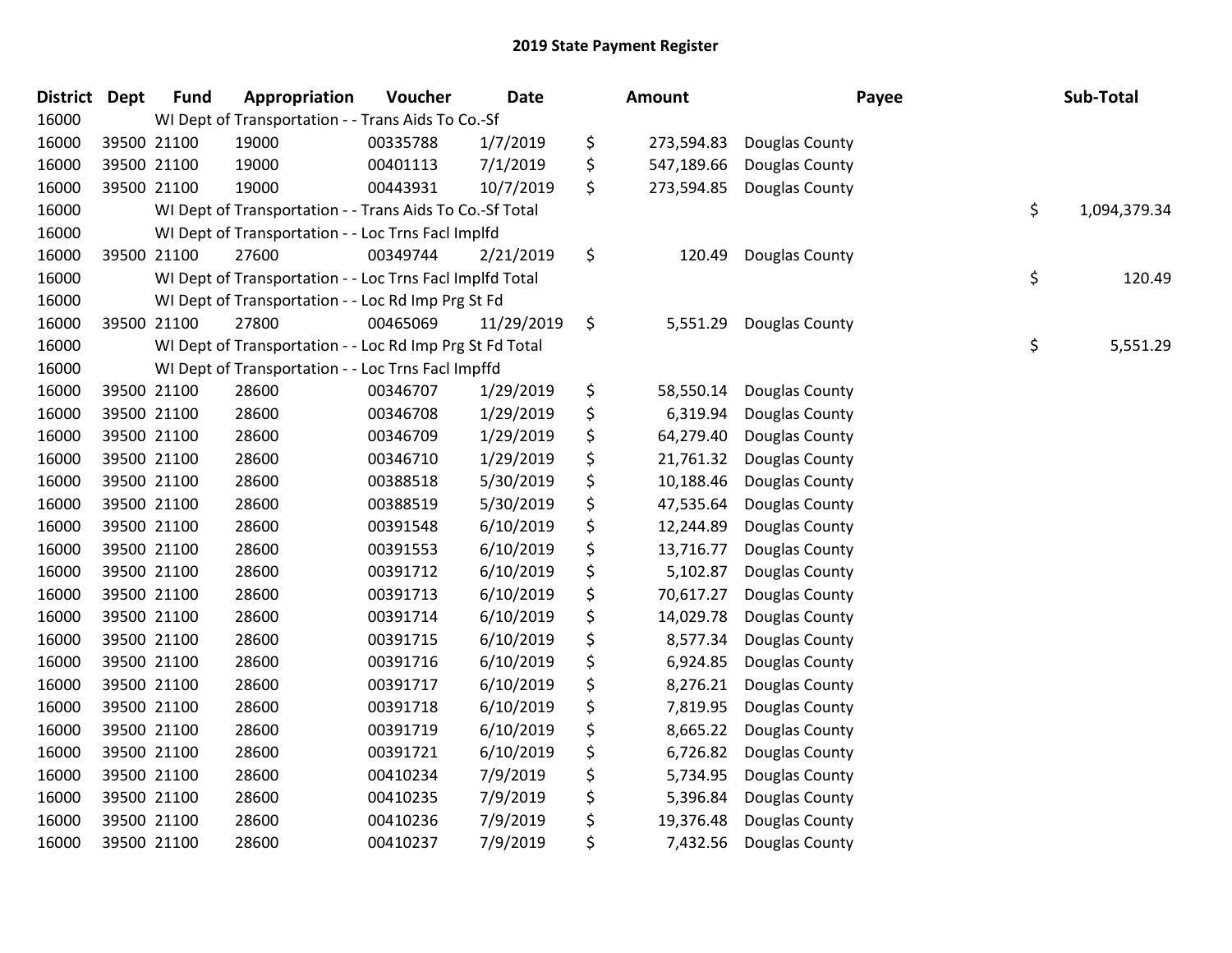| <b>District</b> | <b>Dept</b> | <b>Fund</b> | Appropriation                                            | Voucher  | <b>Date</b> | Amount          | Payee          | Sub-Total        |
|-----------------|-------------|-------------|----------------------------------------------------------|----------|-------------|-----------------|----------------|------------------|
| 16000           |             | 39500 21100 | 28600                                                    | 00410238 | 7/9/2019    | \$<br>17,378.28 | Douglas County |                  |
| 16000           |             | 39500 21100 | 28600                                                    | 00410239 | 7/9/2019    | \$<br>5,200.71  | Douglas County |                  |
| 16000           |             | 39500 21100 | 28600                                                    | 00410240 | 7/9/2019    | \$<br>7,259.64  | Douglas County |                  |
| 16000           |             | 39500 21100 | 28600                                                    | 00410241 | 7/9/2019    | \$<br>11,763.92 | Douglas County |                  |
| 16000           |             | 39500 21100 | 28600                                                    | 00439748 | 9/30/2019   | \$<br>9,488.77  | Douglas County |                  |
| 16000           |             | 39500 21100 | 28600                                                    | 00439751 | 9/30/2019   | \$<br>13,901.41 | Douglas County |                  |
| 16000           |             | 39500 21100 | 28600                                                    | 00439753 | 9/30/2019   | \$<br>5,241.04  | Douglas County |                  |
| 16000           |             |             | WI Dept of Transportation - - Loc Trns Facl Impffd Total |          |             |                 |                | \$<br>479,511.47 |
| 16000           |             |             | WI Dept of Transportation - - St Hwy Rehab, Sf           |          |             |                 |                |                  |
| 16000           |             | 39500 21100 | 36300                                                    | 00355036 | 2/22/2019   | \$<br>362.00    | Douglas County |                  |
| 16000           |             | 39500 21100 | 36300                                                    | 00377889 | 5/15/2019   | \$<br>108.00    | Douglas County |                  |
| 16000           |             | 39500 21100 | 36300                                                    | 00397666 | 6/24/2019   | \$<br>120.00    | Douglas County |                  |
| 16000           |             | 39500 21100 | 36300                                                    | 00424444 | 8/15/2019   | \$<br>120.00    | Douglas County |                  |
| 16000           |             | 39500 21100 | 36300                                                    | 00424853 | 8/19/2019   | \$<br>2.00      | Douglas County |                  |
| 16000           |             |             | WI Dept of Transportation - - St Hwy Rehab, Sf Total     |          |             |                 |                | \$<br>712.00     |
| 16000           |             |             | WI Dept of Transportation - - Hwy Mgmt & Opers Sf        |          |             |                 |                |                  |
| 16000           |             | 39500 21100 | 36500                                                    | 00341795 | 1/17/2019   | \$<br>2,862.16  | Douglas County |                  |
| 16000           |             | 39500 21100 | 36500                                                    | 00342944 | 1/16/2019   | \$<br>2,336.19  | Douglas County |                  |
| 16000           |             | 39500 21100 | 36500                                                    | 00349744 | 2/21/2019   | \$<br>462.97    | Douglas County |                  |
| 16000           |             | 39500 21100 | 36500                                                    | 00355038 | 2/28/2019   | \$<br>106.77    | Douglas County |                  |
| 16000           |             | 39500 21100 | 36500                                                    | 00369273 | 4/8/2019    | \$<br>61.13     | Douglas County |                  |
| 16000           |             | 39500 21100 | 36500                                                    | 00376247 | 5/15/2019   | \$<br>123.19    | Douglas County |                  |
| 16000           |             | 39500 21100 | 36500                                                    | 00391089 | 6/7/2019    | \$<br>1,020.70  | Douglas County |                  |
| 16000           |             | 39500 21100 | 36500                                                    | 00400819 | 6/27/2019   | \$<br>626.88    | Douglas County |                  |
| 16000           |             | 39500 21100 | 36500                                                    | 00413320 | 7/18/2019   | \$<br>201.42    | Douglas County |                  |
| 16000           |             | 39500 21100 | 36500                                                    | 00420020 | 8/5/2019    | \$<br>2,380.75  | Douglas County |                  |
| 16000           |             | 39500 21100 | 36500                                                    | 00421825 | 8/9/2019    | \$<br>57,560.28 | Douglas County |                  |
| 16000           |             | 39500 21100 | 36500                                                    | 00436519 | 9/20/2019   | \$<br>2,380.75  | Douglas County |                  |
| 16000           |             | 39500 21100 | 36500                                                    | 00447975 | 10/11/2019  | \$<br>2,380.75  | Douglas County |                  |
| 16000           |             | 39500 21100 | 36500                                                    | 00456395 | 11/4/2019   | \$<br>2,380.75  | Douglas County |                  |
| 16000           |             | 39500 21100 | 36500                                                    | 00464733 | 11/25/2019  | \$<br>859.53    | Douglas County |                  |
| 16000           |             |             | WI Dept of Transportation - - Hwy Mgmt & Opers Sf Total  |          |             |                 |                | \$<br>75,744.22  |

WI Dept of Transportation - - Routine Maint Sf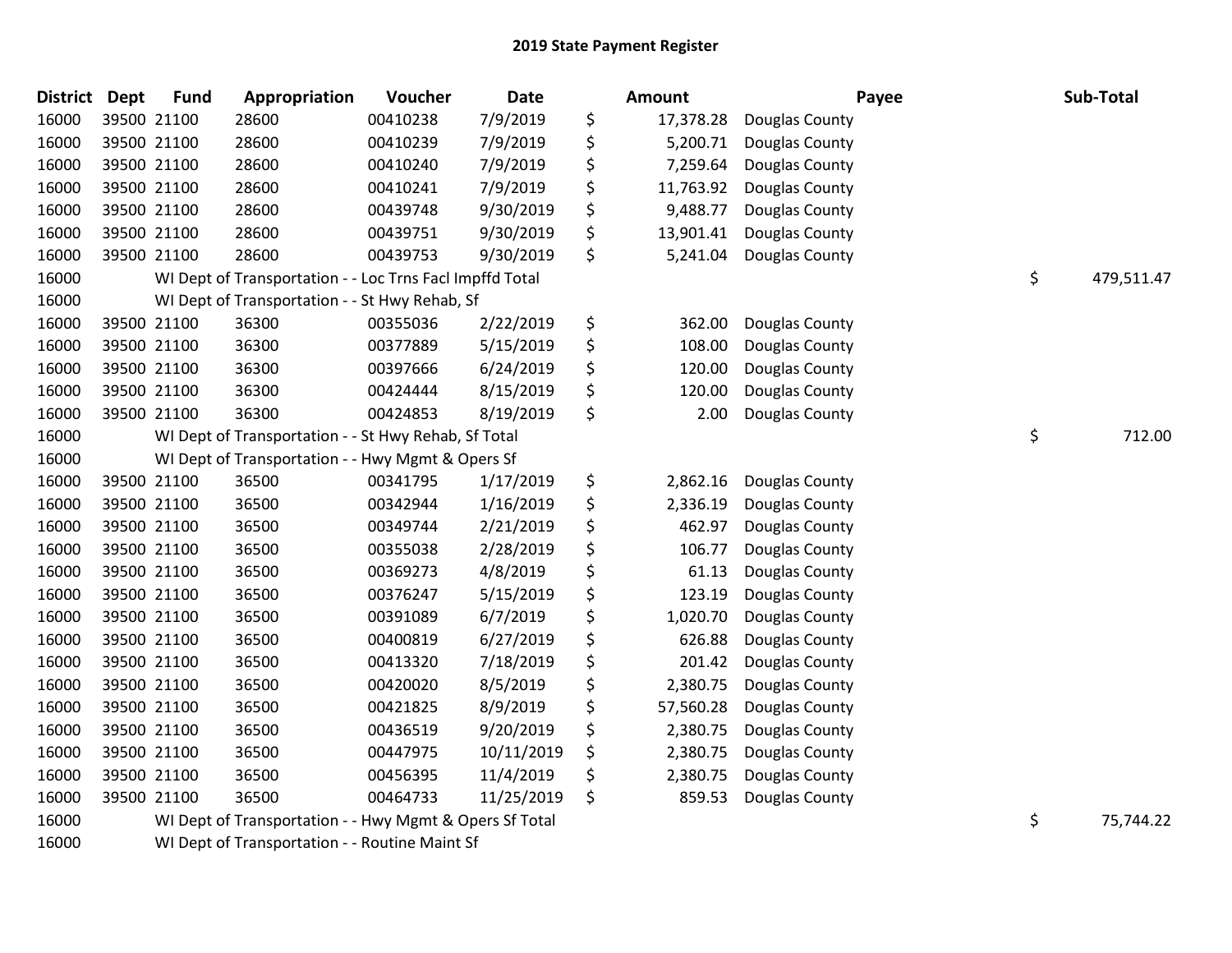| <b>District</b> | <b>Dept</b> | <b>Fund</b> | Appropriation                                                      | Voucher  | <b>Date</b> | Amount           | Payee          | Sub-Total          |
|-----------------|-------------|-------------|--------------------------------------------------------------------|----------|-------------|------------------|----------------|--------------------|
| 16000           |             | 39500 21100 | 36800                                                              | 00341795 | 1/17/2019   | \$<br>115,489.61 | Douglas County |                    |
| 16000           |             | 39500 21100 | 36800                                                              | 00349744 | 2/21/2019   | \$<br>187,907.95 | Douglas County |                    |
| 16000           |             | 39500 21100 | 36800                                                              | 00355038 | 2/28/2019   | \$<br>197,976.69 | Douglas County |                    |
| 16000           |             | 39500 21100 | 36800                                                              | 00361928 | 3/19/2019   | \$<br>124,809.54 | Douglas County |                    |
| 16000           |             | 39500 21100 | 36800                                                              | 00366816 | 3/29/2019   | \$<br>8,173.17   | Douglas County |                    |
| 16000           |             | 39500 21100 | 36800                                                              | 00369273 | 4/8/2019    | \$<br>224,886.71 | Douglas County |                    |
| 16000           |             | 39500 21100 | 36800                                                              | 00376247 | 5/15/2019   | \$<br>362,085.92 | Douglas County |                    |
| 16000           |             | 39500 21100 | 36800                                                              | 00391089 | 6/7/2019    | \$<br>157,084.43 | Douglas County |                    |
| 16000           |             | 39500 21100 | 36800                                                              | 00400819 | 6/27/2019   | \$<br>143,804.96 | Douglas County |                    |
| 16000           |             | 39500 21100 | 36800                                                              | 00413320 | 7/18/2019   | \$<br>59,376.47  | Douglas County |                    |
| 16000           |             | 39500 21100 | 36800                                                              | 00464733 | 11/25/2019  | \$<br>109,762.44 | Douglas County |                    |
| 16000           |             | 39500 21100 | 36800                                                              | 00464806 | 11/25/2019  | \$<br>109,099.68 | Douglas County |                    |
| 16000           |             |             | WI Dept of Transportation - - Routine Maint Sf Total               |          |             |                  |                | \$<br>1,800,457.57 |
| 16000           |             |             | Department of Corrections - - Services For Community Correct       |          |             |                  |                |                    |
| 16000           | 41000 10000 |             | 10200                                                              | 00263293 | 1/30/2019   | \$<br>9,466.26   | Douglas County |                    |
| 16000           |             | 41000 10000 | 10200                                                              | 00268337 | 2/25/2019   | \$<br>9,466.26   | Douglas County |                    |
| 16000           | 41000 10000 |             | 10200                                                              | 00274538 | 3/26/2019   | \$<br>9,630.59   | Douglas County |                    |
| 16000           | 41000 10000 |             | 10200                                                              | 00281643 | 4/26/2019   | \$<br>9,630.59   | Douglas County |                    |
| 16000           |             | 41000 10000 | 10200                                                              | 00287753 | 5/29/2019   | \$<br>9,630.59   | Douglas County |                    |
| 16000           | 41000 10000 |             | 10200                                                              | 00297554 | 7/15/2019   | \$<br>9,630.59   | Douglas County |                    |
| 16000           |             | 41000 10000 | 10200                                                              | 00301185 | 7/31/2019   | \$<br>9,630.59   | Douglas County |                    |
| 16000           | 41000 10000 |             | 10200                                                              | 00306382 | 8/28/2019   | \$<br>9,630.59   | Douglas County |                    |
| 16000           | 41000 10000 |             | 10200                                                              | 00311174 | 9/27/2019   | \$<br>9,630.59   | Douglas County |                    |
| 16000           | 41000 10000 |             | 10200                                                              | 00318342 | 10/29/2019  | \$<br>9,630.59   | Douglas County |                    |
| 16000           | 41000 10000 |             | 10200                                                              | 00325715 | 11/29/2019  | \$<br>9,630.59   | Douglas County |                    |
| 16000           |             | 41000 10000 | 10200                                                              | 00331799 | 12/24/2019  | \$<br>9,630.59   | Douglas County |                    |
| 16000           |             |             | Department of Corrections - - Services For Community Correct Total |          |             |                  |                | \$<br>115,238.42   |
| 16000           |             |             | Department of Corrections - - Institutional Repair And Maint       |          |             |                  |                |                    |
| 16000           |             | 41000 10000 | 11000                                                              | 00305777 | 9/11/2019   | \$<br>40.00      | Douglas County |                    |
| 16000           | 41000 10000 |             | 11000                                                              | 00319368 | 11/18/2019  | \$<br>40.00      | Douglas County |                    |
| 16000           |             |             | Department of Corrections - - Institutional Repair And Maint Total |          |             |                  |                | \$<br>80.00        |
| 16000           |             |             | Department of Corrections - - Corrections Contracts And Agre       |          |             |                  |                |                    |
| 16000           | 41000 10000 |             | 11400                                                              | 00255288 | 1/4/2019    | \$<br>5,040.00   | Douglas County |                    |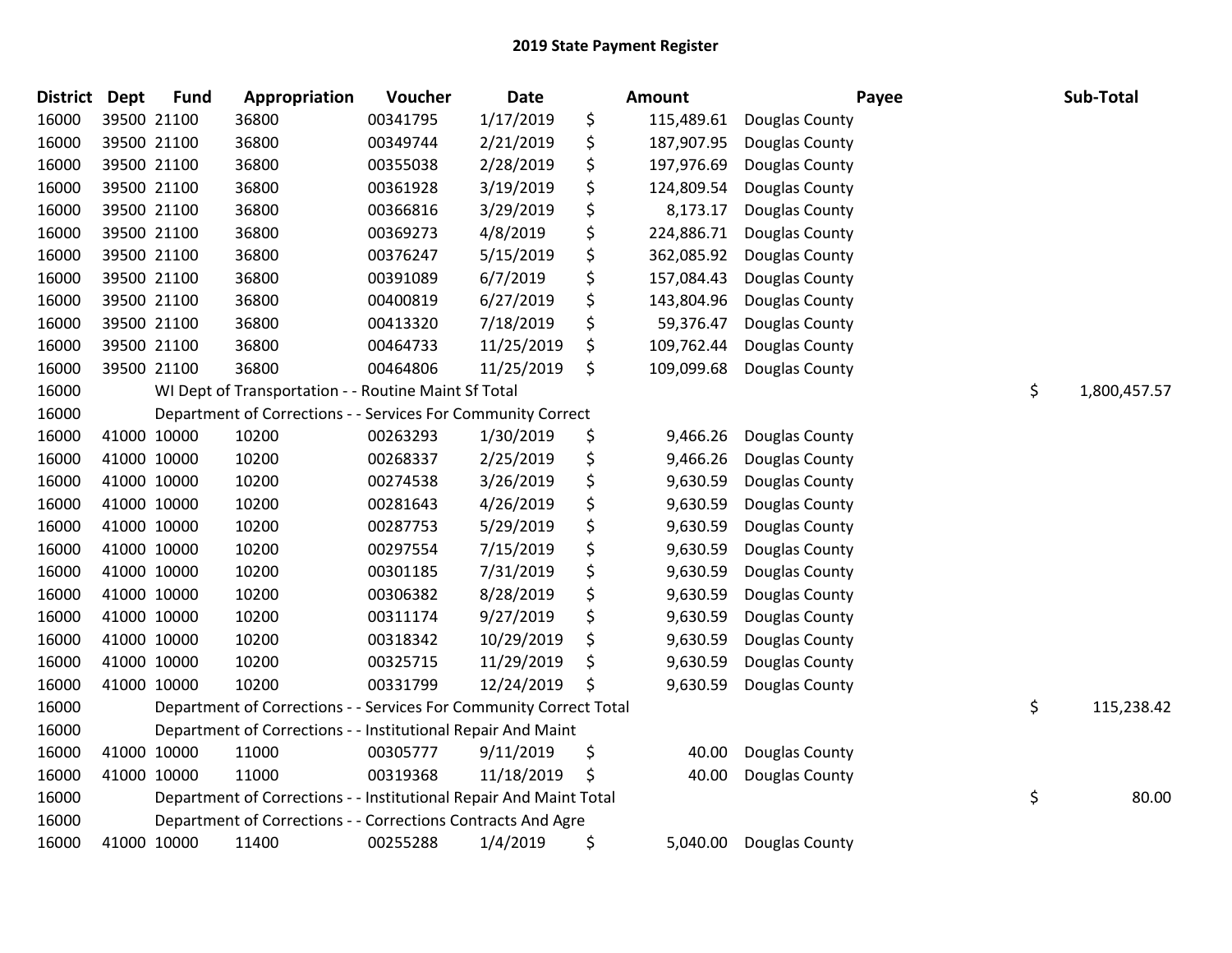| <b>District</b> | <b>Dept</b> | <b>Fund</b> | <b>Appropriation</b> | Voucher  | <b>Date</b> | Amount          | Payee          | Sub-Total |
|-----------------|-------------|-------------|----------------------|----------|-------------|-----------------|----------------|-----------|
| 16000           |             | 41000 10000 | 11400                | 00260605 | 1/15/2019   | \$<br>9,056.96  | Douglas County |           |
| 16000           |             | 41000 10000 | 11400                | 00261586 | 1/23/2019   | \$<br>10,394.92 | Douglas County |           |
| 16000           | 41000 10000 |             | 11400                | 00262943 | 1/28/2019   | \$<br>7,770.46  | Douglas County |           |
| 16000           | 41000 10000 |             | 11400                | 00263626 | 2/8/2019    | \$<br>3,900.00  | Douglas County |           |
| 16000           | 41000 10000 |             | 11400                | 00281413 | 4/24/2019   | \$<br>12,762.08 | Douglas County |           |
| 16000           |             | 41000 10000 | 11400                | 00287180 | 5/22/2019   | \$<br>7,513.16  | Douglas County |           |
| 16000           |             | 41000 10000 | 11400                | 00287183 | 5/22/2019   | \$<br>11,887.26 | Douglas County |           |
| 16000           | 41000 10000 |             | 11400                | 00287262 | 5/22/2019   | \$<br>13,842.74 | Douglas County |           |
| 16000           | 41000 10000 |             | 11400                | 00289268 | 6/20/2019   | \$<br>926.28    | Douglas County |           |
| 16000           |             | 41000 10000 | 11400                | 00289387 | 6/3/2019    | \$<br>9,623.02  | Douglas County |           |
| 16000           |             | 41000 10000 | 11400                | 00293912 | 6/24/2019   | \$<br>14,666.10 | Douglas County |           |
| 16000           |             | 41000 10000 | 11400                | 00295799 | 7/18/2019   | \$<br>360.22    | Douglas County |           |
| 16000           | 41000 10000 |             | 11400                | 00295803 | 7/18/2019   | \$<br>1,543.80  | Douglas County |           |
| 16000           | 41000 10000 |             | 11400                | 00295810 | 7/18/2019   | \$<br>1,595.26  | Douglas County |           |
| 16000           | 41000 10000 |             | 11400                | 00295811 | 7/18/2019   | \$<br>1,595.26  | Douglas County |           |
| 16000           |             | 41000 10000 | 11400                | 00295813 | 7/18/2019   | \$<br>1,543.80  | Douglas County |           |
| 16000           | 41000 10000 |             | 11400                | 00295815 | 7/18/2019   | \$<br>1,595.26  | Douglas County |           |
| 16000           | 41000 10000 |             | 11400                | 00295816 | 7/18/2019   | \$<br>977.74    | Douglas County |           |
| 16000           | 41000 10000 |             | 11400                | 00295817 | 7/18/2019   | \$<br>360.22    | Douglas County |           |
| 16000           |             | 41000 10000 | 11400                | 00295818 | 7/18/2019   | \$<br>360.22    | Douglas County |           |
| 16000           |             | 41000 10000 | 11400                | 00295820 | 7/18/2019   | \$<br>411.68    | Douglas County |           |
| 16000           |             | 41000 10000 | 11400                | 00295826 | 7/5/2019    | \$<br>2,040.00  | Douglas County |           |
| 16000           | 41000 10000 |             | 11400                | 00298348 | 7/15/2019   | \$<br>15,180.70 | Douglas County |           |
| 16000           | 41000 10000 |             | 11400                | 00298567 | 7/17/2019   | \$<br>1,380.00  | Douglas County |           |
| 16000           | 41000 10000 |             | 11400                | 00299085 | 7/17/2019   | \$<br>1,260.00  | Douglas County |           |
| 16000           | 41000 10000 |             | 11400                | 00299092 | 7/17/2019   | \$<br>1,440.00  | Douglas County |           |
| 16000           | 41000 10000 |             | 11400                | 00299099 | 7/17/2019   | \$<br>4,380.00  | Douglas County |           |
| 16000           | 41000 10000 |             | 11400                | 00299103 | 7/17/2019   | \$<br>2,700.00  | Douglas County |           |
| 16000           | 41000 10000 |             | 11400                | 00307134 | 9/5/2019    | \$<br>1,680.00  | Douglas County |           |
| 16000           |             | 41000 10000 | 11400                | 00307587 | 9/3/2019    | \$<br>15,901.14 | Douglas County |           |
| 16000           |             | 41000 10000 | 11400                | 00311831 | 10/11/2019  | \$<br>1,500.00  | Douglas County |           |
| 16000           |             | 41000 10000 | 11400                | 00313211 | 9/30/2019   | \$<br>14,048.58 | Douglas County |           |
| 16000           | 41000 10000 |             | 11400                | 00319258 | 11/8/2019   | \$<br>4,888.70  | Douglas County |           |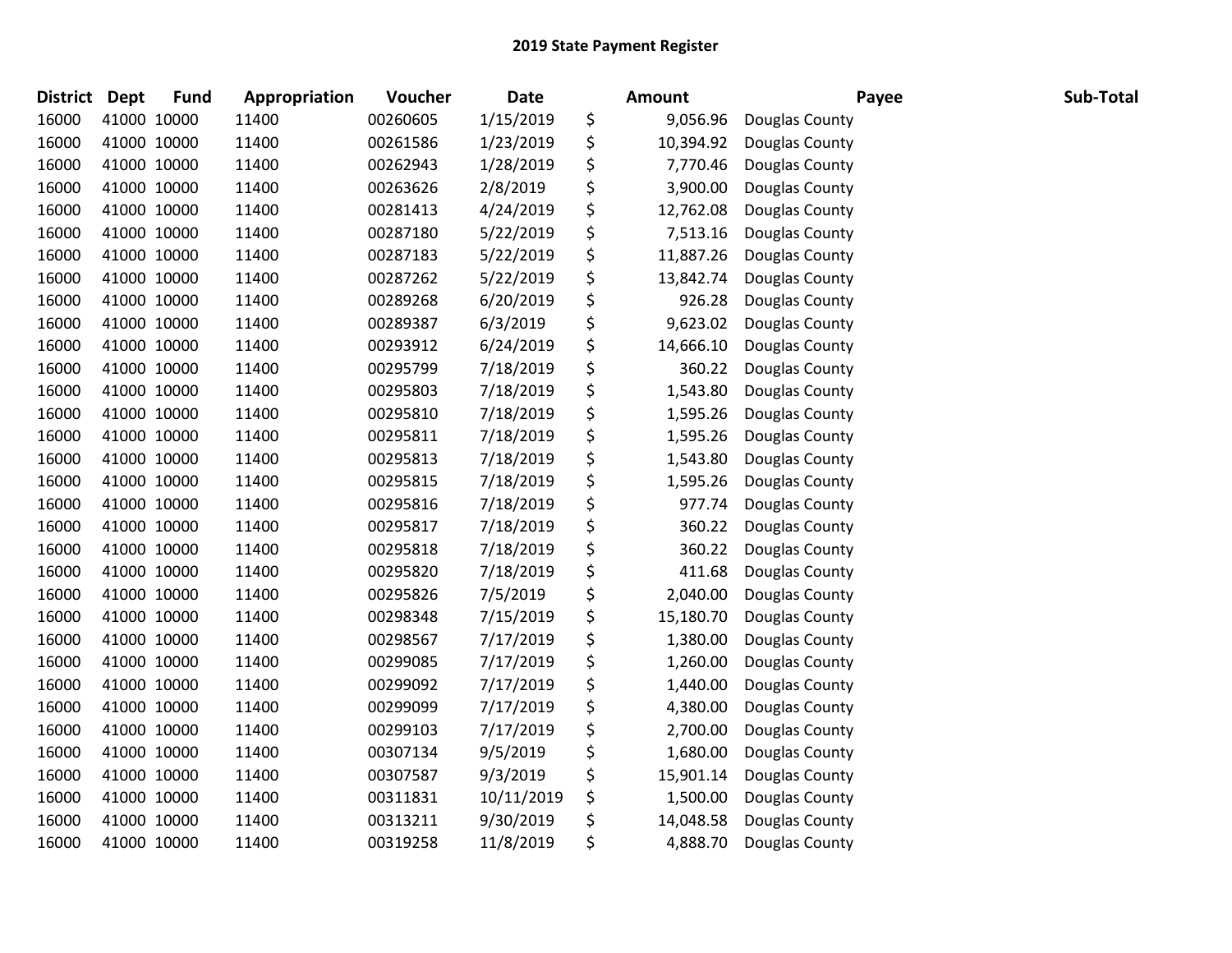| District | <b>Dept</b> | <b>Fund</b> | Appropriation                                                          | Voucher  | <b>Date</b> | Amount             | Payee                                                                                                         | Sub-Total          |
|----------|-------------|-------------|------------------------------------------------------------------------|----------|-------------|--------------------|---------------------------------------------------------------------------------------------------------------|--------------------|
| 16000    |             | 41000 10000 | 11400                                                                  | 00320231 | 10/31/2019  | \$<br>9,314.26     | Douglas County                                                                                                |                    |
| 16000    |             | 41000 10000 | 11400                                                                  | 00325792 | 11/27/2019  | \$<br>8,387.98     | Douglas County                                                                                                |                    |
| 16000    |             | 41000 10000 | 11400                                                                  | 00326228 | 12/6/2019   | \$<br>14,100.04    | Douglas County                                                                                                |                    |
| 16000    |             |             | Department of Corrections - - Corrections Contracts And Agre Total     |          |             |                    |                                                                                                               | \$<br>215,927.84   |
| 16000    |             |             |                                                                        |          |             |                    | Department of Corrections - - Reimbursing Counties For Probation, Extended Supervision And Parole Holds       |                    |
| 16000    |             | 41000 10000 | 11600                                                                  | 00320753 | 11/4/2019   | \$                 | 59,318.90 Douglas County                                                                                      |                    |
| 16000    |             |             |                                                                        |          |             |                    | Department of Corrections - - Reimbursing Counties For Probation, Extended Supervision And Parole Holds Total | \$<br>59,318.90    |
| 16000    |             |             | Department of Corrections - - Sex Offender Management                  |          |             |                    |                                                                                                               |                    |
| 16000    |             | 41000 10000 | 18200                                                                  | 00287877 | 5/24/2019   | \$<br>13.75        | Douglas County                                                                                                |                    |
| 16000    |             |             | Department of Corrections - - Sex Offender Management Total            |          |             |                    |                                                                                                               | \$<br>13.75        |
| 16000    |             |             | Department of Corrections - - General Operations                       |          |             |                    |                                                                                                               |                    |
| 16000    |             | 41000 10000 | 18500                                                                  | 00292981 | 7/10/2019   | \$<br>40.00        | Douglas County                                                                                                |                    |
| 16000    |             | 41000 10000 | 18500                                                                  | 00298747 | 7/18/2019   | \$<br>40.00        | Douglas County                                                                                                |                    |
| 16000    |             |             | Department of Corrections - - General Operations Total                 |          |             |                    |                                                                                                               | \$<br>80.00        |
| 16000    |             |             | Department of Corrections - - Probation, Parole And Extended           |          |             |                    |                                                                                                               |                    |
| 16000    |             | 41000 10000 | 18700                                                                  | 00320753 | 11/4/2019   | \$<br>24,881.10    | Douglas County                                                                                                |                    |
| 16000    |             |             | Department of Corrections - - Probation, Parole And Extended Total     |          |             |                    |                                                                                                               | \$<br>24,881.10    |
| 16000    |             |             | Department of Health Services - - State/Federal Aids                   |          |             |                    |                                                                                                               |                    |
| 16000    |             | 43500 10000 | 00000                                                                  | 90909    | 3/1/2019    | \$<br>90,918.00    | Douglas County                                                                                                |                    |
| 16000    |             | 43500 10000 | 00000                                                                  | 90911    | 5/1/2019    | \$<br>948,308.00   | Douglas County                                                                                                |                    |
| 16000    |             | 43500 10000 | 00000                                                                  | 90914    | 6/17/2019   | \$<br>292,214.00   | Douglas County                                                                                                |                    |
| 16000    |             | 43500 10000 | 00000                                                                  | 92000    | 7/1/2019    | \$<br>1,179,215.00 | Douglas County                                                                                                |                    |
| 16000    |             | 43500 10000 | 00000                                                                  | 92001    | 8/1/2019    | \$<br>519,662.00   | Douglas County                                                                                                |                    |
| 16000    |             | 43500 10000 | 00000                                                                  | 92002    | 9/3/2019    | \$<br>364,357.00   | Douglas County                                                                                                |                    |
| 16000    |             | 43500 10000 | 00000                                                                  | 92003    | 10/1/2019   | \$<br>148,909.00   | Douglas County                                                                                                |                    |
| 16000    |             | 43500 10000 | 00000                                                                  | 92005    | 12/2/2019   | \$<br>143,384.00   | Douglas County                                                                                                |                    |
| 16000    |             |             | Department of Health Services - - State/Federal Aids Total             |          |             |                    |                                                                                                               | \$<br>3,686,967.00 |
| 16000    |             |             | Department of Health Services - - Public Health Dispensaries And       |          |             |                    |                                                                                                               |                    |
| 16000    |             | 43500 10000 | 10700                                                                  | 00254581 | 1/4/2019    | \$<br>197.40       | Douglas County                                                                                                |                    |
| 16000    |             | 43500 10000 | 10700                                                                  | 00257574 | 2/8/2019    | \$<br>178.60       | Douglas County                                                                                                |                    |
| 16000    |             | 43500 10000 | 10700                                                                  | 00257789 | 1/25/2019   | \$<br>157.42       | Douglas County                                                                                                |                    |
| 16000    |             | 43500 10000 | 10700                                                                  | 00260338 | 2/13/2019   | \$<br>47.17        | Douglas County                                                                                                |                    |
| 16000    |             |             | Department of Health Services - - Public Health Dispensaries And Total |          |             |                    |                                                                                                               | \$<br>580.59       |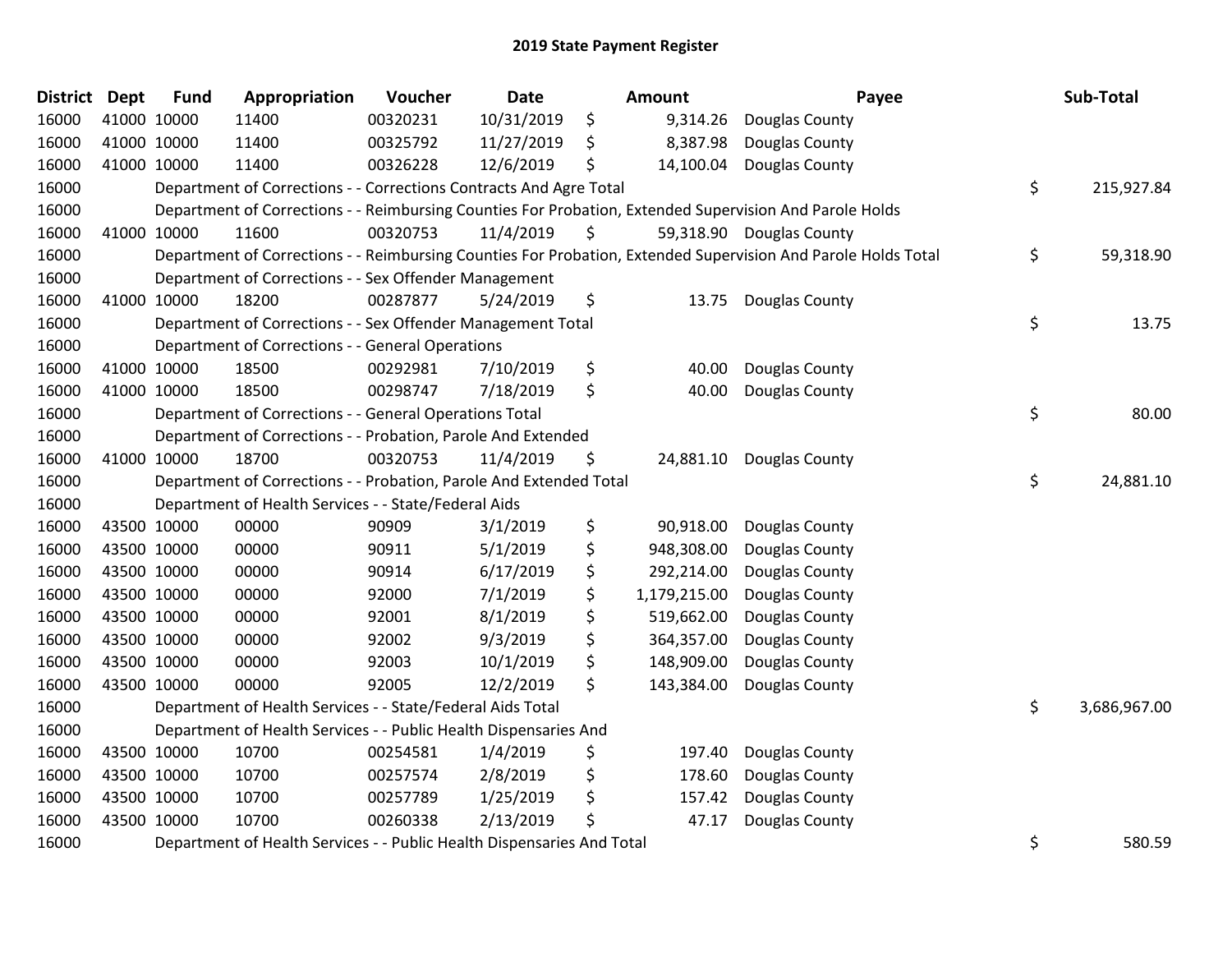| <b>District</b> | <b>Dept</b> | <b>Fund</b> | Appropriation                                                          | Voucher  | <b>Date</b> | <b>Amount</b> |           | Payee          | Sub-Total       |
|-----------------|-------------|-------------|------------------------------------------------------------------------|----------|-------------|---------------|-----------|----------------|-----------------|
| 16000           |             |             | Department of Health Services - - Emergency Dispatcher Cardiopul       |          |             |               |           |                |                 |
| 16000           |             | 43500 10000 | 18500                                                                  | 00303916 | 8/30/2019   | \$            | 11,450.36 | Douglas County |                 |
| 16000           |             |             | Department of Health Services - - Emergency Dispatcher Cardiopul Total |          |             |               |           |                | \$<br>11,450.36 |
| 16000           |             |             | Department of Health Services - - General Program Operations           |          |             |               |           |                |                 |
| 16000           |             | 43500 10000 | 40100                                                                  | 00256325 | 1/10/2019   | \$            | 1.00      | Douglas County |                 |
| 16000           |             | 43500 10000 | 40100                                                                  | 00261709 | 2/6/2019    | \$            | 1.50      | Douglas County |                 |
| 16000           |             | 43500 10000 | 40100                                                                  | 00261715 | 2/6/2019    | \$            | 1.50      | Douglas County |                 |
| 16000           |             | 43500 10000 | 40100                                                                  | 00261723 | 2/6/2019    | \$            | 1.50      | Douglas County |                 |
| 16000           |             | 43500 10000 | 40100                                                                  | 00266584 | 2/27/2019   | \$            | 1.00      | Douglas County |                 |
| 16000           |             | 43500 10000 | 40100                                                                  | 00266585 | 2/27/2019   | \$            | 15.00     | Douglas County |                 |
| 16000           |             | 43500 10000 | 40100                                                                  | 00267885 | 3/6/2019    | \$            | 1.00      | Douglas County |                 |
| 16000           |             | 43500 10000 | 40100                                                                  | 00279174 | 4/25/2019   | \$            | 1.50      | Douglas County |                 |
| 16000           |             | 43500 10000 | 40100                                                                  | 00279180 | 4/25/2019   | \$            | 1.50      | Douglas County |                 |
| 16000           |             | 43500 10000 | 40100                                                                  | 00284216 | 5/15/2019   | \$            | 1.50      | Douglas County |                 |
| 16000           |             | 43500 10000 | 40100                                                                  | 00300565 | 7/31/2019   | \$            | 1.00      | Douglas County |                 |
| 16000           |             | 43500 10000 | 40100                                                                  | 00300566 | 7/31/2019   | \$            | 15.00     | Douglas County |                 |
| 16000           |             | 43500 10000 | 40100                                                                  | 00307630 | 9/4/2019    | \$            | 1.50      | Douglas County |                 |
| 16000           |             | 43500 10000 | 40100                                                                  | 00324180 | 11/13/2019  | \$            | 15.00     | Douglas County |                 |
| 16000           |             |             | Department of Health Services - - General Program Operations Total     |          |             |               |           |                | \$<br>59.50     |
| 16000           |             |             | Department of Health Services - - Medical Assistance State Admin       |          |             |               |           |                |                 |
| 16000           |             | 43500 10000 | 44000                                                                  | 00256325 | 1/10/2019   | \$            | 1.00      | Douglas County |                 |
| 16000           |             | 43500 10000 | 44000                                                                  | 00261709 | 2/6/2019    | \$            | 1.50      | Douglas County |                 |
| 16000           |             | 43500 10000 | 44000                                                                  | 00261715 | 2/6/2019    | \$            | 1.50      | Douglas County |                 |
| 16000           |             | 43500 10000 | 44000                                                                  | 00261723 | 2/6/2019    | \$            | 1.50      | Douglas County |                 |
| 16000           |             | 43500 10000 | 44000                                                                  | 00266584 | 2/27/2019   | \$            | 1.00      | Douglas County |                 |
| 16000           |             | 43500 10000 | 44000                                                                  | 00266585 | 2/27/2019   | \$            | 15.00     | Douglas County |                 |
| 16000           |             | 43500 10000 | 44000                                                                  | 00267885 | 3/6/2019    | \$            | 1.00      | Douglas County |                 |
| 16000           |             | 43500 10000 | 44000                                                                  | 00279174 | 4/25/2019   | \$            | 1.50      | Douglas County |                 |
| 16000           |             | 43500 10000 | 44000                                                                  | 00279180 | 4/25/2019   | \$            | 1.50      | Douglas County |                 |
| 16000           |             | 43500 10000 | 44000                                                                  | 00284216 | 5/15/2019   | \$            | 1.50      | Douglas County |                 |
| 16000           |             | 43500 10000 | 44000                                                                  | 00300565 | 7/31/2019   | \$            | 1.00      | Douglas County |                 |
| 16000           |             | 43500 10000 | 44000                                                                  | 00300566 | 7/31/2019   | \$            | 15.00     | Douglas County |                 |
| 16000           |             | 43500 10000 | 44000                                                                  | 00307630 | 9/4/2019    | \$            | 1.50      | Douglas County |                 |
|                 |             |             |                                                                        |          |             |               |           |                |                 |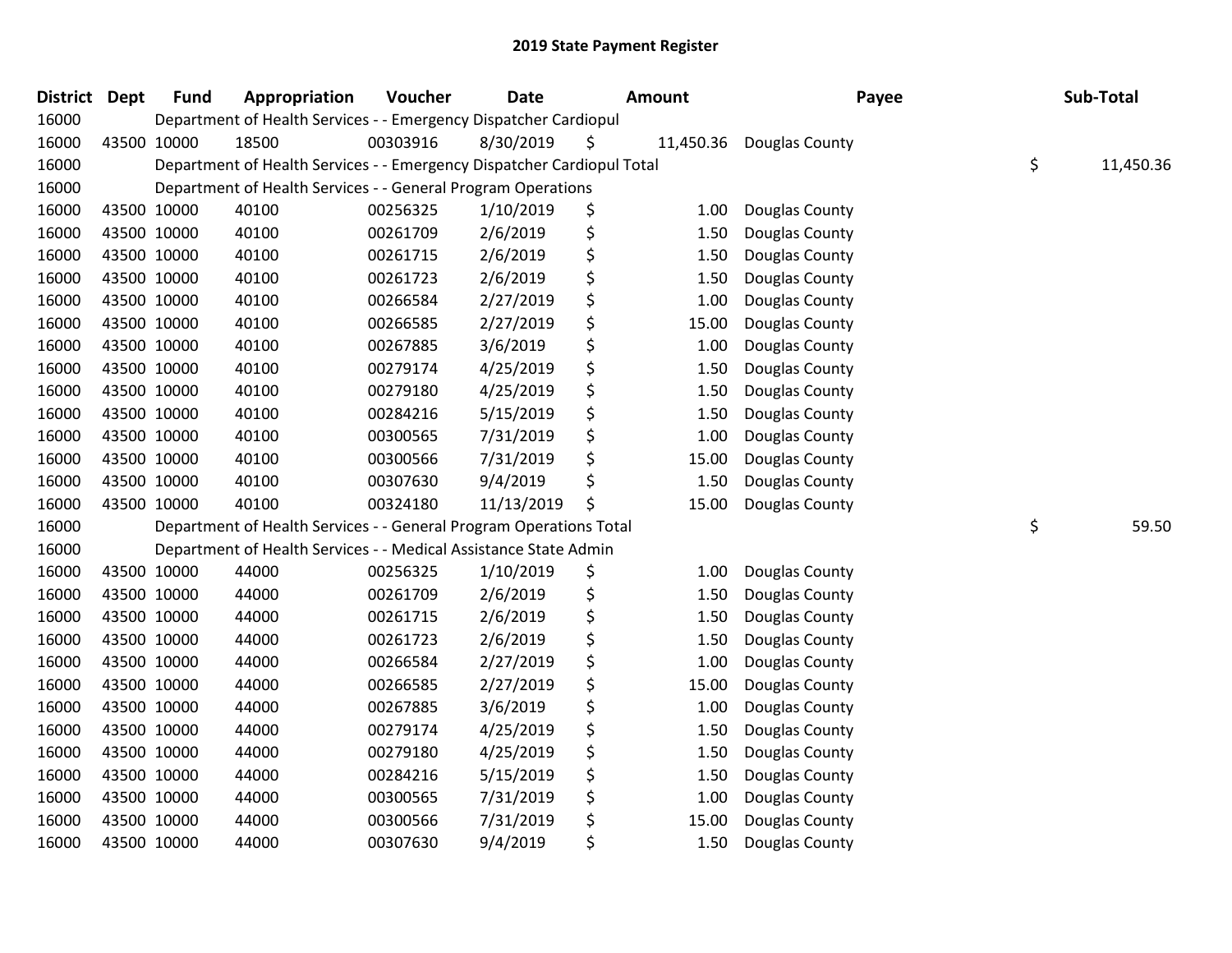| <b>District</b> | <b>Dept</b> | <b>Fund</b> | Appropriation                                                          | Voucher  | <b>Date</b> | Amount           | Payee          | Sub-Total    |
|-----------------|-------------|-------------|------------------------------------------------------------------------|----------|-------------|------------------|----------------|--------------|
| 16000           |             | 43500 10000 | 44000                                                                  | 00324180 | 11/13/2019  | \$<br>15.00      | Douglas County |              |
| 16000           |             |             | Department of Health Services - - Medical Assistance State Admin Total |          |             |                  |                | \$<br>59.50  |
| 16000           |             |             | Dept of Children and Families - - Fees For Administrative Servic       |          |             |                  |                |              |
| 16000           |             | 43700 10000 | 23100                                                                  | 00049844 | 2/5/2019    | \$<br>60.00      | Douglas County |              |
| 16000           |             | 43700 10000 | 23100                                                                  | 00054463 | 4/30/2019   | \$<br>105.00     | Douglas County |              |
| 16000           |             | 43700 10000 | 23100                                                                  | 00058386 | 7/26/2019   | \$<br>110.00     | Douglas County |              |
| 16000           |             | 43700 10000 | 23100                                                                  | 00062276 | 10/31/2019  | \$<br>160.00     | Douglas County |              |
| 16000           |             |             | Dept of Children and Families - - Fees For Administrative Servic Total |          |             |                  |                | \$<br>435.00 |
| 16000           |             |             | Dept of Children and Families - - General Aids                         |          |             |                  |                |              |
| 16000           |             | 43700 10000 | 99000                                                                  | 00048513 | 1/7/2019    | \$<br>25,680.50  | Douglas County |              |
| 16000           |             | 43700 10000 | 99000                                                                  | 00049400 | 2/1/2019    | \$<br>163,192.11 | Douglas County |              |
| 16000           |             | 43700 10000 | 99000                                                                  | 00049478 | 2/5/2019    | \$<br>23,280.80  | Douglas County |              |
| 16000           |             | 43700 10000 | 99000                                                                  | 00049639 | 2/5/2019    | \$<br>310.30     | Douglas County |              |
| 16000           |             | 43700 10000 | 99000                                                                  | 00049711 | 2/5/2019    | \$<br>664.00     | Douglas County |              |
| 16000           |             | 43700 10000 | 99000                                                                  | 00050760 | 3/4/2019    | \$<br>474.61     | Douglas County |              |
| 16000           |             | 43700 10000 | 99000                                                                  | 00050915 | 3/5/2019    | \$<br>572.76     | Douglas County |              |
| 16000           |             | 43700 10000 | 99000                                                                  | 00052853 | 4/5/2019    | \$<br>381,912.65 | Douglas County |              |
| 16000           |             | 43700 10000 | 99000                                                                  | 00052854 | 4/5/2019    | \$<br>149,383.16 | Douglas County |              |
| 16000           |             | 43700 10000 | 99000                                                                  | 00053265 | 4/16/2019   | \$<br>21,739.56  | Douglas County |              |
| 16000           |             | 43700 10000 | 99000                                                                  | 00053619 | 4/23/2019   | \$<br>5,859.00   | Douglas County |              |
| 16000           |             | 43700 10000 | 99000                                                                  | 00053985 | 4/30/2019   | \$<br>226,828.43 | Douglas County |              |
| 16000           |             | 43700 10000 | 99000                                                                  | 00054654 | 5/6/2019    | \$<br>139,424.88 | Douglas County |              |
| 16000           |             | 43700 10000 | 99000                                                                  | 00056085 | 6/5/2019    | \$<br>134,025.05 | Douglas County |              |
| 16000           |             | 43700 10000 | 99000                                                                  | 00057353 | 7/5/2019    | \$<br>84,512.97  | Douglas County |              |
| 16000           |             | 43700 10000 | 99000                                                                  | 00057814 | 7/16/2019   | \$<br>3,409.00   | Douglas County |              |
| 16000           |             | 43700 10000 | 99000                                                                  | 00058460 | 7/30/2019   | \$<br>162,445.16 | Douglas County |              |
| 16000           |             | 43700 10000 | 99000                                                                  | 00058675 | 8/6/2019    | \$<br>37,032.00  | Douglas County |              |
| 16000           |             | 43700 10000 | 99000                                                                  | 00058757 | 8/5/2019    | \$<br>23,014.17  | Douglas County |              |
| 16000           |             | 43700 10000 | 99000                                                                  | 00059880 | 9/5/2019    | \$<br>28,842.20  | Douglas County |              |
| 16000           |             | 43700 10000 | 99000                                                                  | 00060344 | 9/18/2019   | \$<br>866,132.03 | Douglas County |              |
| 16000           |             | 43700 10000 | 99000                                                                  | 00060732 | 9/27/2019   | \$<br>871.00     | Douglas County |              |
| 16000           |             | 43700 10000 | 99000                                                                  | 00060733 | 9/27/2019   | \$<br>1,040.06   | Douglas County |              |
| 16000           |             | 43700 10000 | 99000                                                                  | 00061150 | 10/7/2019   | \$<br>97,045.97  | Douglas County |              |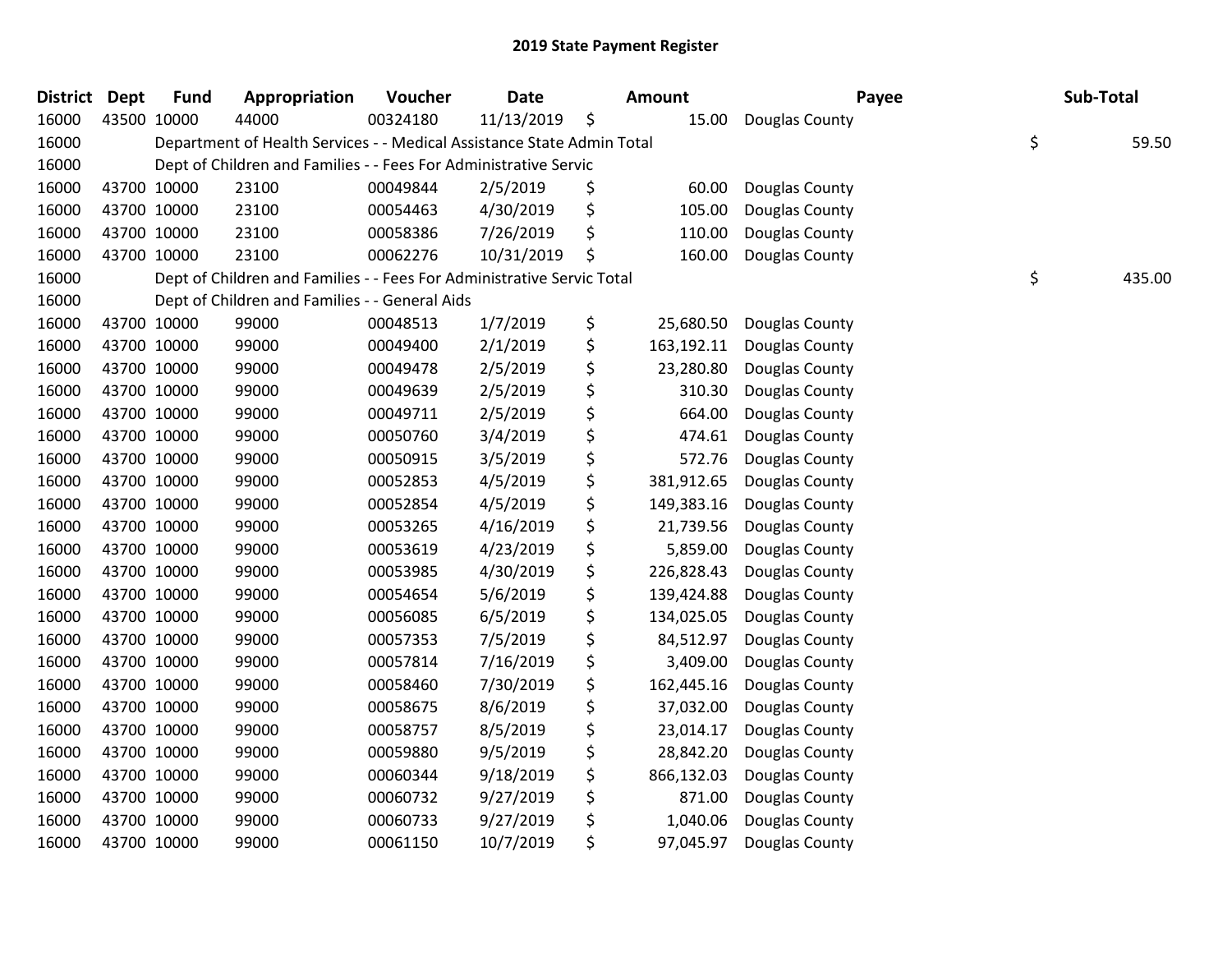| District Dept | <b>Fund</b> | Appropriation                                                         | Voucher  | <b>Date</b> | Amount           |                | Payee | Sub-Total    |
|---------------|-------------|-----------------------------------------------------------------------|----------|-------------|------------------|----------------|-------|--------------|
| 16000         | 43700 10000 | 99000                                                                 | 00061959 | 10/30/2019  | \$<br>143,282.25 | Douglas County |       |              |
| 16000         | 43700 10000 | 99000                                                                 | 00062370 | 11/5/2019   | \$<br>145,454.40 | Douglas County |       |              |
| 16000         | 43700 10000 | 99000                                                                 | 00062533 | 11/8/2019   | \$<br>38,592.38  | Douglas County |       |              |
| 16000         | 43700 10000 | 99000                                                                 | 00063543 | 12/5/2019   | \$<br>114,643.00 | Douglas County |       |              |
| 16000         | 43700 10000 | 99000                                                                 | 00063620 | 12/5/2019   | \$<br>469.25     | Douglas County |       |              |
| 16000         |             | Dept of Children and Families - - General Aids Total                  |          |             |                  |                | \$    | 3,020,133.65 |
| 16000         |             | Dept of Workforce Development - - Ui Admin Fed                        |          |             |                  |                |       |              |
| 16000         | 44500 10000 | 15100                                                                 | 00204045 | 1/3/2019    | \$<br>55.00      | Douglas County |       |              |
| 16000         | 44500 10000 | 15100                                                                 | 00208785 | 2/4/2019    | \$<br>35.00      | Douglas County |       |              |
| 16000         | 44500 10000 | 15100                                                                 | 00213486 | 3/4/2019    | \$<br>10.00      | Douglas County |       |              |
| 16000         | 44500 10000 | 15100                                                                 | 00218417 | 4/2/2019    | \$<br>45.00      | Douglas County |       |              |
| 16000         | 44500 10000 | 15100                                                                 | 00223374 | 5/2/2019    | \$<br>60.00      | Douglas County |       |              |
| 16000         | 44500 10000 | 15100                                                                 | 00228662 | 6/4/2019    | \$<br>55.00      | Douglas County |       |              |
| 16000         | 44500 10000 | 15100                                                                 | 00233348 | 7/2/2019    | \$<br>45.00      | Douglas County |       |              |
| 16000         | 44500 10000 | 15100                                                                 | 00238717 | 8/2/2019    | \$<br>40.00      | Douglas County |       |              |
| 16000         | 44500 10000 | 15100                                                                 | 00244421 | 9/4/2019    | \$<br>15.00      | Douglas County |       |              |
| 16000         | 44500 10000 | 15100                                                                 | 00249260 | 10/2/2019   | \$<br>45.00      | Douglas County |       |              |
| 16000         | 44500 10000 | 15100                                                                 | 00255646 | 11/4/2019   | \$<br>40.00      | Douglas County |       |              |
| 16000         | 44500 10000 | 15100                                                                 | 00261208 | 12/3/2019   | \$<br>15.00      | Douglas County |       |              |
| 16000         |             | Dept of Workforce Development - - Ui Admin Fed Total                  |          |             |                  |                | \$    | 460.00       |
| 16000         |             | Dept of Workforce Development - - Wc Ops Uninsured Emplyr Admin       |          |             |                  |                |       |              |
| 16000         | 44500 22700 | 17700                                                                 | 00218889 | 4/4/2019    | \$<br>60.00      | Douglas County |       |              |
| 16000         | 44500 22700 | 17700                                                                 | 00218890 | 4/4/2019    | \$<br>40.00      | Douglas County |       |              |
| 16000         | 44500 22700 | 17700                                                                 | 00218894 | 4/4/2019    | \$<br>15.00      | Douglas County |       |              |
| 16000         | 44500 22700 | 17700                                                                 | 00241644 | 8/19/2019   | \$<br>30.00      | Douglas County |       |              |
| 16000         | 44500 22700 | 17700                                                                 | 00241647 | 8/19/2019   | \$<br>35.00      | Douglas County |       |              |
| 16000         |             | Dept of Workforce Development - - Wc Ops Uninsured Emplyr Admin Total |          |             |                  |                | \$    | 180.00       |
| 16000         |             | Department of Justice - - Crime Laboratories, Dna                     |          |             |                  |                |       |              |
| 16000         | 45500 10000 | 22100                                                                 | 00068531 | 7/19/2019   | \$<br>3,620.00   | Douglas County |       |              |
| 16000         |             | Department of Justice - - Crime Laboratories, Dna Total               |          |             |                  |                | \$    | 3,620.00     |
| 16000         |             | Department of Justice - - Drug Crimes Enforcement, Local              |          |             |                  |                |       |              |
| 16000         | 45500 10000 | 22500                                                                 | 00060412 | 2/27/2019   | \$<br>16,806.00  | Douglas County |       |              |
| 16000         |             | Department of Justice - - Drug Crimes Enforcement, Local Total        |          |             |                  |                | \$    | 16,806.00    |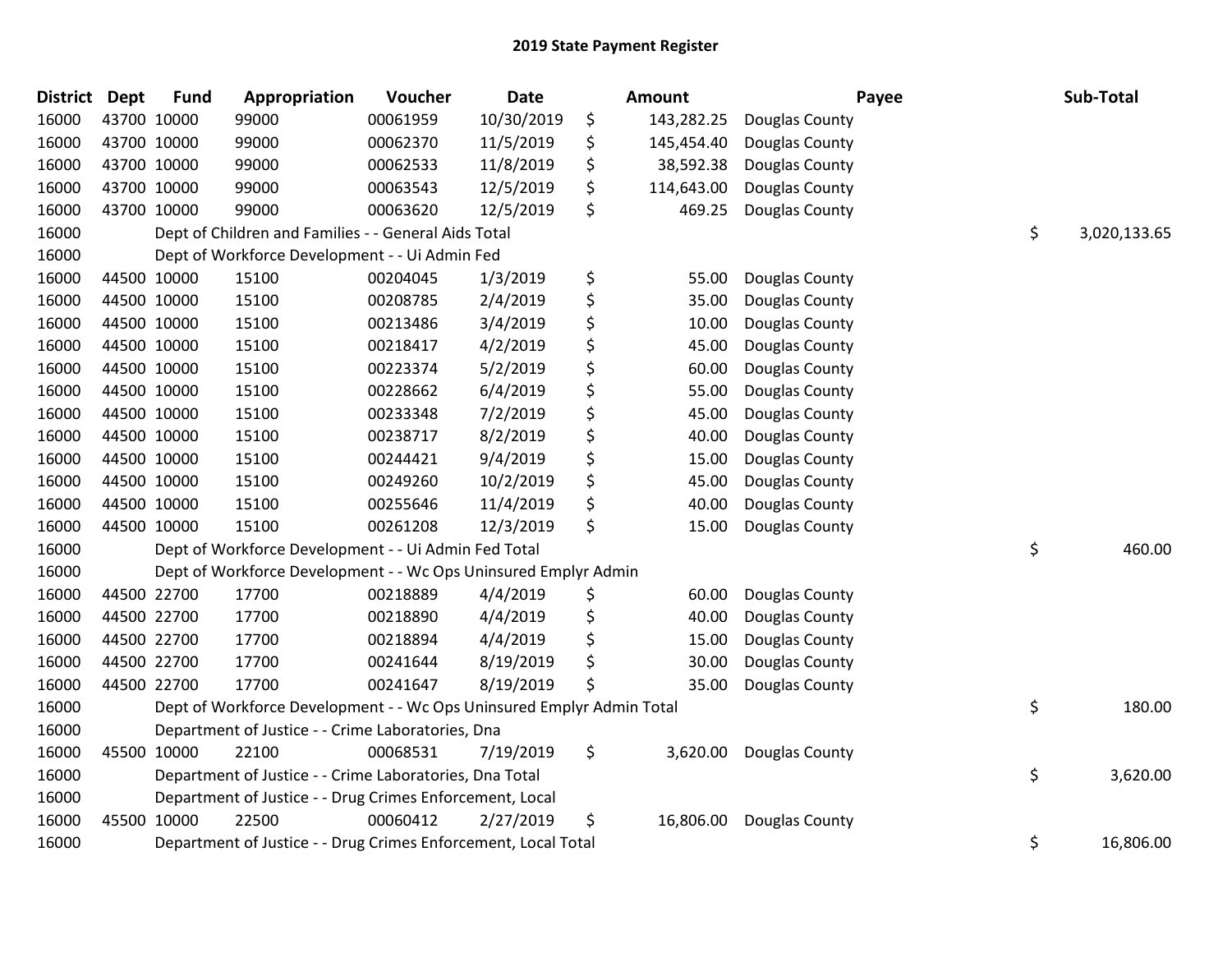| District Dept |             | <b>Fund</b> | Appropriation                                                 | Voucher  | <b>Date</b> | Amount          |                | Payee | Sub-Total |
|---------------|-------------|-------------|---------------------------------------------------------------|----------|-------------|-----------------|----------------|-------|-----------|
| 16000         |             |             | Department of Justice - - Law Enforcement Train, Local        |          |             |                 |                |       |           |
| 16000         |             | 45500 10000 | 23100                                                         | 00057648 | 1/3/2019    | \$<br>9,693.69  | Douglas County |       |           |
| 16000         |             | 45500 10000 | 23100                                                         | 00067269 | 6/24/2019   | \$<br>2,277.03  | Douglas County |       |           |
| 16000         | 45500 10000 |             | 23100                                                         | 00067623 | 7/2/2019    | \$              | Douglas County |       |           |
| 16000         | 45500 10000 |             | 23100                                                         | 00067628 | 7/3/2019    | \$<br>3,636.33  | Douglas County |       |           |
| 16000         | 45500 10000 |             | 23100                                                         | 00070269 | 8/22/2019   | \$<br>10,984.47 | Douglas County |       |           |
| 16000         | 45500 10000 |             | 23100                                                         | 00073085 | 10/18/2019  | \$<br>9,440.00  | Douglas County |       |           |
| 16000         |             | 45500 10000 | 23100                                                         | 00076373 | 12/19/2019  | \$<br>7,627.22  | Douglas County |       |           |
| 16000         |             |             | Department of Justice - - Law Enforcement Train, Local Total  |          |             |                 |                | \$    | 43,658.74 |
| 16000         |             |             | Department of Justice - - Federal Aid, Local Assistance       |          |             |                 |                |       |           |
| 16000         |             | 45500 10000 | 25100                                                         | 00059064 | 2/1/2019    | \$<br>6,413.00  | Douglas County |       |           |
| 16000         |             | 45500 10000 | 25100                                                         | 00059668 | 2/19/2019   | \$<br>3,891.74  | Douglas County |       |           |
| 16000         |             | 45500 10000 | 25100                                                         | 00061844 | 3/21/2019   | \$<br>724.03    | Douglas County |       |           |
| 16000         | 45500 10000 |             | 25100                                                         | 00062359 | 3/26/2019   | \$<br>2,298.42  | Douglas County |       |           |
| 16000         | 45500 10000 |             | 25100                                                         | 00063641 | 4/26/2019   | \$<br>131.21    | Douglas County |       |           |
| 16000         |             | 45500 10000 | 25100                                                         | 00066122 | 6/6/2019    | \$<br>6,715.00  | Douglas County |       |           |
| 16000         |             | 45500 10000 | 25100                                                         | 00069249 | 8/5/2019    | \$<br>12,330.00 | Douglas County |       |           |
| 16000         |             | 45500 10000 | 25100                                                         | 00069417 | 8/5/2019    | \$<br>203.04    | Douglas County |       |           |
| 16000         | 45500 10000 |             | 25100                                                         | 00069821 | 8/9/2019    | \$<br>9,257.01  | Douglas County |       |           |
| 16000         | 45500 10000 |             | 25100                                                         | 00070714 | 9/4/2019    | \$<br>866.06    | Douglas County |       |           |
| 16000         | 45500 10000 |             | 25100                                                         | 00071372 | 9/17/2019   | \$<br>2,605.71  | Douglas County |       |           |
| 16000         | 45500 10000 |             | 25100                                                         | 00074094 | 11/5/2019   | \$<br>5,243.00  | Douglas County |       |           |
| 16000         | 45500 10000 |             | 25100                                                         | 00075990 | 12/9/2019   | \$<br>307.44    | Douglas County |       |           |
| 16000         |             |             | Department of Justice - - Federal Aid, Local Assistance Total |          |             |                 |                | \$    | 50,985.66 |
| 16000         |             |             | Department of Justice - - Alt Prosecution Alcohol Drugs       |          |             |                 |                |       |           |
| 16000         |             | 45500 10000 | 27100                                                         | 00064977 | 5/15/2019   | \$<br>25,388.48 | Douglas County |       |           |
| 16000         |             | 45500 10000 | 27100                                                         | 00069881 | 8/12/2019   | \$<br>7,642.52  | Douglas County |       |           |
| 16000         |             |             | Department of Justice - - Alt Prosecution Alcohol Drugs Total |          |             |                 |                | \$    | 33,031.00 |
| 16000         |             |             | Department of Justice - - Youth Diversion Program             |          |             |                 |                |       |           |
| 16000         | 45500 10000 |             | 27800                                                         | 00069881 | 8/12/2019   | \$<br>24,451.70 | Douglas County |       |           |
| 16000         |             |             | Department of Justice - - Youth Diversion Program Total       |          |             |                 |                | \$    | 24,451.70 |
| 16000         |             |             | Department of Justice - - Alternatives To Incarceration       |          |             |                 |                |       |           |
| 16000         | 45500 10000 |             | 28700                                                         | 00062953 | 4/11/2019   | \$<br>35,406.08 | Douglas County |       |           |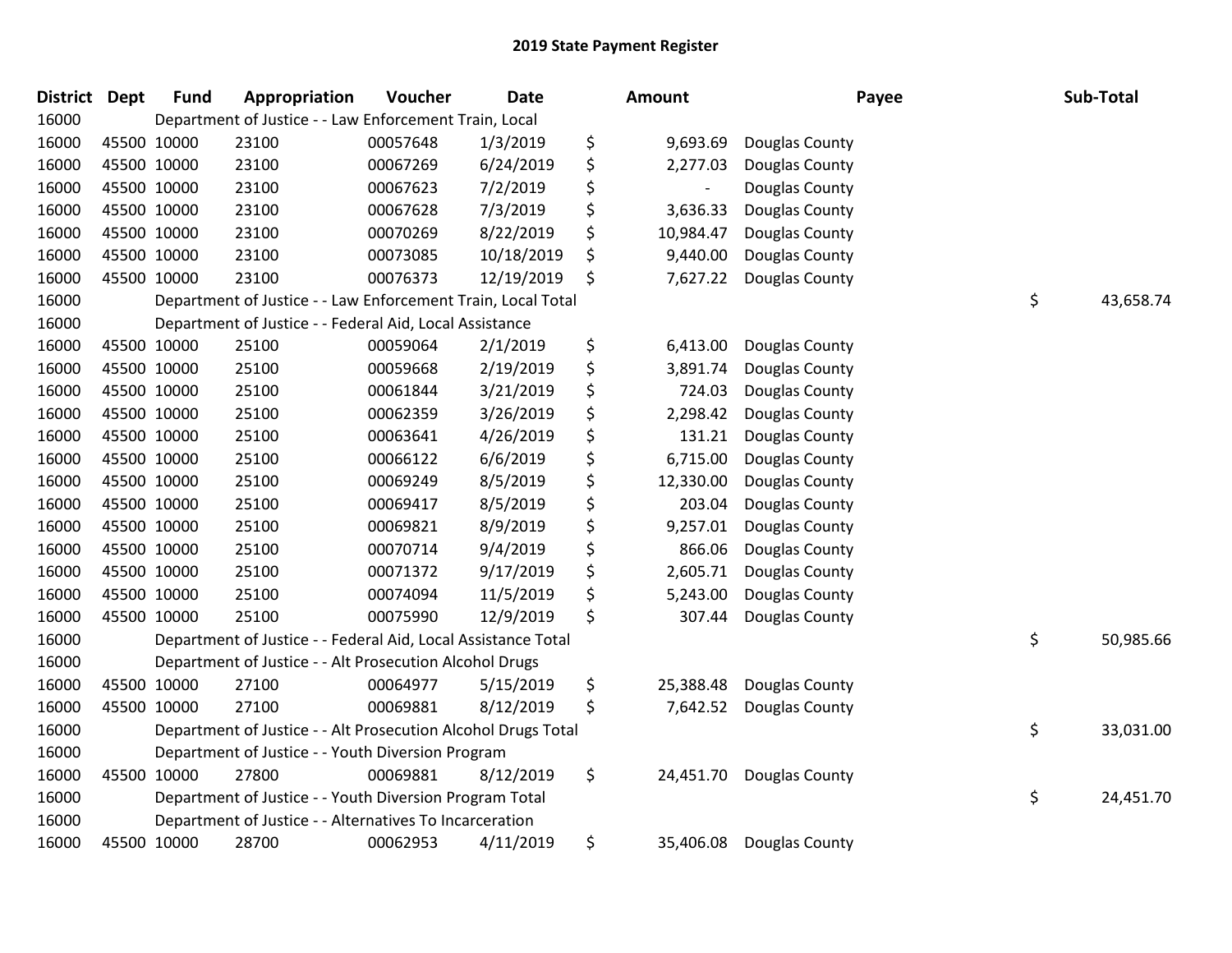| District Dept |             | <b>Fund</b> | Appropriation                                                           | Voucher  | <b>Date</b> | Amount          | Payee          | Sub-Total        |
|---------------|-------------|-------------|-------------------------------------------------------------------------|----------|-------------|-----------------|----------------|------------------|
| 16000         | 45500 10000 |             | 28700                                                                   | 00077528 | 12/27/2019  | \$<br>21,245.46 | Douglas County |                  |
| 16000         |             |             | Department of Justice - - Alternatives To Incarceration Total           |          |             |                 |                | \$<br>56,651.54  |
| 16000         |             |             | Department of Justice - - Crime Victim Witness Assist                   |          |             |                 |                |                  |
| 16000         | 45500 10000 |             | 53200                                                                   | 00068315 | 7/18/2019   | \$<br>28,626.82 | Douglas County |                  |
| 16000         |             |             | Department of Justice - - Crime Victim Witness Assist Total             |          |             |                 |                | \$<br>28,626.82  |
| 16000         |             |             | Department of Justice - - County Reimb Victim-Witness                   |          |             |                 |                |                  |
| 16000         | 45500 10000 |             | 53900                                                                   | 00060556 | 2/28/2019   | \$<br>32,172.52 | Douglas County |                  |
| 16000         |             |             | Department of Justice - - County Reimb Victim-Witness Total             |          |             |                 |                | \$<br>32,172.52  |
| 16000         |             |             | Department of Military Affairs - - Disaster Recovery Aid                |          |             |                 |                |                  |
| 16000         | 46500 10000 |             | 30500                                                                   | 00058797 | 4/8/2019    | \$<br>1,029.93  | Douglas County |                  |
| 16000         | 46500 10000 |             | 30500                                                                   | 00058888 | 4/10/2019   | \$<br>8,544.65  | Douglas County |                  |
| 16000         | 46500 10000 |             | 30500                                                                   | 00058889 | 4/10/2019   | \$<br>2,715.31  | Douglas County |                  |
| 16000         | 46500 10000 |             | 30500                                                                   | 00067079 | 9/23/2019   | \$<br>16,114.35 | Douglas County |                  |
| 16000         |             |             | Department of Military Affairs - - Disaster Recovery Aid Total          |          |             |                 |                | \$<br>28,404.24  |
| 16000         |             |             | Department of Military Affairs - - Emergency Response Equipment         |          |             |                 |                |                  |
| 16000         | 46500 10000 |             | 30800                                                                   | 00059127 | 4/18/2019   | \$<br>1,250.47  | Douglas County |                  |
| 16000         | 46500 10000 |             | 30800                                                                   | 00070726 | 12/17/2019  | \$<br>7,267.01  | Douglas County |                  |
| 16000         |             |             | Department of Military Affairs - - Emergency Response Equipment Total   |          |             |                 |                | \$<br>8,517.48   |
| 16000         |             |             | Department of Military Affairs - - Federal Aid, Local Assistance        |          |             |                 |                |                  |
| 16000         | 46500 10000 |             | 34200                                                                   | 00055528 | 1/31/2019   | \$<br>25,016.21 | Douglas County |                  |
| 16000         | 46500 10000 |             | 34200                                                                   | 00058797 | 4/8/2019    | \$<br>6,179.59  | Douglas County |                  |
| 16000         | 46500 10000 |             | 34200                                                                   | 00058888 | 4/10/2019   | \$<br>51,267.90 | Douglas County |                  |
| 16000         | 46500 10000 |             | 34200                                                                   | 00058889 | 4/10/2019   | \$<br>16,291.86 | Douglas County |                  |
| 16000         | 46500 10000 |             | 34200                                                                   | 00066716 | 9/16/2019   | \$<br>11,293.94 | Douglas County |                  |
| 16000         | 46500 10000 |             | 34200                                                                   | 00067079 | 9/23/2019   | \$<br>96,686.12 | Douglas County |                  |
| 16000         | 46500 10000 |             | 34200                                                                   | 00070809 | 12/16/2019  | \$<br>49,881.19 | Douglas County |                  |
| 16000         |             |             | Department of Military Affairs - - Federal Aid, Local Assistance Total  |          |             |                 |                | \$<br>256,616.81 |
| 16000         |             |             | Department of Military Affairs - - St Emerg Response Bd Grant Pif       |          |             |                 |                |                  |
| 16000         | 46500 27200 |             | 36400                                                                   | 00055468 | 1/31/2019   | \$<br>5,264.42  | Douglas County |                  |
| 16000         |             |             | Department of Military Affairs - - St Emerg Response Bd Grant Pif Total |          |             |                 |                | \$<br>5,264.42   |
| 16000         |             |             | Department of Veterans Affairs - - Grants To Counties                   |          |             |                 |                |                  |
| 16000         | 48500 15200 |             | 12700                                                                   | 00060678 | 2/22/2019   | \$<br>1,000.00  | Douglas County |                  |
| 16000         |             |             | Department of Veterans Affairs - - Grants To Counties Total             |          |             |                 |                | \$<br>1,000.00   |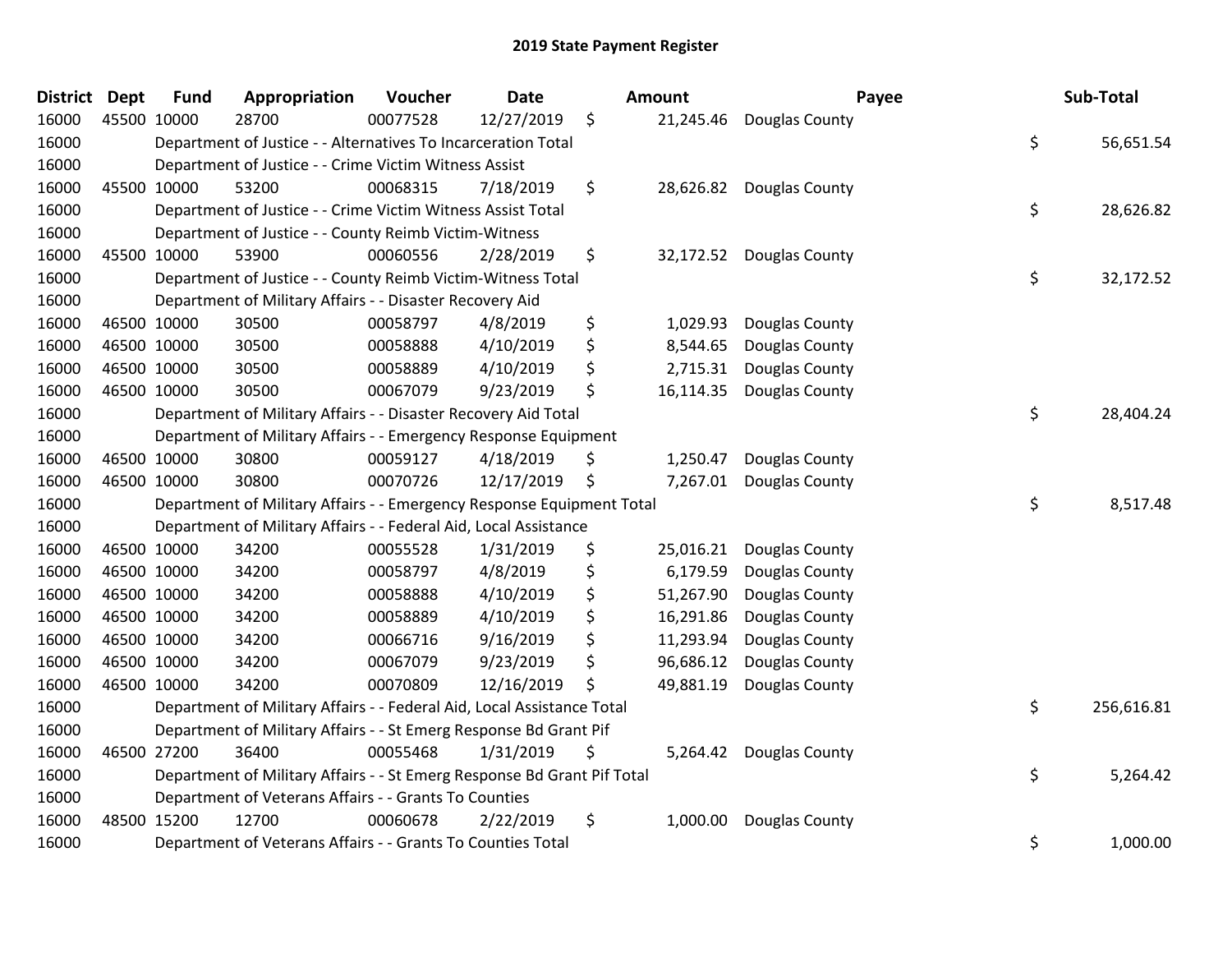| <b>District</b> | <b>Dept</b> | <b>Fund</b> | Appropriation                                                        | Voucher  | <b>Date</b> | Amount           | Payee          | Sub-Total       |
|-----------------|-------------|-------------|----------------------------------------------------------------------|----------|-------------|------------------|----------------|-----------------|
| 16000           |             |             | Department of Veterans Affairs - - County Grants                     |          |             |                  |                |                 |
| 16000           |             | 48500 58200 | 26700                                                                | 00060678 | 2/22/2019   | \$<br>4,500.00   | Douglas County |                 |
| 16000           |             |             | Department of Veterans Affairs - - County Grants Total               |          |             |                  |                | \$<br>4,500.00  |
| 16000           |             |             | Department of Veterans Affairs - - County Grants                     |          |             |                  |                |                 |
| 16000           |             | 48500 58300 | 37000                                                                | 00060678 | 2/22/2019   | \$<br>4,500.00   | Douglas County |                 |
| 16000           |             |             | Department of Veterans Affairs - - County Grants Total               |          |             |                  |                | \$<br>4,500.00  |
| 16000           |             |             | Department of Administration - - Federal Aid                         |          |             |                  |                |                 |
| 16000           |             | 50500 10000 | 14200                                                                | 00112874 | 11/22/2019  | \$<br>4,623.51   | Douglas County |                 |
| 16000           |             |             | Department of Administration - - Federal Aid Total                   |          |             |                  |                | \$<br>4,623.51  |
| 16000           |             |             | Department of Administration - - Federal Aid, Local Assistance       |          |             |                  |                |                 |
| 16000           |             | 50500 10000 | 15500                                                                | 00095295 | 1/15/2019   | \$<br>5,949.00   | Douglas County |                 |
| 16000           |             | 50500 10000 | 15500                                                                | 00096045 | 1/29/2019   | \$<br>4,458.00   | Douglas County |                 |
| 16000           |             | 50500 10000 | 15500                                                                | 00098074 | 3/1/2019    | \$<br>6,406.00   | Douglas County |                 |
| 16000           |             | 50500 10000 | 15500                                                                | 00100648 | 4/16/2019   | \$<br>6,514.00   | Douglas County |                 |
| 16000           |             | 50500 10000 | 15500                                                                | 00102313 | 5/15/2019   | \$<br>5,643.00   | Douglas County |                 |
| 16000           |             | 50500 10000 | 15500                                                                | 00104151 | 6/17/2019   | \$<br>639.00     | Douglas County |                 |
| 16000           |             | 50500 10000 | 15500                                                                | 00105029 | 7/1/2019    | \$<br>4,730.00   | Douglas County |                 |
| 16000           |             | 50500 10000 | 15500                                                                | 00106501 | 7/30/2019   | \$<br>3,669.00   | Douglas County |                 |
| 16000           |             | 50500 10000 | 15500                                                                | 00107960 | 8/30/2019   | \$<br>2,164.00   | Douglas County |                 |
| 16000           |             | 50500 10000 | 15500                                                                | 00110764 | 10/16/2019  | \$<br>564.00     | Douglas County |                 |
| 16000           |             | 50500 10000 | 15500                                                                | 00111625 | 10/29/2019  | \$<br>314.00     | Douglas County |                 |
| 16000           |             | 50500 10000 | 15500                                                                | 00113498 | 12/2/2019   | \$<br>11,449.00  | Douglas County |                 |
| 16000           |             | 50500 10000 | 15500                                                                | 00115177 | 12/31/2019  | \$<br>5,594.00   | Douglas County |                 |
| 16000           |             |             | Department of Administration - - Federal Aid, Local Assistance Total |          |             |                  |                | \$<br>58,093.00 |
| 16000           |             |             | Department of Administration - - Federal Aid, Local Assistance       |          |             |                  |                |                 |
| 16000           |             | 50500 10000 | 74300                                                                | 00094605 | 1/14/2019   | \$<br>46,043.00  | Douglas County |                 |
| 16000           |             | 50500 10000 | 74300                                                                | 00095126 | 1/18/2019   | \$<br>34,056.00  | Douglas County |                 |
| 16000           |             | 50500 10000 | 74300                                                                | 00097171 | 2/21/2019   | \$<br>17,500.00  | Douglas County |                 |
| 16000           |             | 50500 10000 | 74300                                                                | 00097892 | 3/5/2019    | \$<br>6,538.00   | Douglas County |                 |
| 16000           |             | 50500 10000 | 74300                                                                | 00098834 | 3/20/2019   | \$<br>107,420.00 | Douglas County |                 |
| 16000           |             | 50500 10000 | 74300                                                                | 00099568 | 4/3/2019    | \$<br>14,402.00  | Douglas County |                 |
| 16000           |             | 50500 10000 | 74300                                                                | 00102389 | 5/23/2019   | \$<br>26,971.00  | Douglas County |                 |
| 16000           |             | 50500 10000 | 74300                                                                | 00102708 | 5/29/2019   | \$<br>9,129.00   | Douglas County |                 |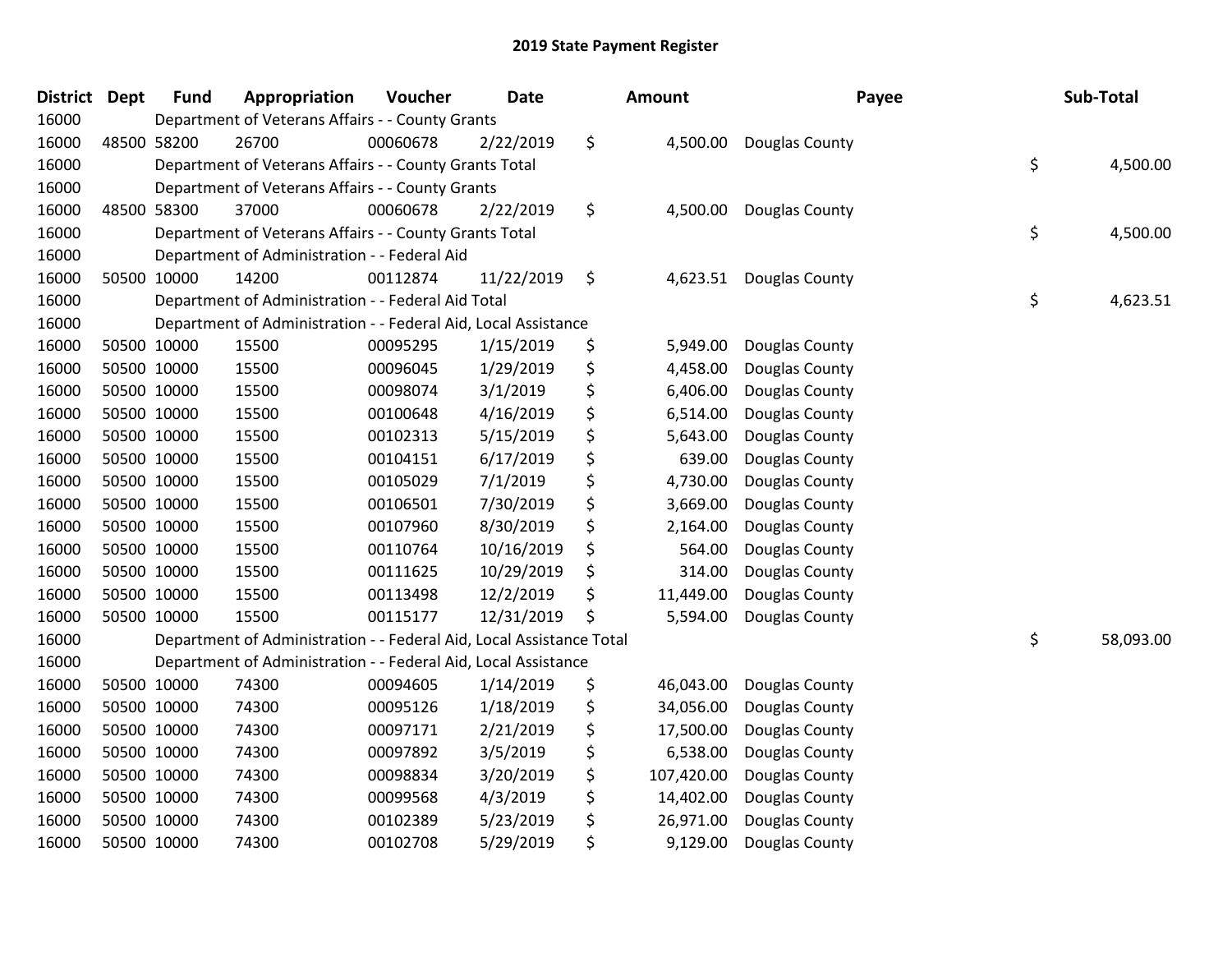| <b>District</b> | <b>Dept</b> | <b>Fund</b> | Appropriation                                                        | Voucher  | <b>Date</b> | Amount          | Payee          | Sub-Total          |
|-----------------|-------------|-------------|----------------------------------------------------------------------|----------|-------------|-----------------|----------------|--------------------|
| 16000           |             | 50500 10000 | 74300                                                                | 00103898 | 6/17/2019   | \$<br>97,836.50 | Douglas County |                    |
| 16000           |             | 50500 10000 | 74300                                                                | 00104581 | 6/28/2019   | \$<br>30,852.00 | Douglas County |                    |
| 16000           |             | 50500 10000 | 74300                                                                | 00104583 | 6/28/2019   | \$<br>17,190.55 | Douglas County |                    |
| 16000           |             | 50500 10000 | 74300                                                                | 00105214 | 7/9/2019    | \$<br>64,665.70 | Douglas County |                    |
| 16000           |             | 50500 10000 | 74300                                                                | 00105273 | 7/9/2019    | \$<br>80,402.42 | Douglas County |                    |
| 16000           |             | 50500 10000 | 74300                                                                | 00106124 | 8/1/2019    | \$<br>66,848.80 | Douglas County |                    |
| 16000           |             | 50500 10000 | 74300                                                                | 00106653 | 8/20/2019   | \$<br>22,592.00 | Douglas County |                    |
| 16000           |             | 50500 10000 | 74300                                                                | 00107449 | 8/28/2019   | \$<br>33,510.00 | Douglas County |                    |
| 16000           |             | 50500 10000 | 74300                                                                | 00107703 | 9/4/2019    | \$<br>19,375.00 | Douglas County |                    |
| 16000           |             | 50500 10000 | 74300                                                                | 00109048 | 9/26/2019   | \$<br>9,368.00  | Douglas County |                    |
| 16000           |             | 50500 10000 | 74300                                                                | 00110105 | 10/9/2019   | \$<br>23,410.00 | Douglas County |                    |
| 16000           |             | 50500 10000 | 74300                                                                | 00110378 | 10/17/2019  | \$<br>74,773.00 | Douglas County |                    |
| 16000           |             | 50500 10000 | 74300                                                                | 00110884 | 10/22/2019  | \$<br>30,790.90 | Douglas County |                    |
| 16000           |             | 50500 10000 | 74300                                                                | 00111297 | 10/29/2019  | \$<br>20,831.00 | Douglas County |                    |
| 16000           |             | 50500 10000 | 74300                                                                | 00111343 | 10/30/2019  | \$<br>21,729.10 | Douglas County |                    |
| 16000           |             | 50500 10000 | 74300                                                                | 00111800 | 11/5/2019   | \$<br>41,170.00 | Douglas County |                    |
| 16000           |             | 50500 10000 | 74300                                                                | 00112868 | 12/2/2019   | \$<br>27,951.90 | Douglas County |                    |
| 16000           |             | 50500 10000 | 74300                                                                | 00113314 | 12/2/2019   | \$<br>30,590.75 | Douglas County |                    |
| 16000           |             | 50500 10000 | 74300                                                                | 00113815 | 12/12/2019  | \$<br>33,708.70 | Douglas County |                    |
| 16000           |             | 50500 10000 | 74300                                                                | 00114501 | 12/24/2019  | \$<br>10,672.00 | Douglas County |                    |
| 16000           |             |             | Department of Administration - - Federal Aid, Local Assistance Total |          |             |                 |                | \$<br>1,020,327.32 |
| 16000           |             |             | Department of Administration - - Low-Income Assistance Grants        |          |             |                 |                |                    |
| 16000           |             | 50500 23500 | 37100                                                                | 00095295 | 1/15/2019   | \$<br>5,526.00  | Douglas County |                    |
| 16000           |             | 50500 23500 | 37100                                                                | 00096045 | 1/29/2019   | \$<br>4,008.00  | Douglas County |                    |
| 16000           |             | 50500 23500 | 37100                                                                | 00098074 | 3/1/2019    | \$<br>5,404.00  | Douglas County |                    |
| 16000           |             | 50500 23500 | 37100                                                                | 00100648 | 4/16/2019   | \$<br>6,213.00  | Douglas County |                    |
| 16000           |             | 50500 23500 | 37100                                                                | 00102313 | 5/15/2019   | \$<br>3,557.00  | Douglas County |                    |
| 16000           |             | 50500 23500 | 37100                                                                | 00104151 | 6/17/2019   | \$<br>(61.00)   | Douglas County |                    |
| 16000           |             | 50500 23500 | 37100                                                                | 00105029 | 7/1/2019    | \$<br>9.00      | Douglas County |                    |
| 16000           |             | 50500 23500 | 37100                                                                | 00107960 | 8/30/2019   | \$<br>1,002.00  | Douglas County |                    |
| 16000           |             | 50500 23500 | 37100                                                                | 00110764 | 10/16/2019  | \$<br>3,126.00  | Douglas County |                    |
| 16000           |             | 50500 23500 | 37100                                                                | 00111625 | 10/29/2019  | \$<br>7,246.00  | Douglas County |                    |
| 16000           |             | 50500 23500 | 37100                                                                | 00113498 | 12/2/2019   | \$<br>8,090.00  | Douglas County |                    |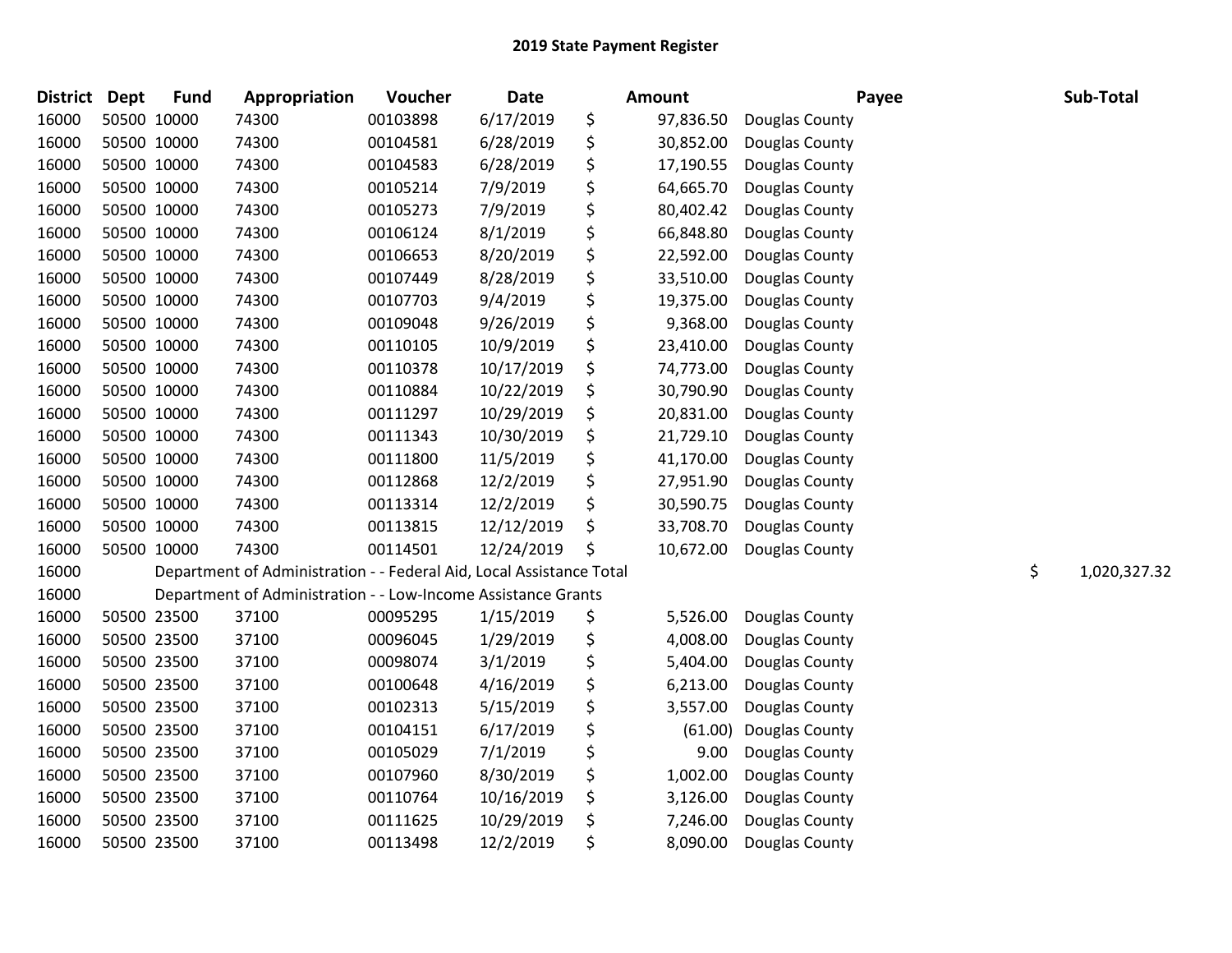| <b>District Dept</b> | <b>Fund</b> | Appropriation                                                         | Voucher  | <b>Date</b> | <b>Amount</b>   | Payee          | Sub-Total       |
|----------------------|-------------|-----------------------------------------------------------------------|----------|-------------|-----------------|----------------|-----------------|
| 16000                | 50500 23500 | 37100                                                                 | 00115177 | 12/31/2019  | \$<br>4,490.00  | Douglas County |                 |
| 16000                |             | Department of Administration - - Low-Income Assistance Grants Total   |          |             |                 |                | \$<br>48,610.00 |
| 16000                |             | Department of Administration - - Land Information Program; Loca       |          |             |                 |                |                 |
| 16000                | 50500 26900 | 17300                                                                 | 00094510 | 1/3/2019    | \$<br>25,000.00 | Douglas County |                 |
| 16000                | 50500 26900 | 17300                                                                 | 00095055 | 1/17/2019   | \$<br>1,000.00  | Douglas County |                 |
| 16000                | 50500 26900 | 17300                                                                 | 00097028 | 2/26/2019   | \$<br>43,648.00 | Douglas County |                 |
| 16000                | 50500 26900 | 17300                                                                 | 00099324 | 3/21/2019   | \$<br>25,000.00 | Douglas County |                 |
| 16000                |             | Department of Administration - - Land Information Program; Loca Total |          |             |                 |                | \$<br>94,648.00 |
| 16000                |             | Public Defender Board - - Trial Representation                        |          |             |                 |                |                 |
| 16000                | 55000 10000 | 10300                                                                 | 00177848 | 1/23/2019   | \$<br>2,539.57  | Douglas County |                 |
| 16000                | 55000 10000 | 10300                                                                 | 00183076 | 2/25/2019   | \$<br>2,586.44  | Douglas County |                 |
| 16000                | 55000 10000 | 10300                                                                 | 00187719 | 3/21/2019   | \$<br>2,586.44  | Douglas County |                 |
| 16000                | 55000 10000 | 10300                                                                 | 00191356 | 4/23/2019   | \$<br>2,586.44  | Douglas County |                 |
| 16000                | 55000 10000 | 10300                                                                 | 00196146 | 5/23/2019   | \$<br>2,586.44  | Douglas County |                 |
| 16000                | 55000 10000 | 10300                                                                 | 00204089 | 7/3/2019    | \$<br>2,586.44  | Douglas County |                 |
| 16000                | 55000 10000 | 10300                                                                 | 00207120 | 7/26/2019   | \$<br>2,586.44  | Douglas County |                 |
| 16000                | 55000 10000 | 10300                                                                 | 00210697 | 8/23/2019   | \$<br>2,586.44  | Douglas County |                 |
| 16000                | 55000 10000 | 10300                                                                 | 00215358 | 9/25/2019   | \$<br>2,586.44  | Douglas County |                 |
| 16000                | 55000 10000 | 10300                                                                 | 00218844 | 10/23/2019  | \$<br>2,586.44  | Douglas County |                 |
| 16000                | 55000 10000 | 10300                                                                 | 00223743 | 11/26/2019  | \$<br>2,586.44  | Douglas County |                 |
| 16000                |             | Public Defender Board - - Trial Representation Total                  |          |             |                 |                | \$<br>28,403.97 |
| 16000                |             | Public Defender Board - - Transcript, Discovery And Int               |          |             |                 |                |                 |
| 16000                | 55000 10000 | 10600                                                                 | 00178662 | 1/25/2019   | \$<br>123.60    | Douglas County |                 |
| 16000                | 55000 10000 | 10600                                                                 | 00182597 | 2/19/2019   | \$<br>1,784.63  | Douglas County |                 |
| 16000                | 55000 10000 | 10600                                                                 | 00186359 | 3/7/2019    | \$<br>1.00      | Douglas County |                 |
| 16000                | 55000 10000 | 10600                                                                 | 00193337 | 5/3/2019    | \$<br>109.20    | Douglas County |                 |
| 16000                | 55000 10000 | 10600                                                                 | 00200703 | 6/12/2019   | \$<br>1,239.47  | Douglas County |                 |
| 16000                | 55000 10000 | 10600                                                                 | 00200812 | 6/12/2019   | \$<br>36.24     | Douglas County |                 |
| 16000                | 55000 10000 | 10600                                                                 | 00203981 | 7/1/2019    | \$<br>1.20      | Douglas County |                 |
| 16000                | 55000 10000 | 10600                                                                 | 00204485 | 7/8/2019    | \$<br>1.25      | Douglas County |                 |
| 16000                | 55000 10000 | 10600                                                                 | 00206010 | 7/18/2019   | \$<br>560.20    | Douglas County |                 |
| 16000                | 55000 10000 | 10600                                                                 | 00206011 | 7/18/2019   | \$<br>683.04    | Douglas County |                 |
| 16000                | 55000 10000 | 10600                                                                 | 00210067 | 8/20/2019   | \$<br>2.25      | Douglas County |                 |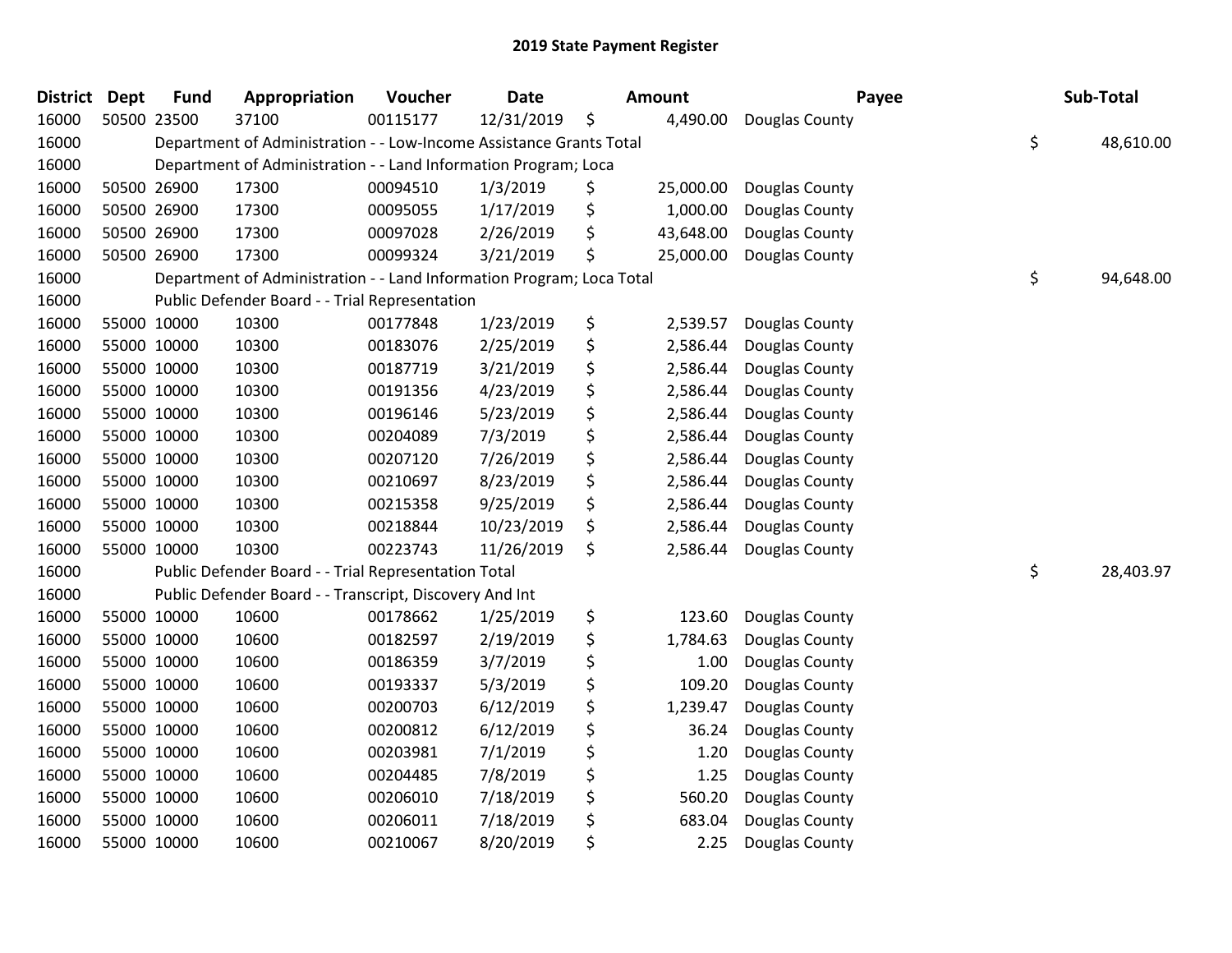| <b>District</b> | <b>Dept</b> | <b>Fund</b> | Appropriation                                                    | Voucher  | <b>Date</b> | <b>Amount</b>      | Payee                    | Sub-Total          |
|-----------------|-------------|-------------|------------------------------------------------------------------|----------|-------------|--------------------|--------------------------|--------------------|
| 16000           | 55000 10000 |             | 10600                                                            | 00210069 | 8/20/2019   | \$<br>39.20        | Douglas County           |                    |
| 16000           |             | 55000 10000 | 10600                                                            | 00210222 | 8/20/2019   | \$<br>266.20       | Douglas County           |                    |
| 16000           | 55000 10000 |             | 10600                                                            | 00210223 | 8/20/2019   | \$<br>515.60       | Douglas County           |                    |
| 16000           |             |             | Public Defender Board - - Transcript, Discovery And Int Total    |          |             |                    |                          | \$<br>5,363.08     |
| 16000           |             |             | Department of Revenue - - Warrants and Satisfactions             |          |             |                    |                          |                    |
| 16000           |             | 56600 10000 | 10100                                                            | 00149404 | 10/30/2019  | \$<br>60.00        | Douglas County           |                    |
| 16000           |             | 56600 10000 | 10100                                                            | 00149405 | 10/30/2019  | \$<br>30.00        | Douglas County           |                    |
| 16000           |             | 56600 10000 | 10100                                                            | 00149406 | 10/30/2019  | \$<br>60.00        | Douglas County           |                    |
| 16000           |             | 56600 10000 | 10100                                                            | 00149407 | 10/30/2019  | \$<br>60.00        | Douglas County           |                    |
| 16000           |             | 56600 10000 | 10100                                                            | 00149408 | 10/30/2019  | \$<br>70.00        | Douglas County           |                    |
| 16000           |             | 56600 10000 | 10100                                                            | 00149764 | 11/8/2019   | \$<br>75.00        | Douglas County           |                    |
| 16000           |             | 56600 10000 | 10100                                                            | 00151664 | 11/29/2019  | \$<br>675.00       | Douglas County           |                    |
| 16000           |             | 56600 10000 | 10100                                                            | 00154078 | 12/18/2019  | \$<br>580.00       | Douglas County           |                    |
| 16000           | 56600 10000 |             | 10100                                                            | 00154079 | 12/18/2019  | \$<br>165.00       | Douglas County           |                    |
| 16000           |             |             | Department of Revenue - - Warrants and Satisfactions Total       |          |             |                    |                          | \$<br>1,775.00     |
| 16000           |             |             | Circuit Courts - - Circuit Court Costs                           |          |             |                    |                          |                    |
| 16000           |             | 62500 10000 | 10500                                                            | 00001219 | 1/17/2019   | \$<br>76,980.20    | Douglas County           |                    |
| 16000           |             | 62500 10000 | 10500                                                            | 00001428 | 7/5/2019    | \$<br>6,494.00     | Douglas County           |                    |
| 16000           |             | 62500 10000 | 10500                                                            | 00001529 | 8/1/2019    | \$<br>133,317.00   | Douglas County           |                    |
| 16000           |             |             | Circuit Courts - - Circuit Court Costs Total                     |          |             |                    |                          | \$<br>216,791.20   |
| 16000           |             |             | Supreme Court - - Office Of Lawyer Regulation                    |          |             |                    |                          |                    |
| 16000           |             | 68000 10000 | 33300                                                            | 00005026 | 2/20/2019   | \$<br>28.25        | Douglas County           |                    |
| 16000           |             |             | Supreme Court - - Office Of Lawyer Regulation Total              |          |             |                    |                          | \$<br>28.25        |
| 16000           |             |             | Shared Revenue and Tax Relief - - County And Municipal Aid       |          |             |                    |                          |                    |
| 16000           |             | 83500 10000 | 10500                                                            | 00048713 | 7/22/2019   | \$<br>320,666.08   | Douglas County           |                    |
| 16000           |             | 83500 10000 | 10500                                                            | 00053009 | 11/18/2019  | \$<br>1,817,107.81 | Douglas County           |                    |
| 16000           |             |             | Shared Revenue and Tax Relief - - County And Municipal Aid Total |          |             |                    |                          | \$<br>2,137,773.89 |
| 16000           |             |             | Shared Revenue and Tax Relief - - Exempt Computer Aid            |          |             |                    |                          |                    |
| 16000           |             | 83500 10000 | 10900                                                            | 00045385 | 7/22/2019   | \$                 | 22,760.74 Douglas County |                    |
| 16000           |             |             | Shared Revenue and Tax Relief - - Exempt Computer Aid Total      |          |             |                    |                          | \$<br>22,760.74    |
| 16000           |             |             | Shared Revenue and Tax Relief - - Utility Aid                    |          |             |                    |                          |                    |
| 16000           |             | 83500 10000 | 11000                                                            | 00048713 | 7/22/2019   | \$<br>15,013.94    | Douglas County           |                    |
| 16000           | 83500 10000 |             | 11000                                                            | 00053009 | 11/18/2019  | \$<br>67,464.02    | Douglas County           |                    |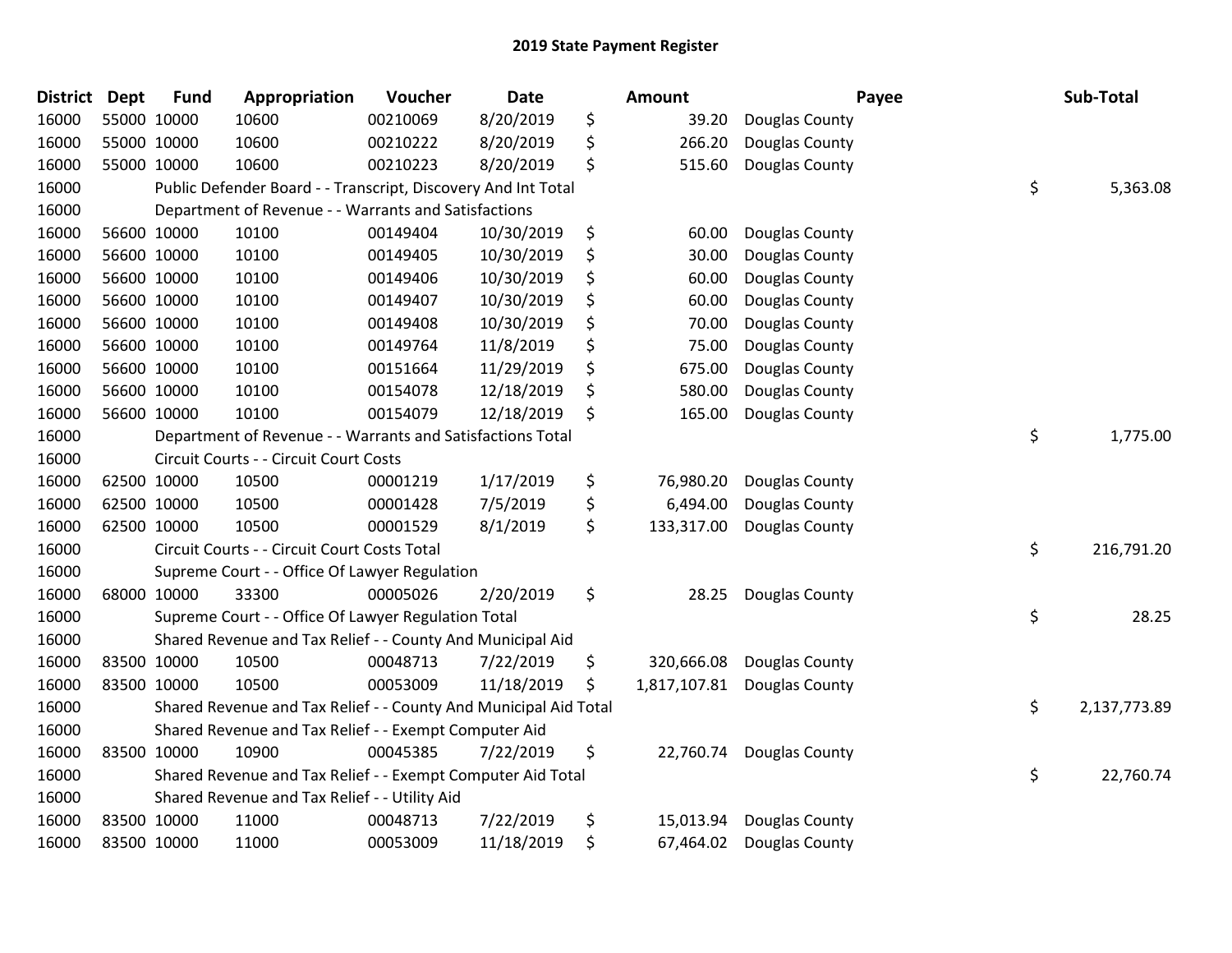| District Dept      | Fund        | Appropriation                                                         | Voucher  | Date      |     | <b>Amount</b> | Payee          |   | Sub-Total     |
|--------------------|-------------|-----------------------------------------------------------------------|----------|-----------|-----|---------------|----------------|---|---------------|
| 16000              |             | Shared Revenue and Tax Relief - - Utility Aid Total                   |          |           |     |               |                | S | 82,477.96     |
| 16000              |             | Shared Revenue and Tax Relief - - Personal Property Aid               |          |           |     |               |                |   |               |
| 16000              | 83500 10000 | 11100                                                                 | 00039908 | 5/6/2019  | \$. | 146.950.90    | Douglas County |   |               |
| 16000              |             | Shared Revenue and Tax Relief - - Personal Property Aid Total         |          |           |     |               |                |   | 146,950.90    |
| 16000              |             | Shared Revenue and Tax Relief - - School Lvy Tx/First Dollar Cr       |          |           |     |               |                |   |               |
| 16000              | 83500 10000 | 30200                                                                 | 00045241 | 7/22/2019 | S.  | 6,568,881.49  | Douglas County |   |               |
| 16000              | 83500 10000 | 30200                                                                 | 00048125 | 7/22/2019 | \$  | 1,360,518.96  | Douglas County |   |               |
| 16000              |             | Shared Revenue and Tax Relief - - School Lvy Tx/First Dollar Cr Total |          |           |     |               |                |   | 7,929,400.45  |
| 16000              |             | Shared Revenue and Tax Relief - - Lottery & Gaming Credit             |          |           |     |               |                |   |               |
| 16000              | 83500 52100 | 36300                                                                 | 00038611 | 3/25/2019 | S.  | 1,725,497.28  | Douglas County |   |               |
| 16000              |             | Shared Revenue and Tax Relief - - Lottery & Gaming Credit Total       |          |           |     |               |                |   | 1,725,497.28  |
| <b>16000 Total</b> |             |                                                                       |          |           |     |               |                |   | 25,679,463.24 |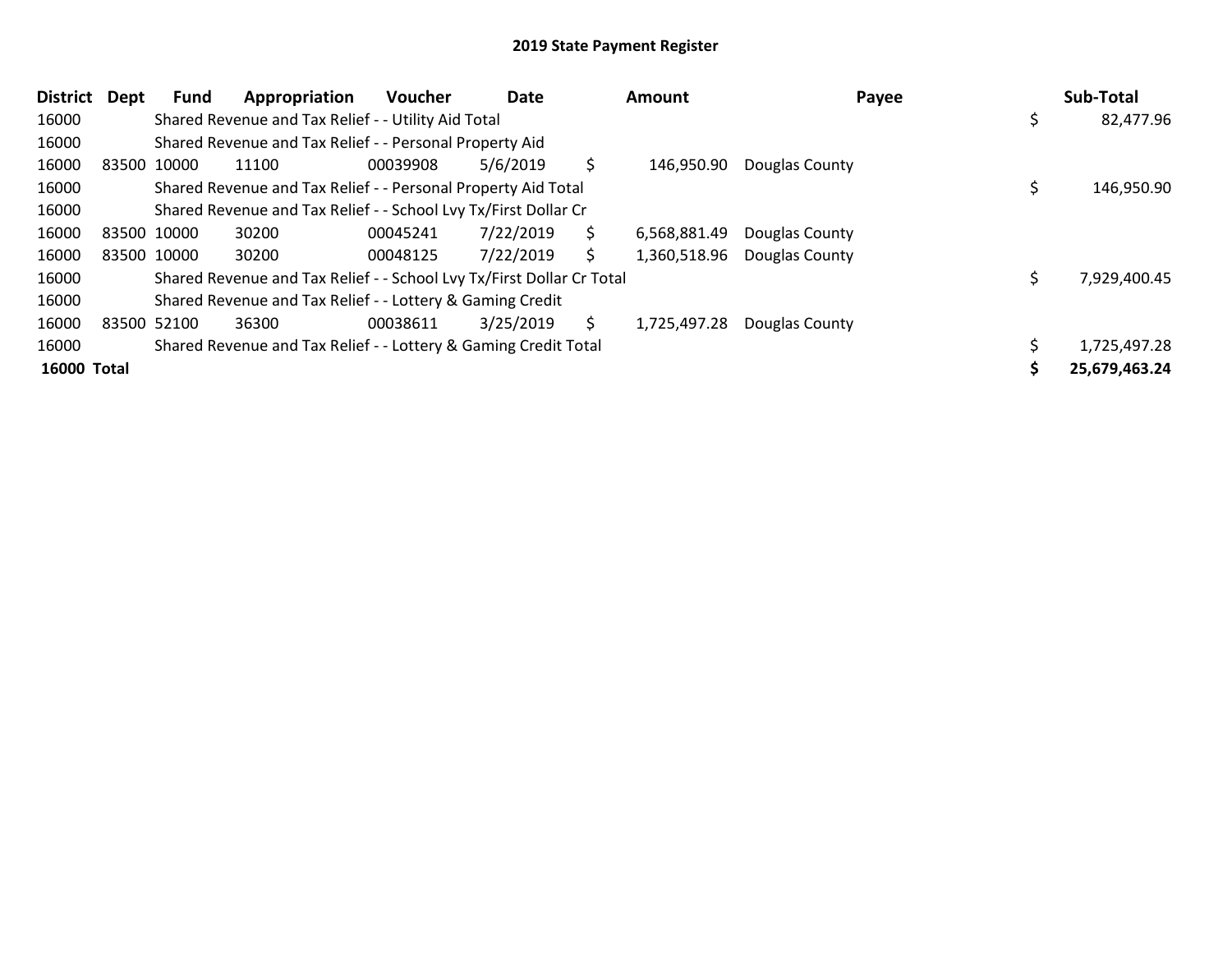| <b>District Dept</b> |             | <b>Fund</b> | Appropriation                                                          | Voucher  | <b>Date</b>   | <b>Amount</b>  | Payee                     | Sub-Total        |
|----------------------|-------------|-------------|------------------------------------------------------------------------|----------|---------------|----------------|---------------------------|------------------|
| 16002                |             |             | Dept of Safety & Prof Services - - Fire Dues Distribution              |          |               |                |                           |                  |
| 16002                | 16500 10000 |             | 22500                                                                  | 00030715 | 7/18/2019     | \$             | 3,524.08 Town Of Amnicon  |                  |
| 16002                |             |             | Dept of Safety & Prof Services - - Fire Dues Distribution Total        |          |               |                |                           | \$<br>3,524.08   |
| 16002                |             |             | Dept of Natural Resources - - Aids In Lieu Of Taxes - Gener            |          |               |                |                           |                  |
| 16002                | 37000 10000 |             | 50300                                                                  | 00299842 | 2/20/2019     | \$<br>162.27   | Town Of Amnicon           |                  |
| 16002                | 37000 10000 |             | 50300                                                                  | 00313361 | 4/19/2019     | \$             | 478.38 Town Of Amnicon    |                  |
| 16002                |             |             | Dept of Natural Resources - - Aids In Lieu Of Taxes - Gener Total      |          |               |                |                           | \$<br>640.65     |
| 16002                |             |             | Dept of Natural Resources - - Resaids - Cnty Forst, Cl & Mfl           |          |               |                |                           |                  |
| 16002                |             | 37000 21200 | 57100                                                                  | 00332464 | 6/24/2019     | \$             | 86.84 Town Of Amnicon     |                  |
| 16002                |             |             | Dept of Natural Resources - - Resaids - Cnty Forst, Cl & Mfl Total     |          |               |                |                           | \$<br>86.84      |
| 16002                |             |             | Dept of Natural Resources - - Aids In Lieu Of Taxes - Sum S            |          |               |                |                           |                  |
| 16002                | 37000 21200 |             | 57900                                                                  | 00313360 | 4/19/2019     | \$             | 244.58 Town Of Amnicon    |                  |
| 16002                |             |             | Dept of Natural Resources - - Aids In Lieu Of Taxes - Sum S Total      |          |               |                |                           | \$<br>244.58     |
| 16002                |             |             | WI Dept of Transportation - - Trns Aids To Mnc.-Sf                     |          |               |                |                           |                  |
| 16002                |             | 39500 21100 | 19100                                                                  | 00336280 | 1/7/2019      | \$             | 29,277.19 Town Of Amnicon |                  |
| 16002                |             | 39500 21100 | 19100                                                                  | 00363595 | 4/1/2019      | \$             | 29,277.19 Town Of Amnicon |                  |
| 16002                |             | 39500 21100 | 19100                                                                  | 00401604 | 7/1/2019      | \$             | 29,277.19 Town Of Amnicon |                  |
| 16002                |             | 39500 21100 | 19100                                                                  | 00444422 | 10/7/2019     | \$             | 29,277.21 Town Of Amnicon |                  |
| 16002                |             |             | WI Dept of Transportation - - Trns Aids To Mnc.-Sf Total               |          |               |                |                           | \$<br>117,108.78 |
| 16002                |             |             | Department of Military Affairs - - Disaster Recovery Aid               |          |               |                |                           |                  |
| 16002                | 46500 10000 |             | 30500                                                                  | 00070373 | 12/10/2019    | \$             | 6,739.74 Town Of Amnicon  |                  |
| 16002                |             |             | Department of Military Affairs - - Disaster Recovery Aid Total         |          |               |                |                           | \$<br>6,739.74   |
| 16002                |             |             | Department of Military Affairs - - Federal Aid, Local Assistance       |          |               |                |                           |                  |
| 16002                | 46500 10000 |             | 34200                                                                  | 00070373 | 12/10/2019 \$ |                | 40,438.40 Town Of Amnicon |                  |
| 16002                |             |             | Department of Military Affairs - - Federal Aid, Local Assistance Total |          |               |                |                           | \$<br>40,438.40  |
| 16002                |             |             | Shared Revenue and Tax Relief - - County And Municipal Aid             |          |               |                |                           |                  |
| 16002                | 83500 10000 |             | 10500                                                                  | 00048691 | 7/22/2019     | \$<br>6,805.78 | Town Of Amnicon           |                  |
| 16002                | 83500 10000 |             | 10500                                                                  | 00052987 | 11/18/2019    | \$             | 38,566.09 Town Of Amnicon |                  |
| 16002                |             |             | Shared Revenue and Tax Relief - - County And Municipal Aid Total       |          |               |                |                           | \$<br>45,371.87  |
| 16002                |             |             | Shared Revenue and Tax Relief - - Exempt Computer Aid                  |          |               |                |                           |                  |
| 16002                | 83500 10000 |             | 10900                                                                  | 00045861 | 7/22/2019     | \$<br>4.16     | Town Of Amnicon           |                  |
| 16002                |             |             | Shared Revenue and Tax Relief - - Exempt Computer Aid Total            |          |               |                |                           | \$<br>4.16       |
| 16002                |             |             | Shared Revenue and Tax Relief - - Utility Aid                          |          |               |                |                           |                  |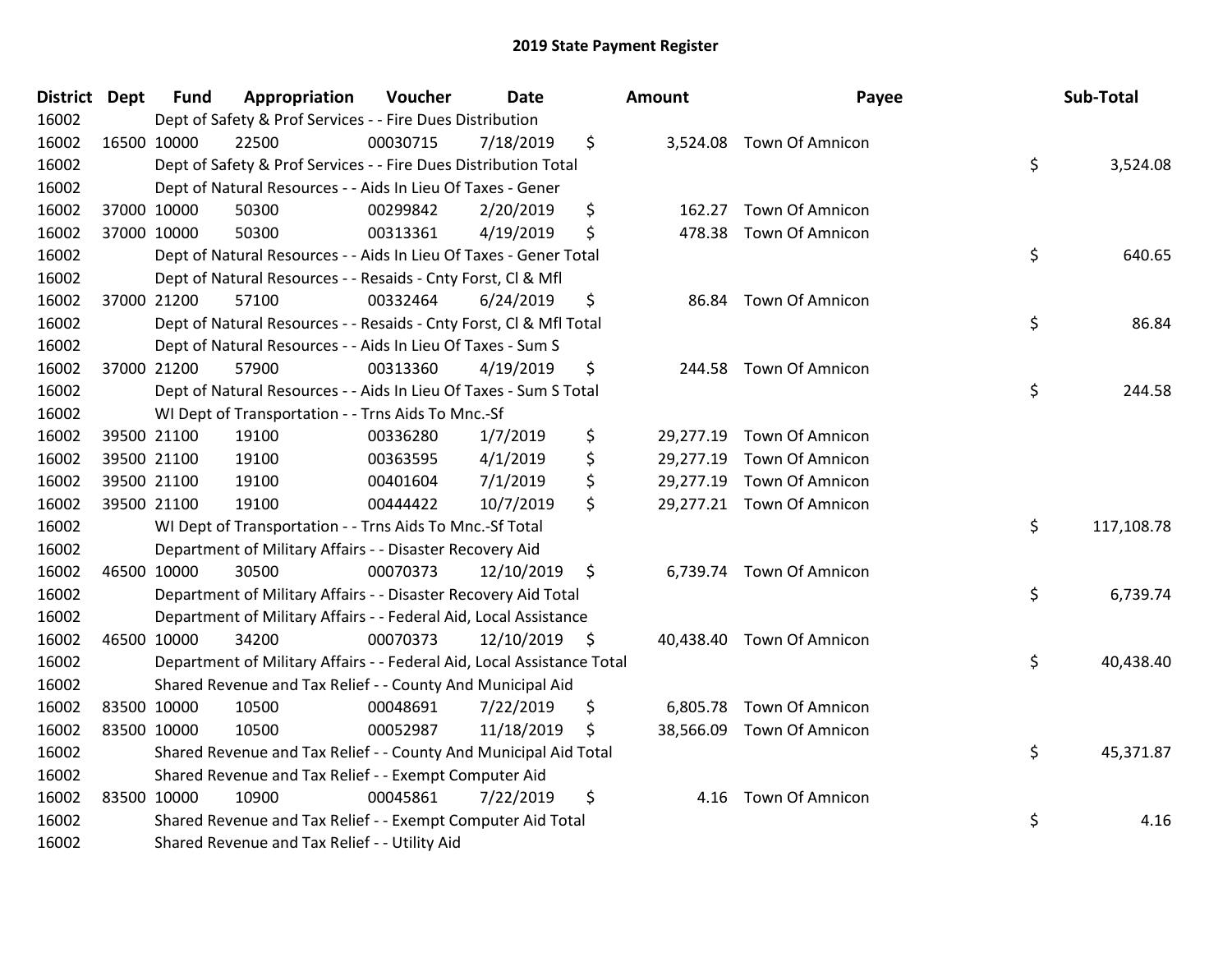| <b>District</b> | Dept        | Fund        | Appropriation                                                       | <b>Voucher</b> | Date       |    | Amount | Payee           | Sub-Total  |
|-----------------|-------------|-------------|---------------------------------------------------------------------|----------------|------------|----|--------|-----------------|------------|
| 16002           |             | 83500 10000 | 11000                                                               | 00048691       | 7/22/2019  | \$ | 82.13  | Town Of Amnicon |            |
| 16002           |             | 83500 10000 | 11000                                                               | 00052987       | 11/18/2019 |    | 444.18 | Town Of Amnicon |            |
| 16002           |             |             | Shared Revenue and Tax Relief - - Utility Aid Total                 |                |            |    |        |                 | 526.31     |
| 16002           |             |             | Shared Revenue and Tax Relief - - Personal Property Aid             |                |            |    |        |                 |            |
| 16002           | 83500 10000 |             | 11100                                                               | 00040393       | 5/6/2019   | Ś  | 339.90 | Town Of Amnicon |            |
| 16002           |             |             | Shared Revenue and Tax Relief - - Personal Property Aid Total       |                |            |    |        |                 | 339.90     |
| 16002           |             |             | Shared Revenue and Tax Relief - - Payments For Municipal Svcs       |                |            |    |        |                 |            |
| 16002           |             | 83500 10000 | 50100                                                               | 00037711       | 1/31/2019  | S  | 70.91  | Town Of Amnicon |            |
| 16002           |             |             | Shared Revenue and Tax Relief - - Payments For Municipal Svcs Total |                |            |    |        |                 | 70.91      |
| 16002 Total     |             |             |                                                                     |                |            |    |        |                 | 215,096.22 |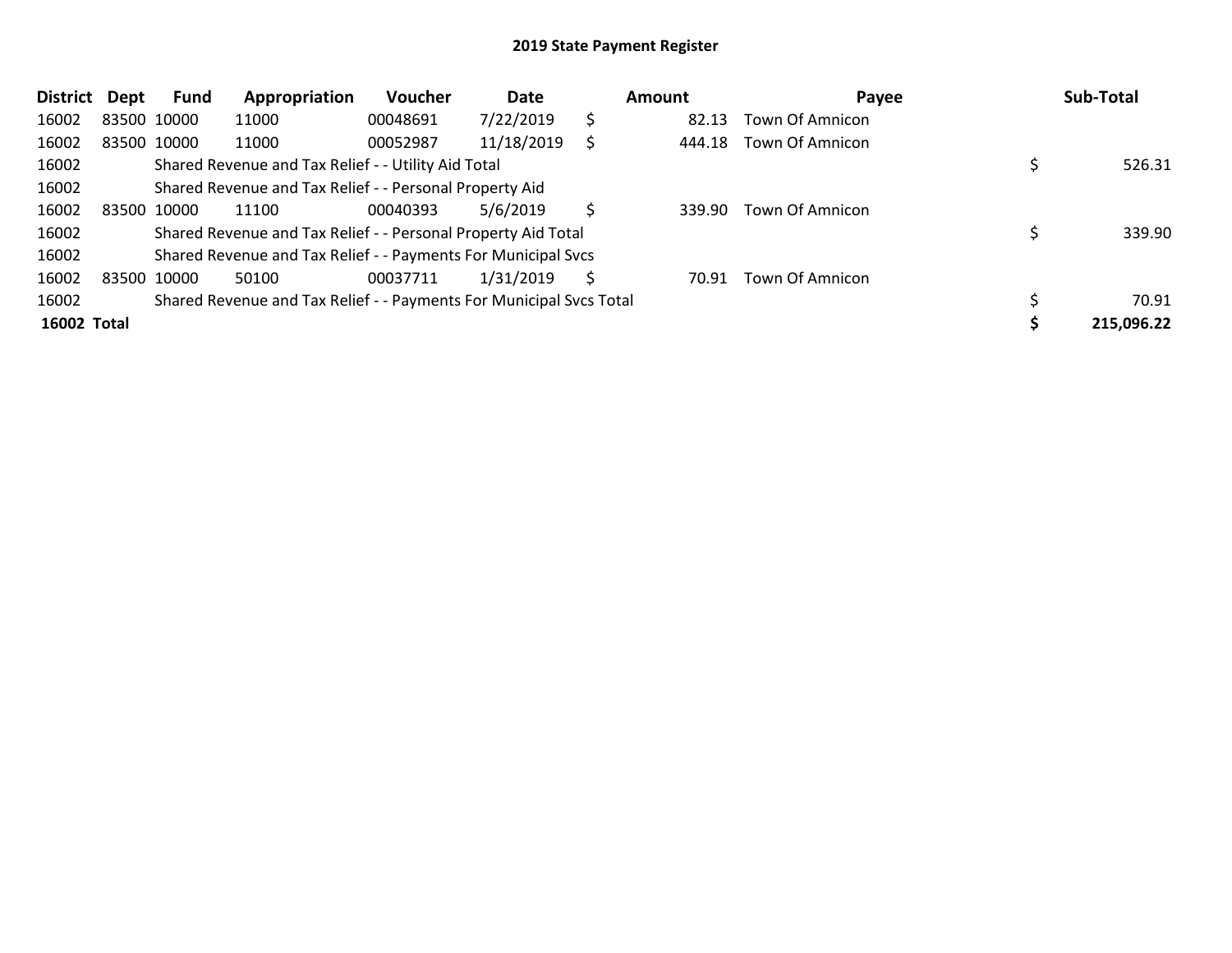| <b>District</b> | Dept        | <b>Fund</b> | Appropriation                                                          | Voucher  | Date      | Amount          | Payee                     | Sub-Total        |
|-----------------|-------------|-------------|------------------------------------------------------------------------|----------|-----------|-----------------|---------------------------|------------------|
| 16004           |             |             | Dept of Safety & Prof Services - - Fire Dues Distribution              |          |           |                 |                           |                  |
| 16004           | 16500 10000 |             | 22500                                                                  | 00031108 | 7/17/2019 | \$              | 2,031.18 Bennett, Town of |                  |
| 16004           |             |             | Dept of Safety & Prof Services - - Fire Dues Distribution Total        |          |           |                 |                           | \$<br>2,031.18   |
| 16004           |             |             | Dept of Natural Resources - - Aids In Lieu Of Taxes - Gener            |          |           |                 |                           |                  |
| 16004           | 37000 10000 |             | 50300                                                                  | 00295125 | 2/4/2019  | \$<br>272.00    | Bennett, Town of          |                  |
| 16004           | 37000 10000 |             | 50300                                                                  | 00295126 | 2/4/2019  | \$<br>2,442.04  | Bennett, Town of          |                  |
| 16004           |             |             | Dept of Natural Resources - - Aids In Lieu Of Taxes - Gener Total      |          |           |                 |                           | \$<br>2,714.04   |
| 16004           |             |             | Dept of Natural Resources - - General Program Operations --            |          |           |                 |                           |                  |
| 16004           | 37000 21200 |             | 25400                                                                  | 00286618 | 1/17/2019 | \$              | 1,500.00 Bennett, Town of |                  |
| 16004           |             |             | Dept of Natural Resources - - General Program Operations -- Total      |          |           |                 |                           | \$<br>1,500.00   |
| 16004           |             |             | Dept of Natural Resources - - Resaids - Cnty Forst, Cl & Mfl           |          |           |                 |                           |                  |
| 16004           | 37000 21200 |             | 57100                                                                  | 00332465 | 6/21/2019 | \$<br>2,985.88  | Bennett, Town of          |                  |
| 16004           |             |             | Dept of Natural Resources - - Resaids - Cnty Forst, Cl & Mfl Total     |          |           |                 |                           | \$<br>2,985.88   |
| 16004           |             |             | Dept of Natural Resources - - Aids In Lieu Of Taxes - Sum S            |          |           |                 |                           |                  |
| 16004           | 37000 21200 |             | 57900                                                                  | 00314215 | 4/19/2019 | \$<br>2,106.73  | Bennett, Town of          |                  |
| 16004           |             |             | Dept of Natural Resources - - Aids In Lieu Of Taxes - Sum S Total      |          |           |                 |                           | \$<br>2,106.73   |
| 16004           |             |             | WI Dept of Transportation - - Trns Aids To Mnc.-Sf                     |          |           |                 |                           |                  |
| 16004           |             | 39500 21100 | 19100                                                                  | 00336281 | 1/7/2019  | \$<br>26,195.38 | Bennett, Town of          |                  |
| 16004           | 39500 21100 |             | 19100                                                                  | 00363596 | 4/1/2019  | \$<br>26,195.38 | Bennett, Town of          |                  |
| 16004           | 39500 21100 |             | 19100                                                                  | 00401605 | 7/1/2019  | \$<br>26,195.38 | Bennett, Town of          |                  |
| 16004           | 39500 21100 |             | 19100                                                                  | 00444423 | 10/7/2019 | \$<br>26,195.40 | Bennett, Town of          |                  |
| 16004           |             |             | WI Dept of Transportation - - Trns Aids To Mnc.-Sf Total               |          |           |                 |                           | \$<br>104,781.54 |
| 16004           |             |             | Department of Military Affairs - - Disaster Recovery Aid               |          |           |                 |                           |                  |
| 16004           | 46500 10000 |             | 30500                                                                  | 00063040 | 6/25/2019 | \$<br>1,276.82  | Bennett, Town of          |                  |
| 16004           | 46500 10000 |             | 30500                                                                  | 00069010 | 11/5/2019 | \$<br>8,198.66  | Bennett, Town of          |                  |
| 16004           |             |             | Department of Military Affairs - - Disaster Recovery Aid Total         |          |           |                 |                           | \$<br>9,475.48   |
| 16004           |             |             | Department of Military Affairs - - Federal Aid, Local Assistance       |          |           |                 |                           |                  |
| 16004           |             | 46500 10000 | 34200                                                                  | 00063040 | 6/25/2019 | \$<br>7,660.92  | Bennett, Town of          |                  |
| 16004           | 46500 10000 |             | 34200                                                                  | 00069010 | 11/5/2019 | \$<br>49,191.92 | Bennett, Town of          |                  |
| 16004           |             |             | Department of Military Affairs - - Federal Aid, Local Assistance Total |          |           |                 |                           | \$<br>56,852.84  |
| 16004           |             |             | Department of Administration - - Hv Trans Ln Annual Impact Fee         |          |           |                 |                           |                  |
| 16004           | 50500 10000 |             | 17400                                                                  | 00101152 | 5/1/2019  | \$<br>29,401.00 | Bennett, Town of          |                  |
| 16004           |             |             | Department of Administration - - Hv Trans Ln Annual Impact Fee Total   |          |           |                 |                           | \$<br>29,401.00  |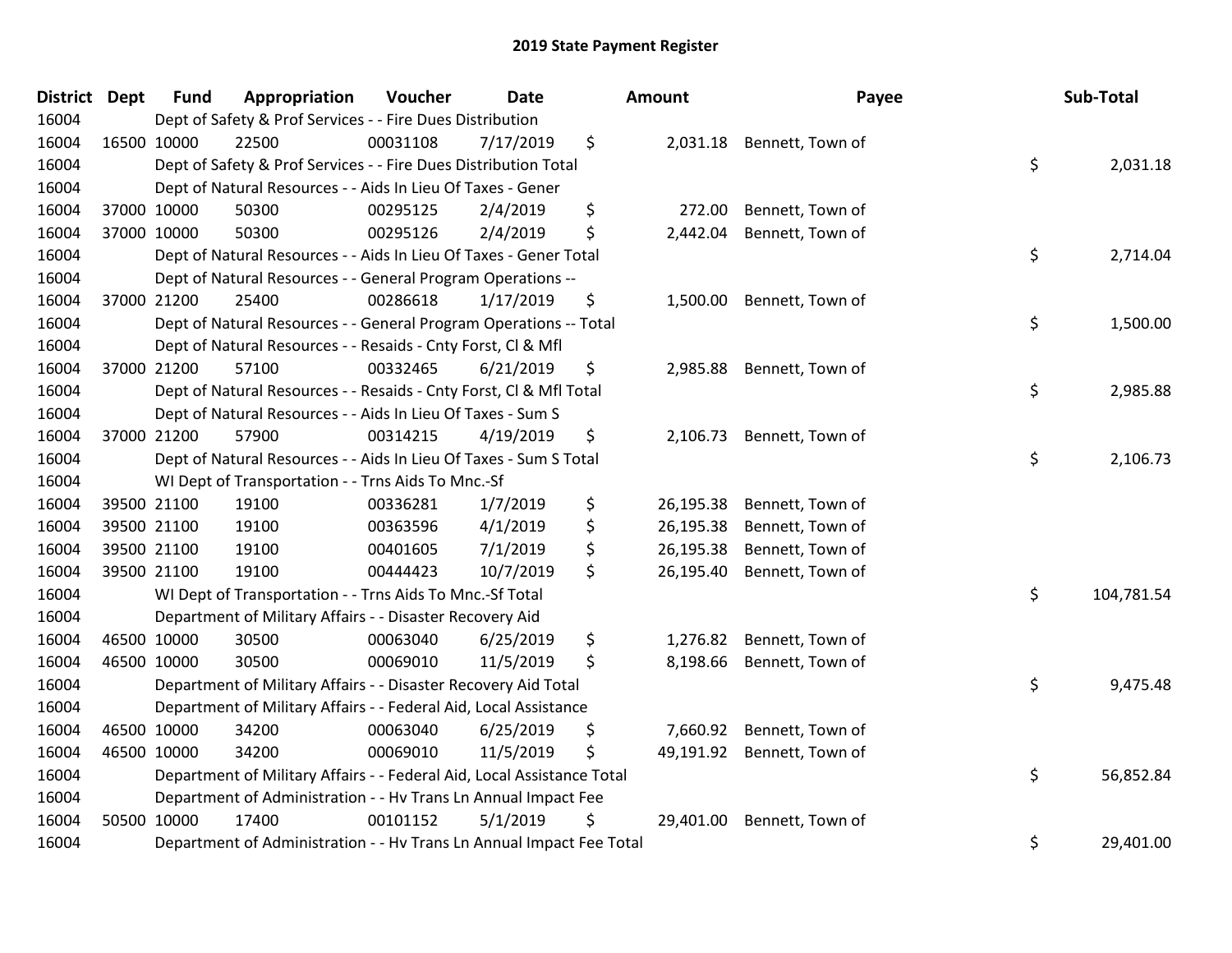| <b>District</b> | <b>Dept</b> | Fund        | Appropriation                                                       | <b>Voucher</b> | Date       |     | <b>Amount</b> | Payee            | Sub-Total       |
|-----------------|-------------|-------------|---------------------------------------------------------------------|----------------|------------|-----|---------------|------------------|-----------------|
| 16004           |             |             | Elections Commission - - 2018 Hava Election Security                |                |            |     |               |                  |                 |
| 16004           |             | 51000 22000 | 18200                                                               | 00002658       | 11/18/2019 | \$. | 1,200.00      | Bennett, Town of |                 |
| 16004           |             |             | Elections Commission - - 2018 Hava Election Security Total          |                |            |     |               |                  | \$<br>1,200.00  |
| 16004           |             |             | Shared Revenue and Tax Relief - - County And Municipal Aid          |                |            |     |               |                  |                 |
| 16004           |             | 83500 10000 | 10500                                                               | 00048692       | 7/22/2019  | \$  | 4,677.62      | Bennett, Town of |                 |
| 16004           |             | 83500 10000 | 10500                                                               | 00052988       | 11/18/2019 | Ś   | 26,506.53     | Bennett, Town of |                 |
| 16004           |             |             | Shared Revenue and Tax Relief - - County And Municipal Aid Total    |                |            |     |               |                  | \$<br>31,184.15 |
| 16004           |             |             | Shared Revenue and Tax Relief - - Exempt Computer Aid               |                |            |     |               |                  |                 |
| 16004           |             | 83500 10000 | 10900                                                               | 00045862       | 7/22/2019  | \$  | 25.98         | Bennett, Town of |                 |
| 16004           |             |             | Shared Revenue and Tax Relief - - Exempt Computer Aid Total         |                |            |     |               |                  | \$<br>25.98     |
| 16004           |             |             | Shared Revenue and Tax Relief - - Personal Property Aid             |                |            |     |               |                  |                 |
| 16004           |             | 83500 10000 | 11100                                                               | 00040394       | 5/6/2019   | \$  | 19.09         | Bennett, Town of |                 |
| 16004           |             |             | Shared Revenue and Tax Relief - - Personal Property Aid Total       |                |            |     |               |                  | \$<br>19.09     |
| 16004           |             |             | Shared Revenue and Tax Relief - - Payments For Municipal Svcs       |                |            |     |               |                  |                 |
| 16004           |             | 83500 10000 | 50100                                                               | 00037882       | 1/31/2019  | \$  | 39.36         | Bennett, Town of |                 |
| 16004           |             |             | Shared Revenue and Tax Relief - - Payments For Municipal Svcs Total |                |            |     |               |                  | \$<br>39.36     |
| 16004 Total     |             |             |                                                                     |                |            |     |               |                  | 244,317.27      |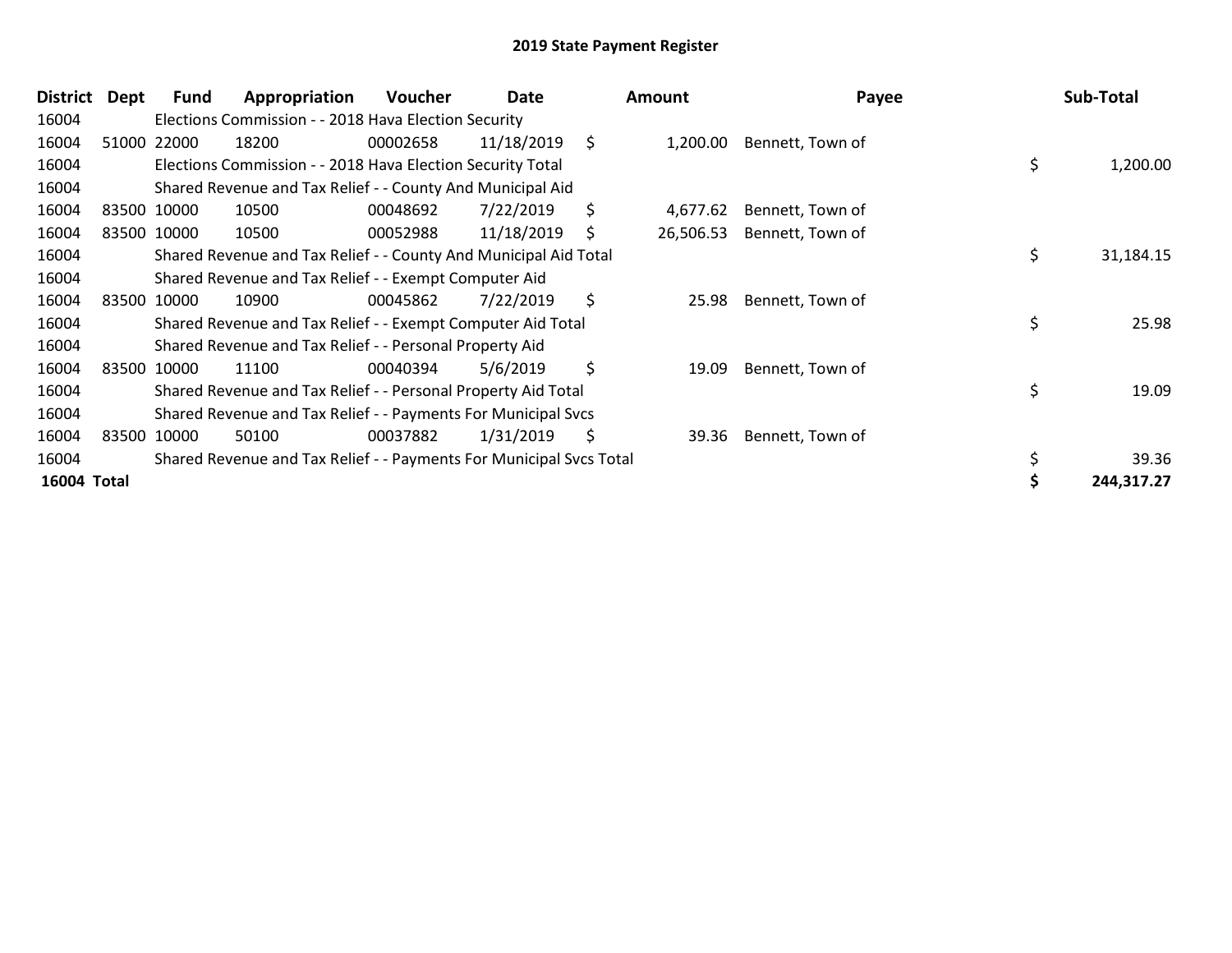| District Dept |             | <b>Fund</b> | Appropriation                                                          | Voucher  | <b>Date</b> |      | Amount   |                          | Payee | Sub-Total  |
|---------------|-------------|-------------|------------------------------------------------------------------------|----------|-------------|------|----------|--------------------------|-------|------------|
| 16006         |             |             | Dept of Safety & Prof Services - - Fire Dues Distribution              |          |             |      |          |                          |       |            |
| 16006         | 16500 10000 |             | 22500                                                                  | 00031146 | 7/17/2019   | \$   |          | 1,897.68 Town of Brule   |       |            |
| 16006         |             |             | Dept of Safety & Prof Services - - Fire Dues Distribution Total        |          |             |      |          |                          | \$    | 1,897.68   |
| 16006         |             |             | Dept of Natural Resources - - Aids In Lieu Of Taxes - Gener            |          |             |      |          |                          |       |            |
| 16006         |             | 37000 10000 | 50300                                                                  | 00295184 | 2/4/2019    | \$   |          | 14,729.87 Town of Brule  |       |            |
| 16006         |             | 37000 10000 | 50300                                                                  | 00314813 | 4/19/2019   | \$   | 4.00     | Town of Brule            |       |            |
| 16006         |             |             | Dept of Natural Resources - - Aids In Lieu Of Taxes - Gener Total      |          |             |      |          |                          | \$    | 14,733.87  |
| 16006         |             |             | Dept of Natural Resources - - Resaids - Cnty Forst, Cl & Mfl           |          |             |      |          |                          |       |            |
| 16006         |             | 37000 21200 | 57100                                                                  | 00332466 | 6/21/2019   | \$   |          | 2,212.59 Town of Brule   |       |            |
| 16006         |             |             | Dept of Natural Resources - - Resaids - Cnty Forst, CI & Mfl Total     |          |             |      |          |                          | \$    | 2,212.59   |
| 16006         |             |             | Dept of Natural Resources - - Aids In Lieu Of Taxes - Sum S            |          |             |      |          |                          |       |            |
| 16006         |             | 37000 21200 | 57900                                                                  | 00314812 | 4/19/2019   | \$   |          | 11,124.53 Town of Brule  |       |            |
| 16006         |             |             | Dept of Natural Resources - - Aids In Lieu Of Taxes - Sum S Total      |          |             |      |          |                          | \$    | 11,124.53  |
| 16006         |             |             | Dept of Natural Resources - - Rec & Resource Aids, Fed                 |          |             |      |          |                          |       |            |
| 16006         | 37000 21200 |             | 58300                                                                  | 00311114 | 4/12/2019   | \$   | 1,930.64 | Town of Brule            |       |            |
| 16006         |             |             | Dept of Natural Resources - - Rec & Resource Aids, Fed Total           |          |             |      |          |                          | \$    | 1,930.64   |
| 16006         |             |             | WI Dept of Transportation - - Trns Aids To Mnc.-Sf                     |          |             |      |          |                          |       |            |
| 16006         |             | 39500 21100 | 19100                                                                  | 00336282 | 1/7/2019    | \$   |          | 41,705.96 Town of Brule  |       |            |
| 16006         | 39500 21100 |             | 19100                                                                  | 00363597 | 4/1/2019    | \$   |          | 41,705.96 Town of Brule  |       |            |
| 16006         |             | 39500 21100 | 19100                                                                  | 00401606 | 7/1/2019    | \$   |          | 41,705.96 Town of Brule  |       |            |
| 16006         |             | 39500 21100 | 19100                                                                  | 00444424 | 10/7/2019   | \$   |          | 41,705.99 Town of Brule  |       |            |
| 16006         |             |             | WI Dept of Transportation - - Trns Aids To Mnc.-Sf Total               |          |             |      |          |                          | \$    | 166,823.87 |
| 16006         |             |             | Department of Military Affairs - - Federal Aid, Local Assistance       |          |             |      |          |                          |       |            |
| 16006         | 46500 10000 |             | 34200                                                                  | 00060570 | 5/15/2019   | \$   |          | 130,896.02 Town of Brule |       |            |
| 16006         |             |             | Department of Military Affairs - - Federal Aid, Local Assistance Total |          |             |      |          |                          | \$    | 130,896.02 |
| 16006         |             |             | Elections Commission - - 2018 Hava Election Security                   |          |             |      |          |                          |       |            |
| 16006         | 51000 22000 |             | 18200                                                                  | 00002314 | 11/13/2019  | - \$ |          | 1,200.00 Town of Brule   |       |            |
| 16006         |             |             | Elections Commission - - 2018 Hava Election Security Total             |          |             |      |          |                          | \$    | 1,200.00   |
| 16006         |             |             | Shared Revenue and Tax Relief - - County And Municipal Aid             |          |             |      |          |                          |       |            |
| 16006         | 83500 10000 |             | 10500                                                                  | 00048693 | 7/22/2019   | \$   |          | 5,696.24 Town of Brule   |       |            |
| 16006         | 83500 10000 |             | 10500                                                                  | 00052989 | 11/18/2019  | \$   |          | 32,278.67 Town of Brule  |       |            |
| 16006         |             |             | Shared Revenue and Tax Relief - - County And Municipal Aid Total       |          |             |      |          |                          | \$    | 37,974.91  |
| 16006         |             |             | Shared Revenue and Tax Relief - - Exempt Computer Aid                  |          |             |      |          |                          |       |            |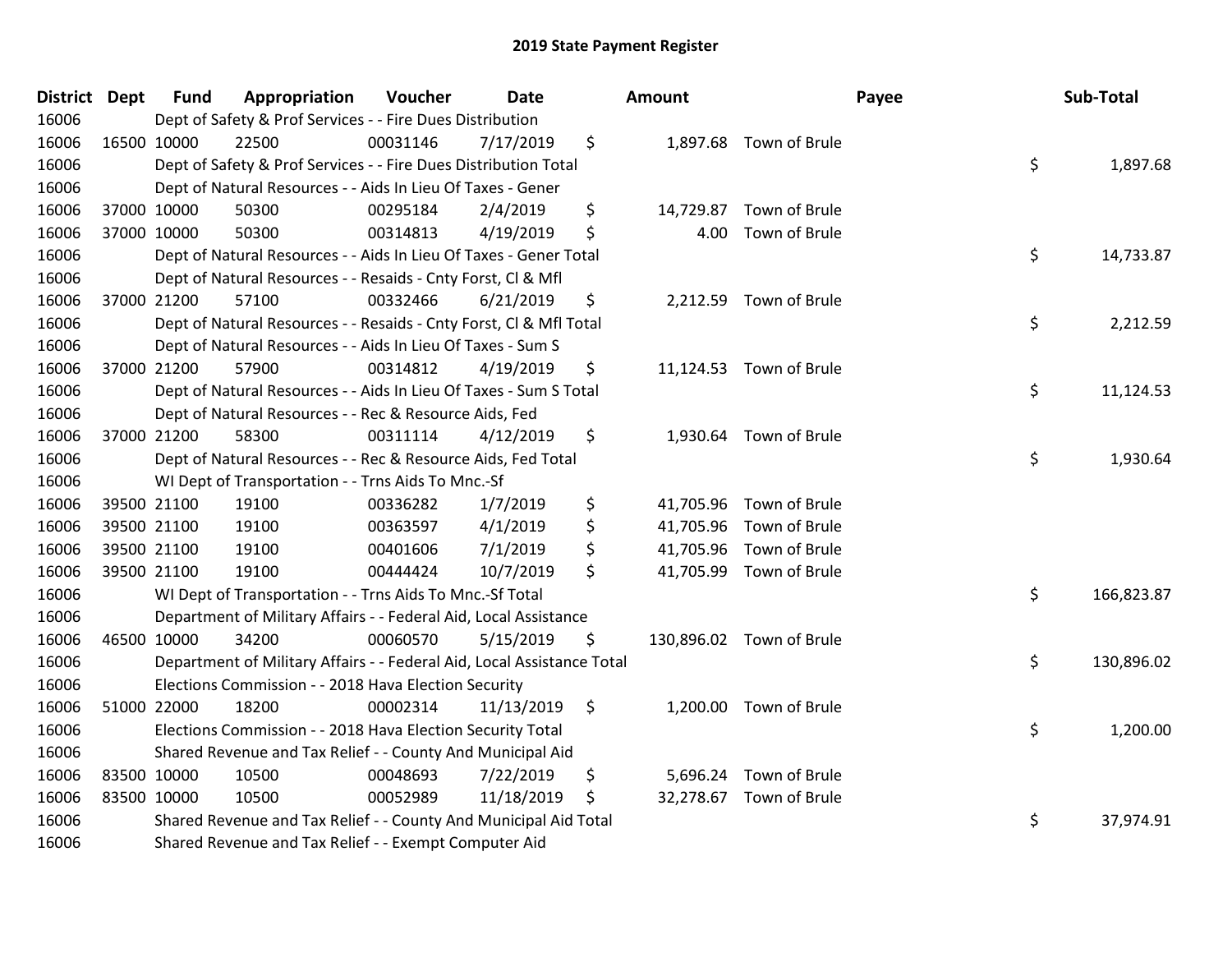| <b>District</b> | Dept | Fund        | Appropriation                                                       | <b>Voucher</b> | Date       |    | Amount |                        | Payee | Sub-Total  |
|-----------------|------|-------------|---------------------------------------------------------------------|----------------|------------|----|--------|------------------------|-------|------------|
| 16006           |      | 83500 10000 | 10900                                                               | 00045863       | 7/22/2019  | \$ | 176.67 | Town of Brule          |       |            |
| 16006           |      |             | Shared Revenue and Tax Relief - - Exempt Computer Aid Total         |                |            |    |        |                        |       | 176.67     |
| 16006           |      |             | Shared Revenue and Tax Relief - - Utility Aid                       |                |            |    |        |                        |       |            |
| 16006           |      | 83500 10000 | 11000                                                               | 00048693       | 7/22/2019  | \$ | 106.08 | Town of Brule          |       |            |
| 16006           |      | 83500 10000 | 11000                                                               | 00052989       | 11/18/2019 | Ś. | 606.89 | Town of Brule          |       |            |
| 16006           |      |             | Shared Revenue and Tax Relief - - Utility Aid Total                 |                |            |    |        |                        |       | 712.97     |
| 16006           |      |             | Shared Revenue and Tax Relief - - Personal Property Aid             |                |            |    |        |                        |       |            |
| 16006           |      | 83500 10000 | 11100                                                               | 00040395       | 5/6/2019   | \$ | 99.33  | Town of Brule          |       |            |
| 16006           |      |             | Shared Revenue and Tax Relief - - Personal Property Aid Total       |                |            |    |        |                        |       | 99.33      |
| 16006           |      |             | Shared Revenue and Tax Relief - - Payments For Municipal Svcs       |                |            |    |        |                        |       |            |
| 16006           |      | 83500 10000 | 50100                                                               | 00037993       | 1/31/2019  | S  |        | 1,448.34 Town of Brule |       |            |
| 16006           |      |             | Shared Revenue and Tax Relief - - Payments For Municipal Svcs Total |                |            |    |        |                        |       | 1,448.34   |
| 16006 Total     |      |             |                                                                     |                |            |    |        |                        |       | 371,231.42 |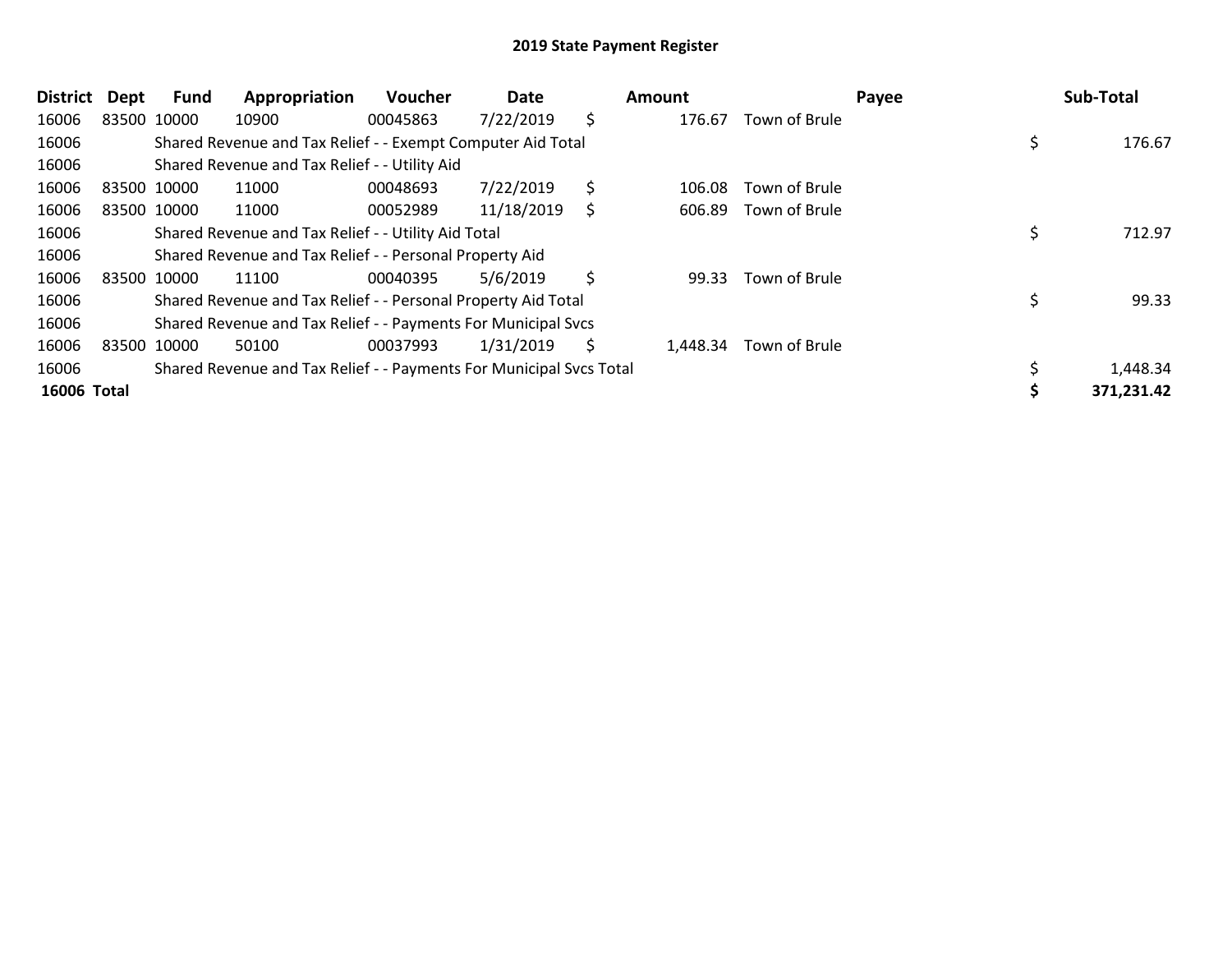| District Dept |             | <b>Fund</b> | Appropriation                                                      | Voucher  | <b>Date</b>   |    | Amount    | Payee                        | Sub-Total        |
|---------------|-------------|-------------|--------------------------------------------------------------------|----------|---------------|----|-----------|------------------------------|------------------|
| 16008         |             |             | Dept of Safety & Prof Services - - Fire Dues Distribution          |          |               |    |           |                              |                  |
| 16008         | 16500 10000 |             | 22500                                                              | 00031551 | 7/18/2019     | \$ |           | 649.09 Town Of Cloverland    |                  |
| 16008         |             |             | Dept of Safety & Prof Services - - Fire Dues Distribution Total    |          |               |    |           |                              | \$<br>649.09     |
| 16008         |             |             | Dept of Natural Resources - - Air Management -- Stationary S       |          |               |    |           |                              |                  |
| 16008         |             | 37000 10000 | 43700                                                              | 00362278 | 10/25/2019 \$ |    |           | 100.00 Town Of Cloverland    |                  |
| 16008         |             |             | Dept of Natural Resources - - Air Management -- Stationary S Total |          |               |    |           |                              | \$<br>100.00     |
| 16008         |             |             | Dept of Natural Resources - - Aids In Lieu Of Taxes - Gener        |          |               |    |           |                              |                  |
| 16008         |             | 37000 10000 | 50300                                                              | 00295057 | 2/4/2019      | \$ | 95,386.00 | <b>Town Of Cloverland</b>    |                  |
| 16008         |             | 37000 10000 | 50300                                                              | 00295058 | 2/4/2019      | \$ |           | 1,646.28 Town Of Cloverland  |                  |
| 16008         |             |             | Dept of Natural Resources - - Aids In Lieu Of Taxes - Gener Total  |          |               |    |           |                              | \$<br>97,032.28  |
| 16008         |             |             | Dept of Natural Resources - - Gen Program Ops-State Funds          |          |               |    |           |                              |                  |
| 16008         |             | 37000 21200 | 16100                                                              | 00316181 | 5/17/2019     | \$ | 592.00    | Town Of Cloverland           |                  |
| 16008         |             | 37000 21200 | 16100                                                              | 00372656 | 11/29/2019    | \$ | 528.46    | Town Of Cloverland           |                  |
| 16008         |             |             | Dept of Natural Resources - - Gen Program Ops-State Funds Total    |          |               |    |           |                              | \$<br>1,120.46   |
| 16008         |             |             | Dept of Natural Resources - - Resaids - Cnty Forst, CI & Mfl       |          |               |    |           |                              |                  |
| 16008         |             | 37000 21200 | 57100                                                              | 00332467 | 6/21/2019     | \$ | 448.89    | Town Of Cloverland           |                  |
| 16008         |             |             | Dept of Natural Resources - - Resaids - Cnty Forst, Cl & Mfl Total |          |               |    |           |                              | \$<br>448.89     |
| 16008         |             |             | Dept of Natural Resources - - Aids In Lieu Of Taxes - Sum S        |          |               |    |           |                              |                  |
| 16008         |             | 37000 21200 | 57900                                                              | 00313307 | 4/19/2019     | \$ |           | 4,937.95 Town Of Cloverland  |                  |
| 16008         |             |             | Dept of Natural Resources - - Aids In Lieu Of Taxes - Sum S Total  |          |               |    |           |                              | \$<br>4,937.95   |
| 16008         |             |             | Dept of Natural Resources - - Property Development - Conserv       |          |               |    |           |                              |                  |
| 16008         |             | 37000 21200 | 75800                                                              | 00372656 | 11/29/2019 \$ |    | 944.48    | <b>Town Of Cloverland</b>    |                  |
| 16008         |             |             | Dept of Natural Resources - - Property Development - Conserv Total |          |               |    |           |                              | \$<br>944.48     |
| 16008         |             |             | Dept of Natural Resources - - Resource Maint Develop Sp Frst       |          |               |    |           |                              |                  |
| 16008         |             | 37000 21200 | 77900                                                              | 00362363 | 10/18/2019    | \$ |           | 7,319.36 Town Of Cloverland  |                  |
| 16008         |             | 37000 21200 | 77900                                                              | 00362365 | 10/16/2019    | S  |           | 13,000.00 Town Of Cloverland |                  |
| 16008         |             |             | Dept of Natural Resources - - Resource Maint Develop Sp Frst Total |          |               |    |           |                              | \$<br>20,319.36  |
| 16008         |             |             | WI Dept of Transportation - - Trns Aids To Mnc.-Sf                 |          |               |    |           |                              |                  |
| 16008         |             | 39500 21100 | 19100                                                              | 00336283 | 1/7/2019      | \$ | 25,174.08 | <b>Town Of Cloverland</b>    |                  |
| 16008         |             | 39500 21100 | 19100                                                              | 00363598 | 4/1/2019      | \$ | 25,174.08 | Town Of Cloverland           |                  |
| 16008         | 39500 21100 |             | 19100                                                              | 00401607 | 7/1/2019      | \$ | 25,174.08 | Town Of Cloverland           |                  |
| 16008         | 39500 21100 |             | 19100                                                              | 00444425 | 10/7/2019     | \$ |           | 25,174.11 Town Of Cloverland |                  |
| 16008         |             |             | WI Dept of Transportation - - Trns Aids To Mnc.-Sf Total           |          |               |    |           |                              | \$<br>100,696.35 |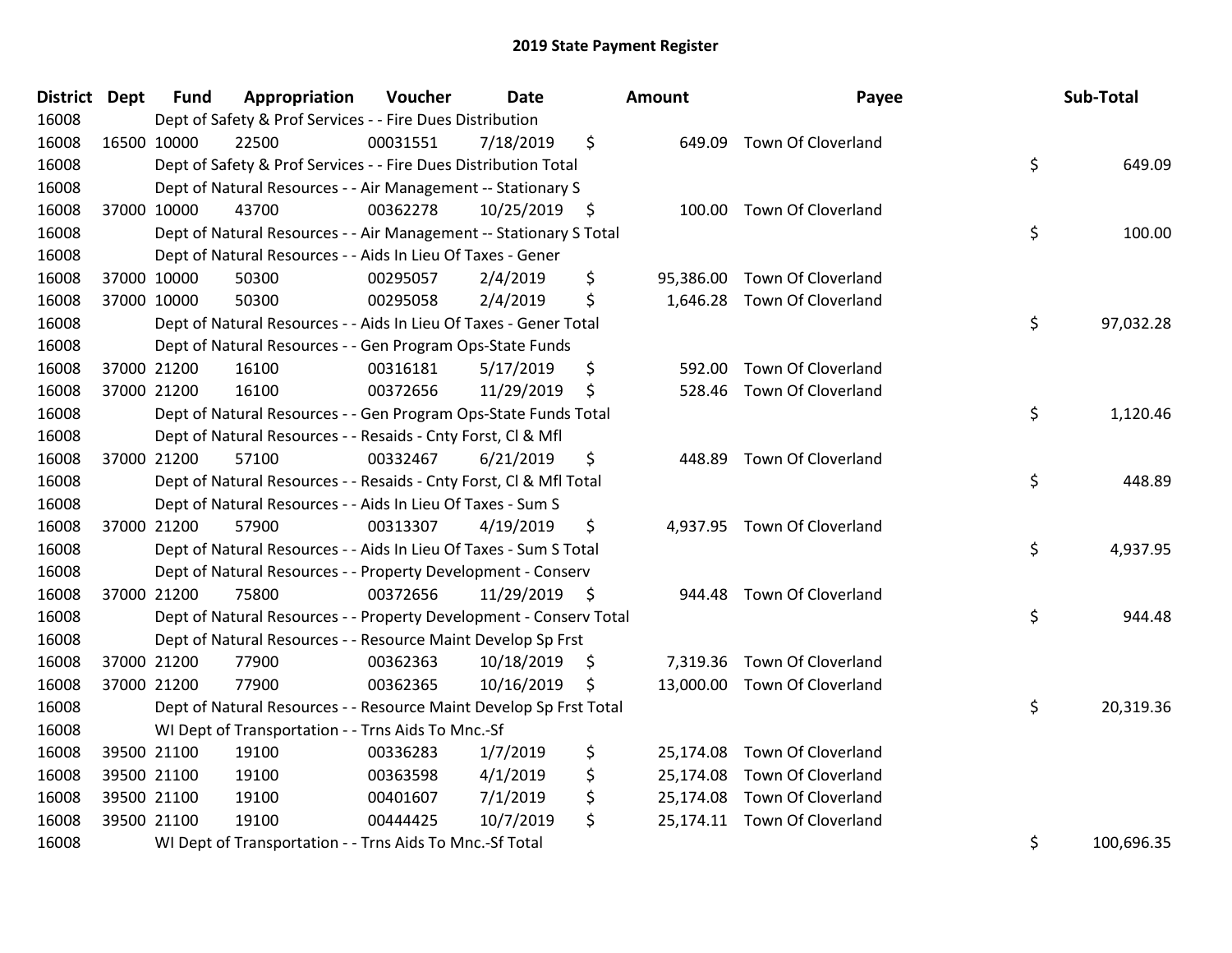| District           | <b>Dept</b> | Fund        | Appropriation                                                          | <b>Voucher</b> | Date       |     | Amount    | Payee                       | Sub-Total       |
|--------------------|-------------|-------------|------------------------------------------------------------------------|----------------|------------|-----|-----------|-----------------------------|-----------------|
| 16008              |             |             | Department of Military Affairs - - Disaster Recovery Aid               |                |            |     |           |                             |                 |
| 16008              |             | 46500 10000 | 30500                                                                  | 00064610       | 7/30/2019  | \$  | 3,359.19  | Town Of Cloverland          |                 |
| 16008              |             | 46500 10000 | 30500                                                                  | 00070377       | 12/9/2019  | \$  | 7,228.20  | Town Of Cloverland          |                 |
| 16008              |             |             | Department of Military Affairs - - Disaster Recovery Aid Total         |                |            |     |           |                             | \$<br>10,587.39 |
| 16008              |             |             | Department of Military Affairs - - Federal Aid, Local Assistance       |                |            |     |           |                             |                 |
| 16008              |             | 46500 10000 | 34200                                                                  | 00064610       | 7/30/2019  | \$. | 20,155.17 | Town Of Cloverland          |                 |
| 16008              |             | 46500 10000 | 34200                                                                  | 00070377       | 12/9/2019  | \$. | 43,369.20 | Town Of Cloverland          |                 |
| 16008              |             |             | Department of Military Affairs - - Federal Aid, Local Assistance Total |                |            |     |           |                             | \$<br>63,524.37 |
| 16008              |             |             | Department of Administration - - Service Award Pgm; State Match        |                |            |     |           |                             |                 |
| 16008              |             | 50500 10000 | 41200                                                                  | 00113013       | 11/22/2019 | \$  |           | 2,253.66 Town Of Cloverland |                 |
| 16008              |             |             | Department of Administration - - Service Award Pgm; State Match Total  |                |            |     |           |                             | \$<br>2,253.66  |
| 16008              |             |             | Elections Commission - - 2018 Hava Election Security                   |                |            |     |           |                             |                 |
| 16008              |             | 51000 22000 | 18200                                                                  | 00002175       | 10/30/2019 | \$  | 1.200.00  | Town Of Cloverland          |                 |
| 16008              |             |             | Elections Commission - - 2018 Hava Election Security Total             |                |            |     |           |                             | \$<br>1,200.00  |
| 16008              |             |             | Shared Revenue and Tax Relief - - County And Municipal Aid             |                |            |     |           |                             |                 |
| 16008              |             | 83500 10000 | 10500                                                                  | 00048694       | 7/22/2019  | \$  | 4,585.83  | Town Of Cloverland          |                 |
| 16008              |             | 83500 10000 | 10500                                                                  | 00052990       | 11/18/2019 | \$  | 25,986.38 | Town Of Cloverland          |                 |
| 16008              |             |             | Shared Revenue and Tax Relief - - County And Municipal Aid Total       |                |            |     |           |                             | 30,572.21       |
| <b>16008 Total</b> |             |             |                                                                        |                |            |     |           |                             | 334,386.49      |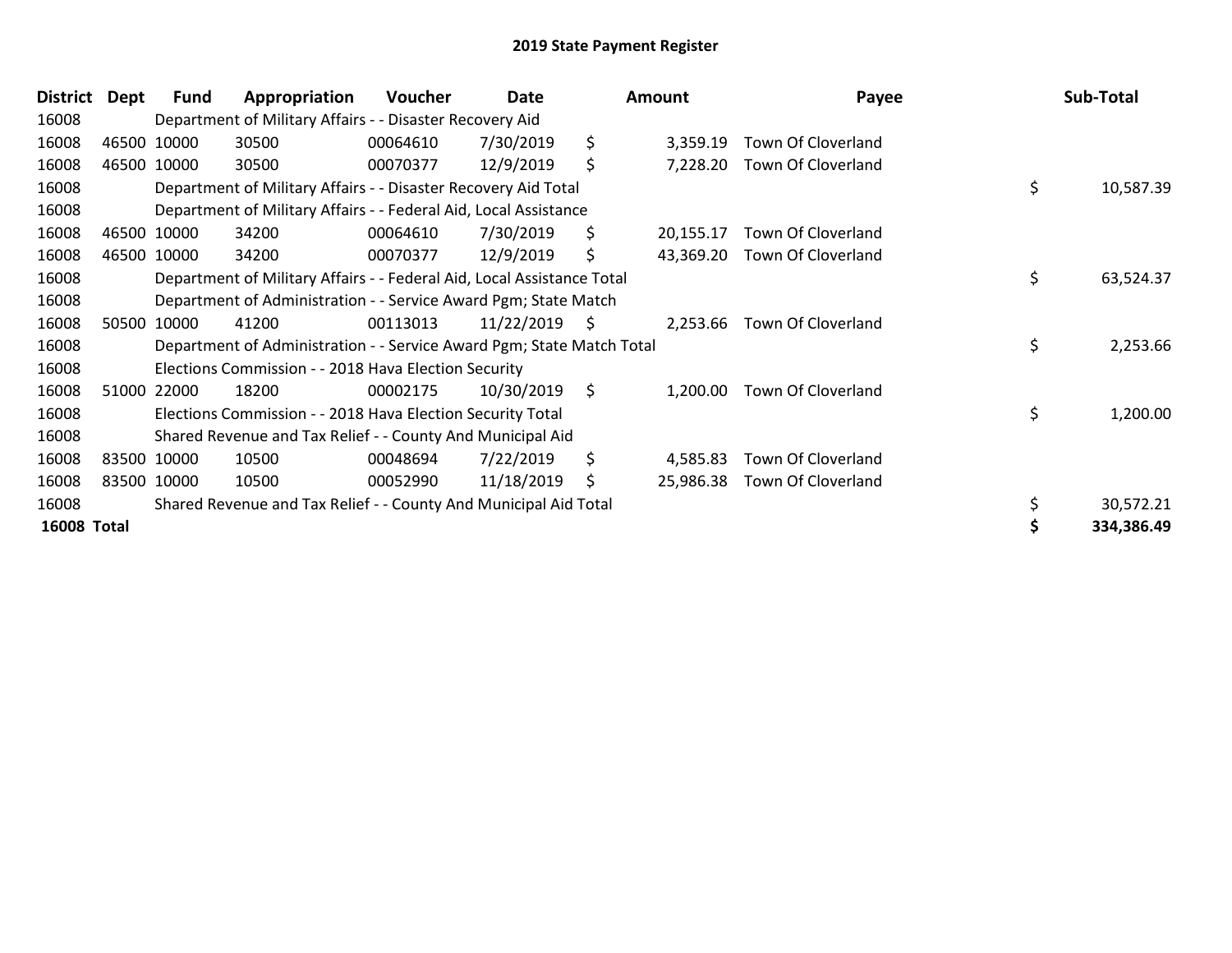| <b>District Dept</b> |             | <b>Fund</b> | Appropriation                                                          | Voucher  | Date       | Amount          | Payee                       | Sub-Total        |
|----------------------|-------------|-------------|------------------------------------------------------------------------|----------|------------|-----------------|-----------------------------|------------------|
| 16010                |             |             | Dept of Safety & Prof Services - - Fire Dues Distribution              |          |            |                 |                             |                  |
| 16010                | 16500 10000 |             | 22500                                                                  | 00031503 | 7/18/2019  | \$              | 790.10 Town Of Dairyland    |                  |
| 16010                |             |             | Dept of Safety & Prof Services - - Fire Dues Distribution Total        |          |            |                 |                             | \$<br>790.10     |
| 16010                |             |             | Dept of Natural Resources - - Resaids - Cnty Forst, CI & Mfl           |          |            |                 |                             |                  |
| 16010                |             | 37000 21200 | 57100                                                                  | 00332468 | 6/21/2019  | \$              | 17,555.86 Town Of Dairyland |                  |
| 16010                |             |             | Dept of Natural Resources - - Resaids - Cnty Forst, Cl & Mfl Total     |          |            |                 |                             | \$<br>17,555.86  |
| 16010                |             |             | WI Dept of Transportation - - Trns Aids To Mnc.-Sf                     |          |            |                 |                             |                  |
| 16010                |             | 39500 21100 | 19100                                                                  | 00336284 | 1/7/2019   | \$<br>46,309.84 | <b>Town Of Dairyland</b>    |                  |
| 16010                |             | 39500 21100 | 19100                                                                  | 00363599 | 4/1/2019   | \$<br>46,309.84 | Town Of Dairyland           |                  |
| 16010                |             | 39500 21100 | 19100                                                                  | 00401608 | 7/1/2019   | \$<br>46,309.84 | Town Of Dairyland           |                  |
| 16010                |             | 39500 21100 | 19100                                                                  | 00444426 | 10/7/2019  | \$              | 46,309.85 Town Of Dairyland |                  |
| 16010                |             |             | WI Dept of Transportation - - Trns Aids To Mnc.-Sf Total               |          |            |                 |                             | \$<br>185,239.37 |
| 16010                |             |             | Department of Military Affairs - - Disaster Recovery Aid               |          |            |                 |                             |                  |
| 16010                |             | 46500 10000 | 30500                                                                  | 00065303 | 8/19/2019  | \$<br>464.56    | <b>Town Of Dairyland</b>    |                  |
| 16010                |             |             | Department of Military Affairs - - Disaster Recovery Aid Total         |          |            |                 |                             | \$<br>464.56     |
| 16010                |             |             | Department of Military Affairs - - Federal Aid, Local Assistance       |          |            |                 |                             |                  |
| 16010                |             | 46500 10000 | 34200                                                                  | 00065303 | 8/19/2019  | \$              | 92,329.66 Town Of Dairyland |                  |
| 16010                |             |             | Department of Military Affairs - - Federal Aid, Local Assistance Total |          |            |                 |                             | \$<br>92,329.66  |
| 16010                |             |             | Elections Commission - - 2018 Hava Election Security                   |          |            |                 |                             |                  |
| 16010                | 51000 22000 |             | 18200                                                                  | 00002600 | 11/18/2019 | \$              | 500.00 Town Of Dairyland    |                  |
| 16010                |             |             | Elections Commission - - 2018 Hava Election Security Total             |          |            |                 |                             | \$<br>500.00     |
| 16010                |             |             | Shared Revenue and Tax Relief - - County And Municipal Aid             |          |            |                 |                             |                  |
| 16010                |             | 83500 10000 | 10500                                                                  | 00048695 | 7/22/2019  | \$              | 1,521.68 Town Of Dairyland  |                  |
| 16010                | 83500 10000 |             | 10500                                                                  | 00052991 | 11/18/2019 | \$              | 8,622.84 Town Of Dairyland  |                  |
| 16010                |             |             | Shared Revenue and Tax Relief - - County And Municipal Aid Total       |          |            |                 |                             | \$<br>10,144.52  |
| 16010                |             |             | Shared Revenue and Tax Relief - - Utility Aid                          |          |            |                 |                             |                  |
| 16010                |             | 83500 10000 | 11000                                                                  | 00048695 | 7/22/2019  | \$<br>102.91    | Town Of Dairyland           |                  |
| 16010                | 83500 10000 |             | 11000                                                                  | 00052991 | 11/18/2019 | \$<br>665.96    | <b>Town Of Dairyland</b>    |                  |
| 16010                |             |             | Shared Revenue and Tax Relief - - Utility Aid Total                    |          |            |                 |                             | \$<br>768.87     |
| 16010                |             |             | Shared Revenue and Tax Relief - - Personal Property Aid                |          |            |                 |                             |                  |
| 16010                | 83500 10000 |             | 11100                                                                  | 00040396 | 5/6/2019   | \$<br>0.37      | Town Of Dairyland           |                  |
| 16010                |             |             | Shared Revenue and Tax Relief - - Personal Property Aid Total          |          |            |                 |                             | \$<br>0.37       |
| <b>16010 Total</b>   |             |             |                                                                        |          |            |                 |                             | \$<br>307,793.31 |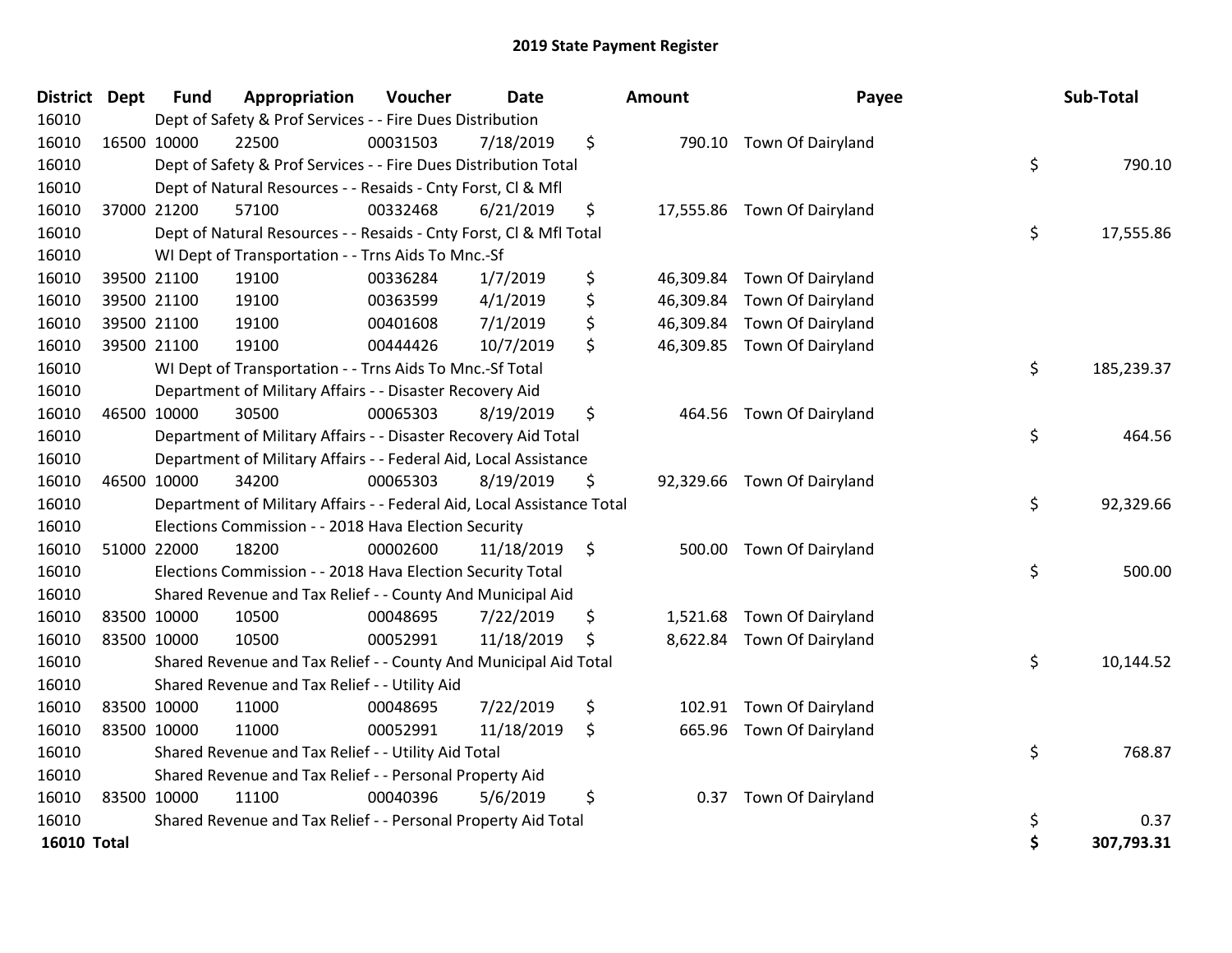| <b>District Dept</b> | <b>Fund</b> | Appropriation                                                        | Voucher  | <b>Date</b> |     | <b>Amount</b> | Payee                     | Sub-Total        |
|----------------------|-------------|----------------------------------------------------------------------|----------|-------------|-----|---------------|---------------------------|------------------|
| 16012                |             | Dept of Safety & Prof Services - - Fire Dues Distribution            |          |             |     |               |                           |                  |
| 16012                | 16500 10000 | 22500                                                                | 00030752 | 7/17/2019   | \$  |               | 3,308.99 Gordon, Town of  |                  |
| 16012                |             | Dept of Safety & Prof Services - - Fire Dues Distribution Total      |          |             |     |               |                           | \$<br>3,308.99   |
| 16012                |             | Dept of Natural Resources - - Aids In Lieu Of Taxes - Gener          |          |             |     |               |                           |                  |
| 16012                | 37000 10000 | 50300                                                                | 00299854 | 2/20/2019   | \$  | 619.20        | Gordon, Town of           |                  |
| 16012                | 37000 10000 | 50300                                                                | 00299855 | 2/20/2019   | \$  | 212.32        | Gordon, Town of           |                  |
| 16012                | 37000 10000 | 50300                                                                | 00314346 | 4/19/2019   | \$  | 463.27        | Gordon, Town of           |                  |
| 16012                |             | Dept of Natural Resources - - Aids In Lieu Of Taxes - Gener Total    |          |             |     |               |                           | \$<br>1,294.79   |
| 16012                |             | Dept of Natural Resources - - General Program Operations --          |          |             |     |               |                           |                  |
| 16012                | 37000 21200 | 25400                                                                | 00370114 | 11/27/2019  | -\$ | 1,486.60      | Gordon, Town of           |                  |
| 16012                |             | Dept of Natural Resources - - General Program Operations -- Total    |          |             |     |               |                           | \$<br>1,486.60   |
| 16012                |             | Dept of Natural Resources - - Resaids - Cnty Forst, Cl & Mfl         |          |             |     |               |                           |                  |
| 16012                | 37000 21200 | 57100                                                                | 00332469 | 6/21/2019   | \$  |               | 20,573.82 Gordon, Town of |                  |
| 16012                |             | Dept of Natural Resources - - Resaids - Cnty Forst, Cl & Mfl Total   |          |             |     |               |                           | \$<br>20,573.82  |
| 16012                |             | Dept of Natural Resources - - Aids In Lieu Of Taxes - Sum S          |          |             |     |               |                           |                  |
| 16012                | 37000 21200 | 57900                                                                | 00314345 | 4/19/2019   | \$  | 4.40          | Gordon, Town of           |                  |
| 16012                | 37000 21200 | 57900                                                                | 00314347 | 4/19/2019   | \$  | 140.80        | Gordon, Town of           |                  |
| 16012                |             | Dept of Natural Resources - - Aids In Lieu Of Taxes - Sum S Total    |          |             |     |               |                           | \$<br>145.20     |
| 16012                |             | Dept of Natural Resources - - Rec & Resource Aids, Fed               |          |             |     |               |                           |                  |
| 16012                | 37000 21200 | 58300                                                                | 00325804 | 6/5/2019    | \$  | 279.03        | Gordon, Town of           |                  |
| 16012                |             | Dept of Natural Resources - - Rec & Resource Aids, Fed Total         |          |             |     |               |                           | \$<br>279.03     |
| 16012                |             | WI Dept of Transportation - - Trns Aids To Mnc.-Sf                   |          |             |     |               |                           |                  |
| 16012                | 39500 21100 | 19100                                                                | 00336285 | 1/7/2019    | \$  | 80,913.44     | Gordon, Town of           |                  |
| 16012                | 39500 21100 | 19100                                                                | 00363600 | 4/1/2019    | \$  | 80,913.44     | Gordon, Town of           |                  |
| 16012                | 39500 21100 | 19100                                                                | 00401609 | 7/1/2019    | \$  | 80,913.44     | Gordon, Town of           |                  |
| 16012                | 39500 21100 | 19100                                                                | 00444427 | 10/7/2019   | \$  | 80,913.47     | Gordon, Town of           |                  |
| 16012                |             | WI Dept of Transportation - - Trns Aids To Mnc.-Sf Total             |          |             |     |               |                           | \$<br>323,653.79 |
| 16012                |             | Department of Administration - - Hv Trans Ln Annual Impact Fee       |          |             |     |               |                           |                  |
| 16012                | 50500 10000 | 17400                                                                | 00101165 | 5/1/2019    | \$  | 28,176.00     | Gordon, Town of           |                  |
| 16012                |             | Department of Administration - - Hv Trans Ln Annual Impact Fee Total |          |             |     |               |                           | \$<br>28,176.00  |
| 16012                |             | Elections Commission - - 2018 Hava Election Security                 |          |             |     |               |                           |                  |
| 16012                | 51000 22000 | 18200                                                                | 00002132 | 10/22/2019  | \$  | 1,200.00      | Gordon, Town of           |                  |
| 16012                |             | Elections Commission - - 2018 Hava Election Security Total           |          |             |     |               |                           | \$<br>1,200.00   |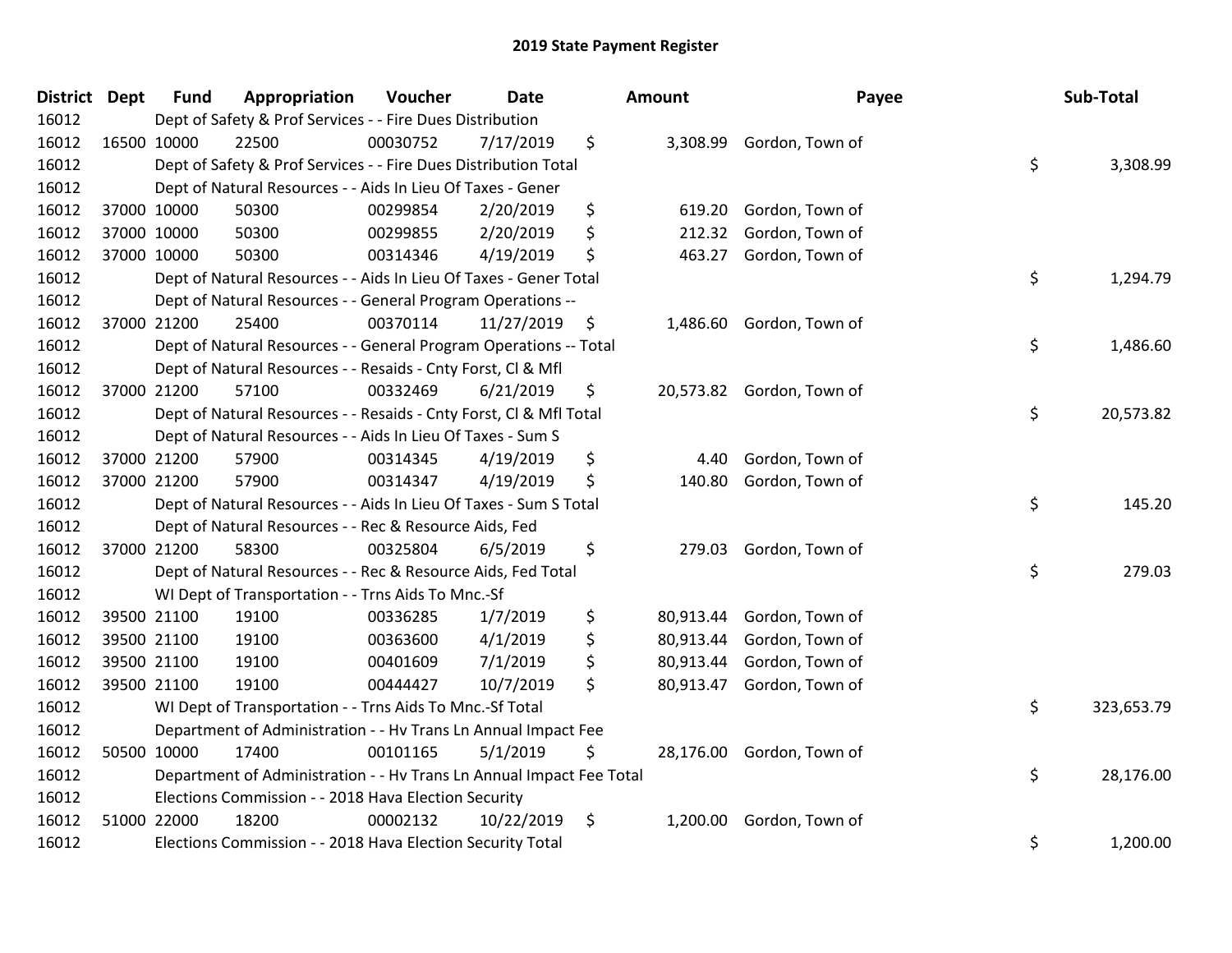| District           | Dept | Fund        | Appropriation                                                       | <b>Voucher</b> | Date       | Amount         | Payee           | Sub-Total      |
|--------------------|------|-------------|---------------------------------------------------------------------|----------------|------------|----------------|-----------------|----------------|
| 16012              |      |             | Shared Revenue and Tax Relief - - Exempt Computer Aid               |                |            |                |                 |                |
| 16012              |      | 83500 10000 | 10900                                                               | 00045864       | 7/22/2019  | \$<br>75.86    | Gordon, Town of |                |
| 16012              |      |             | Shared Revenue and Tax Relief - - Exempt Computer Aid Total         |                |            |                |                 | 75.86          |
| 16012              |      |             | Shared Revenue and Tax Relief - - Utility Aid                       |                |            |                |                 |                |
| 16012              |      | 83500 10000 | 11000                                                               | 00048696       | 7/22/2019  | \$<br>774.49   | Gordon, Town of |                |
| 16012              |      | 83500 10000 | 11000                                                               | 00052992       | 11/18/2019 | \$<br>4,350.90 | Gordon, Town of |                |
| 16012              |      |             | Shared Revenue and Tax Relief - - Utility Aid Total                 |                |            |                |                 | \$<br>5,125.39 |
| 16012              |      |             | Shared Revenue and Tax Relief - - Personal Property Aid             |                |            |                |                 |                |
| 16012              |      | 83500 10000 | 11100                                                               | 00040397       | 5/6/2019   | \$<br>386.54   | Gordon, Town of |                |
| 16012              |      |             | Shared Revenue and Tax Relief - - Personal Property Aid Total       |                |            |                |                 | \$<br>386.54   |
| 16012              |      |             | Shared Revenue and Tax Relief - - Payments For Municipal Svcs       |                |            |                |                 |                |
| 16012              |      | 83500 10000 | 50100                                                               | 00037903       | 1/31/2019  | \$<br>1,293.05 | Gordon, Town of |                |
| 16012              |      |             | Shared Revenue and Tax Relief - - Payments For Municipal Svcs Total |                |            |                |                 | 1,293.05       |
| <b>16012 Total</b> |      |             |                                                                     |                |            |                |                 | 386,999.06     |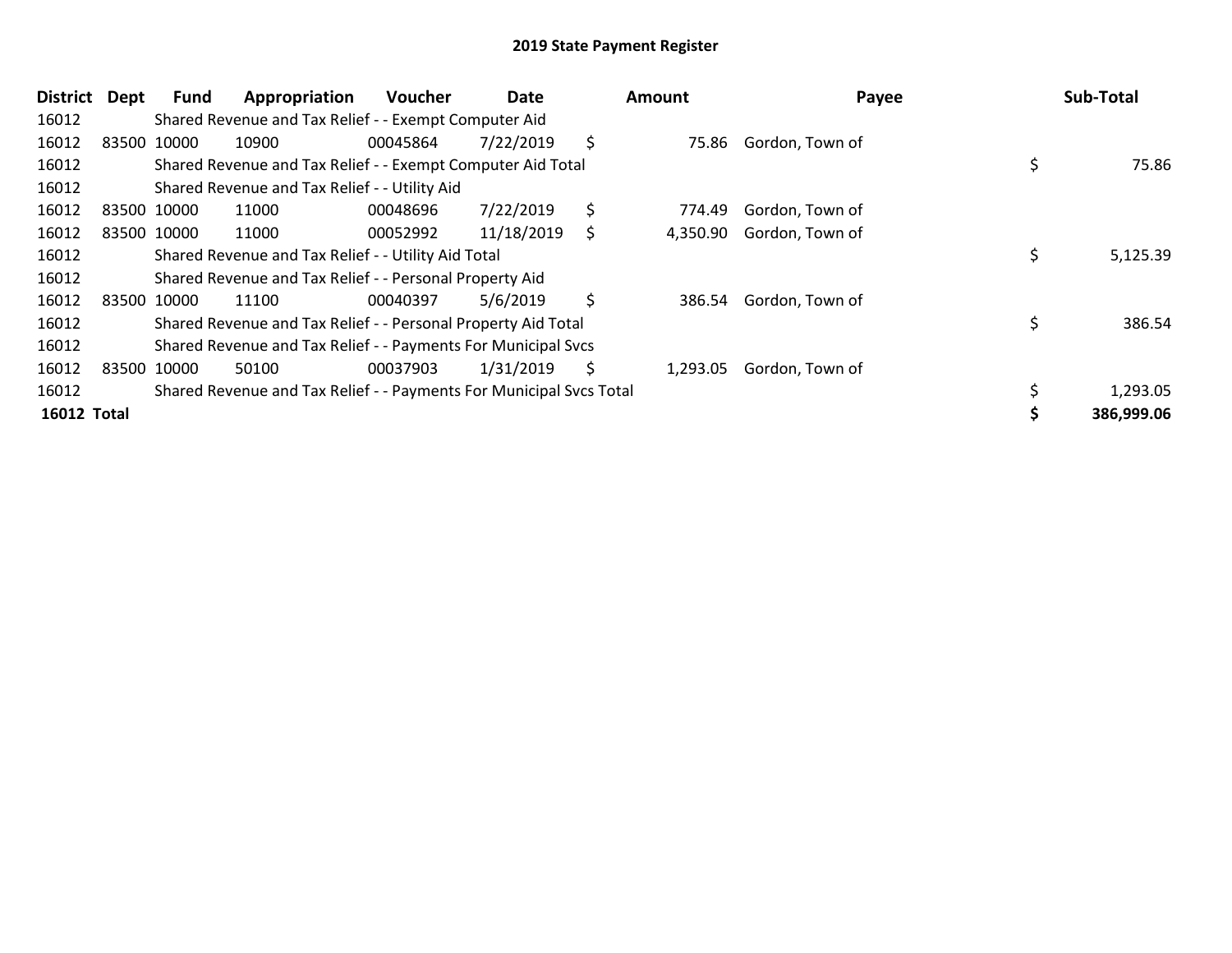| District Dept | <b>Fund</b> | Appropriation                                                          | Voucher  | <b>Date</b> | Amount          | Payee                       | Sub-Total        |
|---------------|-------------|------------------------------------------------------------------------|----------|-------------|-----------------|-----------------------------|------------------|
| 16014         |             | Dept of Safety & Prof Services - - Fire Dues Distribution              |          |             |                 |                             |                  |
| 16014         | 16500 10000 | 22500                                                                  | 00030891 | 7/17/2019   | \$              | 2,765.14 Town of Hawthorne  |                  |
| 16014         |             | Dept of Safety & Prof Services - - Fire Dues Distribution Total        |          |             |                 |                             | \$<br>2,765.14   |
| 16014         |             | Dept of Natural Resources - - Aids In Lieu Of Taxes - Gener            |          |             |                 |                             |                  |
| 16014         | 37000 10000 | 50300                                                                  | 00299856 | 2/20/2019   | \$<br>4,432.93  | Town of Hawthorne           |                  |
| 16014         |             | Dept of Natural Resources - - Aids In Lieu Of Taxes - Gener Total      |          |             |                 |                             | \$<br>4,432.93   |
| 16014         |             | Dept of Natural Resources - - Resaids - Cnty Forst, CI & Mfl           |          |             |                 |                             |                  |
| 16014         | 37000 21200 | 57100                                                                  | 00332470 | 6/21/2019   | \$              | 1,924.57 Town of Hawthorne  |                  |
| 16014         |             | Dept of Natural Resources - - Resaids - Cnty Forst, Cl & Mfl Total     |          |             |                 |                             | \$<br>1,924.57   |
| 16014         |             | Dept of Natural Resources - - Aids In Lieu Of Taxes - Sum S            |          |             |                 |                             |                  |
| 16014         | 37000 21200 | 57900                                                                  | 00314359 | 4/19/2019   | \$<br>1.85      | Town of Hawthorne           |                  |
| 16014         |             | Dept of Natural Resources - - Aids In Lieu Of Taxes - Sum S Total      |          |             |                 |                             | \$<br>1.85       |
| 16014         |             | WI Dept of Transportation - - Trns Aids To Mnc.-Sf                     |          |             |                 |                             |                  |
| 16014         | 39500 21100 | 19100                                                                  | 00336286 | 1/7/2019    | \$<br>26,320.80 | Town of Hawthorne           |                  |
| 16014         | 39500 21100 | 19100                                                                  | 00363601 | 4/1/2019    | \$<br>26,320.80 | Town of Hawthorne           |                  |
| 16014         | 39500 21100 | 19100                                                                  | 00401610 | 7/1/2019    | \$<br>26,320.80 | Town of Hawthorne           |                  |
| 16014         | 39500 21100 | 19100                                                                  | 00444428 | 10/7/2019   | \$              | 26,320.83 Town of Hawthorne |                  |
| 16014         |             | WI Dept of Transportation - - Trns Aids To Mnc.-Sf Total               |          |             |                 |                             | \$<br>105,283.23 |
| 16014         |             | Department of Military Affairs - - Disaster Recovery Aid               |          |             |                 |                             |                  |
| 16014         | 46500 10000 | 30500                                                                  | 00069089 | 11/6/2019   | \$              | 2,331.75 Town of Hawthorne  |                  |
| 16014         |             | Department of Military Affairs - - Disaster Recovery Aid Total         |          |             |                 |                             | \$<br>2,331.75   |
| 16014         |             | Department of Military Affairs - - Federal Aid, Local Assistance       |          |             |                 |                             |                  |
| 16014         | 46500 10000 | 34200                                                                  | 00069089 | 11/6/2019   | \$              | 13,990.51 Town of Hawthorne |                  |
| 16014         |             | Department of Military Affairs - - Federal Aid, Local Assistance Total |          |             |                 |                             | \$<br>13,990.51  |
| 16014         |             | Department of Administration - - Hv Trans Ln Annual Impact Fee         |          |             |                 |                             |                  |
| 16014         | 50500 10000 | 17400                                                                  | 00101168 | 5/1/2019    | \$<br>4,054.00  | Town of Hawthorne           |                  |
| 16014         |             | Department of Administration - - Hv Trans Ln Annual Impact Fee Total   |          |             |                 |                             | \$<br>4,054.00   |
| 16014         |             | Shared Revenue and Tax Relief - - County And Municipal Aid             |          |             |                 |                             |                  |
| 16014         | 83500 10000 | 10500                                                                  | 00048697 | 7/22/2019   | \$<br>8,366.58  | Town of Hawthorne           |                  |
| 16014         | 83500 10000 | 10500                                                                  | 00052993 | 11/18/2019  | \$              | 47,410.60 Town of Hawthorne |                  |
| 16014         |             | Shared Revenue and Tax Relief - - County And Municipal Aid Total       |          |             |                 |                             | \$<br>55,777.18  |
| 16014         |             | Shared Revenue and Tax Relief - - Exempt Computer Aid                  |          |             |                 |                             |                  |
| 16014         | 83500 10000 | 10900                                                                  | 00045865 | 7/22/2019   | \$<br>2.08      | Town of Hawthorne           |                  |

|                | Payee                                                             |    | Sub-Total  |
|----------------|-------------------------------------------------------------------|----|------------|
|                | '65.14 Town of Hawthorne                                          | \$ | 2,765.14   |
|                | 32.93 Town of Hawthorne                                           | \$ | 4,432.93   |
|                | 24.57 Town of Hawthorne                                           | \$ | 1,924.57   |
| 1.85           | Town of Hawthorne                                                 | \$ | 1.85       |
| 20.80<br>20.80 | Town of Hawthorne<br>Town of Hawthorne<br>20.80 Town of Hawthorne |    |            |
|                | 20.83 Town of Hawthorne                                           | \$ | 105,283.23 |
|                | 31.75 Town of Hawthorne                                           | \$ | 2,331.75   |
|                | 90.51 Town of Hawthorne                                           | \$ | 13,990.51  |
|                | 054.00 Town of Hawthorne                                          | \$ | 4,054.00   |
|                | 66.58 Town of Hawthorne<br>10.60 Town of Hawthorne                | Ś  | 55.777.18  |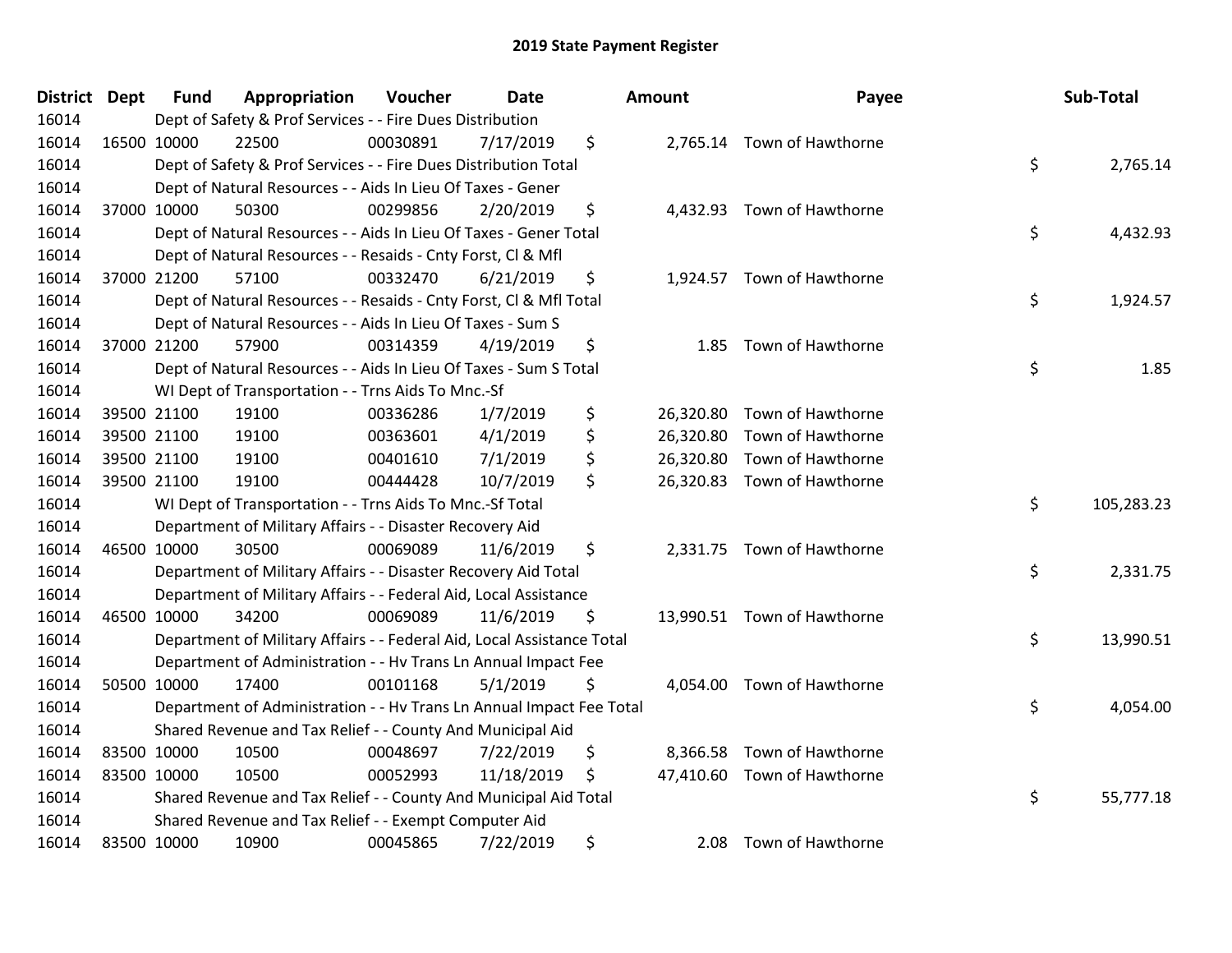| District Dept | <b>Fund</b> | Appropriation                                                 | <b>Voucher</b> | Date     | Amount | Payee                    | Sub-Total  |
|---------------|-------------|---------------------------------------------------------------|----------------|----------|--------|--------------------------|------------|
| 16014         |             | Shared Revenue and Tax Relief - - Exempt Computer Aid Total   |                |          |        |                          | 2.08       |
| 16014         |             | Shared Revenue and Tax Relief - - Personal Property Aid       |                |          |        |                          |            |
| 16014         | 83500 10000 | 11100                                                         | 00040398       | 5/6/2019 |        | 269.70 Town of Hawthorne |            |
| 16014         |             | Shared Revenue and Tax Relief - - Personal Property Aid Total |                |          |        |                          | 269.70     |
| 16014 Total   |             |                                                               |                |          |        |                          | 190,832.94 |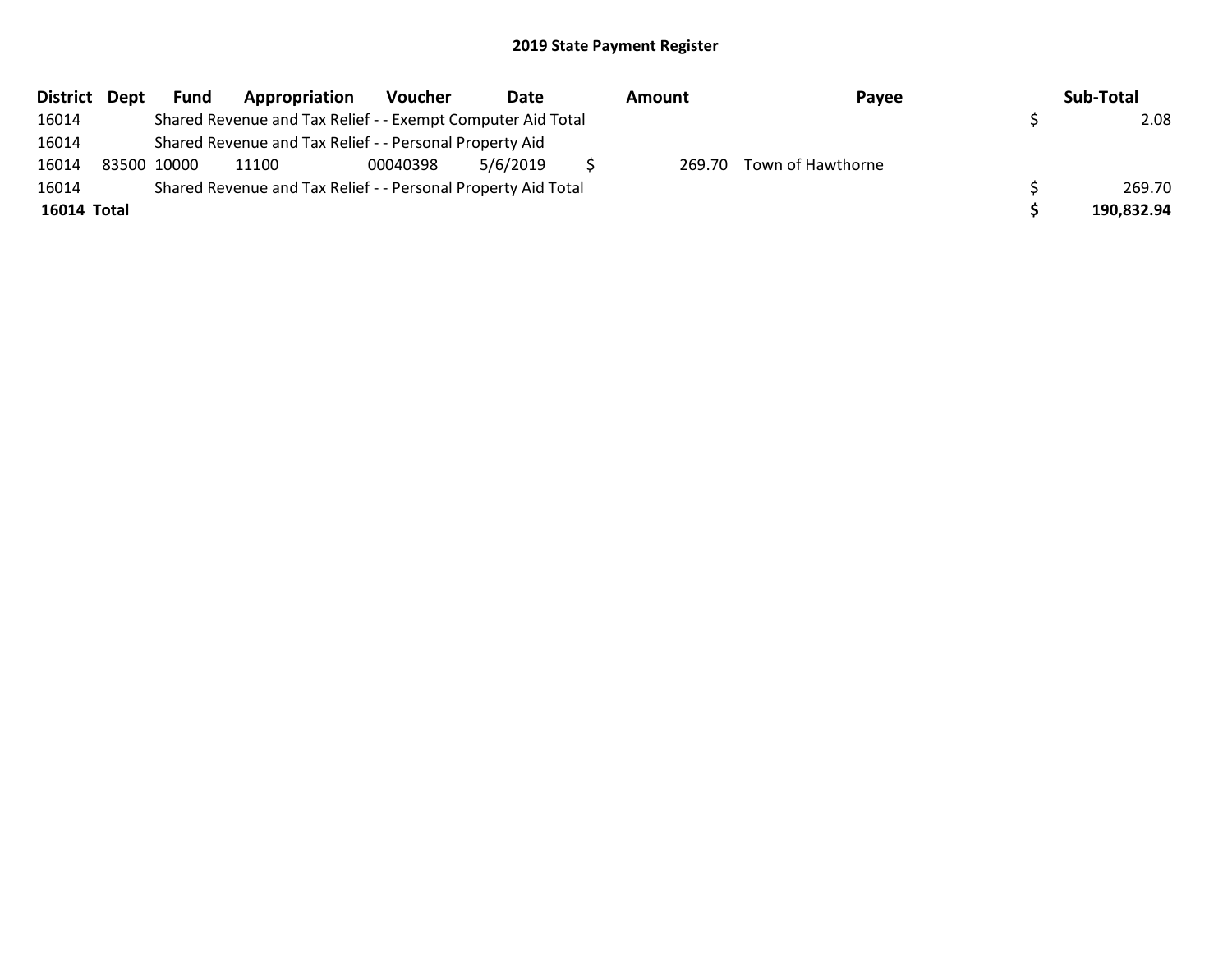| District Dept |             | <b>Fund</b> | Appropriation                                                          | Voucher  | <b>Date</b> | Amount          | Payee                      | Sub-Total        |
|---------------|-------------|-------------|------------------------------------------------------------------------|----------|-------------|-----------------|----------------------------|------------------|
| 16016         |             |             | Dept of Safety & Prof Services - - Fire Dues Distribution              |          |             |                 |                            |                  |
| 16016         | 16500 10000 |             | 22500                                                                  | 00031230 | 7/18/2019   | \$              | 1,634.70 Town Of Highland  |                  |
| 16016         |             |             | Dept of Safety & Prof Services - - Fire Dues Distribution Total        |          |             |                 |                            | \$<br>1,634.70   |
| 16016         |             |             | Dept of Natural Resources - - Aids In Lieu Of Taxes - Gener            |          |             |                 |                            |                  |
| 16016         | 37000 10000 |             | 50300                                                                  | 00295148 | 2/4/2019    | \$              | 5,967.86 Town Of Highland  |                  |
| 16016         |             |             | Dept of Natural Resources - - Aids In Lieu Of Taxes - Gener Total      |          |             |                 |                            | \$<br>5,967.86   |
| 16016         |             |             | Dept of Natural Resources - - Resaids - Cnty Forst, Cl & Mfl           |          |             |                 |                            |                  |
| 16016         |             | 37000 21200 | 57100                                                                  | 00332471 | 6/21/2019   | \$              | 5,579.53 Town Of Highland  |                  |
| 16016         |             |             | Dept of Natural Resources - - Resaids - Cnty Forst, Cl & Mfl Total     |          |             |                 |                            | \$<br>5,579.53   |
| 16016         |             |             | Dept of Natural Resources - - Aids In Lieu Of Taxes - Sum S            |          |             |                 |                            |                  |
| 16016         | 37000 21200 |             | 57900                                                                  | 00314360 | 4/19/2019   | \$              | 9,442.62 Town Of Highland  |                  |
| 16016         |             |             | Dept of Natural Resources - - Aids In Lieu Of Taxes - Sum S Total      |          |             |                 |                            | \$<br>9,442.62   |
| 16016         |             |             | WI Dept of Transportation - - Trns Aids To Mnc.-Sf                     |          |             |                 |                            |                  |
| 16016         |             | 39500 21100 | 19100                                                                  | 00336287 | 1/7/2019    | \$              | 61,464.56 Town Of Highland |                  |
| 16016         |             | 39500 21100 | 19100                                                                  | 00363602 | 4/1/2019    | \$<br>61,464.56 | Town Of Highland           |                  |
| 16016         |             | 39500 21100 | 19100                                                                  | 00401611 | 7/1/2019    | \$<br>61,464.56 | Town Of Highland           |                  |
| 16016         |             | 39500 21100 | 19100                                                                  | 00444429 | 10/7/2019   | \$<br>61,464.57 | Town Of Highland           |                  |
| 16016         |             |             | WI Dept of Transportation - - Trns Aids To Mnc.-Sf Total               |          |             |                 |                            | \$<br>245,858.25 |
| 16016         |             |             | Department of Military Affairs - - Disaster Recovery Aid               |          |             |                 |                            |                  |
| 16016         | 46500 10000 |             | 30500                                                                  | 00058886 | 4/8/2019    | \$              | 13,081.32 Town Of Highland |                  |
| 16016         |             |             | Department of Military Affairs - - Disaster Recovery Aid Total         |          |             |                 |                            | \$<br>13,081.32  |
| 16016         |             |             | Department of Military Affairs - - Federal Aid, Local Assistance       |          |             |                 |                            |                  |
| 16016         |             | 46500 10000 | 34200                                                                  | 00058886 | 4/8/2019    | \$              | 78,487.84 Town Of Highland |                  |
| 16016         |             |             | Department of Military Affairs - - Federal Aid, Local Assistance Total |          |             |                 |                            | \$<br>78,487.84  |
| 16016         |             |             | Shared Revenue and Tax Relief - - County And Municipal Aid             |          |             |                 |                            |                  |
| 16016         |             | 83500 10000 | 10500                                                                  | 00048698 | 7/22/2019   | \$<br>972.13    | Town Of Highland           |                  |
| 16016         |             | 83500 10000 | 10500                                                                  | 00052994 | 11/18/2019  | \$              | 5,508.76 Town Of Highland  |                  |
| 16016         |             |             | Shared Revenue and Tax Relief - - County And Municipal Aid Total       |          |             |                 |                            | \$<br>6,480.89   |
| 16016         |             |             | Shared Revenue and Tax Relief - - Exempt Computer Aid                  |          |             |                 |                            |                  |
| 16016         |             | 83500 10000 | 10900                                                                  | 00045866 | 7/22/2019   | \$<br>4.16      | Town Of Highland           |                  |
| 16016         |             |             | Shared Revenue and Tax Relief - - Exempt Computer Aid Total            |          |             |                 |                            | \$<br>4.16       |
| 16016         |             |             | Shared Revenue and Tax Relief - - Personal Property Aid                |          |             |                 |                            |                  |
| 16016         | 83500 10000 |             | 11100                                                                  | 00040399 | 5/6/2019    | \$              | 139.64 Town Of Highland    |                  |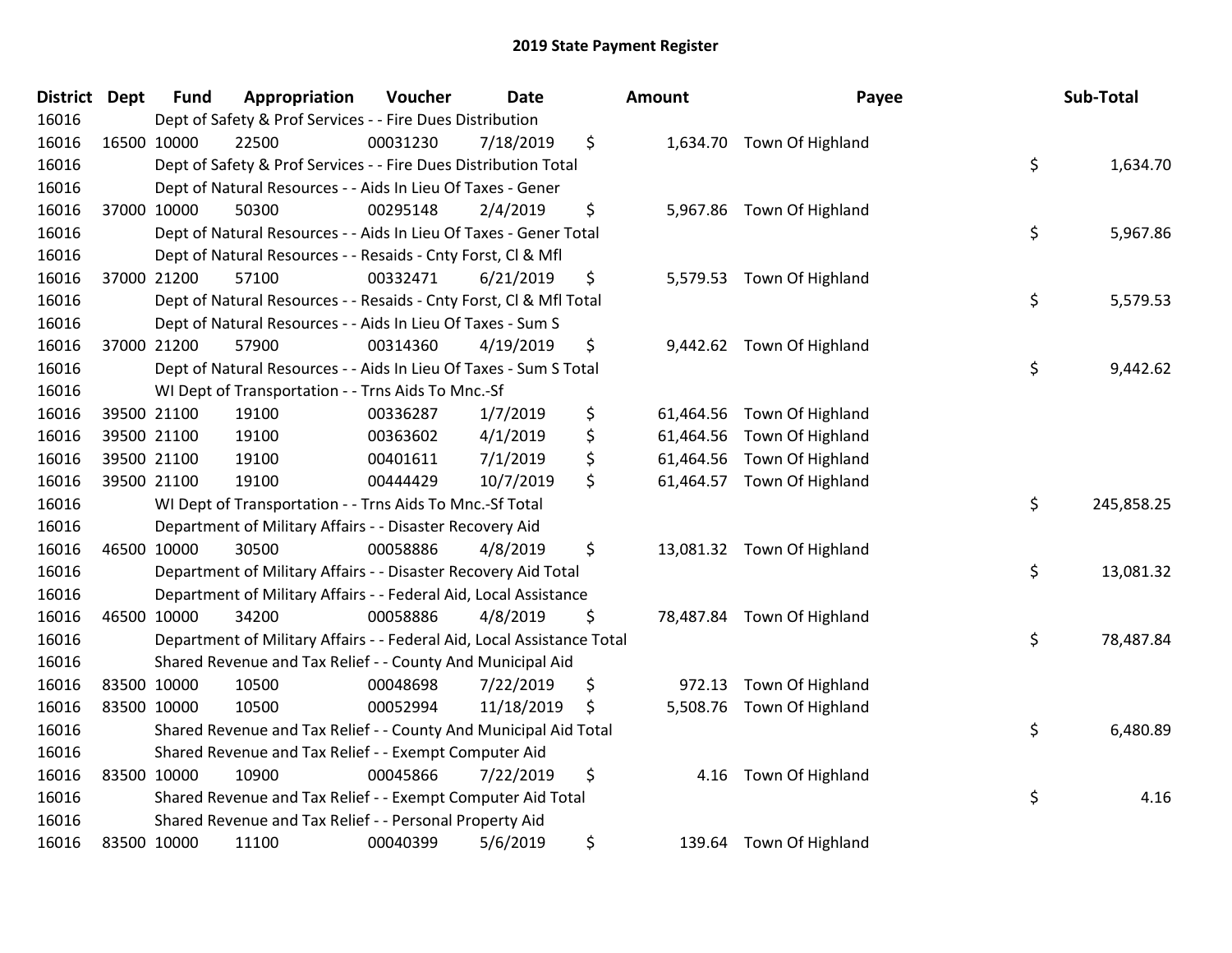|             | District Dept | <b>Fund</b> | Appropriation                                                       | Voucher  | Date      | Amount | Payee                   | Sub-Total  |
|-------------|---------------|-------------|---------------------------------------------------------------------|----------|-----------|--------|-------------------------|------------|
| 16016       |               |             | Shared Revenue and Tax Relief - - Personal Property Aid Total       |          |           |        |                         | 139.64     |
| 16016       |               |             | Shared Revenue and Tax Relief - - Payments For Municipal Svcs       |          |           |        |                         |            |
| 16016       |               | 83500 10000 | 50100                                                               | 00037905 | 1/31/2019 |        | 391.86 Town Of Highland |            |
| 16016       |               |             | Shared Revenue and Tax Relief - - Payments For Municipal Svcs Total |          |           |        |                         | 391.86     |
| 16016 Total |               |             |                                                                     |          |           |        |                         | 367,068.67 |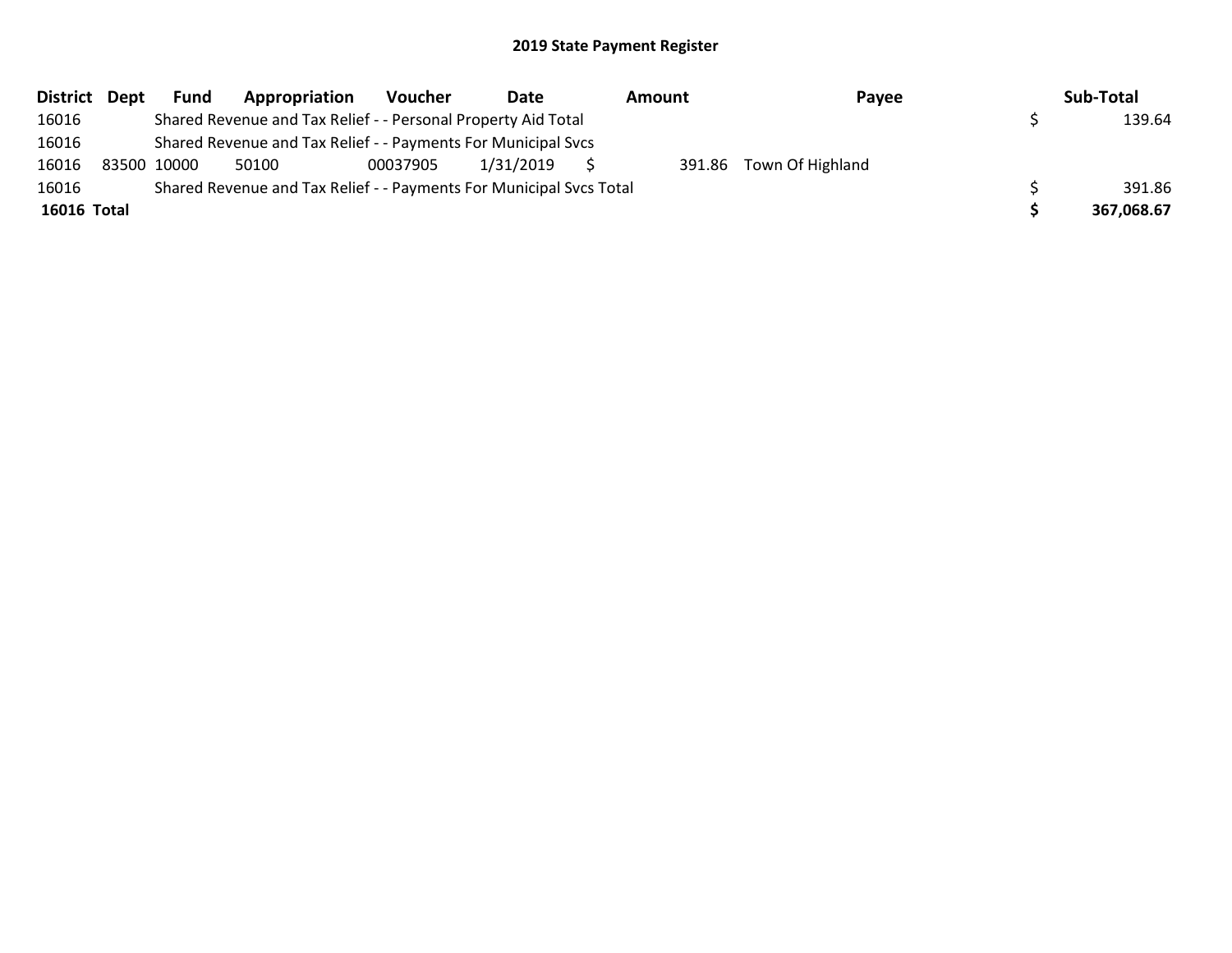| District Dept | <b>Fund</b> | Appropriation                                                          | Voucher  | <b>Date</b>   |                    | <b>Amount</b> | Payee                      | Sub-Total        |
|---------------|-------------|------------------------------------------------------------------------|----------|---------------|--------------------|---------------|----------------------------|------------------|
| 16018         |             | Dept of Safety & Prof Services - - Fire Dues Distribution              |          |               |                    |               |                            |                  |
| 16018         | 16500 10000 | 22500                                                                  | 00031140 | 7/17/2019     | \$                 |               | 1,911.61 Town Of Lakeside  |                  |
| 16018         |             | Dept of Safety & Prof Services - - Fire Dues Distribution Total        |          |               |                    |               |                            | \$<br>1,911.61   |
| 16018         |             | Dept of Natural Resources - - Resaids - Cnty Forst, Cl & Mfl           |          |               |                    |               |                            |                  |
| 16018         | 37000 21200 | 57100                                                                  | 00332472 | 6/21/2019     | \$                 |               | 205.37 Town Of Lakeside    |                  |
| 16018         |             | Dept of Natural Resources - - Resaids - Cnty Forst, Cl & Mfl Total     |          |               |                    |               |                            | \$<br>205.37     |
| 16018         |             | WI Dept of Transportation - - Trns Aids To Mnc.-Sf                     |          |               |                    |               |                            |                  |
| 16018         | 39500 21100 | 19100                                                                  | 00336288 | 1/7/2019      | \$                 |               | 29,599.71 Town Of Lakeside |                  |
| 16018         | 39500 21100 | 19100                                                                  | 00363603 | 4/1/2019      | \$                 |               | 29,599.71 Town Of Lakeside |                  |
| 16018         | 39500 21100 | 19100                                                                  | 00401612 | 7/1/2019      | \$                 |               | 29,599.71 Town Of Lakeside |                  |
| 16018         | 39500 21100 | 19100                                                                  | 00444430 | 10/7/2019     | \$                 |               | 29,599.71 Town Of Lakeside |                  |
| 16018         |             | WI Dept of Transportation - - Trns Aids To Mnc.-Sf Total               |          |               |                    |               |                            | \$<br>118,398.84 |
| 16018         |             | Department of Military Affairs - - Disaster Recovery Aid               |          |               |                    |               |                            |                  |
| 16018         | 46500 10000 | 30500                                                                  | 00068626 | 10/24/2019    | $\ddot{\phi}$      |               | 987.80 Town Of Lakeside    |                  |
| 16018         |             | Department of Military Affairs - - Disaster Recovery Aid Total         |          |               |                    |               |                            | \$<br>987.80     |
| 16018         |             | Department of Military Affairs - - Federal Aid, Local Assistance       |          |               |                    |               |                            |                  |
| 16018         | 46500 10000 | 34200                                                                  | 00068626 | 10/24/2019 \$ |                    |               | 5,926.79 Town Of Lakeside  |                  |
| 16018         |             | Department of Military Affairs - - Federal Aid, Local Assistance Total |          |               |                    |               |                            | \$<br>5,926.79   |
| 16018         |             | Elections Commission - - 2018 Hava Election Security                   |          |               |                    |               |                            |                  |
| 16018         | 51000 22000 | 18200                                                                  | 00002492 | 11/14/2019    | $\ddot{\varsigma}$ |               | 1,200.00 Town Of Lakeside  |                  |
| 16018         |             | Elections Commission - - 2018 Hava Election Security Total             |          |               |                    |               |                            | \$<br>1,200.00   |
| 16018         |             | Shared Revenue and Tax Relief - - County And Municipal Aid             |          |               |                    |               |                            |                  |
| 16018         | 83500 10000 | 10500                                                                  | 00048699 | 7/22/2019     | \$                 |               | 7,533.19 Town Of Lakeside  |                  |
| 16018         | 83500 10000 | 10500                                                                  | 00052995 | 11/18/2019    | \$                 |               | 42,688.07 Town Of Lakeside |                  |
| 16018         |             | Shared Revenue and Tax Relief - - County And Municipal Aid Total       |          |               |                    |               |                            | \$<br>50,221.26  |
| 16018         |             | Shared Revenue and Tax Relief - - Exempt Computer Aid                  |          |               |                    |               |                            |                  |
| 16018         | 83500 10000 | 10900                                                                  | 00045867 | 7/22/2019     | \$                 |               | 1.03 Town Of Lakeside      |                  |
| 16018         |             | Shared Revenue and Tax Relief - - Exempt Computer Aid Total            |          |               |                    |               |                            | \$<br>1.03       |
| 16018         |             | Shared Revenue and Tax Relief - - Utility Aid                          |          |               |                    |               |                            |                  |
| 16018         | 83500 10000 | 11000                                                                  | 00048699 | 7/22/2019     | \$                 | 112.17        | Town Of Lakeside           |                  |
| 16018         | 83500 10000 | 11000                                                                  | 00052995 | 11/18/2019    | \$                 | 581.47        | Town Of Lakeside           |                  |
| 16018         |             | Shared Revenue and Tax Relief - - Utility Aid Total                    |          |               |                    |               |                            | \$<br>693.64     |
| 16018         |             | Shared Revenue and Tax Relief - - Personal Property Aid                |          |               |                    |               |                            |                  |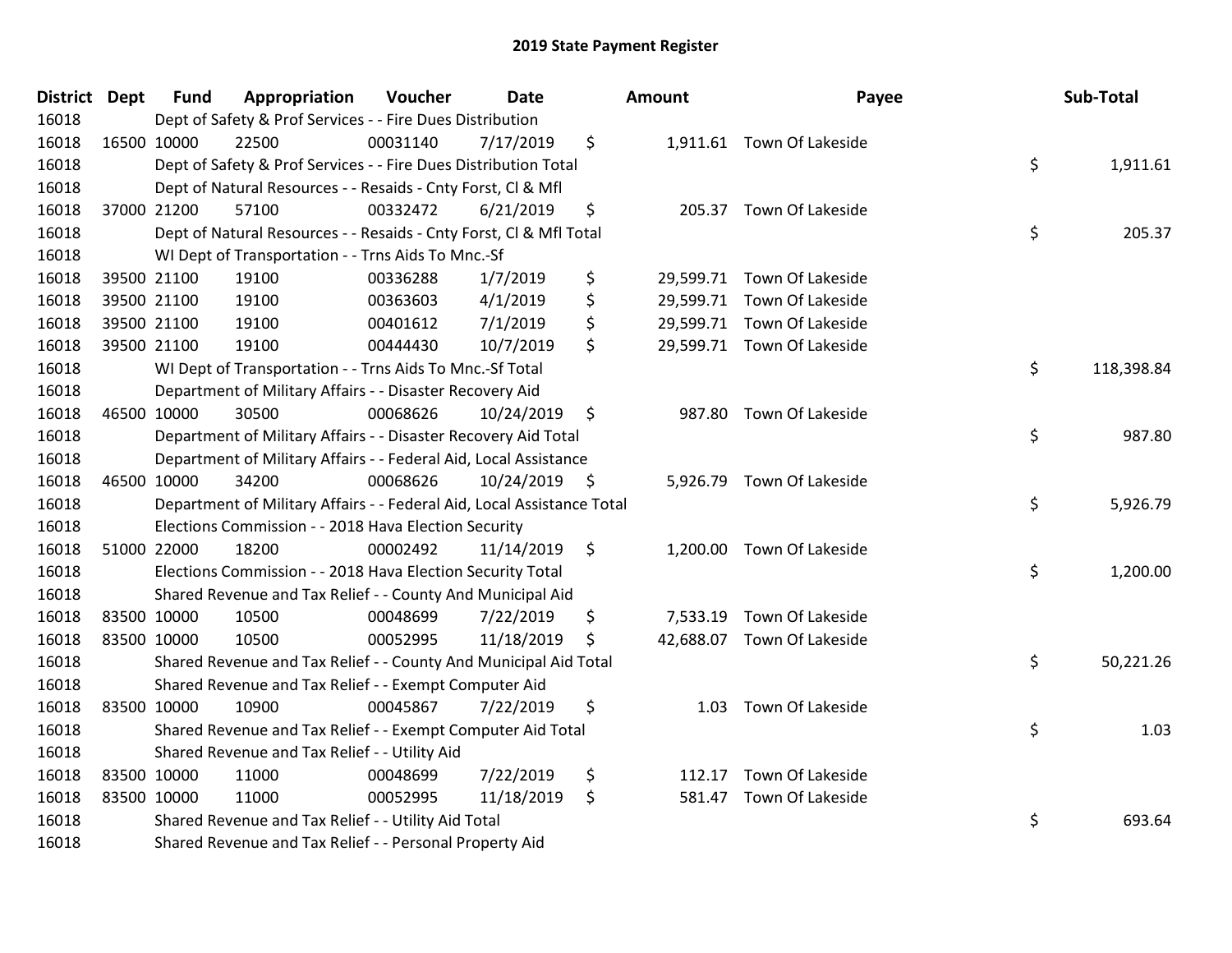|             |                                                               | District Dept Fund | <b>Appropriation</b> | Voucher  | Date     |  | Amount | Pavee                  |  | Sub-Total  |  |
|-------------|---------------------------------------------------------------|--------------------|----------------------|----------|----------|--|--------|------------------------|--|------------|--|
| 16018       |                                                               | 83500 10000        | 11100                | 00040400 | 5/6/2019 |  |        | 20.69 Town Of Lakeside |  |            |  |
| 16018       | Shared Revenue and Tax Relief - - Personal Property Aid Total |                    |                      |          |          |  |        |                        |  |            |  |
| 16018 Total |                                                               |                    |                      |          |          |  |        |                        |  | 179,567.03 |  |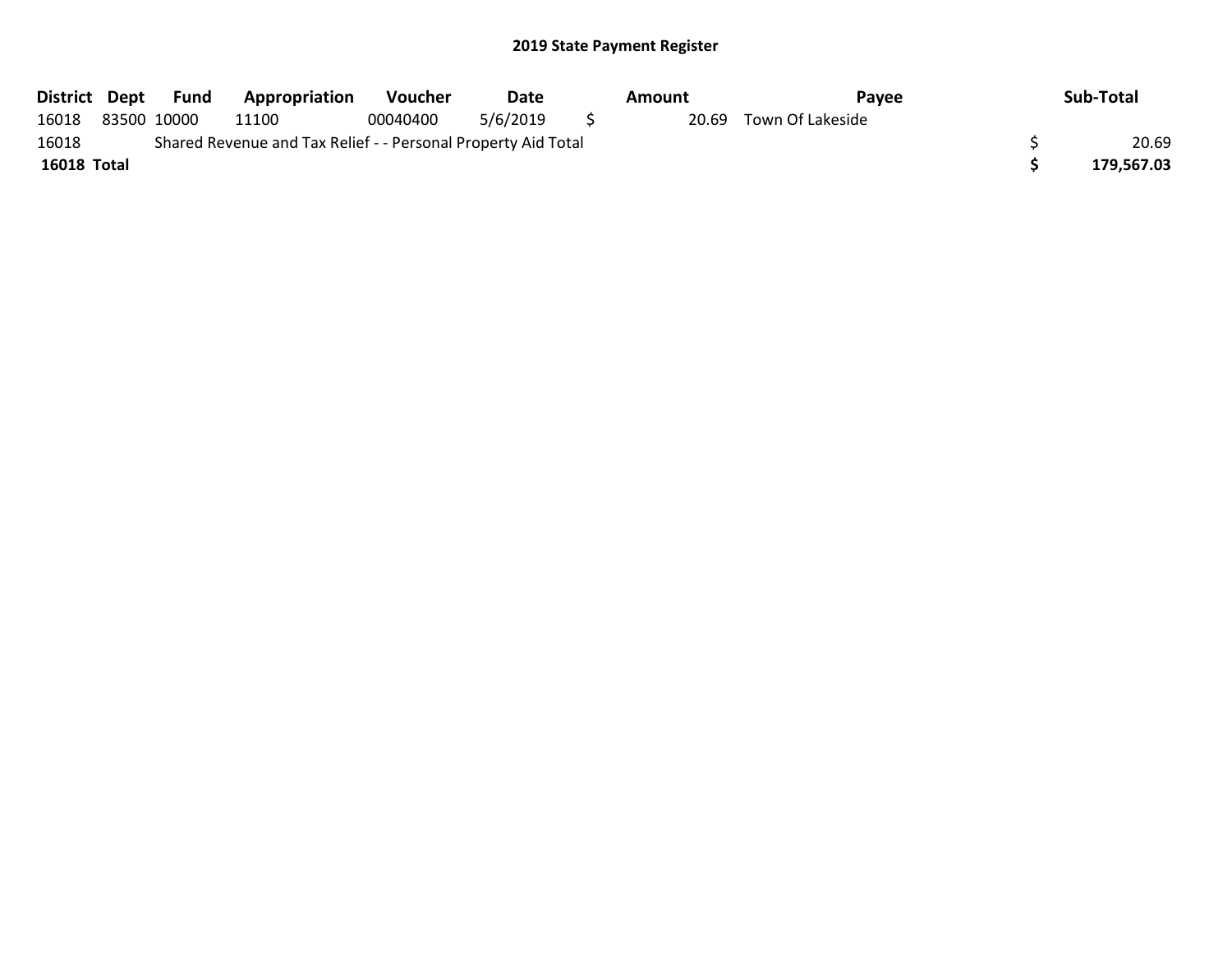| <b>District</b>    | <b>Dept</b> | <b>Fund</b> | Appropriation                                                          | Voucher  | <b>Date</b> | Amount          | Payee                   | Sub-Total        |
|--------------------|-------------|-------------|------------------------------------------------------------------------|----------|-------------|-----------------|-------------------------|------------------|
| 16020              |             |             | Dept of Safety & Prof Services - - Fire Dues Distribution              |          |             |                 |                         |                  |
| 16020              |             | 16500 10000 | 22500                                                                  | 00031255 | 7/18/2019   | \$              | 1,572.03 Town Of Maple  |                  |
| 16020              |             |             | Dept of Safety & Prof Services - - Fire Dues Distribution Total        |          |             |                 |                         | \$<br>1,572.03   |
| 16020              |             |             | Dept of Natural Resources - - Resaids - Cnty Forst, Cl & Mfl           |          |             |                 |                         |                  |
| 16020              |             | 37000 21200 | 57100                                                                  | 00332473 | 6/21/2019   | \$              | 1,112.90 Town Of Maple  |                  |
| 16020              |             |             | Dept of Natural Resources - - Resaids - Cnty Forst, Cl & Mfl Total     |          |             |                 |                         | \$<br>1,112.90   |
| 16020              |             |             | WI Dept of Transportation - - Trns Aids To Mnc.-Sf                     |          |             |                 |                         |                  |
| 16020              |             | 39500 21100 | 19100                                                                  | 00336289 | 1/7/2019    | \$              | 25,030.74 Town Of Maple |                  |
| 16020              |             | 39500 21100 | 19100                                                                  | 00363604 | 4/1/2019    | \$<br>25,030.74 | Town Of Maple           |                  |
| 16020              |             | 39500 21100 | 19100                                                                  | 00401613 | 7/1/2019    | \$              | 25,030.74 Town Of Maple |                  |
| 16020              |             | 39500 21100 | 19100                                                                  | 00444431 | 10/7/2019   | \$              | 25,030.77 Town Of Maple |                  |
| 16020              |             |             | WI Dept of Transportation - - Trns Aids To Mnc.-Sf Total               |          |             |                 |                         | \$<br>100,122.99 |
| 16020              |             |             | Department of Military Affairs - - Disaster Recovery Aid               |          |             |                 |                         |                  |
| 16020              |             | 46500 10000 | 30500                                                                  | 00069709 | 11/20/2019  | \$              | 1,127.82 Town Of Maple  |                  |
| 16020              |             |             | Department of Military Affairs - - Disaster Recovery Aid Total         |          |             |                 |                         | \$<br>1,127.82   |
| 16020              |             |             | Department of Military Affairs - - Federal Aid, Local Assistance       |          |             |                 |                         |                  |
| 16020              |             | 46500 10000 | 34200                                                                  | 00069709 | 11/20/2019  | \$              | 6,766.91 Town Of Maple  |                  |
| 16020              |             |             | Department of Military Affairs - - Federal Aid, Local Assistance Total |          |             |                 |                         | \$<br>6,766.91   |
| 16020              |             |             | Shared Revenue and Tax Relief - - County And Municipal Aid             |          |             |                 |                         |                  |
| 16020              |             | 83500 10000 | 10500                                                                  | 00048700 | 7/22/2019   | \$<br>9,882.85  | Town Of Maple           |                  |
| 16020              |             | 83500 10000 | 10500                                                                  | 00052996 | 11/18/2019  | \$              | 56,002.81 Town Of Maple |                  |
| 16020              |             |             | Shared Revenue and Tax Relief - - County And Municipal Aid Total       |          |             |                 |                         | \$<br>65,885.66  |
| 16020              |             |             | Shared Revenue and Tax Relief - - Exempt Computer Aid                  |          |             |                 |                         |                  |
| 16020              |             | 83500 10000 | 10900                                                                  | 00045868 | 7/22/2019   | \$              | 58.20 Town Of Maple     |                  |
| 16020              |             |             | Shared Revenue and Tax Relief - - Exempt Computer Aid Total            |          |             |                 |                         | \$<br>58.20      |
| 16020              |             |             | Shared Revenue and Tax Relief - - Utility Aid                          |          |             |                 |                         |                  |
| 16020              |             | 83500 10000 | 11000                                                                  | 00048700 | 7/22/2019   | \$<br>96.44     | Town Of Maple           |                  |
| 16020              |             | 83500 10000 | 11000                                                                  | 00052996 | 11/18/2019  | \$<br>534.02    | Town Of Maple           |                  |
| 16020              |             |             | Shared Revenue and Tax Relief - - Utility Aid Total                    |          |             |                 |                         | \$<br>630.46     |
| 16020              |             |             | Shared Revenue and Tax Relief - - Personal Property Aid                |          |             |                 |                         |                  |
| 16020              |             | 83500 10000 | 11100                                                                  | 00040401 | 5/6/2019    | \$              | 7.11 Town Of Maple      |                  |
| 16020              |             |             | Shared Revenue and Tax Relief - - Personal Property Aid Total          |          |             |                 |                         | \$<br>7.11       |
| <b>16020 Total</b> |             |             |                                                                        |          |             |                 |                         | \$<br>177,284.08 |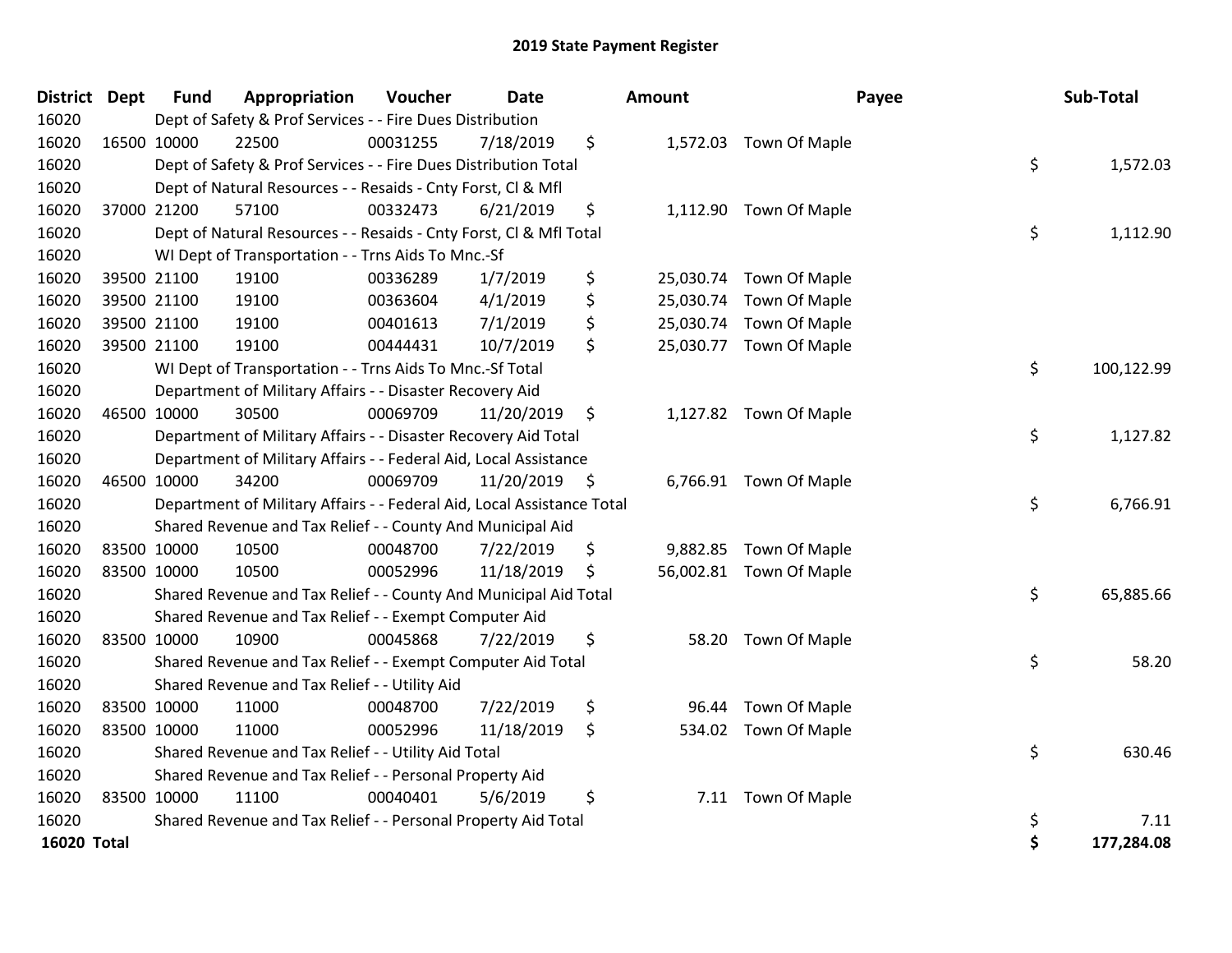| District Dept | <b>Fund</b> | Appropriation                                                        | Voucher  | <b>Date</b> | Amount     | Payee                     | Sub-Total        |
|---------------|-------------|----------------------------------------------------------------------|----------|-------------|------------|---------------------------|------------------|
| 16022         |             | Dept of Safety & Prof Services - - Fire Dues Distribution            |          |             |            |                           |                  |
| 16022         | 16500 10000 | 22500                                                                | 00030696 | 7/17/2019   | \$         | 3,641.59 Town Of Oakland  |                  |
| 16022         |             | Dept of Safety & Prof Services - - Fire Dues Distribution Total      |          |             |            |                           | \$<br>3,641.59   |
| 16022         |             | Dept of Natural Resources - - Aids In Lieu Of Taxes - Gener          |          |             |            |                           |                  |
| 16022         | 37000 10000 | 50300                                                                | 00295063 | 2/4/2019    | \$         | 1,135.22 Town Of Oakland  |                  |
| 16022         |             | Dept of Natural Resources - - Aids In Lieu Of Taxes - Gener Total    |          |             |            |                           | \$<br>1,135.22   |
| 16022         |             | Dept of Natural Resources - - Resaids - Cnty Forst, Cl & Mfl         |          |             |            |                           |                  |
| 16022         | 37000 21200 | 57100                                                                | 00332474 | 6/21/2019   | \$         | 4,839.12 Town Of Oakland  |                  |
| 16022         |             | Dept of Natural Resources - - Resaids - Cnty Forst, CI & Mfl Total   |          |             |            |                           | \$<br>4,839.12   |
| 16022         |             | Dept of Natural Resources - - Rec & Resource Aids, Fed               |          |             |            |                           |                  |
| 16022         | 37000 21200 | 58300                                                                | 00327251 | 6/14/2019   | \$         | 3,848.87 Town Of Oakland  |                  |
| 16022         |             | Dept of Natural Resources - - Rec & Resource Aids, Fed Total         |          |             |            |                           | \$<br>3,848.87   |
| 16022         |             | WI Dept of Transportation - - Trns Aids To Mnc.-Sf                   |          |             |            |                           |                  |
| 16022         | 39500 21100 | 19100                                                                | 00336290 | 1/7/2019    | \$         | 36,324.74 Town Of Oakland |                  |
| 16022         | 39500 21100 | 19100                                                                | 00363605 | 4/1/2019    | \$         | 36,324.74 Town Of Oakland |                  |
| 16022         | 39500 21100 | 19100                                                                | 00401614 | 7/1/2019    | \$         | 36,324.74 Town Of Oakland |                  |
| 16022         | 39500 21100 | 19100                                                                | 00444432 | 10/7/2019   | \$         | 36,324.76 Town Of Oakland |                  |
| 16022         |             | WI Dept of Transportation - - Trns Aids To Mnc.-Sf Total             |          |             |            |                           | \$<br>145,298.98 |
| 16022         |             | Department of Administration - - Hv Trans Ln Annual Impact Fee       |          |             |            |                           |                  |
| 16022         | 50500 10000 | 17400                                                                | 00101076 | 5/1/2019    | \$         | 36,209.00 Town Of Oakland |                  |
| 16022         |             | Department of Administration - - Hv Trans Ln Annual Impact Fee Total |          |             |            |                           | \$<br>36,209.00  |
| 16022         |             | Elections Commission - - 2018 Hava Election Security                 |          |             |            |                           |                  |
| 16022         | 51000 22000 | 18200                                                                | 00002969 | 12/4/2019   | \$         | 1,200.00 Town Of Oakland  |                  |
| 16022         |             | Elections Commission - - 2018 Hava Election Security Total           |          |             |            |                           | \$<br>1,200.00   |
| 16022         |             | Shared Revenue and Tax Relief - - County And Municipal Aid           |          |             |            |                           |                  |
| 16022         | 83500 10000 | 10500                                                                | 00048701 | 7/22/2019   | \$         | 11,059.32 Town Of Oakland |                  |
| 16022         | 83500 10000 | 10500                                                                | 00052997 | 11/18/2019  | \$         | 62,669.46 Town Of Oakland |                  |
| 16022         |             | Shared Revenue and Tax Relief - - County And Municipal Aid Total     |          |             |            |                           | \$<br>73,728.78  |
| 16022         |             | Shared Revenue and Tax Relief - - Exempt Computer Aid                |          |             |            |                           |                  |
| 16022         | 83500 10000 | 10900                                                                | 00045869 | 7/22/2019   | \$<br>2.08 | <b>Town Of Oakland</b>    |                  |
| 16022         |             | Shared Revenue and Tax Relief - - Exempt Computer Aid Total          |          |             |            |                           | \$<br>2.08       |
| 16022         |             | Shared Revenue and Tax Relief - - Personal Property Aid              |          |             |            |                           |                  |
| 16022         | 83500 10000 | 11100                                                                | 00040402 | 5/6/2019    | \$         | 212.07 Town Of Oakland    |                  |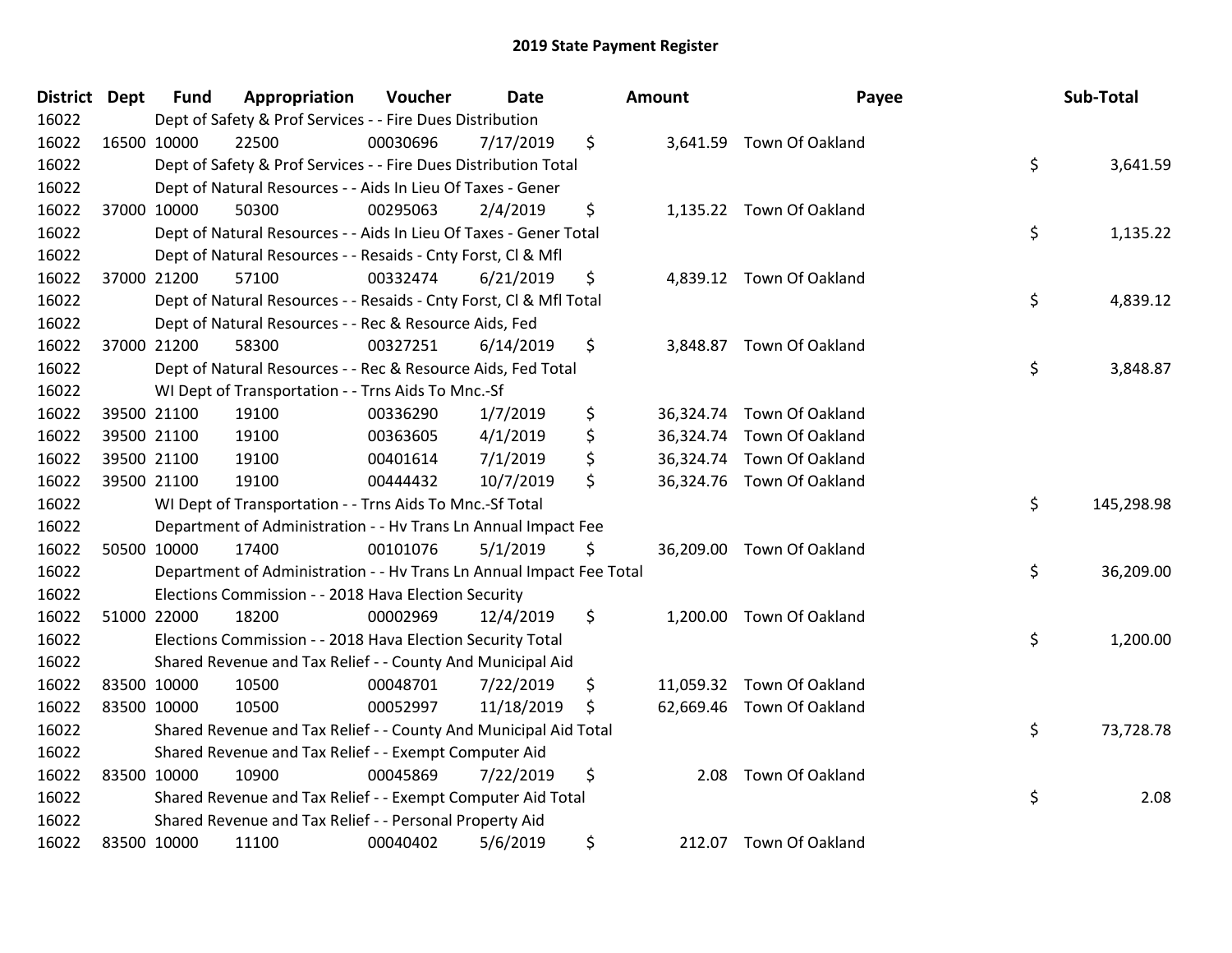| District Dept Fund |  | <b>Appropriation</b>                                          | Voucher | Date | Amount | Payee | Sub-Total  |
|--------------------|--|---------------------------------------------------------------|---------|------|--------|-------|------------|
| 16022              |  | Shared Revenue and Tax Relief - - Personal Property Aid Total |         |      |        |       | 212.07     |
| 16022 Total        |  |                                                               |         |      |        |       | 270,115.71 |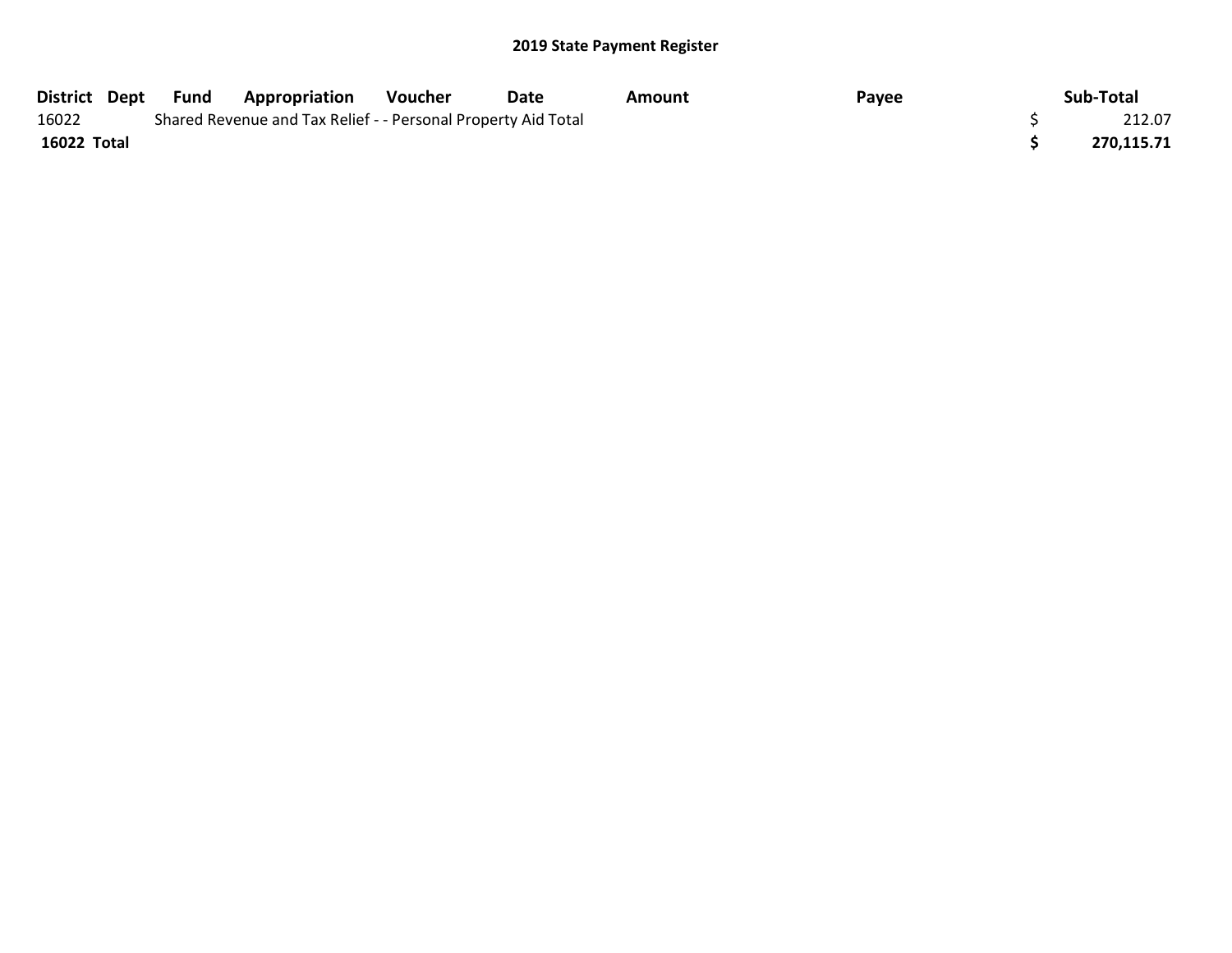| District Dept |             | <b>Fund</b> | Appropriation                                                        | Voucher  | <b>Date</b> | Amount          | Payee             | Sub-Total        |
|---------------|-------------|-------------|----------------------------------------------------------------------|----------|-------------|-----------------|-------------------|------------------|
| 16024         |             |             | Dept of Safety & Prof Services - - Fire Dues Distribution            |          |             |                 |                   |                  |
| 16024         | 16500 10000 |             | 22500                                                                | 00030670 | 7/17/2019   | \$<br>3,807.30  | Parkland, Town of |                  |
| 16024         |             |             | Dept of Safety & Prof Services - - Fire Dues Distribution Total      |          |             |                 |                   | \$<br>3,807.30   |
| 16024         |             |             | Dept of Natural Resources - - Aids In Lieu Of Taxes - Gener          |          |             |                 |                   |                  |
| 16024         | 37000 10000 |             | 50300                                                                | 00295156 | 2/4/2019    | \$<br>2,253.44  | Parkland, Town of |                  |
| 16024         |             |             | Dept of Natural Resources - - Aids In Lieu Of Taxes - Gener Total    |          |             |                 |                   | \$<br>2,253.44   |
| 16024         |             |             | Dept of Natural Resources - - Resaids - Cnty Forst, Cl & Mfl         |          |             |                 |                   |                  |
| 16024         | 37000 21200 |             | 57100                                                                | 00332475 | 6/21/2019   | \$<br>171.50    | Parkland, Town of |                  |
| 16024         |             |             | Dept of Natural Resources - - Resaids - Cnty Forst, Cl & Mfl Total   |          |             |                 |                   | \$<br>171.50     |
| 16024         |             |             | WI Dept of Transportation - - Trns Aids To Mnc.-Sf                   |          |             |                 |                   |                  |
| 16024         |             | 39500 21100 | 19100                                                                | 00336291 | 1/7/2019    | \$<br>18,813.37 | Parkland, Town of |                  |
| 16024         | 39500 21100 |             | 19100                                                                | 00363606 | 4/1/2019    | \$<br>18,813.37 | Parkland, Town of |                  |
| 16024         | 39500 21100 |             | 19100                                                                | 00401615 | 7/1/2019    | \$<br>18,813.37 | Parkland, Town of |                  |
| 16024         | 39500 21100 |             | 19100                                                                | 00444433 | 10/7/2019   | \$<br>18,813.39 | Parkland, Town of |                  |
| 16024         |             |             | WI Dept of Transportation - - Trns Aids To Mnc.-Sf Total             |          |             |                 |                   | \$<br>75,253.50  |
| 16024         |             |             | Department of Administration - - Hv Trans Ln Annual Impact Fee       |          |             |                 |                   |                  |
| 16024         | 50500 10000 |             | 17400                                                                | 00101176 | 5/1/2019    | \$<br>34,464.00 | Parkland, Town of |                  |
| 16024         |             |             | Department of Administration - - Hv Trans Ln Annual Impact Fee Total |          |             |                 |                   | \$<br>34,464.00  |
| 16024         |             |             | Elections Commission - - General Program Ops, GPR                    |          |             |                 |                   |                  |
| 16024         | 51000 10000 |             | 10100                                                                | 00001661 | 2/12/2019   | \$<br>330.00    | Parkland, Town of |                  |
| 16024         |             |             | Elections Commission - - General Program Ops, GPR Total              |          |             |                 |                   | \$<br>330.00     |
| 16024         |             |             | Shared Revenue and Tax Relief - - County And Municipal Aid           |          |             |                 |                   |                  |
| 16024         | 83500 10000 |             | 10500                                                                | 00048702 | 7/22/2019   | \$<br>16,224.03 | Parkland, Town of |                  |
| 16024         | 83500 10000 |             | 10500                                                                | 00052998 | 11/18/2019  | \$<br>91,936.15 | Parkland, Town of |                  |
| 16024         |             |             | Shared Revenue and Tax Relief - - County And Municipal Aid Total     |          |             |                 |                   | \$<br>108,160.18 |
| 16024         |             |             | Shared Revenue and Tax Relief - - Personal Property Aid              |          |             |                 |                   |                  |
| 16024         | 83500 10000 |             | 11100                                                                | 00040403 | 5/6/2019    | \$<br>44.76     | Parkland, Town of |                  |
| 16024         |             |             | Shared Revenue and Tax Relief - - Personal Property Aid Total        |          |             |                 |                   | \$<br>44.76      |
| 16024         |             |             | Shared Revenue and Tax Relief - - Payments For Municipal Svcs        |          |             |                 |                   |                  |
| 16024         | 83500 10000 |             | 50100                                                                | 00037919 | 1/31/2019   | \$<br>441.49    | Parkland, Town of |                  |
| 16024         |             |             | Shared Revenue and Tax Relief - - Payments For Municipal Svcs Total  |          |             |                 |                   | \$<br>441.49     |
| 16024         |             |             | Shared Revenue and Tax Relief - - Lottery & Gaming Credit            |          |             |                 |                   |                  |
| 16024         | 83500 52100 |             | 36300                                                                | 00038228 | 3/25/2019   | \$<br>1,209.60  | Parkland, Town of |                  |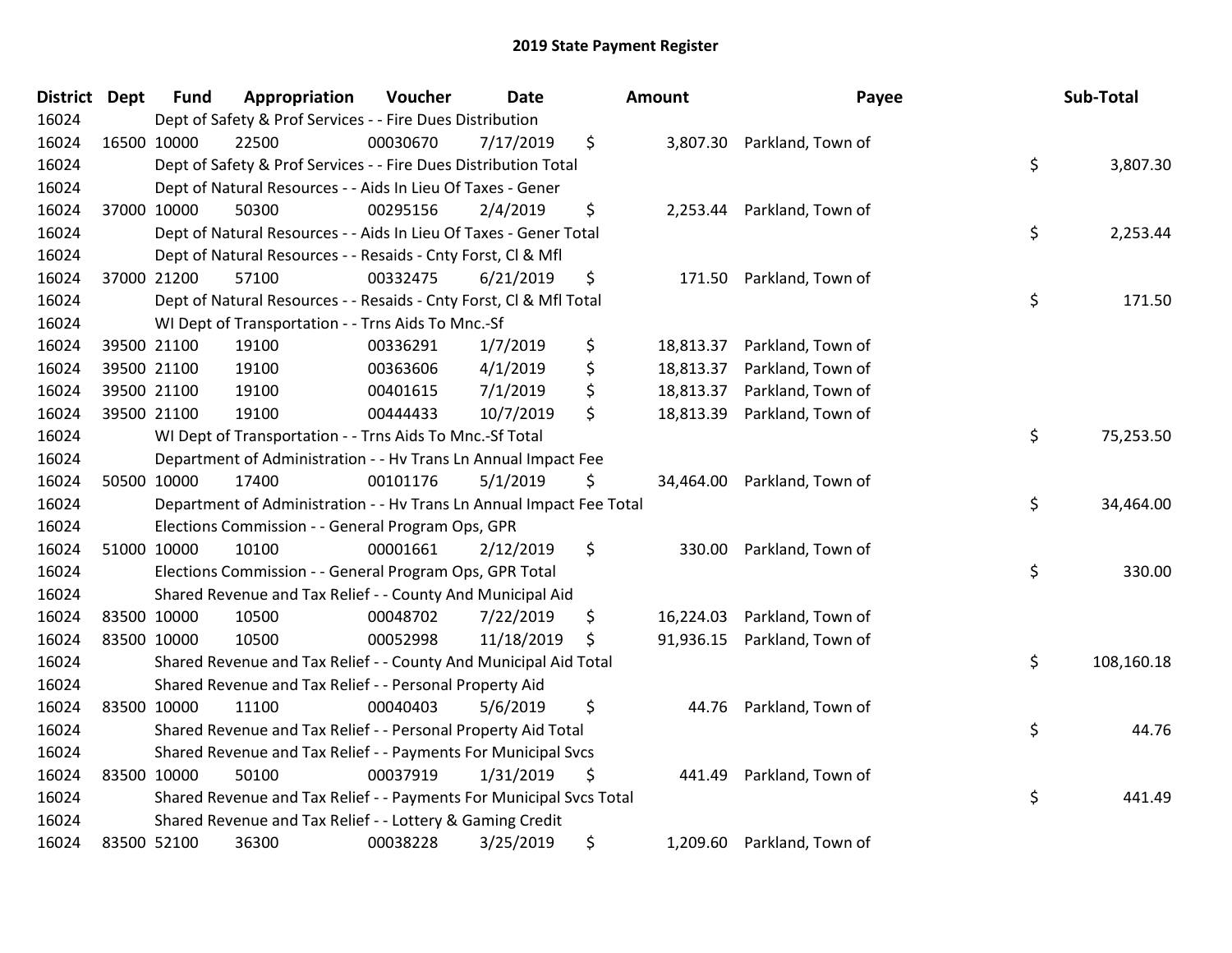| District Dept | <b>Fund</b> | Appropriation                                                    | <b>Voucher</b> | Date       | Amount | Pavee                       | Sub-Total  |
|---------------|-------------|------------------------------------------------------------------|----------------|------------|--------|-----------------------------|------------|
| 16024         |             | Shared Revenue and Tax Relief - - Lottery & Gaming Credit Total  |                |            |        |                             | 1,209.60   |
| 16024         |             | Miscellaneous Appropriations - - Terminal Tax Distribution       |                |            |        |                             |            |
| 16024         | 85500 21100 | 46100                                                            | 00001069       | 12/12/2019 |        | 48,272.08 Parkland, Town of |            |
| 16024         |             | Miscellaneous Appropriations - - Terminal Tax Distribution Total |                |            |        |                             | 48,272.08  |
| 16024 Total   |             |                                                                  |                |            |        |                             | 274,407.85 |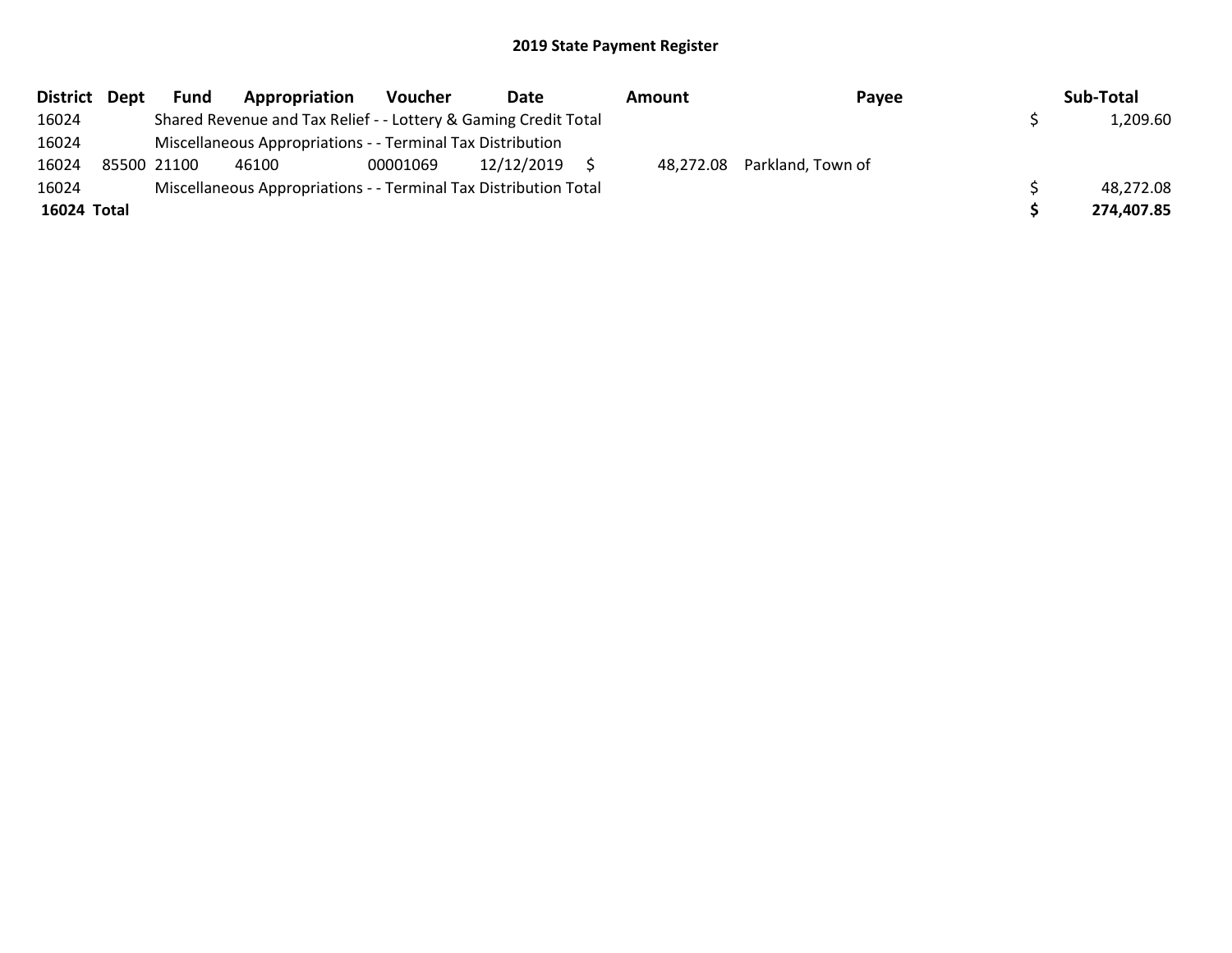| District | <b>Dept</b> | <b>Fund</b> | Appropriation                                                          | Voucher  | <b>Date</b> | Amount          | Payee                           | Sub-Total        |
|----------|-------------|-------------|------------------------------------------------------------------------|----------|-------------|-----------------|---------------------------------|------------------|
| 16026    |             |             | Dept of Safety & Prof Services - - Fire Dues Distribution              |          |             |                 |                                 |                  |
| 16026    |             | 16500 10000 | 22500                                                                  | 00030568 | 7/16/2019   | \$              | 4,528.33 Town Of Solon Springs  |                  |
| 16026    |             |             | Dept of Safety & Prof Services - - Fire Dues Distribution Total        |          |             |                 |                                 | \$<br>4,528.33   |
| 16026    |             |             | Dept of Natural Resources - - Aids In Lieu Of Taxes - Gener            |          |             |                 |                                 |                  |
| 16026    |             | 37000 10000 | 50300                                                                  | 00295164 | 2/4/2019    | \$<br>6,737.75  | Town Of Solon Springs           |                  |
| 16026    |             | 37000 10000 | 50300                                                                  | 00295165 | 2/4/2019    | \$<br>2,186.34  | Town Of Solon Springs           |                  |
| 16026    |             | 37000 10000 | 50300                                                                  | 00314552 | 4/19/2019   | \$<br>6.25      | Town Of Solon Springs           |                  |
| 16026    |             | 37000 10000 | 50300                                                                  | 00314554 | 4/19/2019   | \$<br>18.30     | Town Of Solon Springs           |                  |
| 16026    |             |             | Dept of Natural Resources - - Aids In Lieu Of Taxes - Gener Total      |          |             |                 |                                 | \$<br>8,948.64   |
| 16026    |             |             | Dept of Natural Resources - - Resaids - Cnty Forst, Cl & Mfl           |          |             |                 |                                 |                  |
| 16026    |             | 37000 21200 | 57100                                                                  | 00332476 | 6/21/2019   | \$              | 6,909.12 Town Of Solon Springs  |                  |
| 16026    |             |             | Dept of Natural Resources - - Resaids - Cnty Forst, CI & Mfl Total     |          |             |                 |                                 | \$<br>6,909.12   |
| 16026    |             |             | Dept of Natural Resources - - Aids In Lieu Of Taxes - Sum S            |          |             |                 |                                 |                  |
| 16026    |             | 37000 21200 | 57900                                                                  | 00314551 | 4/19/2019   | \$<br>70.40     | Town Of Solon Springs           |                  |
| 16026    |             | 37000 21200 | 57900                                                                  | 00314553 | 4/19/2019   | \$<br>4,943.80  | Town Of Solon Springs           |                  |
| 16026    |             |             | Dept of Natural Resources - - Aids In Lieu Of Taxes - Sum S Total      |          |             |                 |                                 | \$<br>5,014.20   |
| 16026    |             |             | WI Dept of Transportation - - Disastr Damag Aid Sf                     |          |             |                 |                                 |                  |
| 16026    |             | 39500 21100 | 17400                                                                  | 00475083 | 12/30/2019  | \$<br>2,782.98  | Town Of Solon Springs           |                  |
| 16026    |             |             | WI Dept of Transportation - - Disastr Damag Aid Sf Total               |          |             |                 |                                 | \$<br>2,782.98   |
| 16026    |             |             | WI Dept of Transportation - - Trns Aids To Mnc.-Sf                     |          |             |                 |                                 |                  |
| 16026    |             | 39500 21100 | 19100                                                                  | 00336292 | 1/7/2019    | \$<br>56,876.11 | Town Of Solon Springs           |                  |
| 16026    |             | 39500 21100 | 19100                                                                  | 00363607 | 4/1/2019    | \$<br>56,876.11 | Town Of Solon Springs           |                  |
| 16026    |             | 39500 21100 | 19100                                                                  | 00401616 | 7/1/2019    | \$<br>56,876.11 | Town Of Solon Springs           |                  |
| 16026    |             | 39500 21100 | 19100                                                                  | 00444434 | 10/7/2019   | \$              | 56,876.14 Town Of Solon Springs |                  |
| 16026    |             |             | WI Dept of Transportation - - Trns Aids To Mnc.-Sf Total               |          |             |                 |                                 | \$<br>227,504.47 |
| 16026    |             |             | Department of Military Affairs - - Disaster Recovery Aid               |          |             |                 |                                 |                  |
| 16026    |             | 46500 10000 | 30500                                                                  | 00065788 | 8/26/2019   | \$<br>4,820.92  | Town Of Solon Springs           |                  |
| 16026    |             |             | Department of Military Affairs - - Disaster Recovery Aid Total         |          |             |                 |                                 | \$<br>4,820.92   |
| 16026    |             |             | Department of Military Affairs - - Federal Aid, Local Assistance       |          |             |                 |                                 |                  |
| 16026    |             | 46500 10000 | 34200                                                                  | 00064087 | 7/17/2019   | \$<br>31,515.32 | Town Of Solon Springs           |                  |
| 16026    |             | 46500 10000 | 34200                                                                  | 00065788 | 8/26/2019   | \$<br>28,925.50 | Town Of Solon Springs           |                  |
| 16026    |             |             | Department of Military Affairs - - Federal Aid, Local Assistance Total |          |             |                 |                                 | \$<br>60,440.82  |
| 16026    |             |             | Department of Administration - - Hv Trans Ln Annual Impact Fee         |          |             |                 |                                 |                  |

| ount                                             | <b>Payee</b>                                                                                     |          | Sub-Total              |
|--------------------------------------------------|--------------------------------------------------------------------------------------------------|----------|------------------------|
| 4,528.33                                         | Town Of Solon Springs                                                                            | \$       | 4,528.33               |
| 6,737.75<br>2,186.34<br>6.25<br>18.30            | Town Of Solon Springs<br>Town Of Solon Springs<br>Town Of Solon Springs<br>Town Of Solon Springs |          |                        |
|                                                  |                                                                                                  | \$       | 8,948.64               |
| 6,909.12                                         | Town Of Solon Springs                                                                            | \$       | 6,909.12               |
| 70.40<br>4,943.80                                | Town Of Solon Springs<br>Town Of Solon Springs                                                   | \$       | 5,014.20               |
| 2,782.98                                         | Town Of Solon Springs                                                                            | \$       | 2,782.98               |
| 56,876.11<br>56,876.11<br>56,876.11<br>56,876.14 | Town Of Solon Springs<br>Town Of Solon Springs<br>Town Of Solon Springs<br>Town Of Solon Springs |          |                        |
| 4,820.92                                         | Town Of Solon Springs                                                                            | \$<br>\$ | 227,504.47<br>4,820.92 |
| 31,515.32<br>28,925.50                           | Town Of Solon Springs<br>Town Of Solon Springs                                                   | \$       | 60,440.82              |
|                                                  |                                                                                                  |          |                        |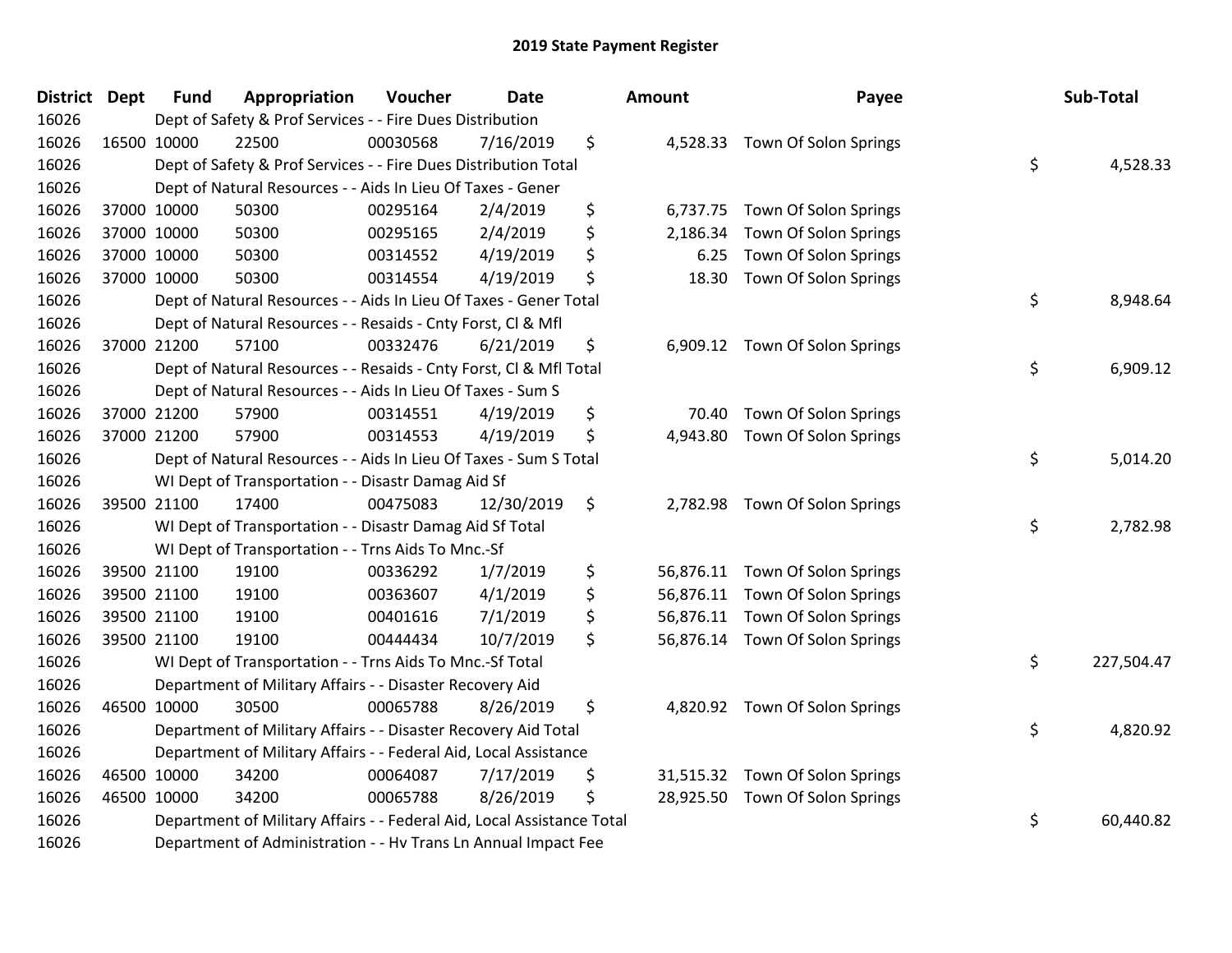| <b>District</b> | Dept | <b>Fund</b> | Appropriation                                                        | <b>Voucher</b> | Date       | Amount          | Payee                           | Sub-Total       |
|-----------------|------|-------------|----------------------------------------------------------------------|----------------|------------|-----------------|---------------------------------|-----------------|
| 16026           |      | 50500 10000 | 17400                                                                | 00101181       | 5/1/2019   | \$<br>40,679.00 | Town Of Solon Springs           |                 |
| 16026           |      |             | Department of Administration - - Hy Trans Ln Annual Impact Fee Total |                |            |                 |                                 | \$<br>40,679.00 |
| 16026           |      |             | Elections Commission - - General Program Ops, GPR                    |                |            |                 |                                 |                 |
| 16026           |      | 51000 10000 | 10100                                                                | 00001532       | 1/25/2019  | \$<br>199.00    | Town Of Solon Springs           |                 |
| 16026           |      |             | Elections Commission - - General Program Ops, GPR Total              |                |            |                 |                                 | \$<br>199.00    |
| 16026           |      |             | Shared Revenue and Tax Relief - - County And Municipal Aid           |                |            |                 |                                 |                 |
| 16026           |      | 83500 10000 | 10500                                                                | 00048703       | 7/22/2019  | \$<br>2,777.55  | Town Of Solon Springs           |                 |
| 16026           |      | 83500 10000 | 10500                                                                | 00052999       | 11/18/2019 | \$              | 15,739.44 Town Of Solon Springs |                 |
| 16026           |      |             | Shared Revenue and Tax Relief - - County And Municipal Aid Total     |                |            |                 |                                 | \$<br>18,516.99 |
| 16026           |      |             | Shared Revenue and Tax Relief - - Exempt Computer Aid                |                |            |                 |                                 |                 |
| 16026           |      | 83500 10000 | 10900                                                                | 00045870       | 7/22/2019  | \$<br>3.11      | Town Of Solon Springs           |                 |
| 16026           |      |             | Shared Revenue and Tax Relief - - Exempt Computer Aid Total          |                |            |                 |                                 | 3.11            |
| 16026           |      |             | Shared Revenue and Tax Relief - - Personal Property Aid              |                |            |                 |                                 |                 |
| 16026           |      | 83500 10000 | 11100                                                                | 00040404       | 5/6/2019   | \$<br>58.01     | Town Of Solon Springs           |                 |
| 16026           |      |             | Shared Revenue and Tax Relief - - Personal Property Aid Total        |                |            |                 |                                 | 58.01           |
| 16026 Total     |      |             |                                                                      |                |            |                 |                                 | 380,405.59      |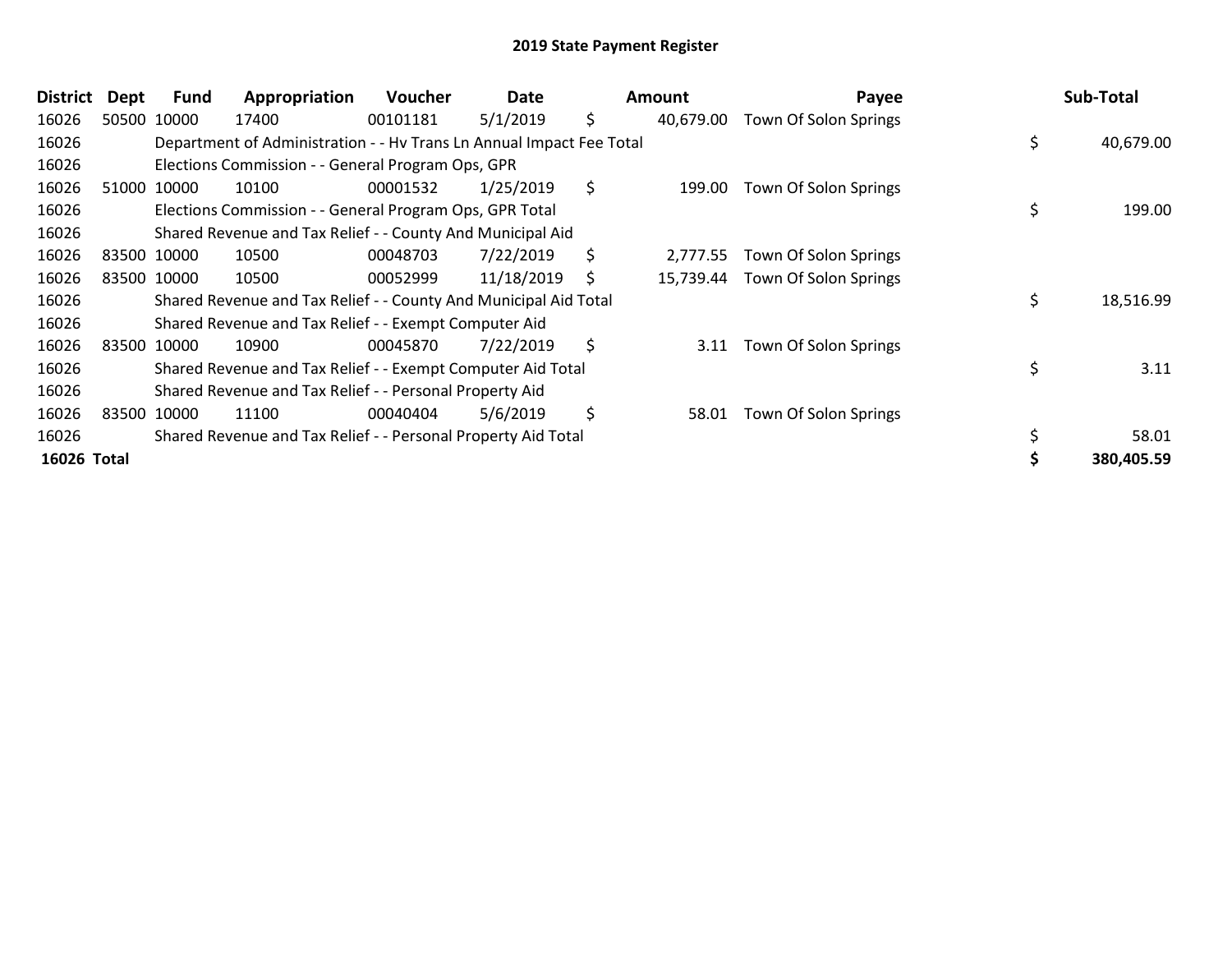| <b>District Dept</b> |             | <b>Fund</b> | Appropriation                                                      | Voucher  | Date      | <b>Amount</b>    | Payee                     | Sub-Total        |
|----------------------|-------------|-------------|--------------------------------------------------------------------|----------|-----------|------------------|---------------------------|------------------|
| 16028                |             |             | Dept of Natural Resources - - GPO-Federal Funds                    |          |           |                  |                           |                  |
| 16028                |             | 37000 10000 | 44100                                                              | 00296093 | 2/4/2019  | \$               | 134,212.30 Town Of Summit |                  |
| 16028                |             | 37000 10000 | 44100                                                              | 00307280 | 3/27/2019 | \$<br>39,119.09  | Town Of Summit            |                  |
| 16028                |             | 37000 10000 | 44100                                                              | 00346282 | 8/2/2019  | \$               | 217,371.97 Town Of Summit |                  |
| 16028                |             | 37000 10000 | 44100                                                              | 00362280 | 10/1/2019 | \$               | 363,318.82 Town Of Summit |                  |
| 16028                |             | 37000 10000 | 44100                                                              | 00362281 | 10/1/2019 | \$               | 40,760.22 Town Of Summit  |                  |
| 16028                |             |             | Dept of Natural Resources - - GPO-Federal Funds Total              |          |           |                  |                           | \$<br>794,782.40 |
| 16028                |             |             | Dept of Natural Resources - - Aids In Lieu Of Taxes - Gener        |          |           |                  |                           |                  |
| 16028                |             | 37000 10000 | 50300                                                              | 00299845 | 2/20/2019 | \$<br>512.54     | Town Of Summit            |                  |
| 16028                |             | 37000 10000 | 50300                                                              | 00313406 | 4/19/2019 | \$               | 65.40 Town Of Summit      |                  |
| 16028                |             |             | Dept of Natural Resources - - Aids In Lieu Of Taxes - Gener Total  |          |           |                  |                           | \$<br>577.94     |
| 16028                |             |             | Dept of Natural Resources - - Resaids - Cnty Forst, Cl & Mfl       |          |           |                  |                           |                  |
| 16028                |             | 37000 21200 | 57100                                                              | 00332477 | 6/21/2019 | \$               | 19,761.31 Town Of Summit  |                  |
| 16028                |             |             | Dept of Natural Resources - - Resaids - Cnty Forst, CI & Mfl Total |          |           |                  |                           | \$<br>19,761.31  |
| 16028                |             |             | Dept of Natural Resources - - Aids In Lieu Of Taxes - Sum S        |          |           |                  |                           |                  |
| 16028                |             | 37000 21200 | 57900                                                              | 00313405 | 4/19/2019 | \$<br>21.25      | Town Of Summit            |                  |
| 16028                |             |             | Dept of Natural Resources - - Aids In Lieu Of Taxes - Sum S Total  |          |           |                  |                           | \$<br>21.25      |
| 16028                |             |             | Dept of Natural Resources - - Rec & Resource Aids, Fed             |          |           |                  |                           |                  |
| 16028                |             | 37000 21200 | 58300                                                              | 00319023 | 5/10/2019 | \$               | 1,860.75 Town Of Summit   |                  |
| 16028                |             |             | Dept of Natural Resources - - Rec & Resource Aids, Fed Total       |          |           |                  |                           | \$<br>1,860.75   |
| 16028                |             |             | WI Dept of Transportation - - Trns Aids To Mnc.-Sf                 |          |           |                  |                           |                  |
| 16028                |             | 39500 21100 | 19100                                                              | 00336293 | 1/7/2019  | \$               | 52,020.47 Town Of Summit  |                  |
| 16028                |             | 39500 21100 | 19100                                                              | 00363608 | 4/1/2019  | \$               | 52,020.47 Town Of Summit  |                  |
| 16028                |             | 39500 21100 | 19100                                                              | 00401617 | 7/1/2019  | \$               | 52,020.47 Town Of Summit  |                  |
| 16028                |             | 39500 21100 | 19100                                                              | 00444435 | 10/7/2019 | \$               | 52,020.49 Town Of Summit  |                  |
| 16028                |             |             | WI Dept of Transportation - - Trns Aids To Mnc.-Sf Total           |          |           |                  |                           | \$<br>208,081.90 |
| 16028                |             |             | Department of Military Affairs - - Disaster Recovery Aid           |          |           |                  |                           |                  |
| 16028                |             | 46500 10000 | 30500                                                              | 00061806 | 6/6/2019  | \$<br>34,084.75  | Town Of Summit            |                  |
| 16028                |             | 46500 10000 | 30500                                                              | 00063039 | 6/25/2019 | \$               | 600.00 Town Of Summit     |                  |
| 16028                |             |             | Department of Military Affairs - - Disaster Recovery Aid Total     |          |           |                  |                           | \$<br>34,684.75  |
| 16028                |             |             | Department of Military Affairs - - Federal Aid, Local Assistance   |          |           |                  |                           |                  |
| 16028                |             | 46500 10000 | 34200                                                              | 00061806 | 6/6/2019  | \$<br>204,508.42 | Town Of Summit            |                  |
| 16028                | 46500 10000 |             | 34200                                                              | 00063039 | 6/25/2019 | \$               | 3,600.00 Town Of Summit   |                  |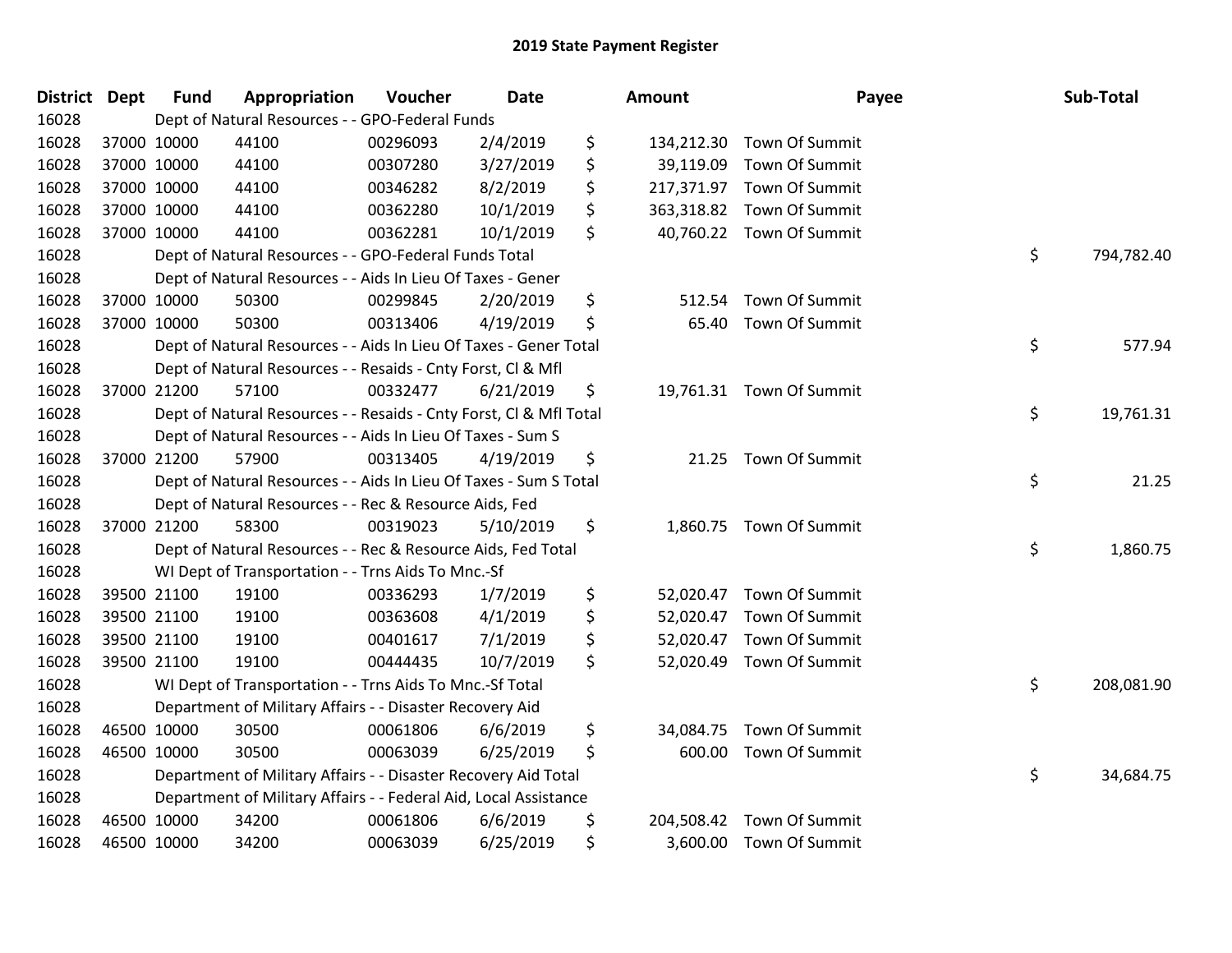| <b>District</b> | Dept | Fund        | Appropriation                                                          | Voucher  | Date       |     | Amount    | Payee          | Sub-Total          |
|-----------------|------|-------------|------------------------------------------------------------------------|----------|------------|-----|-----------|----------------|--------------------|
| 16028           |      |             | Department of Military Affairs - - Federal Aid, Local Assistance Total |          |            |     |           |                | \$<br>208,108.42   |
| 16028           |      |             | Shared Revenue and Tax Relief - - County And Municipal Aid             |          |            |     |           |                |                    |
| 16028           |      | 83500 10000 | 10500                                                                  | 00048704 | 7/22/2019  | \$  | 6,352.10  | Town Of Summit |                    |
| 16028           |      | 83500 10000 | 10500                                                                  | 00053000 | 11/18/2019 | \$. | 35,995.25 | Town Of Summit |                    |
| 16028           |      |             | Shared Revenue and Tax Relief - - County And Municipal Aid Total       |          |            |     |           |                | \$<br>42,347.35    |
| 16028           |      |             | Shared Revenue and Tax Relief - - Exempt Computer Aid                  |          |            |     |           |                |                    |
| 16028           |      | 83500 10000 | 10900                                                                  | 00045871 | 7/22/2019  | \$  | 1.03      | Town Of Summit |                    |
| 16028           |      |             | Shared Revenue and Tax Relief - - Exempt Computer Aid Total            |          |            |     |           |                | \$<br>1.03         |
| 16028           |      |             | Shared Revenue and Tax Relief - - Utility Aid                          |          |            |     |           |                |                    |
| 16028           |      | 83500 10000 | 11000                                                                  | 00048704 | 7/22/2019  | \$  | 228.94    | Town Of Summit |                    |
| 16028           |      | 83500 10000 | 11000                                                                  | 00053000 | 11/18/2019 | \$  | 1,185.45  | Town Of Summit |                    |
| 16028           |      |             | Shared Revenue and Tax Relief - - Utility Aid Total                    |          |            |     |           |                | \$<br>1,414.39     |
| 16028           |      |             | Shared Revenue and Tax Relief - - Personal Property Aid                |          |            |     |           |                |                    |
| 16028           |      | 83500 10000 | 11100                                                                  | 00040405 | 5/6/2019   | \$  | 1,078.33  | Town Of Summit |                    |
| 16028           |      |             | Shared Revenue and Tax Relief - - Personal Property Aid Total          |          |            |     |           |                | \$<br>1,078.33     |
| 16028           |      |             | Shared Revenue and Tax Relief - - Lottery & Gaming Credit              |          |            |     |           |                |                    |
| 16028           |      | 83500 52100 | 36300                                                                  | 00038229 | 3/25/2019  | \$  | 559.52    | Town Of Summit |                    |
| 16028           |      |             | Shared Revenue and Tax Relief - - Lottery & Gaming Credit Total        |          |            |     |           |                | \$<br>559.52       |
| 16028 Total     |      |             |                                                                        |          |            |     |           |                | \$<br>1,313,279.34 |
|                 |      |             |                                                                        |          |            |     |           |                |                    |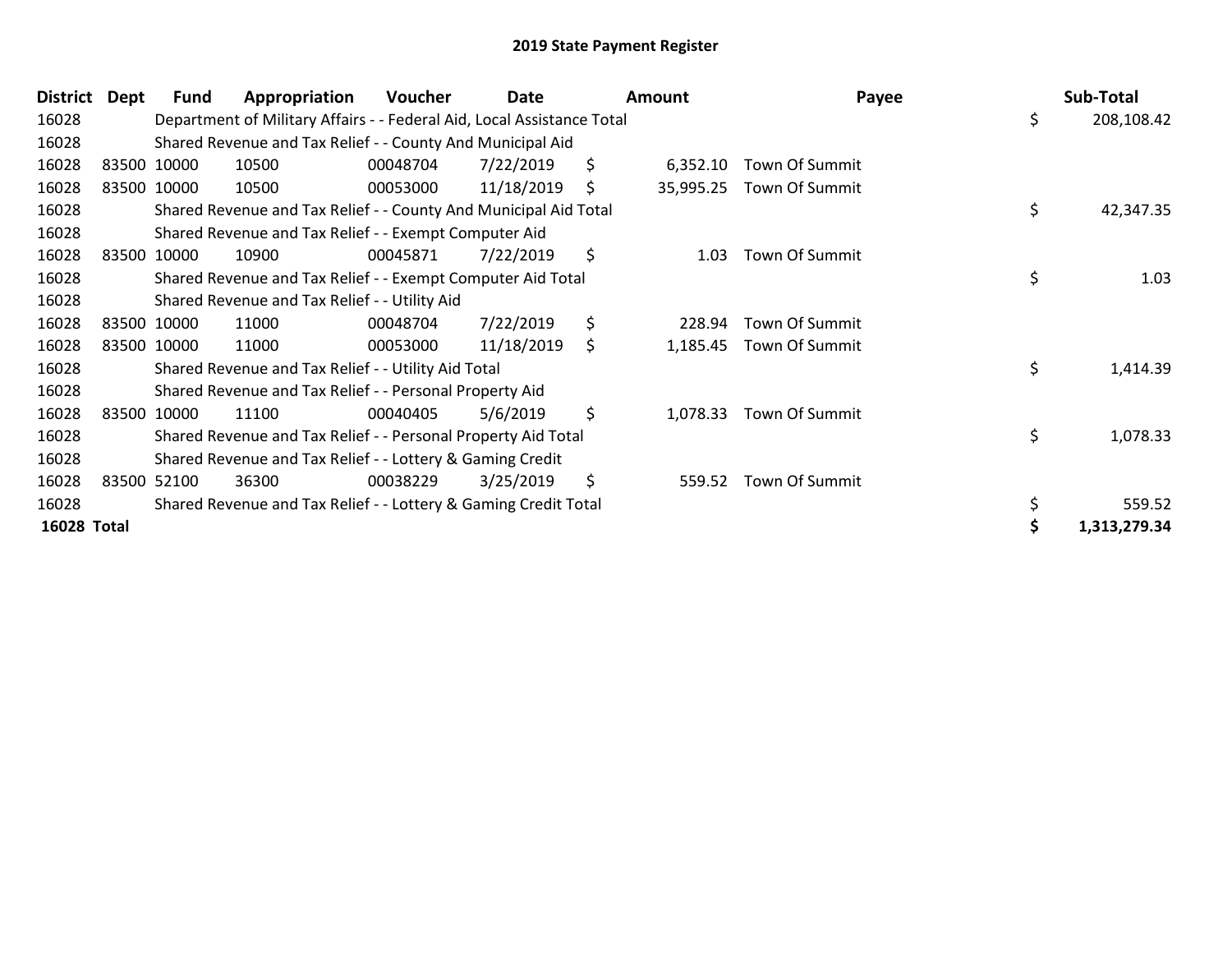| District Dept | <b>Fund</b> | Appropriation                                                          | Voucher  | <b>Date</b> | <b>Amount</b>    | Payee            | Sub-Total        |
|---------------|-------------|------------------------------------------------------------------------|----------|-------------|------------------|------------------|------------------|
| 16030         |             | Dept of Safety & Prof Services - - Fire Dues Distribution              |          |             |                  |                  |                  |
| 16030         | 16500 10000 | 22500                                                                  | 00030256 | 7/16/2019   | \$<br>8,533.57   | Town Of Superior |                  |
| 16030         |             | Dept of Safety & Prof Services - - Fire Dues Distribution Total        |          |             |                  |                  | \$<br>8,533.57   |
| 16030         |             | Dept of Natural Resources - - Aids In Lieu Of Taxes - Gener            |          |             |                  |                  |                  |
| 16030         | 37000 10000 | 50300                                                                  | 00299857 | 2/20/2019   | \$<br>64,924.73  | Town Of Superior |                  |
| 16030         | 37000 10000 | 50300                                                                  | 00299858 | 2/20/2019   | \$<br>15,621.53  | Town Of Superior |                  |
| 16030         | 37000 10000 | 50300                                                                  | 00299859 | 2/20/2019   | \$<br>4,285.45   | Town Of Superior |                  |
| 16030         | 37000 10000 | 50300                                                                  | 00314579 | 4/19/2019   | \$<br>308.21     | Town Of Superior |                  |
| 16030         | 37000 10000 | 50300                                                                  | 00314581 | 4/19/2019   | \$<br>52.54      | Town Of Superior |                  |
| 16030         |             | Dept of Natural Resources - - Aids In Lieu Of Taxes - Gener Total      |          |             |                  |                  | \$<br>85,192.46  |
| 16030         |             | Dept of Natural Resources - - Resaids - Cnty Forst, CI & Mfl           |          |             |                  |                  |                  |
| 16030         | 37000 21200 | 57100                                                                  | 00332478 | 6/21/2019   | \$<br>3,634.57   | Town Of Superior |                  |
| 16030         |             | Dept of Natural Resources - - Resaids - Cnty Forst, Cl & Mfl Total     |          |             |                  |                  | \$<br>3,634.57   |
| 16030         |             | Dept of Natural Resources - - Aids In Lieu Of Taxes - Sum S            |          |             |                  |                  |                  |
| 16030         | 37000 21200 | 57900                                                                  | 00314580 | 4/19/2019   | \$<br>1,036.72   | Town Of Superior |                  |
| 16030         |             | Dept of Natural Resources - - Aids In Lieu Of Taxes - Sum S Total      |          |             |                  |                  | \$<br>1,036.72   |
| 16030         |             | Dept of Natural Resources - - Rec & Resource Aids, Fed                 |          |             |                  |                  |                  |
| 16030         | 37000 21200 | 58300                                                                  | 00325812 | 6/5/2019    | \$<br>990.96     | Town Of Superior |                  |
| 16030         |             | Dept of Natural Resources - - Rec & Resource Aids, Fed Total           |          |             |                  |                  | \$<br>990.96     |
| 16030         |             | WI Dept of Transportation - - Trns Aids To Mnc.-Sf                     |          |             |                  |                  |                  |
| 16030         | 39500 21100 | 19100                                                                  | 00336294 | 1/7/2019    | \$<br>43,647.03  | Town Of Superior |                  |
| 16030         | 39500 21100 | 19100                                                                  | 00363609 | 4/1/2019    | \$<br>43,647.03  | Town Of Superior |                  |
| 16030         | 39500 21100 | 19100                                                                  | 00401618 | 7/1/2019    | \$<br>43,647.03  | Town Of Superior |                  |
| 16030         | 39500 21100 | 19100                                                                  | 00444436 | 10/7/2019   | \$<br>43,647.03  | Town Of Superior |                  |
| 16030         |             | WI Dept of Transportation - - Trns Aids To Mnc.-Sf Total               |          |             |                  |                  | \$<br>174,588.12 |
| 16030         |             | Department of Military Affairs - - Disaster Recovery Aid               |          |             |                  |                  |                  |
| 16030         | 46500 10000 | 30500                                                                  | 00058810 | 4/8/2019    | \$<br>947.73     | Town Of Superior |                  |
| 16030         | 46500 10000 | 30500                                                                  | 00060972 | 5/23/2019   | \$<br>21,724.28  | Town Of Superior |                  |
| 16030         |             | Department of Military Affairs - - Disaster Recovery Aid Total         |          |             |                  |                  | \$<br>22,672.01  |
| 16030         |             | Department of Military Affairs - - Federal Aid, Local Assistance       |          |             |                  |                  |                  |
| 16030         | 46500 10000 | 34200                                                                  | 00058810 | 4/8/2019    | \$<br>5,686.35   | Town Of Superior |                  |
| 16030         | 46500 10000 | 34200                                                                  | 00060972 | 5/23/2019   | \$<br>130,345.64 | Town Of Superior |                  |
| 16030         |             | Department of Military Affairs - - Federal Aid, Local Assistance Total |          |             |                  |                  | \$<br>136,031.99 |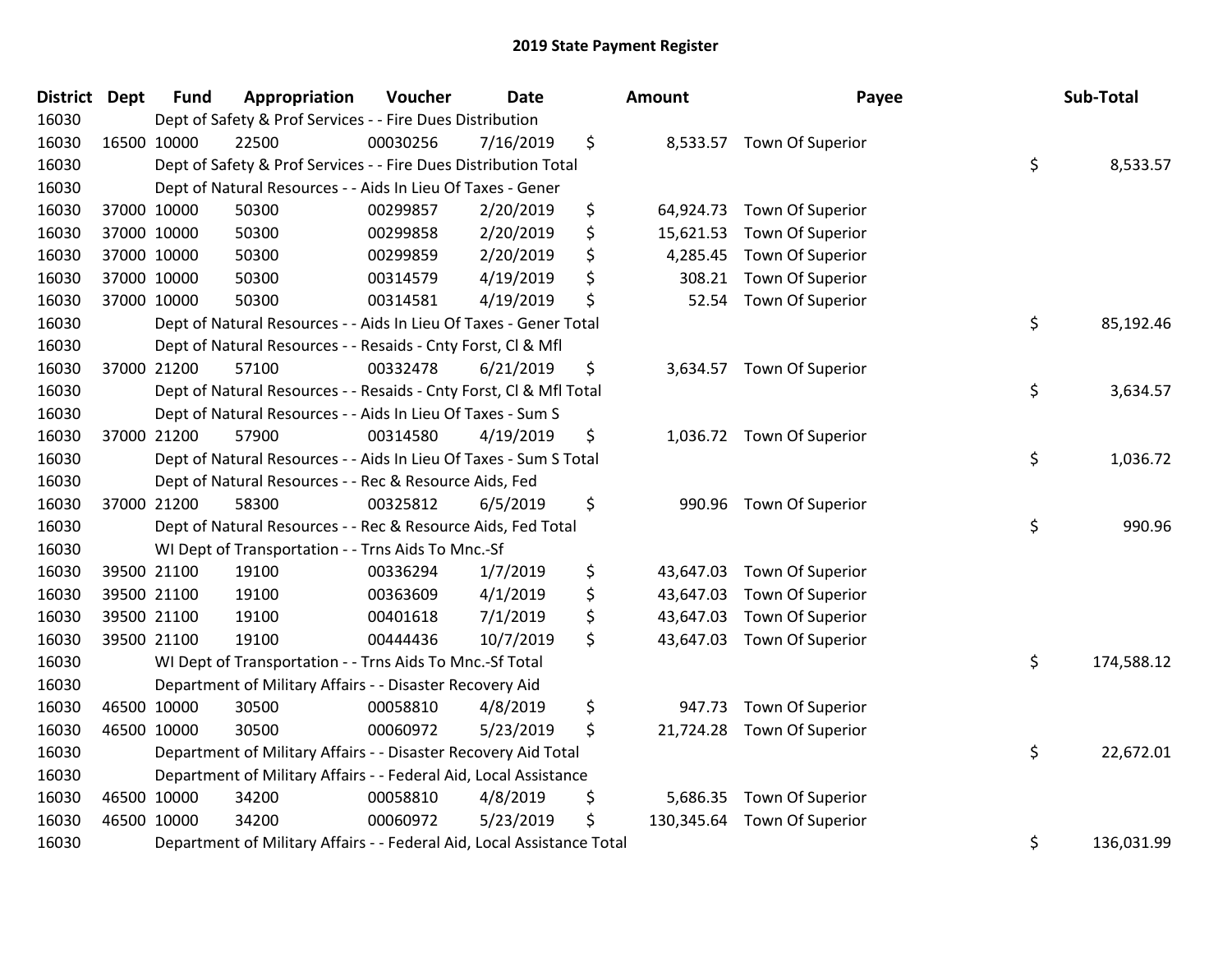| <b>District Dept</b> |             | <b>Fund</b> | Appropriation                                                        | Voucher  | <b>Date</b> | <b>Amount</b>   | Payee                      | Sub-Total        |
|----------------------|-------------|-------------|----------------------------------------------------------------------|----------|-------------|-----------------|----------------------------|------------------|
| 16030                |             |             | Department of Administration - - Hv Trans Ln Annual Impact Fee       |          |             |                 |                            |                  |
| 16030                |             | 50500 10000 | 17400                                                                | 00101184 | 5/1/2019    | \$              | 29,630.00 Town Of Superior |                  |
| 16030                |             |             | Department of Administration - - Hv Trans Ln Annual Impact Fee Total |          |             |                 |                            | \$<br>29,630.00  |
| 16030                |             |             | Elections Commission - - 2018 Hava Election Security                 |          |             |                 |                            |                  |
| 16030                | 51000       | 22000       | 18200                                                                | 00002954 | 11/29/2019  | \$<br>1,200.00  | Town Of Superior           |                  |
| 16030                |             |             | Elections Commission - - 2018 Hava Election Security Total           |          |             |                 |                            | \$<br>1,200.00   |
| 16030                |             |             | Shared Revenue and Tax Relief - - County And Municipal Aid           |          |             |                 |                            |                  |
| 16030                |             | 83500 10000 | 10500                                                                | 00048705 | 7/22/2019   | \$<br>10,286.64 | Town Of Superior           |                  |
| 16030                |             | 83500 10000 | 10500                                                                | 00053001 | 11/18/2019  | \$              | 58,290.98 Town Of Superior |                  |
| 16030                |             |             | Shared Revenue and Tax Relief - - County And Municipal Aid Total     |          |             |                 |                            | \$<br>68,577.62  |
| 16030                |             |             | Shared Revenue and Tax Relief - - Exempt Computer Aid                |          |             |                 |                            |                  |
| 16030                | 83500 10000 |             | 10900                                                                | 00045872 | 7/22/2019   | \$<br>5.19      | Town Of Superior           |                  |
| 16030                |             |             | Shared Revenue and Tax Relief - - Exempt Computer Aid Total          |          |             |                 |                            | \$<br>5.19       |
| 16030                |             |             | Shared Revenue and Tax Relief - - Utility Aid                        |          |             |                 |                            |                  |
| 16030                |             | 83500 10000 | 11000                                                                | 00048705 | 7/22/2019   | \$<br>466.14    | Town Of Superior           |                  |
| 16030                |             | 83500 10000 | 11000                                                                | 00053001 | 11/18/2019  | \$<br>2,636.67  | Town Of Superior           |                  |
| 16030                |             |             | Shared Revenue and Tax Relief - - Utility Aid Total                  |          |             |                 |                            | \$<br>3,102.81   |
| 16030                |             |             | Shared Revenue and Tax Relief - - Personal Property Aid              |          |             |                 |                            |                  |
| 16030                |             | 83500 10000 | 11100                                                                | 00040406 | 5/6/2019    | \$<br>351.99    | Town Of Superior           |                  |
| 16030                |             |             | Shared Revenue and Tax Relief - - Personal Property Aid Total        |          |             |                 |                            | \$<br>351.99     |
| 16030                |             |             | Shared Revenue and Tax Relief - - Payments For Municipal Svcs        |          |             |                 |                            |                  |
| 16030                |             | 83500 10000 | 50100                                                                | 00037933 | 1/31/2019   | \$              | 360.11 Town Of Superior    |                  |
| 16030                |             |             | Shared Revenue and Tax Relief - - Payments For Municipal Svcs Total  |          |             |                 |                            | \$<br>360.11     |
| 16030                |             |             | Miscellaneous Appropriations - - Terminal Tax Distribution           |          |             |                 |                            |                  |
| 16030                | 85500       | 21100       | 46100                                                                | 00001068 | 12/12/2019  | \$              | 66,107.45 Town Of Superior |                  |
| 16030                |             |             | Miscellaneous Appropriations - - Terminal Tax Distribution Total     |          |             |                 |                            | \$<br>66,107.45  |
| 16030 Total          |             |             |                                                                      |          |             |                 |                            | \$<br>602,015.57 |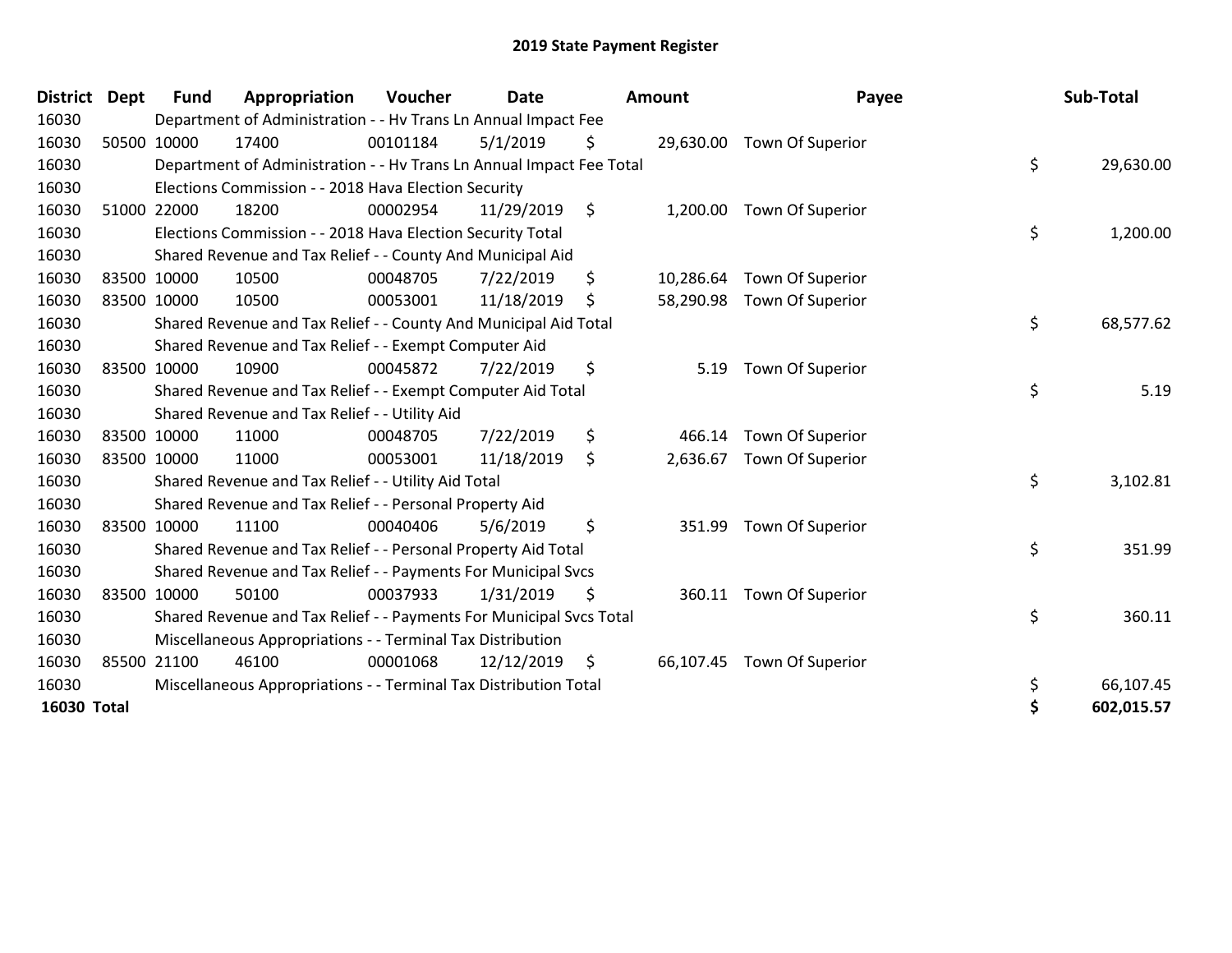| <b>District Dept</b> | <b>Fund</b> | Appropriation                                                      | Voucher  | <b>Date</b> | <b>Amount</b>    | Payee                      | Sub-Total        |
|----------------------|-------------|--------------------------------------------------------------------|----------|-------------|------------------|----------------------------|------------------|
| 16032                |             | Dept of Safety & Prof Services - - Fire Dues Distribution          |          |             |                  |                            |                  |
| 16032                | 16500 10000 | 22500                                                              | 00030273 | 7/16/2019   | \$               | 8,188.86 Town Of Wascott   |                  |
| 16032                |             | Dept of Safety & Prof Services - - Fire Dues Distribution Total    |          |             |                  |                            | \$<br>8,188.86   |
| 16032                |             | Dept of Natural Resources - - Aids In Lieu Of Taxes - Gener        |          |             |                  |                            |                  |
| 16032                | 37000 10000 | 50300                                                              | 00295170 | 2/4/2019    | \$<br>669.91     | Town Of Wascott            |                  |
| 16032                | 37000 10000 | 50300                                                              | 00295171 | 2/4/2019    | \$<br>2,007.01   | Town Of Wascott            |                  |
| 16032                | 37000 10000 | 50300                                                              | 00314619 | 4/19/2019   | \$<br>531.76     | Town Of Wascott            |                  |
| 16032                |             | Dept of Natural Resources - - Aids In Lieu Of Taxes - Gener Total  |          |             |                  |                            | \$<br>3,208.68   |
| 16032                |             | Dept of Natural Resources - - Gen Program Ops-State Funds          |          |             |                  |                            |                  |
| 16032                | 37000 21200 | 16100                                                              | 00341246 | 7/30/2019   | \$<br>39,000.00  | Town Of Wascott            |                  |
| 16032                |             | Dept of Natural Resources - - Gen Program Ops-State Funds Total    |          |             |                  |                            | \$<br>39,000.00  |
| 16032                |             | Dept of Natural Resources - - General Program Operations --        |          |             |                  |                            |                  |
| 16032                | 37000 21200 | 25400                                                              | 00288290 | 1/18/2019   | \$               | 1,872.64 Town Of Wascott   |                  |
| 16032                | 37000 21200 | 25400                                                              | 00297791 | 2/28/2019   | \$<br>566.56     | Town Of Wascott            |                  |
| 16032                |             | Dept of Natural Resources - - General Program Operations -- Total  |          |             |                  |                            | \$<br>2,439.20   |
| 16032                |             | Dept of Natural Resources - - Resaids - Cnty Forst, Cl & Mfl       |          |             |                  |                            |                  |
| 16032                | 37000 21200 | 57100                                                              | 00332479 | 6/21/2019   | \$               | 16,507.01 Town Of Wascott  |                  |
| 16032                |             | Dept of Natural Resources - - Resaids - Cnty Forst, Cl & Mfl Total |          |             |                  |                            | \$<br>16,507.01  |
| 16032                |             | Dept of Natural Resources - - Aids In Lieu Of Taxes - Sum S        |          |             |                  |                            |                  |
| 16032                | 37000 21200 | 57900                                                              | 00314617 | 4/19/2019   | \$<br>867.96     | Town Of Wascott            |                  |
| 16032                | 37000 21200 | 57900                                                              | 00314618 | 4/19/2019   | \$<br>2.18       | Town Of Wascott            |                  |
| 16032                |             | Dept of Natural Resources - - Aids In Lieu Of Taxes - Sum S Total  |          |             |                  |                            | \$<br>870.14     |
| 16032                |             | WI Dept of Transportation - - Trns Aids To Mnc.-Sf                 |          |             |                  |                            |                  |
| 16032                | 39500 21100 | 19100                                                              | 00336295 | 1/7/2019    | \$<br>120,363.79 | Town Of Wascott            |                  |
| 16032                | 39500 21100 | 19100                                                              | 00363610 | 4/1/2019    | \$<br>120,363.79 | Town Of Wascott            |                  |
| 16032                | 39500 21100 | 19100                                                              | 00401619 | 7/1/2019    | \$<br>120,363.79 | Town Of Wascott            |                  |
| 16032                | 39500 21100 | 19100                                                              | 00444437 | 10/7/2019   | \$               | 120,363.80 Town Of Wascott |                  |
| 16032                |             | WI Dept of Transportation - - Trns Aids To Mnc.-Sf Total           |          |             |                  |                            | \$<br>481,455.17 |
| 16032                |             | WI Dept of Transportation - - Loc Rd Imp Prg St Fd                 |          |             |                  |                            |                  |
| 16032                | 39500 21100 | 27800                                                              | 00356986 | 3/4/2019    | \$               | 27,698.37 Town Of Wascott  |                  |
| 16032                |             | WI Dept of Transportation - - Loc Rd Imp Prg St Fd Total           |          |             |                  |                            | \$<br>27,698.37  |
| 16032                |             | Department of Military Affairs - - Disaster Recovery Aid           |          |             |                  |                            |                  |
| 16032                | 46500 10000 | 30500                                                              | 00065299 | 8/19/2019   | \$               | 3,616.35 Town Of Wascott   |                  |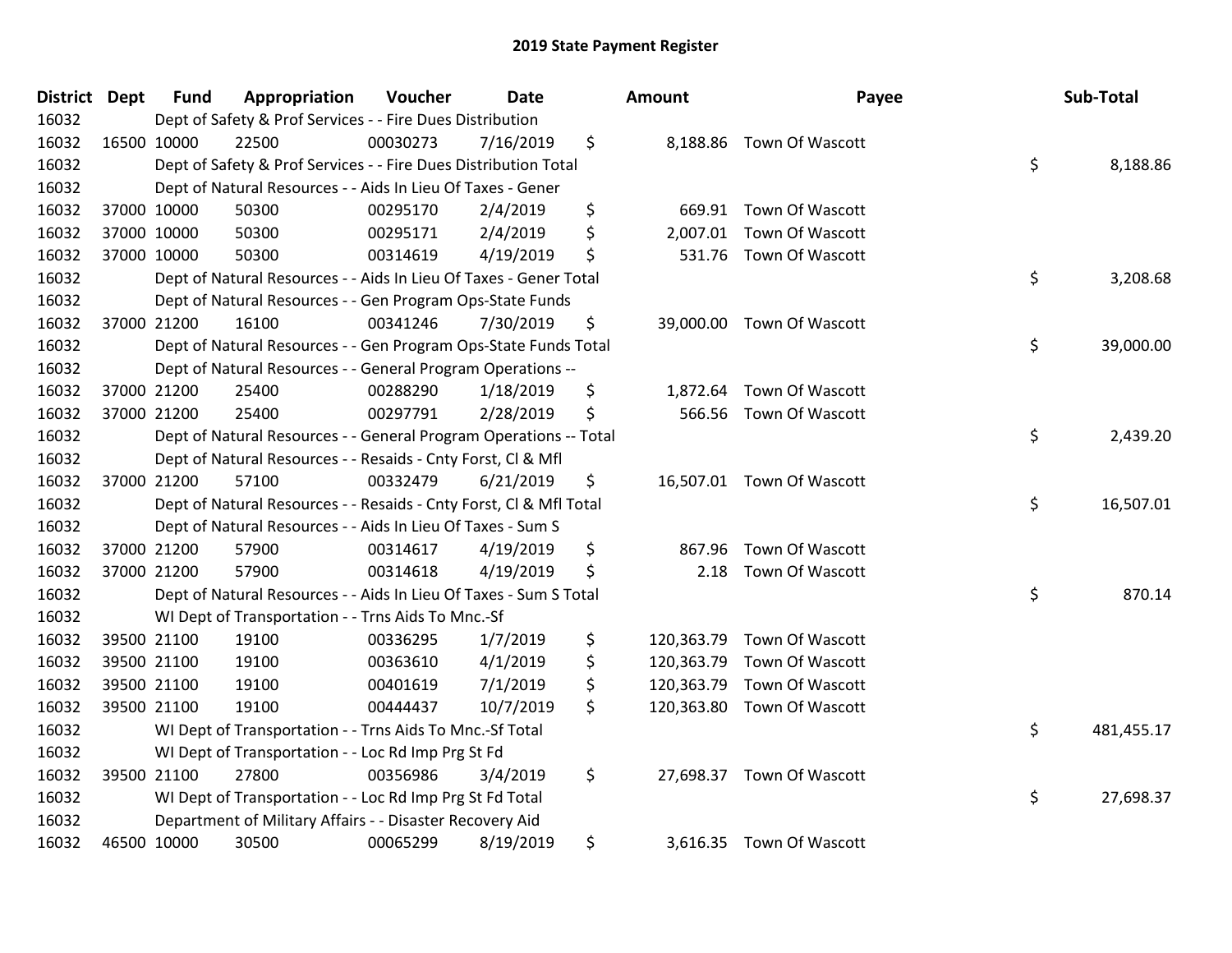| <b>District</b>    | <b>Dept</b> | <b>Fund</b> | Appropriation                                                          | Voucher  | <b>Date</b> | Amount          | Payee                  | Sub-Total        |
|--------------------|-------------|-------------|------------------------------------------------------------------------|----------|-------------|-----------------|------------------------|------------------|
| 16032              |             |             | Department of Military Affairs - - Disaster Recovery Aid Total         |          |             |                 |                        | \$<br>3,616.35   |
| 16032              |             |             | Department of Military Affairs - - Federal Aid, Local Assistance       |          |             |                 |                        |                  |
| 16032              |             | 46500 10000 | 34200                                                                  | 00065299 | 8/19/2019   | \$<br>21,698.10 | Town Of Wascott        |                  |
| 16032              |             |             | Department of Military Affairs - - Federal Aid, Local Assistance Total |          |             |                 |                        | \$<br>21,698.10  |
| 16032              |             |             | Department of Administration - - Hv Trans Ln Annual Impact Fee         |          |             |                 |                        |                  |
| 16032              |             | 50500 10000 | 17400                                                                  | 00101187 | 5/1/2019    | \$<br>27,909.00 | <b>Town Of Wascott</b> |                  |
| 16032              |             |             | Department of Administration - - Hv Trans Ln Annual Impact Fee Total   |          |             |                 |                        | \$<br>27,909.00  |
| 16032              |             |             | Shared Revenue and Tax Relief - - County And Municipal Aid             |          |             |                 |                        |                  |
| 16032              |             | 83500 10000 | 10500                                                                  | 00048706 | 7/22/2019   | \$<br>2,195.93  | Town Of Wascott        |                  |
| 16032              |             | 83500 10000 | 10500                                                                  | 00053002 | 11/18/2019  | \$<br>12,443.57 | Town Of Wascott        |                  |
| 16032              |             |             | Shared Revenue and Tax Relief - - County And Municipal Aid Total       |          |             |                 |                        | \$<br>14,639.50  |
| 16032              |             |             | Shared Revenue and Tax Relief - - Exempt Computer Aid                  |          |             |                 |                        |                  |
| 16032              |             | 83500 10000 | 10900                                                                  | 00045873 | 7/22/2019   | \$<br>39.49     | Town Of Wascott        |                  |
| 16032              |             |             | Shared Revenue and Tax Relief - - Exempt Computer Aid Total            |          |             |                 |                        | \$<br>39.49      |
| 16032              |             |             | Shared Revenue and Tax Relief - - Utility Aid                          |          |             |                 |                        |                  |
| 16032              |             | 83500 10000 | 11000                                                                  | 00048706 | 7/22/2019   | \$<br>27.57     | Town Of Wascott        |                  |
| 16032              |             | 83500 10000 | 11000                                                                  | 00053002 | 11/18/2019  | \$<br>336.54    | Town Of Wascott        |                  |
| 16032              |             |             | Shared Revenue and Tax Relief - - Utility Aid Total                    |          |             |                 |                        | \$<br>364.11     |
| 16032              |             |             | Shared Revenue and Tax Relief - - Personal Property Aid                |          |             |                 |                        |                  |
| 16032              |             | 83500 10000 | 11100                                                                  | 00040407 | 5/6/2019    | \$<br>125.56    | Town Of Wascott        |                  |
| 16032              |             |             | Shared Revenue and Tax Relief - - Personal Property Aid Total          |          |             |                 |                        | \$<br>125.56     |
| 16032              |             |             | Shared Revenue and Tax Relief - - Payments For Municipal Svcs          |          |             |                 |                        |                  |
| 16032              |             | 83500 10000 | 50100                                                                  | 00037937 | 1/31/2019   | \$<br>2,643.45  | <b>Town Of Wascott</b> |                  |
| 16032              |             |             | Shared Revenue and Tax Relief - - Payments For Municipal Svcs Total    |          |             |                 |                        | \$<br>2,643.45   |
| <b>16032 Total</b> |             |             |                                                                        |          |             |                 |                        | \$<br>650,402.99 |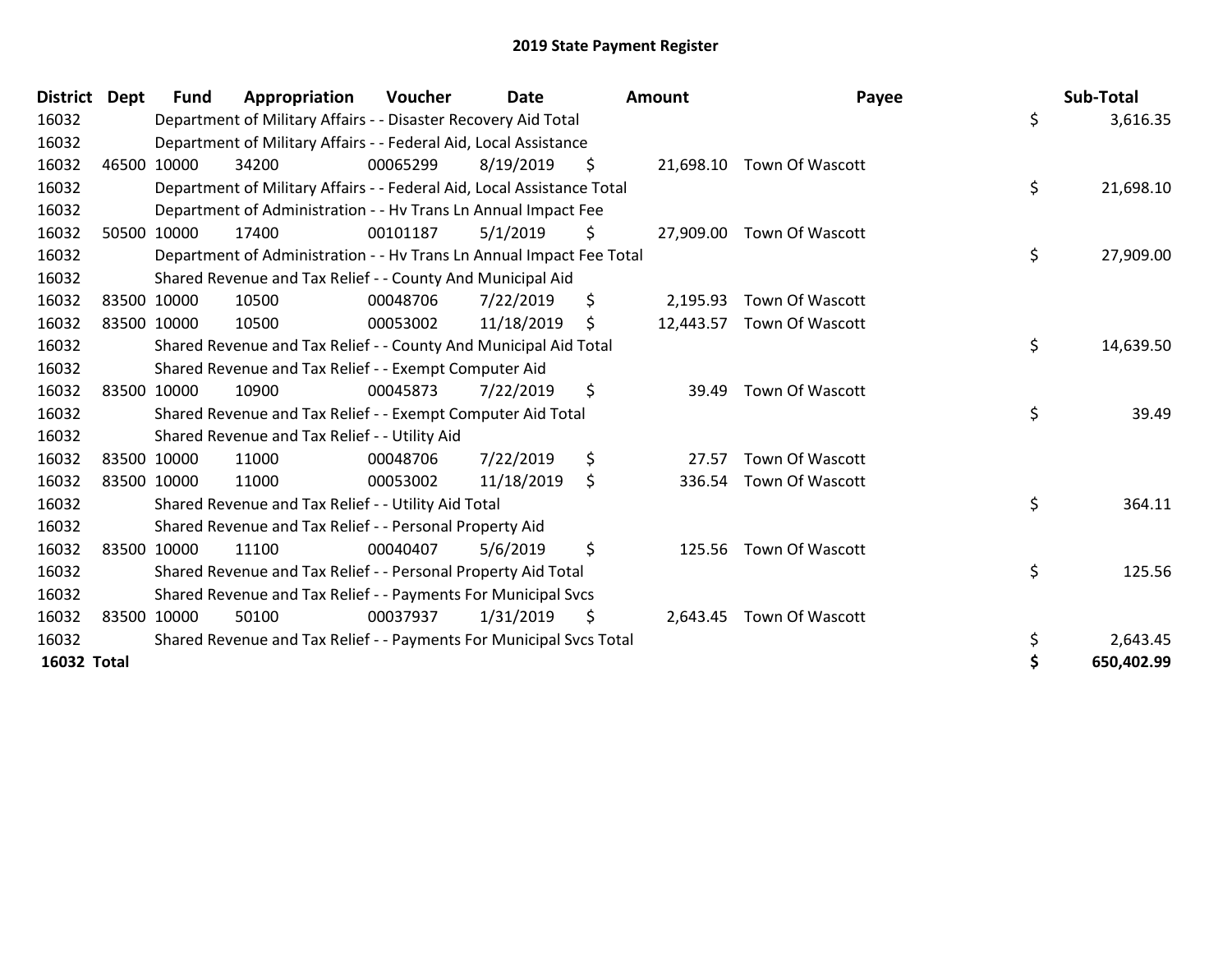| District Dept | <b>Fund</b> | Appropriation                                                          | Voucher  | <b>Date</b> | Amount          | Payee                               | Sub-Total       |
|---------------|-------------|------------------------------------------------------------------------|----------|-------------|-----------------|-------------------------------------|-----------------|
| 16146         |             | Dept of Safety & Prof Services - - Fire Dues Distribution              |          |             |                 |                                     |                 |
| 16146         | 16500 10000 | 22500                                                                  | 00030431 | 7/16/2019   | \$<br>5,899.48  | Village Of Lake Nebagamon           |                 |
| 16146         |             | Dept of Safety & Prof Services - - Fire Dues Distribution Total        |          |             |                 |                                     | \$<br>5,899.48  |
| 16146         |             | Dept of Natural Resources - - Aids In Lieu Of Taxes - Gener            |          |             |                 |                                     |                 |
| 16146         | 37000 10000 | 50300                                                                  | 00313359 | 4/19/2019   | \$<br>32.00     | Village Of Lake Nebagamon           |                 |
| 16146         |             | Dept of Natural Resources - - Aids In Lieu Of Taxes - Gener Total      |          |             |                 |                                     | \$<br>32.00     |
| 16146         |             | Dept of Natural Resources - - Resaids - Cnty Forst, Cl & Mfl           |          |             |                 |                                     |                 |
| 16146         | 37000 21200 | 57100                                                                  | 00332480 | 6/21/2019   | \$<br>339.29    | Village Of Lake Nebagamon           |                 |
| 16146         |             | Dept of Natural Resources - - Resaids - Cnty Forst, Cl & Mfl Total     |          |             |                 |                                     | \$<br>339.29    |
| 16146         |             | Dept of Natural Resources - - Aids In Lieu Of Taxes - Sum S            |          |             |                 |                                     |                 |
| 16146         | 37000 21200 | 57900                                                                  | 00313358 | 4/19/2019   | \$<br>3.20      | Village Of Lake Nebagamon           |                 |
| 16146         |             | Dept of Natural Resources - - Aids In Lieu Of Taxes - Sum S Total      |          |             |                 |                                     | \$<br>3.20      |
| 16146         |             | WI Dept of Transportation - - Trns Aids To Mnc.-Sf                     |          |             |                 |                                     |                 |
| 16146         | 39500 21100 | 19100                                                                  | 00336296 | 1/7/2019    | \$<br>17,296.36 | Village Of Lake Nebagamon           |                 |
| 16146         | 39500 21100 | 19100                                                                  | 00363611 | 4/1/2019    | \$<br>17,296.36 | Village Of Lake Nebagamon           |                 |
| 16146         | 39500 21100 | 19100                                                                  | 00401620 | 7/1/2019    | \$<br>17,296.36 | Village Of Lake Nebagamon           |                 |
| 16146         | 39500 21100 | 19100                                                                  | 00444438 | 10/7/2019   | \$              | 17,296.36 Village Of Lake Nebagamon |                 |
| 16146         |             | WI Dept of Transportation - - Trns Aids To Mnc.-Sf Total               |          |             |                 |                                     | \$<br>69,185.44 |
| 16146         |             | WI Dept of Transportation - - Loc Rd Imp Prg St Fd                     |          |             |                 |                                     |                 |
| 16146         | 39500 21100 | 27800                                                                  | 00464734 | 11/22/2019  | \$              | 7,898.93 Village Of Lake Nebagamon  |                 |
| 16146         |             | WI Dept of Transportation - - Loc Rd Imp Prg St Fd Total               |          |             |                 |                                     | \$<br>7,898.93  |
| 16146         |             | Department of Military Affairs - - Disaster Recovery Aid               |          |             |                 |                                     |                 |
| 16146         | 46500 10000 | 30500                                                                  | 00060975 | 5/23/2019   | \$              | 815.62 Village Of Lake Nebagamon    |                 |
| 16146         |             | Department of Military Affairs - - Disaster Recovery Aid Total         |          |             |                 |                                     | \$<br>815.62    |
| 16146         |             | Department of Military Affairs - - Federal Aid, Local Assistance       |          |             |                 |                                     |                 |
| 16146         | 46500 10000 | 34200                                                                  | 00060975 | 5/23/2019   | \$<br>9,434.03  | Village Of Lake Nebagamon           |                 |
| 16146         |             | Department of Military Affairs - - Federal Aid, Local Assistance Total |          |             |                 |                                     | \$<br>9,434.03  |
| 16146         |             | Shared Revenue and Tax Relief - - County And Municipal Aid             |          |             |                 |                                     |                 |
| 16146         | 83500 10000 | 10500                                                                  | 00048707 | 7/22/2019   | \$<br>2,263.08  | Village Of Lake Nebagamon           |                 |
| 16146         | 83500 10000 | 10500                                                                  | 00053003 | 11/18/2019  | \$<br>12,824.14 | Village Of Lake Nebagamon           |                 |
| 16146         |             | Shared Revenue and Tax Relief - - County And Municipal Aid Total       |          |             |                 |                                     | \$<br>15,087.22 |
| 16146         |             | Shared Revenue and Tax Relief - - Exempt Computer Aid                  |          |             |                 |                                     |                 |
| 16146         | 83500 10000 | 10900                                                                  | 00045874 | 7/22/2019   | \$<br>262.93    | Village Of Lake Nebagamon           |                 |

| nount                               | Payee                                                                               | Sub-Total       |
|-------------------------------------|-------------------------------------------------------------------------------------|-----------------|
| 5,899.48                            | Village Of Lake Nebagamon                                                           | \$<br>5,899.48  |
| 32.00                               | Village Of Lake Nebagamon                                                           | \$<br>32.00     |
| 339.29                              | Village Of Lake Nebagamon                                                           | \$<br>339.29    |
| 3.20                                | Village Of Lake Nebagamon                                                           | \$<br>3.20      |
| 17,296.36<br>17,296.36<br>17,296.36 | Village Of Lake Nebagamon<br>Village Of Lake Nebagamon<br>Village Of Lake Nebagamon |                 |
| 17,296.36                           | Village Of Lake Nebagamon                                                           | \$<br>69,185.44 |
| 7,898.93                            | Village Of Lake Nebagamon                                                           | \$<br>7,898.93  |
| 815.62                              | Village Of Lake Nebagamon                                                           | \$<br>815.62    |
| 9,434.03                            | Village Of Lake Nebagamon                                                           | \$<br>9,434.03  |
| 2,263.08<br>12,824.14               | Village Of Lake Nebagamon<br>Village Of Lake Nebagamon                              | \$<br>15,087.22 |
|                                     |                                                                                     |                 |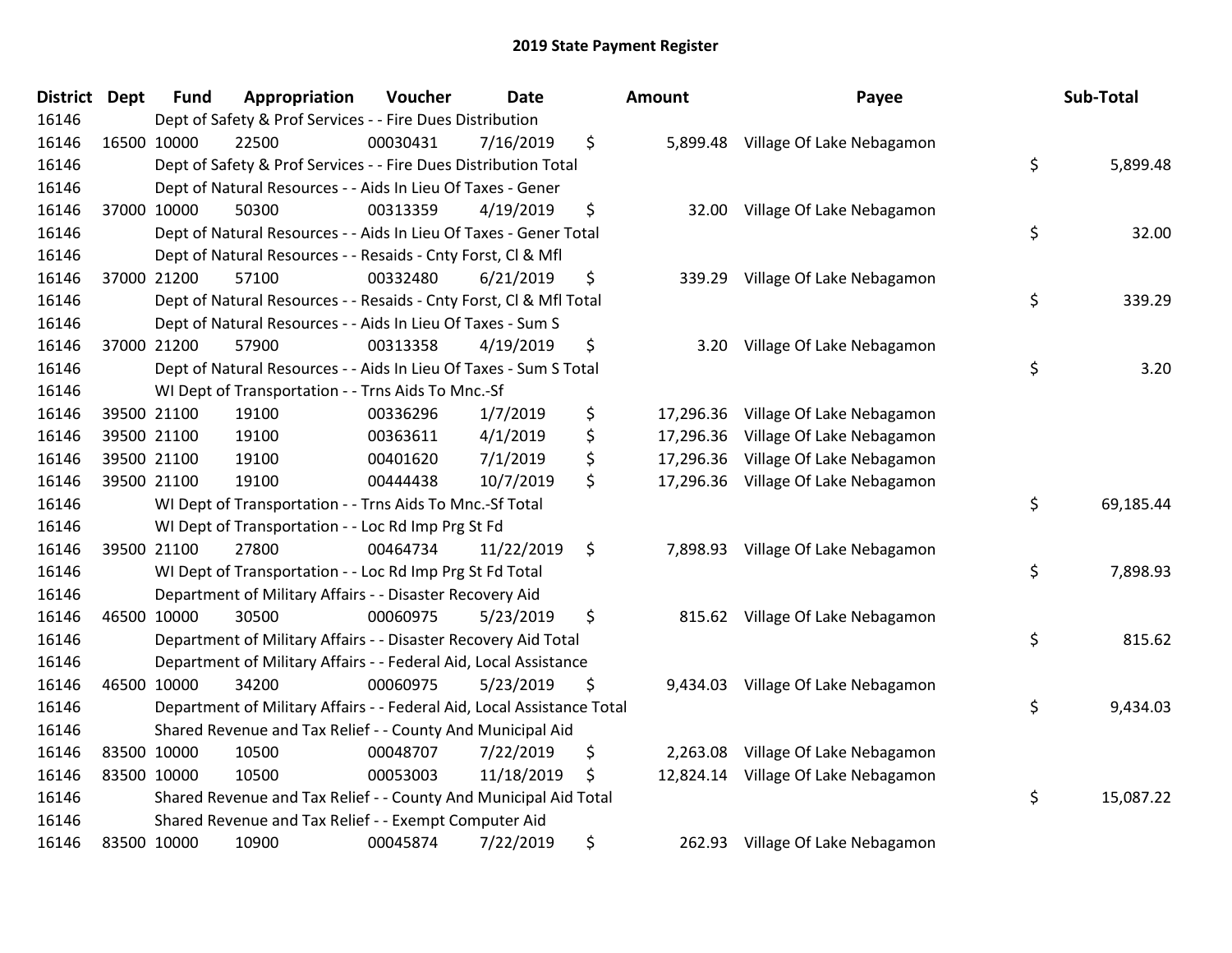| District Dept | <b>Fund</b> | Appropriation                                                 | <b>Voucher</b> | Date     | Amount | Payee                     | Sub-Total  |
|---------------|-------------|---------------------------------------------------------------|----------------|----------|--------|---------------------------|------------|
| 16146         |             | Shared Revenue and Tax Relief - - Exempt Computer Aid Total   |                |          |        |                           | 262.93     |
| 16146         |             | Shared Revenue and Tax Relief - - Personal Property Aid       |                |          |        |                           |            |
| 16146         | 83500 10000 | 11100                                                         | 00040408       | 5/6/2019 | 270.43 | Village Of Lake Nebagamon |            |
| 16146         |             | Shared Revenue and Tax Relief - - Personal Property Aid Total |                |          |        |                           | 270.43     |
| 16146 Total   |             |                                                               |                |          |        |                           | 109,228.57 |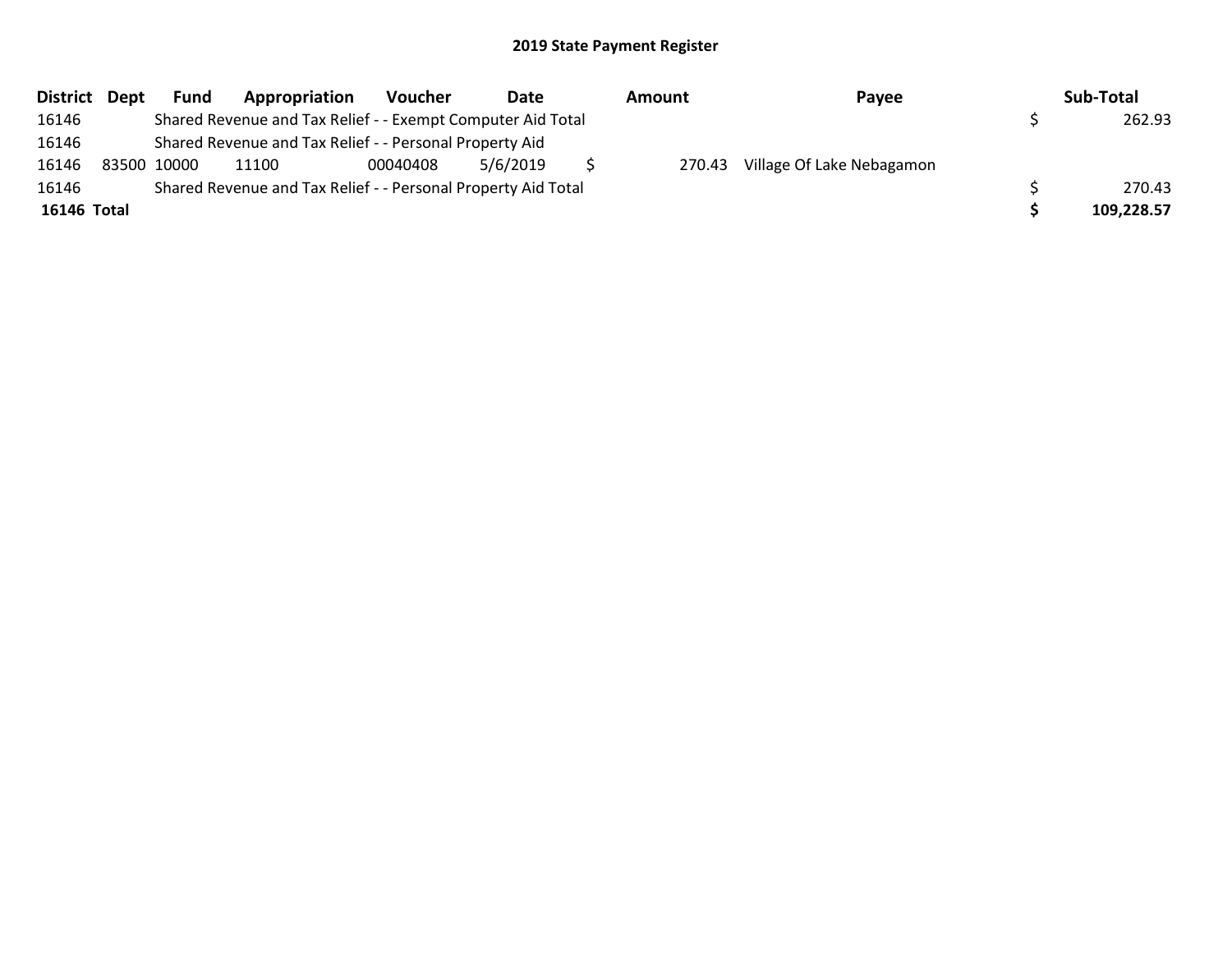| <b>District Dept</b> | <b>Fund</b> | Appropriation                                                        | Voucher  | <b>Date</b> | <b>Amount</b>  | Payee                       |    | Sub-Total |
|----------------------|-------------|----------------------------------------------------------------------|----------|-------------|----------------|-----------------------------|----|-----------|
| 16165                |             | Dept of Safety & Prof Services - - Fire Dues Distribution            |          |             |                |                             |    |           |
| 16165                | 16500 10000 | 22500                                                                | 00031389 | 7/18/2019   | \$             | 1,153.04 Village Of Oliver  |    |           |
| 16165                |             | Dept of Safety & Prof Services - - Fire Dues Distribution Total      |          |             |                |                             | \$ | 1,153.04  |
| 16165                |             | Dept of Natural Resources - - Aids In Lieu Of Taxes - Gener          |          |             |                |                             |    |           |
| 16165                | 37000 10000 | 50300                                                                | 00295107 | 2/4/2019    | \$<br>1,459.36 | Village Of Oliver           |    |           |
| 16165                | 37000 10000 | 50300                                                                | 00313964 | 4/19/2019   | \$<br>3.69     | Village Of Oliver           |    |           |
| 16165                |             | Dept of Natural Resources - - Aids In Lieu Of Taxes - Gener Total    |          |             |                |                             | \$ | 1,463.05  |
| 16165                |             | Dept of Natural Resources - - Resaids - Cnty Forst, Cl & Mfl         |          |             |                |                             |    |           |
| 16165                | 37000 21200 | 57100                                                                | 00332481 | 6/21/2019   | \$<br>1.95     | Village Of Oliver           |    |           |
| 16165                |             | Dept of Natural Resources - - Resaids - Cnty Forst, Cl & Mfl Total   |          |             |                |                             | \$ | 1.95      |
| 16165                |             | WI Dept of Transportation - - Trns Aids To Mnc.-Sf                   |          |             |                |                             |    |           |
| 16165                | 39500 21100 | 19100                                                                | 00336297 | 1/7/2019    | \$             | 3,452.10 Village Of Oliver  |    |           |
| 16165                | 39500 21100 | 19100                                                                | 00363612 | 4/1/2019    | \$<br>3,452.10 | Village Of Oliver           |    |           |
| 16165                | 39500 21100 | 19100                                                                | 00401621 | 7/1/2019    | \$<br>3,452.10 | Village Of Oliver           |    |           |
| 16165                | 39500 21100 | 19100                                                                | 00444439 | 10/7/2019   | \$             | 3,452.12 Village Of Oliver  |    |           |
| 16165                |             | WI Dept of Transportation - - Trns Aids To Mnc.-Sf Total             |          |             |                |                             | \$ | 13,808.42 |
| 16165                |             | Department of Administration - - Hv Trans Ln Annual Impact Fee       |          |             |                |                             |    |           |
| 16165                | 50500 10000 | 17400                                                                | 00101126 | 5/1/2019    | \$             | 7,985.00 Village Of Oliver  |    |           |
| 16165                |             | Department of Administration - - Hv Trans Ln Annual Impact Fee Total |          |             |                |                             | \$ | 7,985.00  |
| 16165                |             | Elections Commission - - General Program Ops, GPR                    |          |             |                |                             |    |           |
| 16165                | 51000 10000 | 10100                                                                | 00001484 | 1/25/2019   | \$             | 120.00 Village Of Oliver    |    |           |
| 16165                |             | Elections Commission - - General Program Ops, GPR Total              |          |             |                |                             | \$ | 120.00    |
| 16165                |             | Shared Revenue and Tax Relief - - County And Municipal Aid           |          |             |                |                             |    |           |
| 16165                | 83500 10000 | 10500                                                                | 00048708 | 7/22/2019   | \$             | 6,859.22 Village Of Oliver  |    |           |
| 16165                | 83500 10000 | 10500                                                                | 00053004 | 11/18/2019  | \$             | 38,868.93 Village Of Oliver |    |           |
| 16165                |             | Shared Revenue and Tax Relief - - County And Municipal Aid Total     |          |             |                |                             | \$ | 45,728.15 |
| 16165                |             | Shared Revenue and Tax Relief - - Exempt Computer Aid                |          |             |                |                             |    |           |
| 16165                | 83500 10000 | 10900                                                                | 00045875 | 7/22/2019   | \$<br>7.27     | Village Of Oliver           |    |           |
| 16165                |             | Shared Revenue and Tax Relief - - Exempt Computer Aid Total          |          |             |                |                             | \$ | 7.27      |
| 16165                |             | Shared Revenue and Tax Relief - - Personal Property Aid              |          |             |                |                             |    |           |
| 16165                | 83500 10000 | 11100                                                                | 00040409 | 5/6/2019    | \$<br>34.67    | Village Of Oliver           |    |           |
| 16165                |             | Shared Revenue and Tax Relief - - Personal Property Aid Total        |          |             |                |                             | \$ | 34.67     |
| 16165 Total          |             |                                                                      |          |             |                |                             | Ś  | 70,301.55 |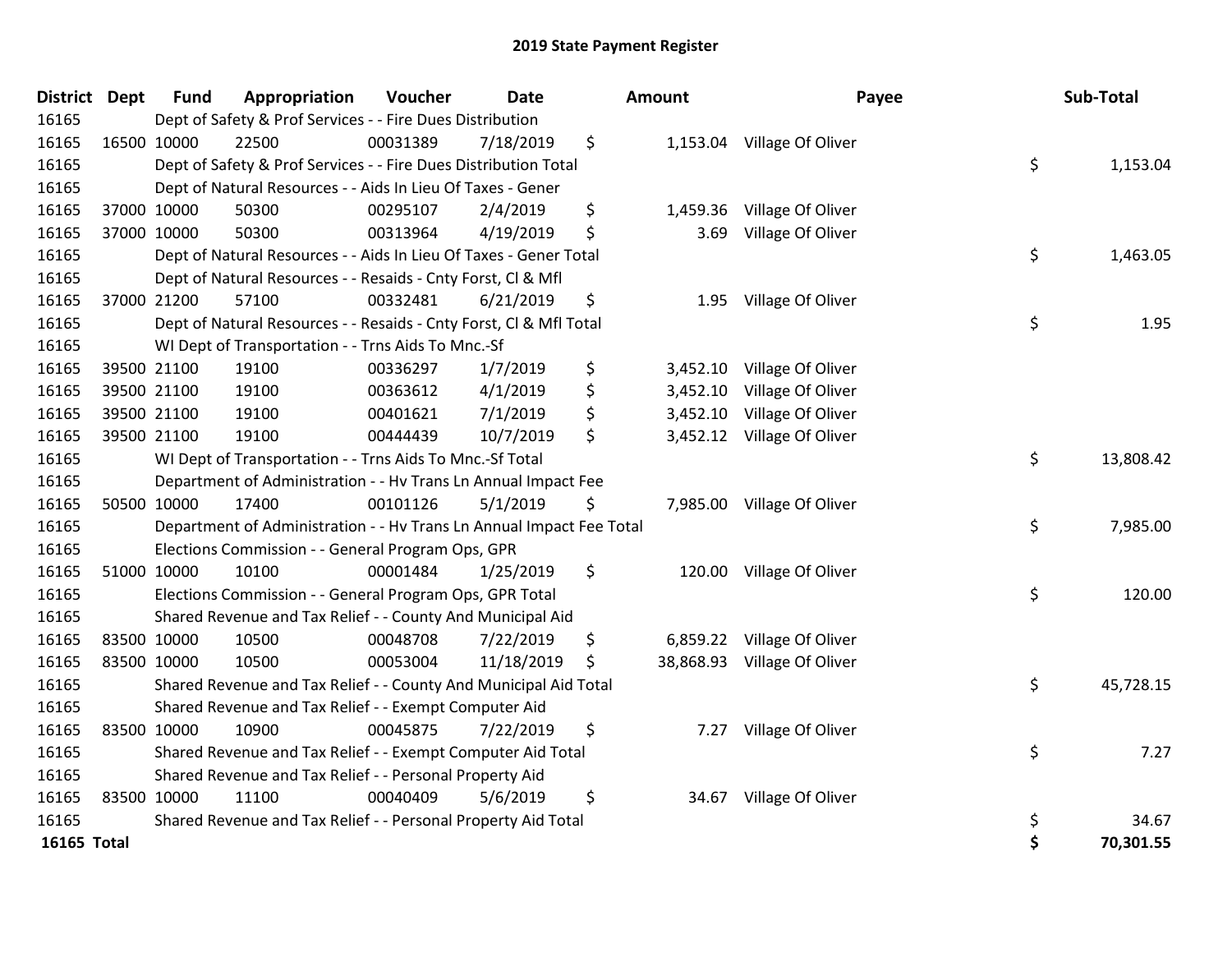| <b>District</b>    | <b>Dept</b> | <b>Fund</b> | Appropriation                                                    | Voucher  | <b>Date</b> | Amount          | Payee             | Sub-Total        |
|--------------------|-------------|-------------|------------------------------------------------------------------|----------|-------------|-----------------|-------------------|------------------|
| 16171              |             |             | Dept of Safety & Prof Services - - Fire Dues Distribution        |          |             |                 |                   |                  |
| 16171              |             | 16500 10000 | 22500                                                            | 00031077 | 7/17/2019   | \$<br>2,144.00  | Village of Poplar |                  |
| 16171              |             |             | Dept of Safety & Prof Services - - Fire Dues Distribution Total  |          |             |                 |                   | \$<br>2,144.00   |
| 16171              |             |             | WI Dept of Transportation - - Trns Aids To Mnc.-Sf               |          |             |                 |                   |                  |
| 16171              |             | 39500 21100 | 19100                                                            | 00336298 | 1/7/2019    | \$<br>15,976.43 | Village of Poplar |                  |
| 16171              |             | 39500 21100 | 19100                                                            | 00363613 | 4/1/2019    | \$<br>15,976.43 | Village of Poplar |                  |
| 16171              |             | 39500 21100 | 19100                                                            | 00401622 | 7/1/2019    | \$<br>15,976.43 | Village of Poplar |                  |
| 16171              |             | 39500 21100 | 19100                                                            | 00444440 | 10/7/2019   | \$<br>15,976.46 | Village of Poplar |                  |
| 16171              |             |             | WI Dept of Transportation - - Trns Aids To Mnc.-Sf Total         |          |             |                 |                   | \$<br>63,905.75  |
| 16171              |             |             | Elections Commission - - 2018 Hava Election Security             |          |             |                 |                   |                  |
| 16171              |             | 51000 22000 | 18200                                                            | 00002742 | 11/20/2019  | \$<br>1,200.00  | Village of Poplar |                  |
| 16171              |             |             | Elections Commission - - 2018 Hava Election Security Total       |          |             |                 |                   | \$<br>1,200.00   |
| 16171              |             |             | Shared Revenue and Tax Relief - - County And Municipal Aid       |          |             |                 |                   |                  |
| 16171              |             | 83500 10000 | 10500                                                            | 00048709 | 7/22/2019   | \$<br>6,150.08  | Village of Poplar |                  |
| 16171              |             | 83500 10000 | 10500                                                            | 00053005 | 11/18/2019  | \$<br>34,850.42 | Village of Poplar |                  |
| 16171              |             |             | Shared Revenue and Tax Relief - - County And Municipal Aid Total |          |             |                 |                   | \$<br>41,000.50  |
| 16171              |             |             | Shared Revenue and Tax Relief - - Exempt Computer Aid            |          |             |                 |                   |                  |
| 16171              |             | 83500 10000 | 10900                                                            | 00045876 | 7/22/2019   | \$<br>53.00     | Village of Poplar |                  |
| 16171              |             |             | Shared Revenue and Tax Relief - - Exempt Computer Aid Total      |          |             |                 |                   | \$<br>53.00      |
| 16171              |             |             | Shared Revenue and Tax Relief - - Utility Aid                    |          |             |                 |                   |                  |
| 16171              |             | 83500 10000 | 11000                                                            | 00048709 | 7/22/2019   | \$<br>32.84     | Village of Poplar |                  |
| 16171              |             | 83500 10000 | 11000                                                            | 00053005 | 11/18/2019  | \$<br>184.19    | Village of Poplar |                  |
| 16171              |             |             | Shared Revenue and Tax Relief - - Utility Aid Total              |          |             |                 |                   | \$<br>217.03     |
| 16171              |             |             | Shared Revenue and Tax Relief - - Personal Property Aid          |          |             |                 |                   |                  |
| 16171              |             | 83500 10000 | 11100                                                            | 00040410 | 5/6/2019    | \$<br>712.10    | Village of Poplar |                  |
| 16171              |             |             | Shared Revenue and Tax Relief - - Personal Property Aid Total    |          |             |                 |                   | \$<br>712.10     |
| <b>16171 Total</b> |             |             |                                                                  |          |             |                 |                   | \$<br>109,232.38 |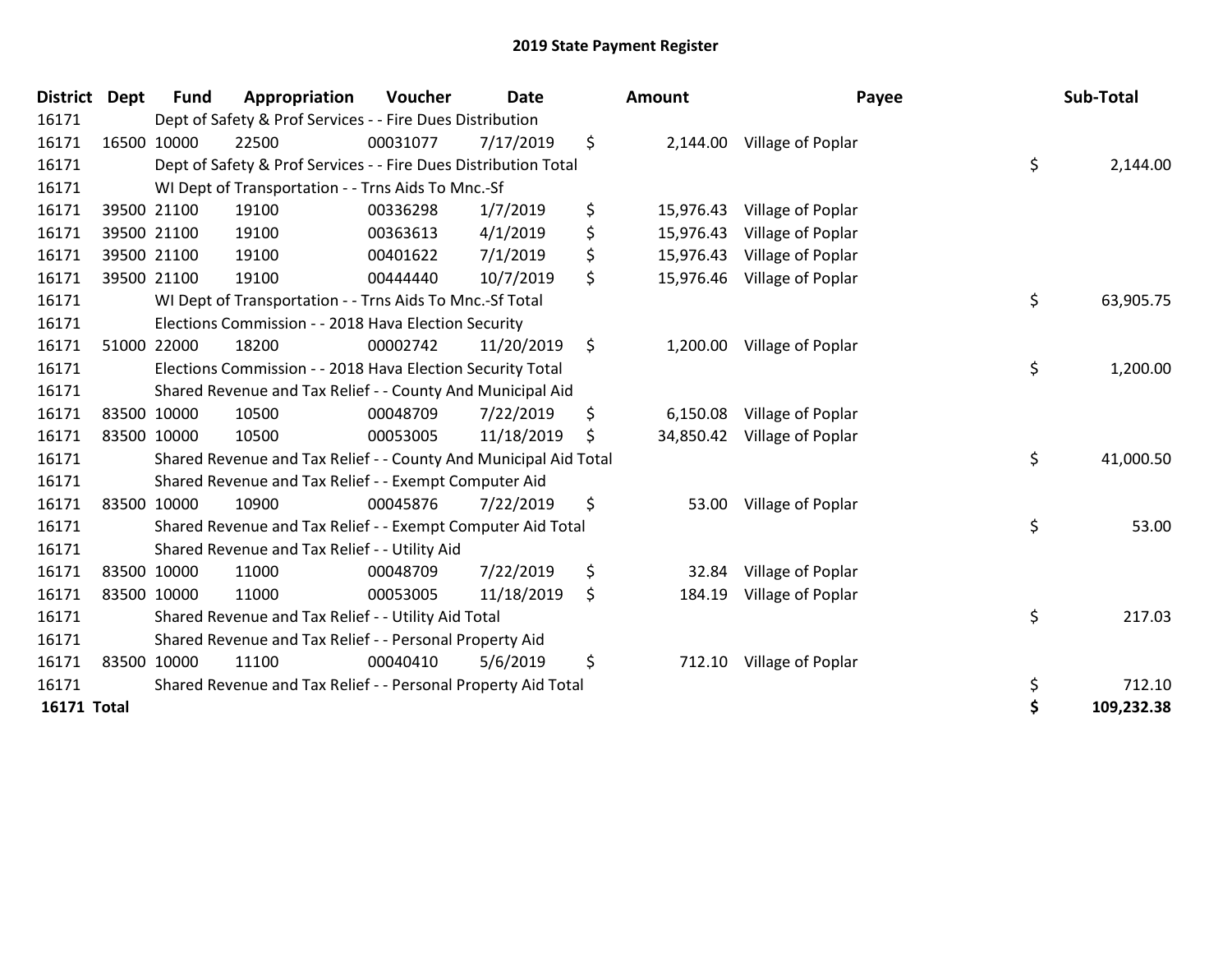| <b>District</b> | <b>Dept</b> | <b>Fund</b> | Appropriation                                                          | Voucher  | <b>Date</b> | <b>Amount</b>   | Payee                              | Sub-Total       |
|-----------------|-------------|-------------|------------------------------------------------------------------------|----------|-------------|-----------------|------------------------------------|-----------------|
| 16181           |             |             | Dept of Safety & Prof Services - - Fire Dues Distribution              |          |             |                 |                                    |                 |
| 16181           |             | 16500 10000 | 22500                                                                  | 00031113 | 7/17/2019   | \$              | 2,011.65 Village Of Solon Springs  |                 |
| 16181           |             |             | Dept of Safety & Prof Services - - Fire Dues Distribution Total        |          |             |                 |                                    | \$<br>2,011.65  |
| 16181           |             |             | Dept of Natural Resources - - Resaids - Cnty Forst, Cl & Mfl           |          |             |                 |                                    |                 |
| 16181           |             | 37000 21200 | 57100                                                                  | 00332482 | 6/21/2019   | \$<br>10.78     | Village Of Solon Springs           |                 |
| 16181           |             |             | Dept of Natural Resources - - Resaids - Cnty Forst, Cl & Mfl Total     |          |             |                 |                                    | \$<br>10.78     |
| 16181           |             |             | WI Dept of Transportation - - Trns Aids To Mnc.-Sf                     |          |             |                 |                                    |                 |
| 16181           |             | 39500 21100 | 19100                                                                  | 00336299 | 1/7/2019    | \$<br>8,737.76  | Village Of Solon Springs           |                 |
| 16181           |             | 39500 21100 | 19100                                                                  | 00363614 | 4/1/2019    | \$<br>8,737.76  | Village Of Solon Springs           |                 |
| 16181           |             | 39500 21100 | 19100                                                                  | 00401623 | 7/1/2019    | \$<br>8,737.76  | Village Of Solon Springs           |                 |
| 16181           |             | 39500 21100 | 19100                                                                  | 00444441 | 10/7/2019   | \$<br>8,737.79  | Village Of Solon Springs           |                 |
| 16181           |             |             | WI Dept of Transportation - - Trns Aids To Mnc.-Sf Total               |          |             |                 |                                    | \$<br>34,951.07 |
| 16181           |             |             | Department of Military Affairs - - Disaster Recovery Aid               |          |             |                 |                                    |                 |
| 16181           |             | 46500 10000 | 30500                                                                  | 00066684 | 9/19/2019   | \$<br>1,241.23  | Village Of Solon Springs           |                 |
| 16181           |             |             | Department of Military Affairs - - Disaster Recovery Aid Total         |          |             |                 |                                    | \$<br>1,241.23  |
| 16181           |             |             | Department of Military Affairs - - Federal Aid, Local Assistance       |          |             |                 |                                    |                 |
| 16181           |             | 46500 10000 | 34200                                                                  | 00058813 | 4/5/2019    | \$<br>7,447.37  | Village Of Solon Springs           |                 |
| 16181           |             |             | Department of Military Affairs - - Federal Aid, Local Assistance Total |          |             |                 |                                    | \$<br>7,447.37  |
| 16181           |             |             | Shared Revenue and Tax Relief - - Expenditure Restraint Program        |          |             |                 |                                    |                 |
| 16181           | 83500 10000 |             | 10100                                                                  | 00048710 | 7/22/2019   | \$<br>673.15    | Village Of Solon Springs           |                 |
| 16181           |             |             | Shared Revenue and Tax Relief - - Expenditure Restraint Program Total  |          |             |                 |                                    | \$<br>673.15    |
| 16181           |             |             | Shared Revenue and Tax Relief - - County And Municipal Aid             |          |             |                 |                                    |                 |
| 16181           |             | 83500 10000 | 10500                                                                  | 00048710 | 7/22/2019   | \$              | 13,618.30 Village Of Solon Springs |                 |
| 16181           |             | 83500 10000 | 10500                                                                  | 00053006 | 11/18/2019  | \$<br>77,170.38 | Village Of Solon Springs           |                 |
| 16181           |             |             | Shared Revenue and Tax Relief - - County And Municipal Aid Total       |          |             |                 |                                    | \$<br>90,788.68 |
| 16181           |             |             | Shared Revenue and Tax Relief - - Exempt Computer Aid                  |          |             |                 |                                    |                 |
| 16181           |             | 83500 10000 | 10900                                                                  | 00045877 | 7/22/2019   | \$<br>73.78     | Village Of Solon Springs           |                 |
| 16181           | 83500 10000 |             | 10900                                                                  | 00047805 | 7/22/2019   | \$<br>215.14    | Village Of Solon Springs           |                 |
| 16181           |             |             | Shared Revenue and Tax Relief - - Exempt Computer Aid Total            |          |             |                 |                                    | \$<br>288.92    |
| 16181           |             |             | Shared Revenue and Tax Relief - - Utility Aid                          |          |             |                 |                                    |                 |
| 16181           |             | 83500 10000 | 11000                                                                  | 00048710 | 7/22/2019   | \$<br>1,929.18  | Village Of Solon Springs           |                 |
| 16181           | 83500 10000 |             | 11000                                                                  | 00053006 | 11/18/2019  | \$<br>10,840.79 | Village Of Solon Springs           |                 |
| 16181           |             |             | Shared Revenue and Tax Relief - - Utility Aid Total                    |          |             |                 |                                    | \$<br>12,769.97 |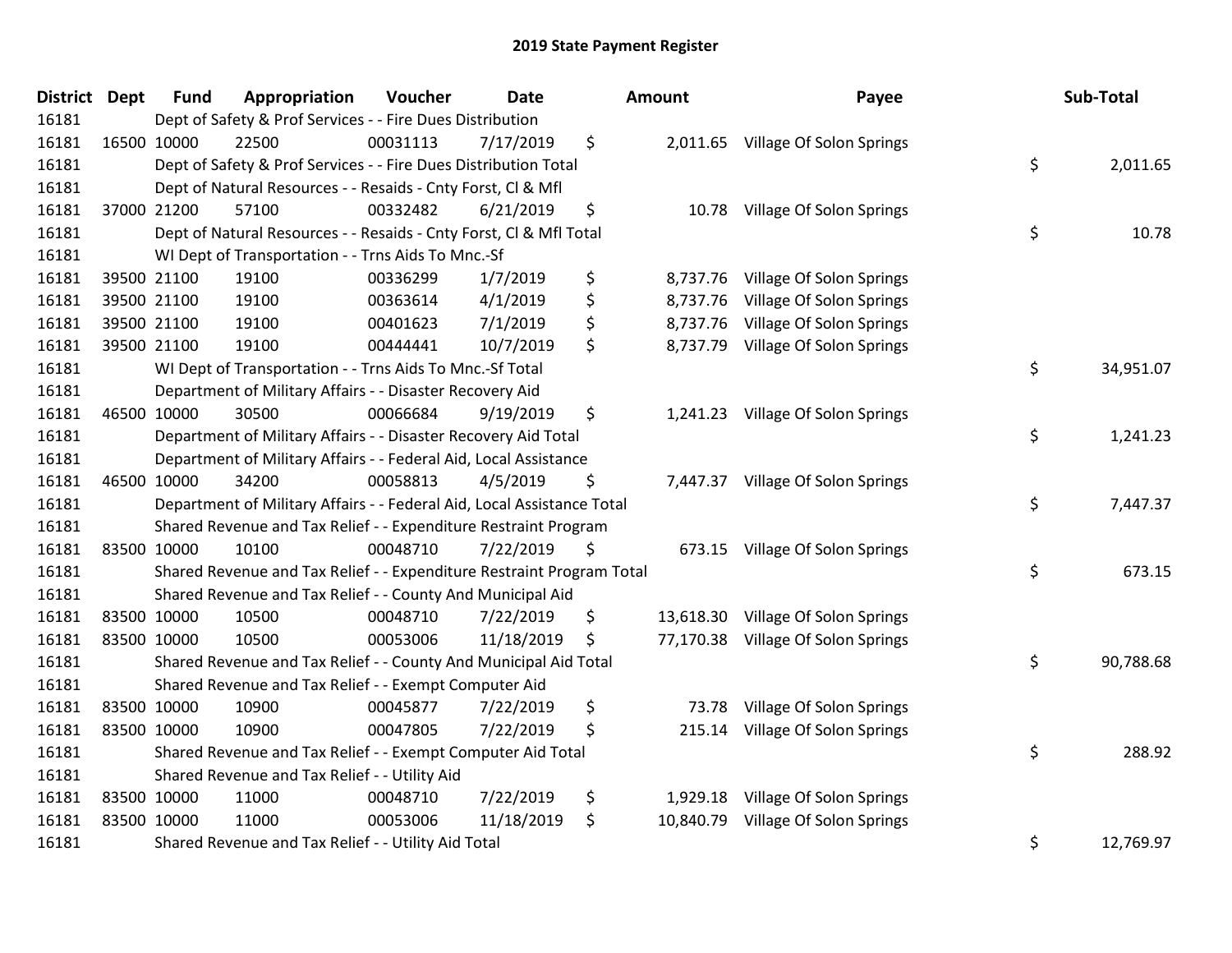| <b>District</b> | Dept | Fund        | Appropriation                                                   | <b>Voucher</b> | Date      | Amount |          | Payee                    |  | Sub-Total  |
|-----------------|------|-------------|-----------------------------------------------------------------|----------------|-----------|--------|----------|--------------------------|--|------------|
| 16181           |      |             | Shared Revenue and Tax Relief - - Personal Property Aid         |                |           |        |          |                          |  |            |
| 16181           |      | 83500 10000 | 11100                                                           | 00040411       | 5/6/2019  |        | 288.66   | Village Of Solon Springs |  |            |
| 16181           |      | 83500 10000 | 11100                                                           | 00042536       | 5/6/2019  | Ś      | 82.97    | Village Of Solon Springs |  |            |
| 16181           |      |             | Shared Revenue and Tax Relief - - Personal Property Aid Total   |                |           |        |          |                          |  | 371.63     |
| 16181           |      |             | Shared Revenue and Tax Relief - - Lottery & Gaming Credit       |                |           |        |          |                          |  |            |
| 16181           |      | 83500 52100 | 36300                                                           | 00038230       | 3/25/2019 | S      | 1.177.43 | Village Of Solon Springs |  |            |
| 16181           |      |             | Shared Revenue and Tax Relief - - Lottery & Gaming Credit Total |                |           |        |          |                          |  | 1,177.43   |
| 16181 Total     |      |             |                                                                 |                |           |        |          |                          |  | 151,731.88 |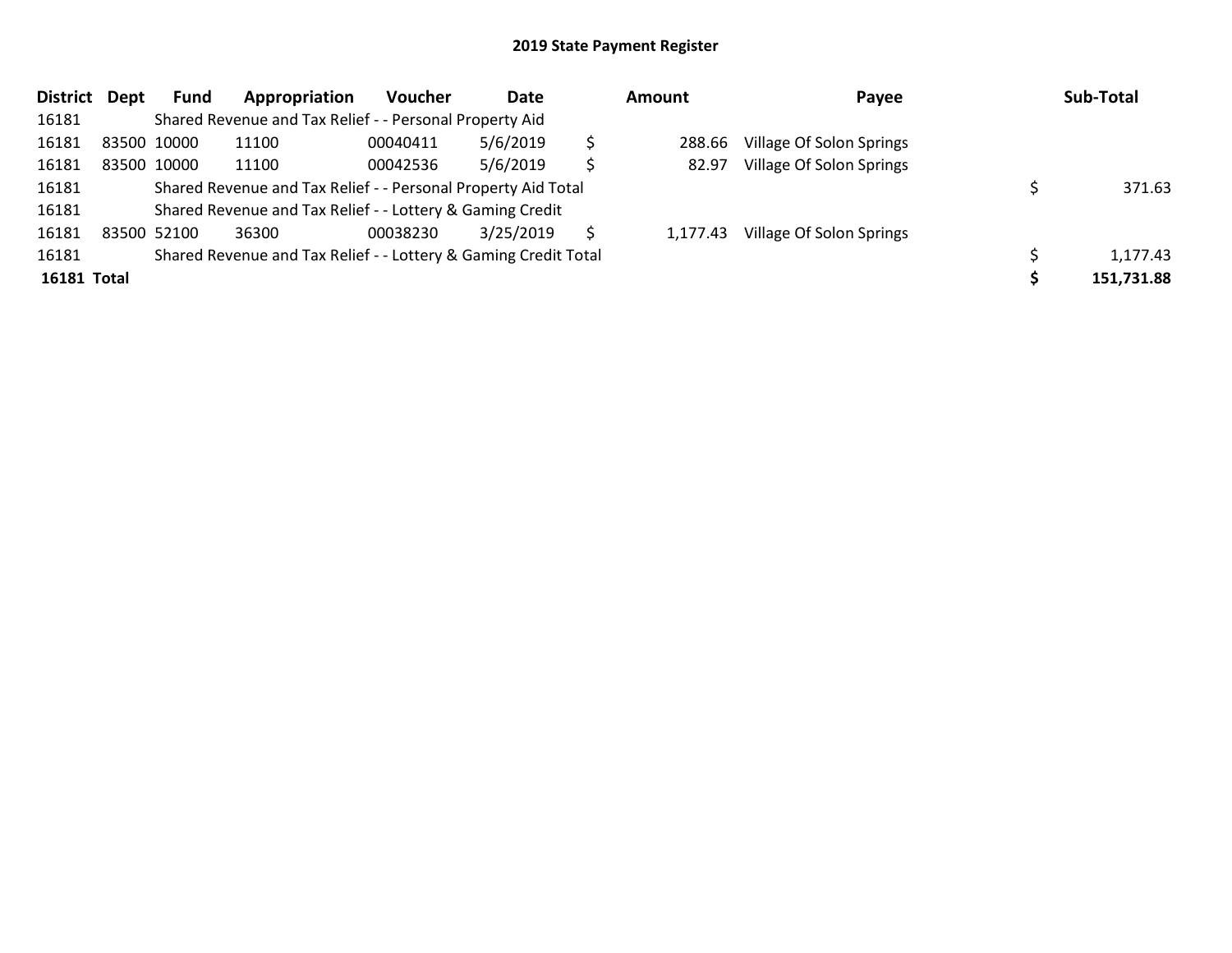| <b>District</b>    | <b>Dept</b> | <b>Fund</b> | Appropriation                                                           | Voucher  | <b>Date</b> | <b>Amount</b>  | Payee                         | Sub-Total       |
|--------------------|-------------|-------------|-------------------------------------------------------------------------|----------|-------------|----------------|-------------------------------|-----------------|
| 16182              |             |             | Dept of Safety & Prof Services - - Fire Dues Distribution               |          |             |                |                               |                 |
| 16182              | 16500 10000 |             | 22500                                                                   | 00031008 | 7/17/2019   | \$             | 2,357.43 Village Of Superior  |                 |
| 16182              |             |             | Dept of Safety & Prof Services - - Fire Dues Distribution Total         |          |             |                |                               | \$<br>2,357.43  |
| 16182              |             |             | Environmental Improvement Prog - - Clean Water Fund Program Finan       |          |             |                |                               |                 |
| 16182              |             | 32000 57300 | 16300                                                                   | 00000228 | 2/25/2019   | \$             | 864.66 Village Of Superior    |                 |
| 16182              |             |             | Environmental Improvement Prog - - Clean Water Fund Program Finan Total |          |             |                |                               | \$<br>864.66    |
| 16182              |             |             | WI Dept of Transportation - - Trns Aids To Mnc.-Sf                      |          |             |                |                               |                 |
| 16182              |             | 39500 21100 | 19100                                                                   | 00336300 | 1/7/2019    | \$<br>3,762.67 | Village Of Superior           |                 |
| 16182              |             | 39500 21100 | 19100                                                                   | 00363615 | 4/1/2019    | \$<br>3,762.67 | Village Of Superior           |                 |
| 16182              |             | 39500 21100 | 19100                                                                   | 00401624 | 7/1/2019    | \$<br>3,762.67 | Village Of Superior           |                 |
| 16182              |             | 39500 21100 | 19100                                                                   | 00444442 | 10/7/2019   | \$<br>3,762.69 | Village Of Superior           |                 |
| 16182              |             |             | WI Dept of Transportation - - Trns Aids To Mnc.-Sf Total                |          |             |                |                               | \$<br>15,050.70 |
| 16182              |             |             | WI Dept of Transportation - - Loc Rd Imp Prg St Fd                      |          |             |                |                               |                 |
| 16182              |             | 39500 21100 | 27800                                                                   | 00418904 | 8/2/2019    | \$             | 7,898.92 Village Of Superior  |                 |
| 16182              |             |             | WI Dept of Transportation - - Loc Rd Imp Prg St Fd Total                |          |             |                |                               | \$<br>7,898.92  |
| 16182              |             |             | Elections Commission - - 2018 Hava Election Security                    |          |             |                |                               |                 |
| 16182              | 51000 22000 |             | 18200                                                                   | 00002116 | 10/21/2019  | \$<br>800.00   | Village Of Superior           |                 |
| 16182              |             | 51000 22000 | 18200                                                                   | 00002918 | 11/26/2019  | \$<br>400.00   | Village Of Superior           |                 |
| 16182              |             |             | Elections Commission - - 2018 Hava Election Security Total              |          |             |                |                               | \$<br>1,200.00  |
| 16182              |             |             | Shared Revenue and Tax Relief - - County And Municipal Aid              |          |             |                |                               |                 |
| 16182              | 83500 10000 |             | 10500                                                                   | 00048711 | 7/22/2019   | \$<br>7,848.88 | Village Of Superior           |                 |
| 16182              | 83500 10000 |             | 10500                                                                   | 00053007 | 11/18/2019  | \$             | 44,476.97 Village Of Superior |                 |
| 16182              |             |             | Shared Revenue and Tax Relief - - County And Municipal Aid Total        |          |             |                |                               | \$<br>52,325.85 |
| 16182              |             |             | Shared Revenue and Tax Relief - - Exempt Computer Aid                   |          |             |                |                               |                 |
| 16182              | 83500 10000 |             | 10900                                                                   | 00045878 | 7/22/2019   | \$             | 274.36 Village Of Superior    |                 |
| 16182              |             |             | Shared Revenue and Tax Relief - - Exempt Computer Aid Total             |          |             |                |                               | \$<br>274.36    |
| 16182              |             |             | Shared Revenue and Tax Relief - - Personal Property Aid                 |          |             |                |                               |                 |
| 16182              | 83500 10000 |             | 11100                                                                   | 00040412 | 5/6/2019    | \$             | 3,632.31 Village Of Superior  |                 |
| 16182              |             |             | Shared Revenue and Tax Relief - - Personal Property Aid Total           |          |             |                |                               | \$<br>3,632.31  |
| <b>16182 Total</b> |             |             |                                                                         |          |             |                |                               | \$<br>83,604.23 |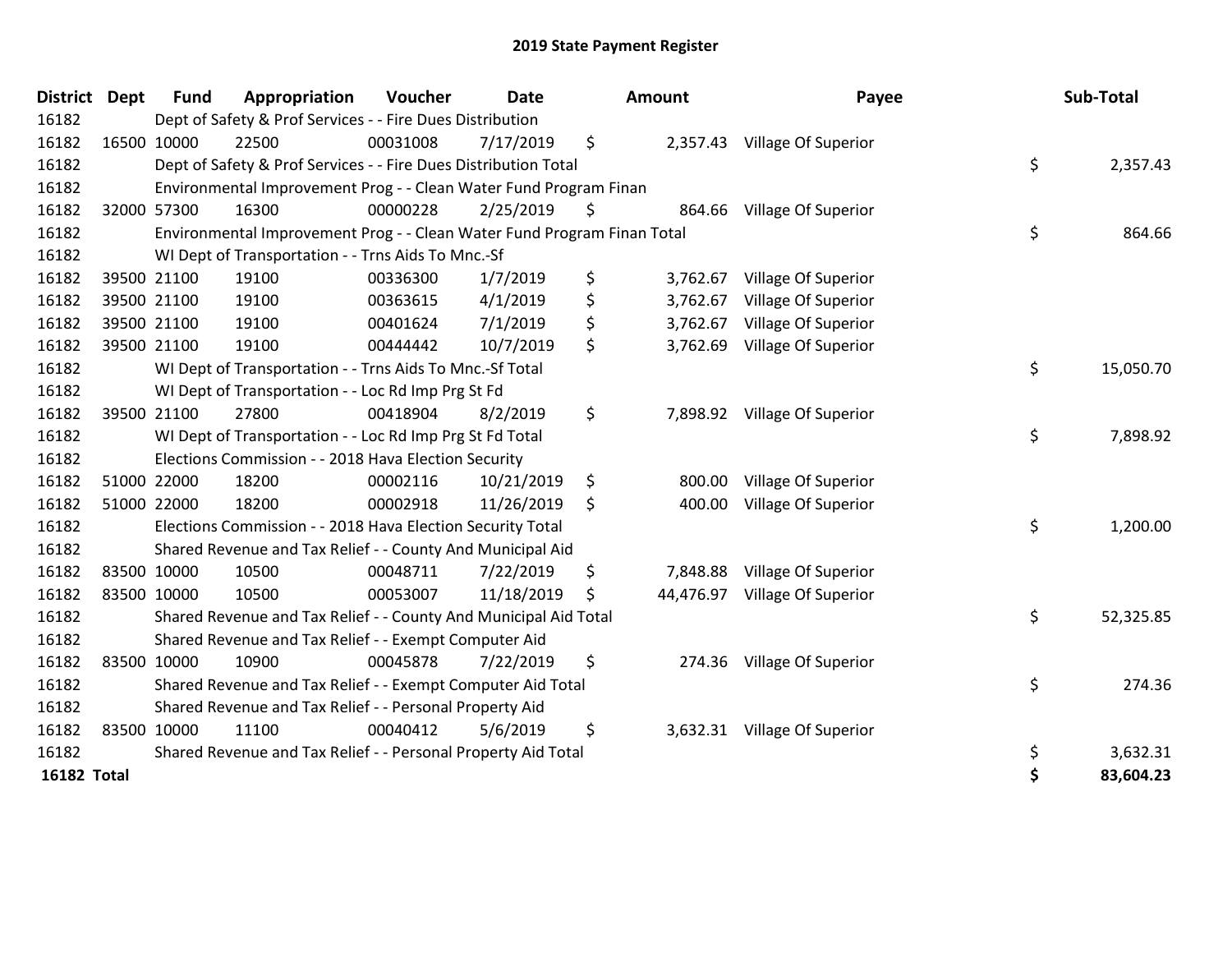| <b>District Dept</b> | <b>Fund</b> | Appropriation                                                         | Voucher  | <b>Date</b> | <b>Amount</b>    |                  | Payee | Sub-Total  |
|----------------------|-------------|-----------------------------------------------------------------------|----------|-------------|------------------|------------------|-------|------------|
| 16281                |             | Dept of Ag, Trade & Cons Protc - - Grain Insp And Certification       |          |             |                  |                  |       |            |
| 16281                | 11500 10000 | 12200                                                                 | 00043498 | 2/6/2019    | \$<br>303.18     | City Of Superior |       |            |
| 16281                | 11500 10000 | 12200                                                                 | 00046887 | 5/17/2019   | \$<br>306.72     | City Of Superior |       |            |
| 16281                | 11500 10000 | 12200                                                                 | 00049257 | 8/6/2019    | \$<br>299.01     | City Of Superior |       |            |
| 16281                | 11500 10000 | 12200                                                                 | 00052962 | 11/29/2019  | \$<br>314.43     | City Of Superior |       |            |
| 16281                |             | Dept of Ag, Trade & Cons Protc - - Grain Insp And Certification Total |          |             |                  |                  | \$    | 1,223.34   |
| 16281                |             | Dept of Safety & Prof Services - - Fire Dues Distribution             |          |             |                  |                  |       |            |
| 16281                | 16500 10000 | 22500                                                                 | 00029798 | 7/5/2019    | \$<br>75,100.65  | City Of Superior |       |            |
| 16281                |             | Dept of Safety & Prof Services - - Fire Dues Distribution Total       |          |             |                  |                  | \$    | 75,100.65  |
| 16281                |             | Dept of Natural Resources - - GPO-State Funds                         |          |             |                  |                  |       |            |
| 16281                | 37000 10000 | 40100                                                                 | 00335940 | 7/11/2019   | \$<br>50.00      | City Of Superior |       |            |
| 16281                |             | Dept of Natural Resources - - GPO-State Funds Total                   |          |             |                  |                  | \$    | 50.00      |
| 16281                |             | Dept of Natural Resources - - GPO-Federal Funds                       |          |             |                  |                  |       |            |
| 16281                | 37000 10000 | 44100                                                                 | 00289592 | 1/11/2019   | \$<br>20,835.25  | City Of Superior |       |            |
| 16281                | 37000 10000 | 44100                                                                 | 00301626 | 3/1/2019    | \$<br>237,157.25 | City Of Superior |       |            |
| 16281                | 37000 10000 | 44100                                                                 | 00318245 | 5/23/2019   | \$<br>1,142.35   | City Of Superior |       |            |
| 16281                | 37000 10000 | 44100                                                                 | 00346394 | 8/13/2019   | \$<br>203,934.00 | City Of Superior |       |            |
| 16281                | 37000 10000 | 44100                                                                 | 00367522 | 11/6/2019   | \$<br>209,180.15 | City Of Superior |       |            |
| 16281                |             | Dept of Natural Resources - - GPO-Federal Funds Total                 |          |             |                  |                  | \$    | 672,249.00 |
| 16281                |             | Dept of Natural Resources - - Aids In Lieu Of Taxes - Gener           |          |             |                  |                  |       |            |
| 16281                | 37000 10000 | 50300                                                                 | 00295119 | 2/4/2019    | \$<br>32,599.01  | City Of Superior |       |            |
| 16281                |             | Dept of Natural Resources - - Aids In Lieu Of Taxes - Gener Total     |          |             |                  |                  | \$    | 32,599.01  |
| 16281                |             | Dept of Natural Resources - - General Program Operations --           |          |             |                  |                  |       |            |
| 16281                | 37000 21200 | 25400                                                                 | 00364065 | 11/1/2019   | \$<br>377.41     | City Of Superior |       |            |
| 16281                | 37000 21200 | 25400                                                                 | 00364068 | 11/1/2019   | \$<br>428.86     | City Of Superior |       |            |
| 16281                | 37000 21200 | 25400                                                                 | 00368780 | 11/22/2019  | \$<br>371.51     | City Of Superior |       |            |
| 16281                |             | Dept of Natural Resources - - General Program Operations -- Total     |          |             |                  |                  | \$    | 1,177.78   |
| 16281                |             | Dept of Natural Resources - - GPO--State Funds                        |          |             |                  |                  |       |            |
| 16281                | 37000 21200 | 36100                                                                 | 00329164 | 7/5/2019    | \$<br>25.00      | City Of Superior |       |            |
| 16281                | 37000 21200 | 36100                                                                 | 00329165 | 7/5/2019    | \$<br>25.00      | City Of Superior |       |            |
| 16281                |             | Dept of Natural Resources - - GPO--State Funds Total                  |          |             |                  |                  | \$    | 50.00      |
| 16281                |             | Dept of Natural Resources - - Resaids - Cnty Forst, Cl & Mfl          |          |             |                  |                  |       |            |
| 16281                | 37000 21200 | 57100                                                                 | 00332483 | 6/21/2019   | \$<br>12.42      | City Of Superior |       |            |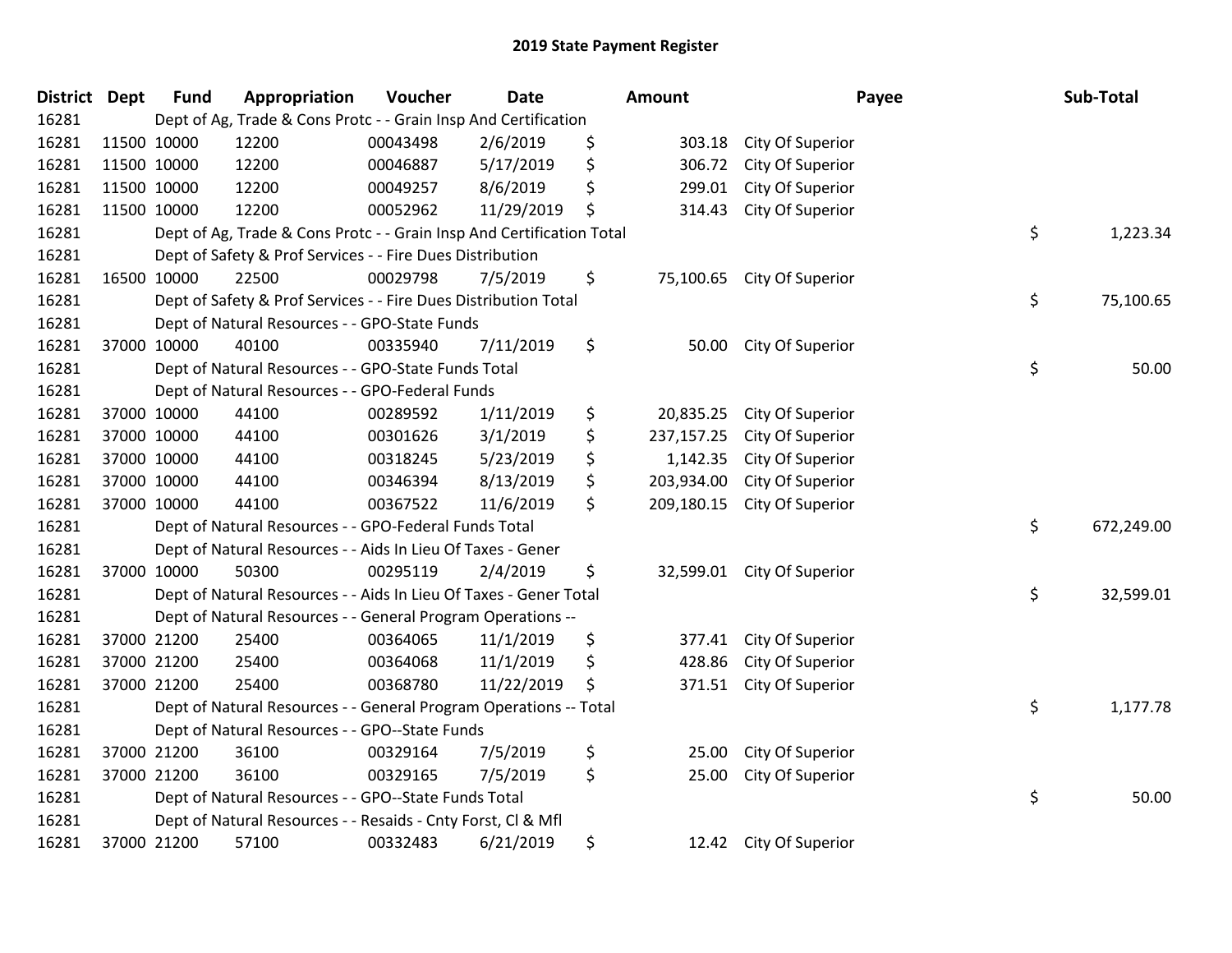| District Dept |             | <b>Fund</b> | Appropriation                                                      | Voucher  | <b>Date</b> | Amount           | Payee                      | Sub-Total          |
|---------------|-------------|-------------|--------------------------------------------------------------------|----------|-------------|------------------|----------------------------|--------------------|
| 16281         |             |             | Dept of Natural Resources - - Resaids - Cnty Forst, Cl & Mfl Total |          |             |                  |                            | \$<br>12.42        |
| 16281         |             |             | Dept of Natural Resources - - Petrostorage Envr Remd Awards        |          |             |                  |                            |                    |
| 16281         | 37000 27200 |             | 66700                                                              | 00352199 | 8/20/2019   | \$               | 3,871.63 City Of Superior  |                    |
| 16281         |             |             | Dept of Natural Resources - - Petrostorage Envr Remd Awards Total  |          |             |                  |                            | \$<br>3,871.63     |
| 16281         |             |             | Dept of Natural Resources - - Fin Asst For Responsible Units       |          |             |                  |                            |                    |
| 16281         | 37000 27400 |             | 67000                                                              | 00322925 | 5/22/2019   | \$               | 93,658.32 City Of Superior |                    |
| 16281         |             |             | Dept of Natural Resources - - Fin Asst For Responsible Units Total |          |             |                  |                            | \$<br>93,658.32    |
| 16281         |             |             | Dept of Natural Resources - - Recycling Consolidation Grants       |          |             |                  |                            |                    |
| 16281         | 37000 27400 |             | 67300                                                              | 00322925 | 5/22/2019   | \$<br>6,934.76   | City Of Superior           |                    |
| 16281         |             |             | Dept of Natural Resources - - Recycling Consolidation Grants Total |          |             |                  |                            | \$<br>6,934.76     |
| 16281         |             |             | WI Dept of Transportation - - Conn Hwy Aids St Fds                 |          |             |                  |                            |                    |
| 16281         | 39500 21100 |             | 16200                                                              | 00337718 | 1/7/2019    | \$<br>78,719.05  | City Of Superior           |                    |
| 16281         | 39500 21100 |             | 16200                                                              | 00365032 | 4/1/2019    | \$<br>78,719.05  | City Of Superior           |                    |
| 16281         | 39500 21100 |             | 16200                                                              | 00403041 | 7/1/2019    | \$<br>78,719.05  | City Of Superior           |                    |
| 16281         | 39500 21100 |             | 16200                                                              | 00445859 | 10/7/2019   | \$<br>78,719.06  | City Of Superior           |                    |
| 16281         |             |             | WI Dept of Transportation - - Conn Hwy Aids St Fds Total           |          |             |                  |                            | \$<br>314,876.21   |
| 16281         |             |             | WI Dept of Transportation - - Paratransit Aids, Sf                 |          |             |                  |                            |                    |
| 16281         | 39500 21100 |             | 17500                                                              | 00371380 | 4/16/2019   | \$               | 17,173.00 City Of Superior |                    |
| 16281         |             |             | WI Dept of Transportation - - Paratransit Aids, Sf Total           |          |             |                  |                            | \$<br>17,173.00    |
| 16281         |             |             | WI Dept of Transportation - - Tb, Trns Oper Aid Sf                 |          |             |                  |                            |                    |
| 16281         | 39500 21100 |             | 17600                                                              | 00390259 | 6/6/2019    | \$<br>90,133.00  | City Of Superior           |                    |
| 16281         | 39500 21100 |             | 17600                                                              | 00417017 | 7/31/2019   | \$<br>270,400.00 | City Of Superior           |                    |
| 16281         | 39500 21100 |             | 17600                                                              | 00451202 | 10/21/2019  | \$<br>29,529.00  | City Of Superior           |                    |
| 16281         | 39500 21100 |             | 17600                                                              | 00451203 | 10/21/2019  | \$<br>35,276.00  | City Of Superior           |                    |
| 16281         |             |             | WI Dept of Transportation - - Tb, Trns Oper Aid Sf Total           |          |             |                  |                            | \$<br>425,338.00   |
| 16281         |             |             | WI Dept of Transportation - - Trns Aids To Mnc.-Sf                 |          |             |                  |                            |                    |
| 16281         | 39500 21100 |             | 19100                                                              | 00336301 | 1/7/2019    | \$<br>421,378.11 | City Of Superior           |                    |
| 16281         | 39500 21100 |             | 19100                                                              | 00363616 | 4/1/2019    | \$<br>421,378.11 | City Of Superior           |                    |
| 16281         | 39500 21100 |             | 19100                                                              | 00401625 | 7/1/2019    | \$<br>421,378.11 | City Of Superior           |                    |
| 16281         | 39500 21100 |             | 19100                                                              | 00444443 | 10/7/2019   | \$<br>421,378.13 | City Of Superior           |                    |
| 16281         |             |             | WI Dept of Transportation - - Trns Aids To Mnc.-Sf Total           |          |             |                  |                            | \$<br>1,685,512.46 |
| 16281         |             |             | WI Dept of Transportation - - Loc Rd Imp Prg St Fd                 |          |             |                  |                            |                    |
| 16281         | 39500 21100 |             | 27800                                                              | 00407841 | 7/1/2019    | \$<br>76,452.48  | City Of Superior           |                    |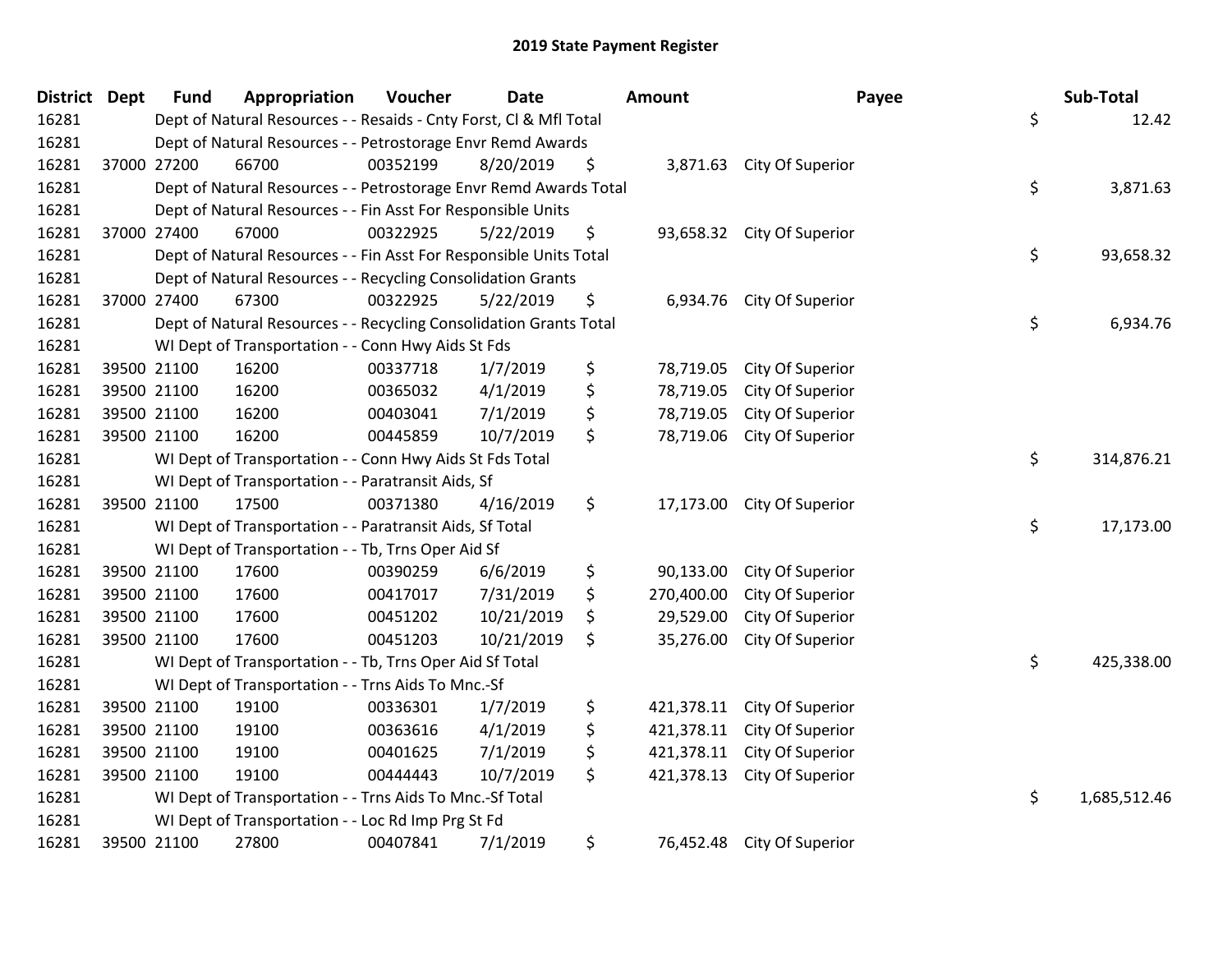| <b>District Dept</b> |             | <b>Fund</b>                                                  | Appropriation                                             | Voucher  | <b>Date</b> | Amount           | Payee            | Sub-Total        |
|----------------------|-------------|--------------------------------------------------------------|-----------------------------------------------------------|----------|-------------|------------------|------------------|------------------|
| 16281                |             | WI Dept of Transportation - - Loc Rd Imp Prg St Fd Total     | \$<br>76,452.48                                           |          |             |                  |                  |                  |
| 16281                |             |                                                              | WI Dept of Transportation - - Loc Trns Facl Impffd        |          |             |                  |                  |                  |
| 16281                |             | 39500 21100                                                  | 28600                                                     | 00467030 | 12/3/2019   | \$<br>469,842.15 | City Of Superior |                  |
| 16281                |             |                                                              | WI Dept of Transportation - - Loc Trns Facl Impffd Total  |          |             |                  |                  | \$<br>469,842.15 |
| 16281                |             | WI Dept of Transportation - - Hwy Mgmt & Opers Sf            |                                                           |          |             |                  |                  |                  |
| 16281                |             | 39500 21100                                                  | 36500                                                     | 00416354 | 7/29/2019   | \$<br>355.74     | City Of Superior |                  |
| 16281                |             | 39500 21100                                                  | 36500                                                     | 00453611 | 10/25/2019  | \$<br>725.82     | City Of Superior |                  |
| 16281                |             |                                                              | WI Dept of Transportation - - Hwy Mgmt & Opers Sf Total   |          |             |                  |                  | \$<br>1,081.56   |
| 16281                |             |                                                              | WI Dept of Transportation - - Routine Maint Sf            |          |             |                  |                  |                  |
| 16281                |             | 39500 21100                                                  | 36800                                                     | 00342421 | 1/23/2019   | \$<br>76.00      | City Of Superior |                  |
| 16281                |             | 39500 21100                                                  | 36800                                                     | 00355388 | 2/25/2019   | \$<br>76.00      | City Of Superior |                  |
| 16281                |             | 39500 21100                                                  | 36800                                                     | 00362603 | 3/21/2019   | \$<br>76.00      | City Of Superior |                  |
| 16281                |             | 39500 21100                                                  | 36800                                                     | 00373568 | 4/24/2019   | \$<br>76.00      | City Of Superior |                  |
| 16281                |             | 39500 21100                                                  | 36800                                                     | 00380858 | 5/24/2019   | \$<br>76.00      | City Of Superior |                  |
| 16281                |             | 39500 21100                                                  | 36800                                                     | 00393077 | 6/28/2019   | \$<br>76.00      | City Of Superior |                  |
| 16281                |             | 39500 21100                                                  | 36800                                                     | 00408811 | 7/23/2019   | \$<br>76.00      | City Of Superior |                  |
| 16281                |             | 39500 21100                                                  | 36800                                                     | 00424373 | 9/5/2019    | \$<br>76.00      | City Of Superior |                  |
| 16281                |             | 39500 21100                                                  | 36800                                                     | 00432699 | 10/3/2019   | \$<br>76.00      | City Of Superior |                  |
| 16281                |             | 39500 21100                                                  | 36800                                                     | 00446858 | 10/31/2019  | \$<br>76.00      | City Of Superior |                  |
| 16281                |             | 39500 21100                                                  | 36800                                                     | 00463565 | 11/29/2019  | \$<br>76.00      | City Of Superior |                  |
| 16281                |             |                                                              | WI Dept of Transportation - - Routine Maint Sf Total      |          |             |                  |                  | \$<br>836.00     |
| 16281                |             |                                                              | WI Dept of Transportation - - Dept Mgt & Oper St Fd       |          |             |                  |                  |                  |
| 16281                |             | 39500 21100                                                  | 46100                                                     | 00346210 | 1/28/2019   | \$<br>1,773.47   | City Of Superior |                  |
| 16281                |             | 39500 21100                                                  | 46100                                                     | 00382891 | 5/16/2019   | \$<br>1,592.49   | City Of Superior |                  |
| 16281                |             | 39500 21100                                                  | 46100                                                     | 00416354 | 7/29/2019   | \$<br>1,575.99   | City Of Superior |                  |
| 16281                |             | 39500 21100                                                  | 46100                                                     | 00455252 | 10/30/2019  | \$<br>1,444.92   | City Of Superior |                  |
| 16281                |             |                                                              | WI Dept of Transportation - - Dept Mgt & Oper St Fd Total |          |             |                  |                  | \$<br>6,386.87   |
| 16281                |             |                                                              | Department of Justice - - Law Enforcement Train, Local    |          |             |                  |                  |                  |
| 16281                |             | 45500 10000                                                  | 23100                                                     | 00058304 | 1/22/2019   | \$<br>27,406.83  | City Of Superior |                  |
| 16281                | 45500 10000 |                                                              | 23100                                                     | 00059870 | 2/19/2019   | \$<br>21,768.02  | City Of Superior |                  |
| 16281                | 45500 10000 |                                                              | 23100                                                     | 00074628 | 11/13/2019  | \$<br>7,840.00   | City Of Superior |                  |
| 16281                | 45500 10000 |                                                              | 23100                                                     | 00076370 | 12/19/2019  | \$<br>15,540.40  | City Of Superior |                  |
| 16281                |             | Department of Justice - - Law Enforcement Train, Local Total | \$<br>72,555.25                                           |          |             |                  |                  |                  |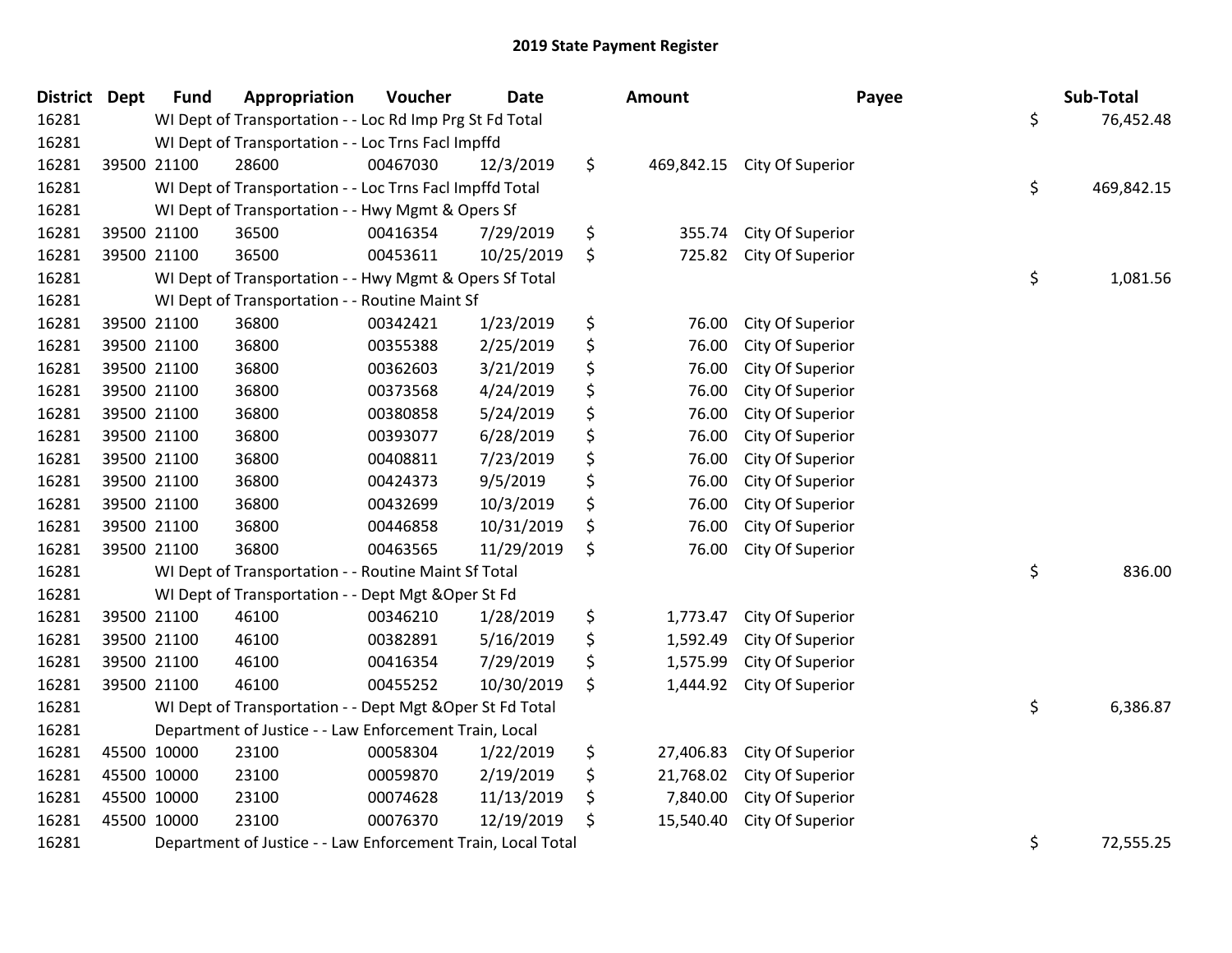| District Dept |             | <b>Fund</b>                                                            | Appropriation                                                           | Voucher  | <b>Date</b> |    | Amount    | Payee                     |    | Sub-Total |
|---------------|-------------|------------------------------------------------------------------------|-------------------------------------------------------------------------|----------|-------------|----|-----------|---------------------------|----|-----------|
| 16281         |             | Department of Justice - - Federal Aid, State Operations                |                                                                         |          |             |    |           |                           |    |           |
| 16281         | 45500 10000 |                                                                        | 24100                                                                   | 00061006 | 3/11/2019   | \$ |           | 8,165.00 City Of Superior |    |           |
| 16281         |             | Department of Justice - - Federal Aid, State Operations Total          | \$                                                                      | 8,165.00 |             |    |           |                           |    |           |
| 16281         |             |                                                                        | Department of Justice - - Federal Aid, Local Assistance                 |          |             |    |           |                           |    |           |
| 16281         | 45500 10000 |                                                                        | 25100                                                                   | 00077260 | 12/23/2019  | \$ | 13,600.00 | City Of Superior          |    |           |
| 16281         |             |                                                                        | Department of Justice - - Federal Aid, Local Assistance Total           |          |             |    |           |                           | \$ | 13,600.00 |
| 16281         |             |                                                                        | Department of Justice - - Diversion Pilot Program                       |          |             |    |           |                           |    |           |
| 16281         | 45500 10000 |                                                                        | 28900                                                                   | 00061120 | 3/7/2019    | \$ | 7,973.21  | City Of Superior          |    |           |
| 16281         | 45500 10000 |                                                                        | 28900                                                                   | 00064141 | 5/6/2019    | \$ | 24,729.83 | City Of Superior          |    |           |
| 16281         | 45500 10000 |                                                                        | 28900                                                                   | 00067349 | 6/28/2019   | \$ | 9,535.00  | City Of Superior          |    |           |
| 16281         | 45500 10000 |                                                                        | 28900                                                                   | 00069676 | 8/7/2019    | \$ | 11,498.06 | City Of Superior          |    |           |
| 16281         | 45500 10000 |                                                                        | 28900                                                                   | 00077525 | 12/26/2019  | \$ | 15,593.28 | City Of Superior          |    |           |
| 16281         |             |                                                                        | Department of Justice - - Diversion Pilot Program Total                 |          |             |    |           |                           | \$ | 69,329.38 |
| 16281         |             |                                                                        | Department of Military Affairs - - General Program Operations           |          |             |    |           |                           |    |           |
| 16281         | 46500 10000 |                                                                        | 30100                                                                   | 00056227 | 2/11/2019   | \$ | 1,202.65  | City Of Superior          |    |           |
| 16281         |             |                                                                        | Department of Military Affairs - - General Program Operations Total     |          |             |    |           |                           | \$ | 1,202.65  |
| 16281         |             |                                                                        | Department of Military Affairs - - Disaster Recovery Aid                |          |             |    |           |                           |    |           |
| 16281         | 46500 10000 |                                                                        | 30500                                                                   | 00060571 | 5/16/2019   | \$ | 1,160.60  | City Of Superior          |    |           |
| 16281         | 46500 10000 |                                                                        | 30500                                                                   | 00061811 | 6/6/2019    | \$ | 539.27    | City Of Superior          |    |           |
| 16281         |             |                                                                        | Department of Military Affairs - - Disaster Recovery Aid Total          |          |             |    |           |                           | \$ | 1,699.87  |
| 16281         |             |                                                                        | Department of Military Affairs - - Regional Emergency Response Tm       |          |             |    |           |                           |    |           |
| 16281         |             | 46500 10000                                                            | 30600                                                                   | 00055390 | 1/28/2019   | \$ | 23,628.89 | City Of Superior          |    |           |
| 16281         | 46500 10000 |                                                                        | 30600                                                                   | 00058725 | 4/5/2019    | \$ | 23,628.89 | City Of Superior          |    |           |
| 16281         | 46500 10000 |                                                                        | 30600                                                                   | 00061652 | 6/5/2019    | \$ | 23,628.89 | City Of Superior          |    |           |
| 16281         | 46500 10000 |                                                                        | 30600                                                                   | 00067842 | 10/8/2019   | \$ | 23,628.89 | City Of Superior          |    |           |
| 16281         |             |                                                                        | Department of Military Affairs - - Regional Emergency Response Tm Total |          |             |    |           |                           | \$ | 94,515.56 |
| 16281         |             |                                                                        | Department of Military Affairs - - Regional Emergency Response Gr       |          |             |    |           |                           |    |           |
| 16281         |             | 46500 10000                                                            | 31300                                                                   | 00063322 | 7/1/2019    | \$ | 62,034.00 | City Of Superior          |    |           |
| 16281         |             |                                                                        | Department of Military Affairs - - Regional Emergency Response Gr Total |          |             |    |           |                           | \$ | 62,034.00 |
| 16281         |             | Department of Military Affairs - - Federal Aid, Local Assistance       |                                                                         |          |             |    |           |                           |    |           |
| 16281         | 46500 10000 |                                                                        | 34200                                                                   | 00060571 | 5/16/2019   | \$ | 22,715.44 | City Of Superior          |    |           |
| 16281         |             | 46500 10000                                                            | 34200                                                                   | 00061811 | 6/6/2019    | \$ | 3,235.63  | City Of Superior          |    |           |
| 16281         |             | Department of Military Affairs - - Federal Aid, Local Assistance Total |                                                                         |          |             |    |           |                           |    | 25,951.07 |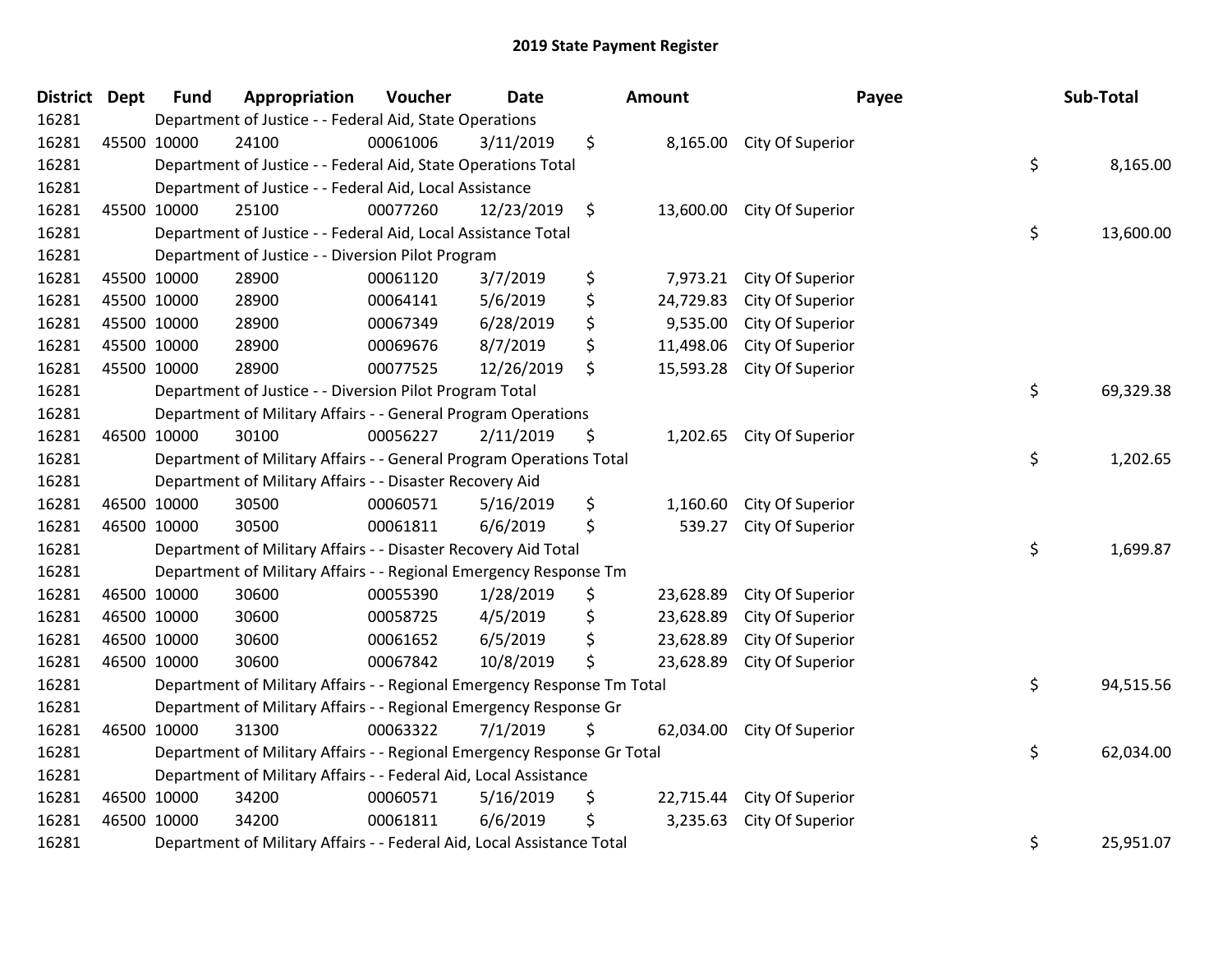| <b>District Dept</b> |             | <b>Fund</b>                                           | Appropriation                                                           | Voucher  | <b>Date</b> | Amount |              | Payee            |    | Sub-Total    |
|----------------------|-------------|-------------------------------------------------------|-------------------------------------------------------------------------|----------|-------------|--------|--------------|------------------|----|--------------|
| 16281                |             |                                                       | Department of Military Affairs - - Federal Aid, Homeland Security       |          |             |        |              |                  |    |              |
| 16281                | 46500 10000 |                                                       | 35000                                                                   | 00053786 | 1/3/2019    | \$     | 13,106.25    | City Of Superior |    |              |
| 16281                | 46500 10000 |                                                       | 35000                                                                   | 00055349 | 1/25/2019   | \$     | 250,000.00   | City Of Superior |    |              |
| 16281                |             | 46500 10000                                           | 35000                                                                   | 00061912 | 6/27/2019   | \$     | 1,766.25     | City Of Superior |    |              |
| 16281                | 46500 10000 |                                                       | 35000                                                                   | 00063323 | 7/1/2019    | \$     | 75,000.00    | City Of Superior |    |              |
| 16281                |             | 46500 10000                                           | 35000                                                                   | 00064654 | 7/30/2019   | \$     | 57,380.00    | City Of Superior |    |              |
| 16281                | 46500 10000 |                                                       | 35000                                                                   | 00066252 | 9/4/2019    | \$     | 2,900.00     | City Of Superior |    |              |
| 16281                | 46500 10000 |                                                       | 35000                                                                   | 00067546 | 10/2/2019   | \$     | 32,000.00    | City Of Superior |    |              |
| 16281                | 46500 10000 |                                                       | 35000                                                                   | 00067547 | 10/2/2019   | \$     | 20,000.00    | City Of Superior |    |              |
| 16281                | 46500 10000 |                                                       | 35000                                                                   | 00070399 | 12/9/2019   | \$     | 23,500.00    | City Of Superior |    |              |
| 16281                |             | 46500 10000                                           | 35000                                                                   | 00070400 | 12/9/2019   | \$     | 5,829.74     | City Of Superior |    |              |
| 16281                |             |                                                       | Department of Military Affairs - - Federal Aid, Homeland Security Total |          |             |        |              |                  | \$ | 481,482.24   |
| 16281                |             |                                                       | Department of Administration - - Federal Aid                            |          |             |        |              |                  |    |              |
| 16281                |             | 50500 10000                                           | 14200                                                                   | 00096195 | 2/8/2019    | \$     | 174,364.50   | City Of Superior |    |              |
| 16281                |             | 50500 10000                                           | 14200                                                                   | 00096426 | 2/7/2019    | \$     | 5,341.67     | City Of Superior |    |              |
| 16281                |             | 50500 10000                                           | 14200                                                                   | 00099943 | 4/4/2019    | \$     | 318,617.50   | City Of Superior |    |              |
| 16281                |             | 50500 10000                                           | 14200                                                                   | 00100032 | 4/8/2019    | \$     | 7,333.80     | City Of Superior |    |              |
| 16281                |             | 50500 10000                                           | 14200                                                                   | 00102735 | 6/3/2019    | \$     | 3,500.00     | City Of Superior |    |              |
| 16281                |             | 50500 10000                                           | 14200                                                                   | 00106983 | 8/29/2019   | \$     | 87,448.75    | City Of Superior |    |              |
| 16281                |             | 50500 10000                                           | 14200                                                                   | 00107181 | 8/28/2019   | \$     | 4,589.20     | City Of Superior |    |              |
| 16281                |             | 50500 10000                                           | 14200                                                                   | 00107517 | 8/28/2019   | \$     | 5,250.00     | City Of Superior |    |              |
| 16281                |             | 50500 10000                                           | 14200                                                                   | 00107528 | 8/29/2019   | \$     | 257,574.11   | City Of Superior |    |              |
| 16281                |             | 50500 10000                                           | 14200                                                                   | 00111269 | 10/25/2019  | \$     | 624,443.89   | City Of Superior |    |              |
| 16281                |             | 50500 10000                                           | 14200                                                                   | 00112206 | 11/19/2019  | \$     | 5,250.00     | City Of Superior |    |              |
| 16281                |             |                                                       | Department of Administration - - Federal Aid Total                      |          |             |        |              |                  | \$ | 1,493,713.42 |
| 16281                |             |                                                       | Shared Revenue and Tax Relief - - Expenditure Restraint Program         |          |             |        |              |                  |    |              |
| 16281                | 83500 10000 |                                                       | 10100                                                                   | 00048712 | 7/22/2019   | \$     | 300,332.89   | City Of Superior |    |              |
| 16281                |             |                                                       | Shared Revenue and Tax Relief - - Expenditure Restraint Program Total   |          |             |        |              |                  | \$ | 300,332.89   |
| 16281                |             |                                                       | Shared Revenue and Tax Relief - - County And Municipal Aid              |          |             |        |              |                  |    |              |
| 16281                | 83500 10000 |                                                       | 10500                                                                   | 00048712 | 7/22/2019   | \$     | 1,132,542.24 | City Of Superior |    |              |
| 16281                | 83500 10000 |                                                       | 10500                                                                   | 00053008 | 11/18/2019  | \$     | 6,417,739.35 | City Of Superior |    |              |
| 16281                |             |                                                       | Shared Revenue and Tax Relief - - County And Municipal Aid Total        |          |             |        |              |                  | \$ | 7,550,281.59 |
| 16281                |             | Shared Revenue and Tax Relief - - Exempt Computer Aid |                                                                         |          |             |        |              |                  |    |              |